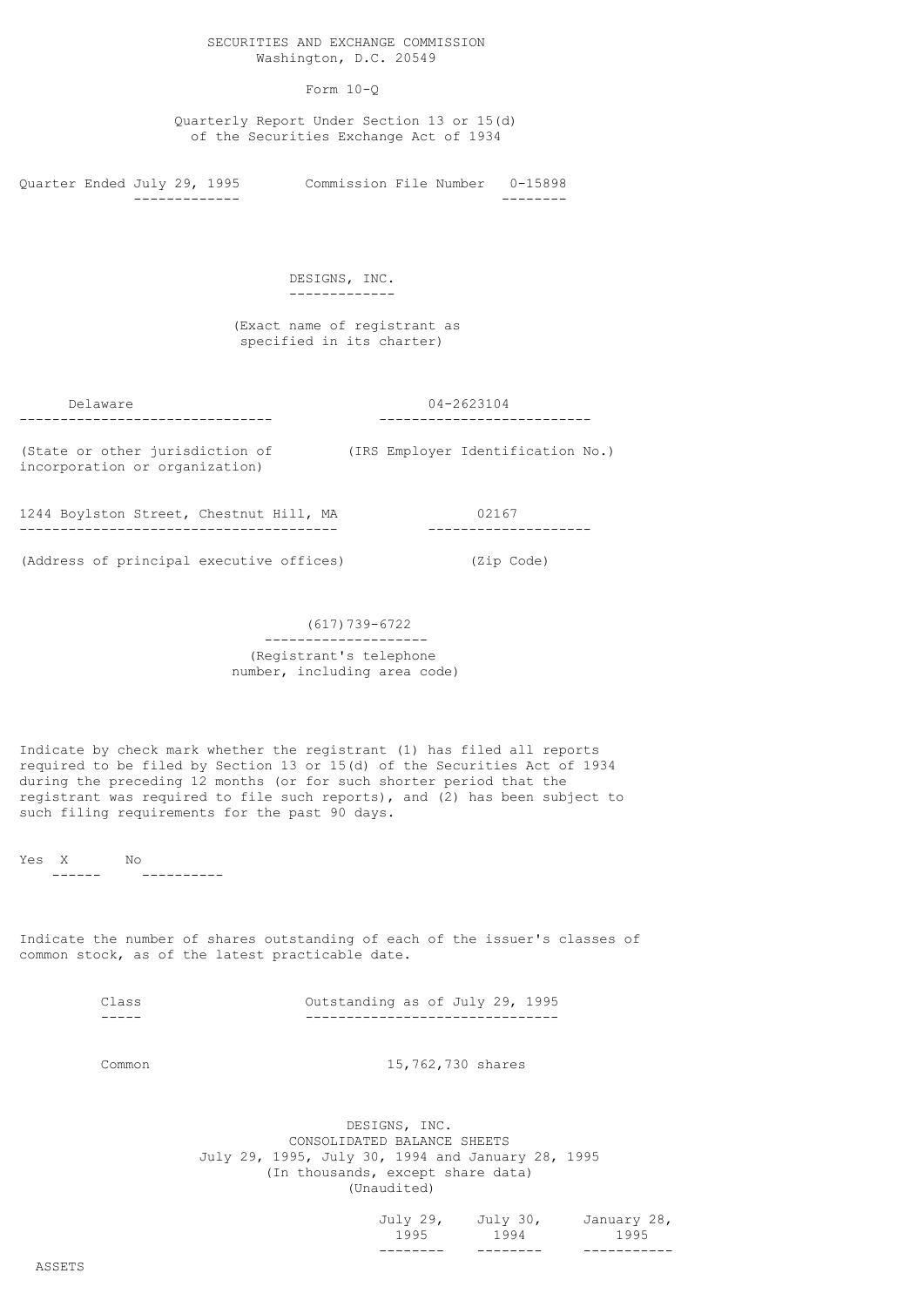| Current Assets:                                                                                                                                                                                                                                                                             |                       |                            |                       |
|---------------------------------------------------------------------------------------------------------------------------------------------------------------------------------------------------------------------------------------------------------------------------------------------|-----------------------|----------------------------|-----------------------|
| Cash and cash equivalents                                                                                                                                                                                                                                                                   | \$8,293               | \$2,051                    | \$22,424              |
| Accounts receivable                                                                                                                                                                                                                                                                         | 909                   | 714                        | 4,223                 |
| Inventories                                                                                                                                                                                                                                                                                 | 62,580                | 56,508                     | 52,649                |
| Deferred income taxes                                                                                                                                                                                                                                                                       | 1,579                 | 4,741<br>411               | 1,579                 |
| Income tax receivable<br>Prepaid expenses                                                                                                                                                                                                                                                   | $\sim$<br>1,382       | 1,301                      | $\sim$ $-$<br>1,213   |
|                                                                                                                                                                                                                                                                                             | ------                | ------                     | $- - - - - -$         |
| Total current assets                                                                                                                                                                                                                                                                        | 74,743                | 65,726                     | 82,088                |
| Property and equipment, net of accumulated                                                                                                                                                                                                                                                  |                       |                            |                       |
| depreciation and amortization                                                                                                                                                                                                                                                               | 33,049                | 24,332                     | 26,503                |
| Other assets:                                                                                                                                                                                                                                                                               |                       |                            |                       |
| Long-term investments                                                                                                                                                                                                                                                                       | 12,978                | 23,887                     | 15,831                |
| Deferred income taxes                                                                                                                                                                                                                                                                       | 1,505                 | 1,889                      | 1,771                 |
| Pre-opening costs, net                                                                                                                                                                                                                                                                      | 1,286                 | 258                        | 481                   |
| Intangible assets (Note 4)                                                                                                                                                                                                                                                                  | 2,563                 | $\sim$ $-$                 | $-$                   |
| Other assets                                                                                                                                                                                                                                                                                | 771                   | 742                        | 621                   |
|                                                                                                                                                                                                                                                                                             | ---------             | ---------                  | ---------             |
| Total assets                                                                                                                                                                                                                                                                                | \$126,895<br>======== | \$116,834<br>========      | \$127,295<br>======== |
|                                                                                                                                                                                                                                                                                             |                       |                            |                       |
|                                                                                                                                                                                                                                                                                             |                       |                            |                       |
| LIABILITIES AND STOCKHOLDERS' EQUITY                                                                                                                                                                                                                                                        |                       |                            |                       |
| Current liabilities:                                                                                                                                                                                                                                                                        |                       |                            |                       |
| Accounts payable                                                                                                                                                                                                                                                                            | \$9,909               | \$13,291                   | \$13,210              |
| Accrued expenses and other current                                                                                                                                                                                                                                                          |                       |                            |                       |
| liabilities                                                                                                                                                                                                                                                                                 | 8,782                 | 4,771                      | 5,944                 |
| Restructuring reserve (Note 3)                                                                                                                                                                                                                                                              | $\sim$                | 12,845                     | $ \,$                 |
| Accrued rent                                                                                                                                                                                                                                                                                | 2,986                 | 2,722                      | 7,690                 |
| Income taxes payable                                                                                                                                                                                                                                                                        | 458                   | $\sim$                     | $-$                   |
| Current portion of note payable (Note 4)                                                                                                                                                                                                                                                    | 500<br>------         | $-$<br>$- - - - - -$       | $- - - - - -$         |
| Total current liabilities                                                                                                                                                                                                                                                                   | 22,635                | 33,629                     | 26,844                |
| Long term portion of note payable (Note 4)                                                                                                                                                                                                                                                  | 500                   |                            |                       |
|                                                                                                                                                                                                                                                                                             |                       |                            |                       |
| Commitments and contingencies                                                                                                                                                                                                                                                               |                       |                            |                       |
| Minority interest (Note 2)                                                                                                                                                                                                                                                                  | 4,808                 |                            | 4,749                 |
| Stockholders' equity:<br>Preferred stock, \$0.01 par value, 1,000,000<br>shares authorized, none issued<br>Common stock, \$0.01 par value, 50,000,000<br>shares authorized, 15,763,000, 16,005,000<br>and 15,755,000 shares issued at July 29,<br>1995, July 30, 1994 and January 28, 1995, |                       |                            |                       |
| respectively                                                                                                                                                                                                                                                                                | 158                   | 160                        | 157                   |
| Additional paid-in capital                                                                                                                                                                                                                                                                  | 52,650                | 54,806                     | 52,619                |
| Retained earnings                                                                                                                                                                                                                                                                           | 46,144                | 28,239                     | 42,926                |
|                                                                                                                                                                                                                                                                                             |                       |                            |                       |
| Total stockholders' equity                                                                                                                                                                                                                                                                  | 98,952                | 83,205                     | 95,702                |
| Total liabilities and stockholders' equity \$126,895                                                                                                                                                                                                                                        | ---------             | $- - - - - -$<br>\$116,834 | \$127, 295            |
|                                                                                                                                                                                                                                                                                             | ========              | ========                   | ========              |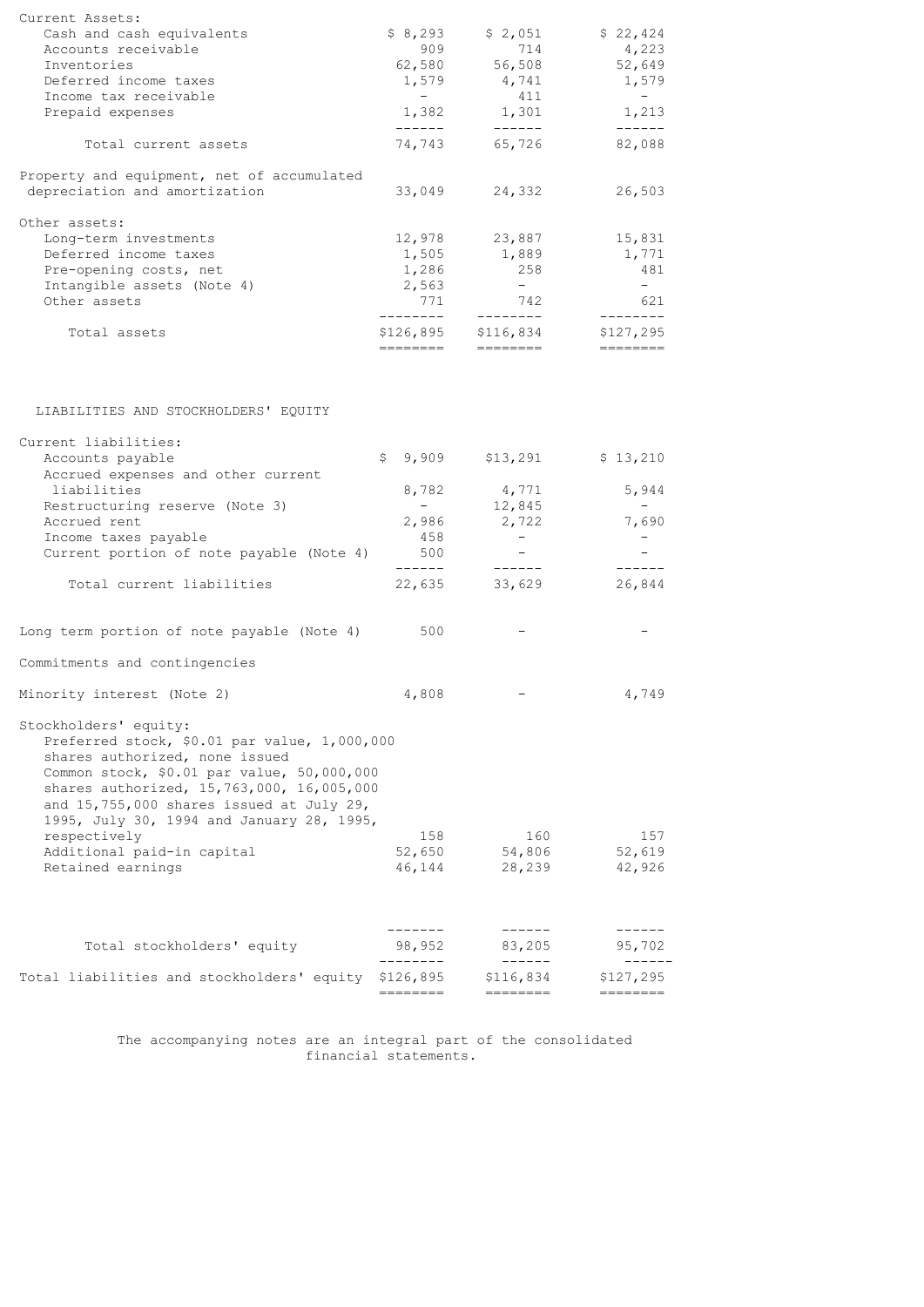# DESIGNS, INC. CONSOLIDATED STATEMENTS OF INCOME (In thousands, except per share data) (Unaudited)

|                                                                                                            | Three Months Ended<br>1995<br>________ | July 29, July 30,<br>1994<br>$- - - - - - - -$                                     |
|------------------------------------------------------------------------------------------------------------|----------------------------------------|------------------------------------------------------------------------------------|
| Sales<br>Cost of goods sold occupancy                                                                      | 47,115<br>_______                      | \$66,993 \$56,390<br>38,996<br>$- - - - - - -$                                     |
| Gross profit                                                                                               |                                        | 19,878 17,394                                                                      |
| Expenses:<br>Selling, general and administrative<br>Restructuring charges<br>Depreciation and amortization | $---$<br>2,083                         | 15,939 13,223<br>$---$<br>1,715                                                    |
| Total expenses                                                                                             | -------<br>------                      | 18,022 14,938<br>$- - - - - -$                                                     |
| Operating income                                                                                           |                                        | 1,856 2,456                                                                        |
| Interest expense<br>Interest income                                                                        | 65<br>252                              | 61<br>355                                                                          |
| Income before minority interest and<br>income taxes                                                        | ------<br>2,043                        | $- - - - - -$<br>2,750                                                             |
| Less minority interest                                                                                     | 16                                     | $- - - - -$                                                                        |
| Income before income taxes                                                                                 | 2,027                                  | 2,750                                                                              |
| Provision for income taxes                                                                                 | 834<br>-------                         | 1,127<br>$- - - - - - -$                                                           |
| Net income                                                                                                 | \$1,193<br>-------                     | \$1,623<br>$\qquad \qquad \equiv \equiv \equiv \equiv \equiv \equiv \equiv \equiv$ |
| Net income per common and common<br>equivalent share<br>Weighted average common and common                 | \$0.08                                 | \$0.10                                                                             |
| equivalent shares outstanding                                                                              | 15,763                                 | 16,002                                                                             |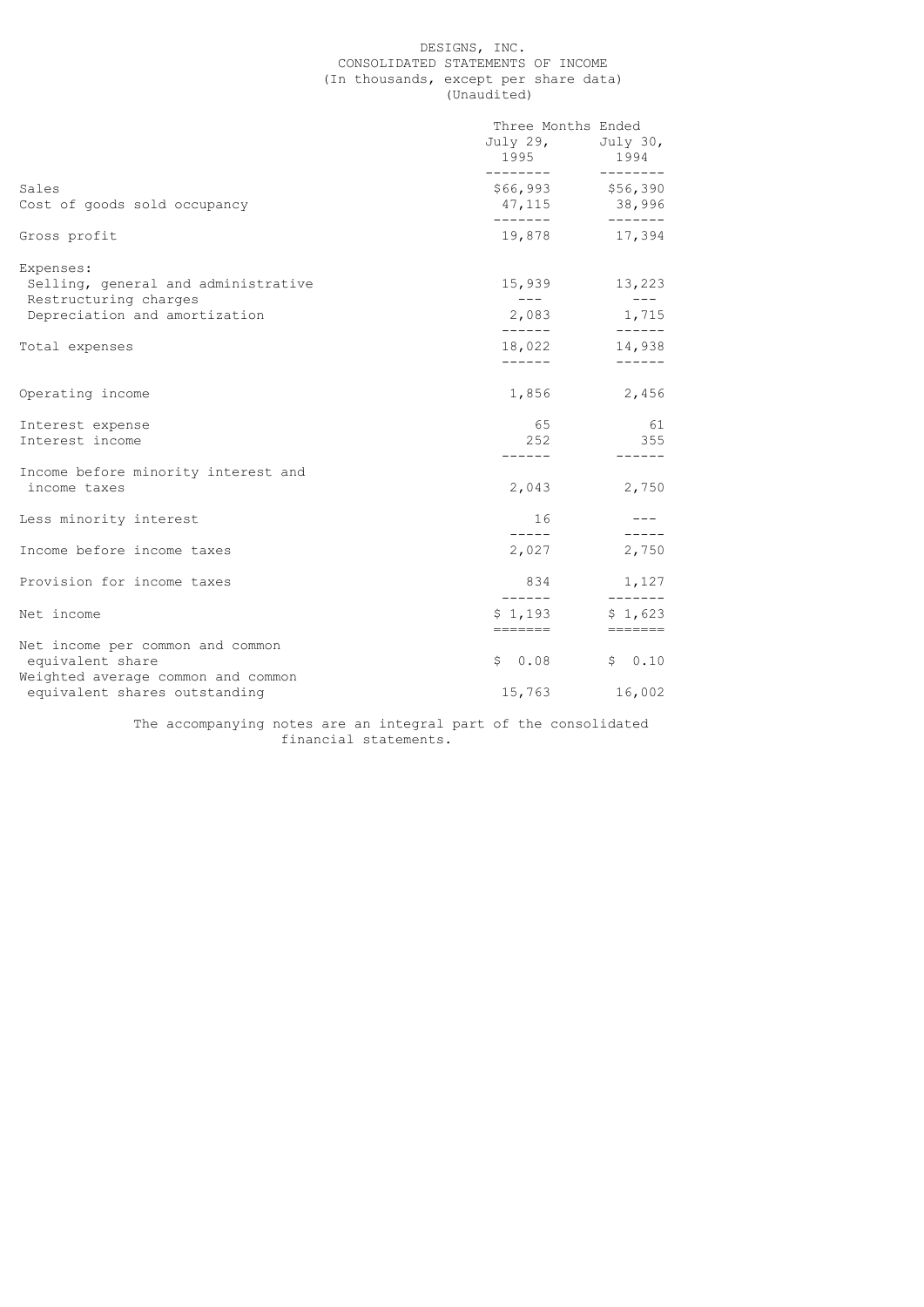# DESIGNS, INC. CONSOLIDATED STATEMENTS OF INCOME (In thousands, except per share data) (Unaudited)

|                                                                                                            | Six Months Ended                      |                                           |
|------------------------------------------------------------------------------------------------------------|---------------------------------------|-------------------------------------------|
|                                                                                                            | 1995<br>---------                     | July 29, July 30,<br>1994<br>---------    |
| Sales<br>Cost of goods sold occupancy                                                                      | \$124,329 \$105,350<br>88,255         | 74,747                                    |
| Gross profit                                                                                               | ---------                             | ---------<br>36,074 30,603                |
| Expenses:<br>Selling, general and administrative<br>Restructuring charges<br>Depreciation and amortization | 30,115<br>(2, 200)<br>3,947<br>------ | 24,513<br>$---$<br>3,346<br>$- - - - - -$ |
| Total expenses                                                                                             | 31,862                                | 27,859                                    |
| Operating income                                                                                           | -------<br>4,212                      | $- - - - - -$<br>2,744                    |
| Interest expense<br>Interest income                                                                        | 87<br>723<br>-------                  | 582<br>757<br>-------                     |
| Income before minority interest and<br>income taxes                                                        | 4,848                                 | 2,919                                     |
| Less minority interest                                                                                     | 106<br>$\frac{1}{2}$                  |                                           |
| Income before income taxes                                                                                 | 4,742                                 | $- - - - - -$<br>2,919                    |
| Provision for income taxes                                                                                 | 1,952<br>--------                     | 1,196<br>$- - - - - - -$                  |
| Net income                                                                                                 | \$2,790<br>=======                    | \$1,723                                   |
| Net income per common and common<br>equivalent share                                                       | \$0.18                                | \$0.11                                    |
| Weighted average common and common<br>equivalent shares outstanding                                        | 15,760                                | 15,987                                    |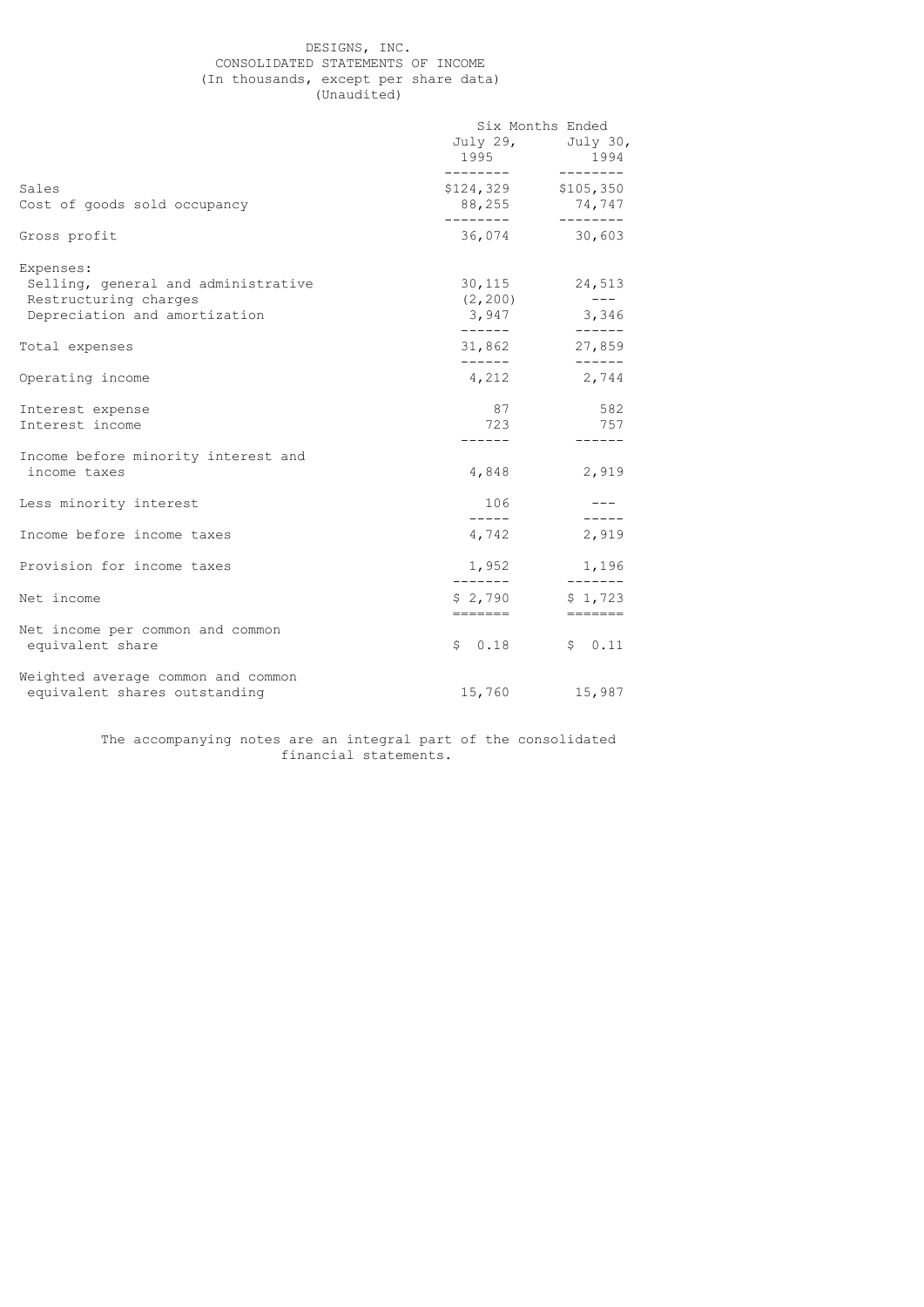# DESIGNS, INC. CONSOLIDATED STATEMENTS OF INCOME (In thousands, except per share data) (Unaudited)

|                                                                                                            | Twelve Months Ended            |                                                                                                          |
|------------------------------------------------------------------------------------------------------------|--------------------------------|----------------------------------------------------------------------------------------------------------|
|                                                                                                            | 1995<br>__________             | July 29, July 30,<br>1994                                                                                |
| Sales<br>Cost of goods sold occupancy                                                                      |                                | ---------<br>\$284,889 \$250,975<br>195,292 172,384                                                      |
|                                                                                                            |                                | $- - - - - - - -$                                                                                        |
| Gross profit                                                                                               |                                | 89,597 78,591                                                                                            |
| Expenses:<br>Selling, general and administrative<br>Restructuring charges<br>Depreciation and amortization | (5, 400)<br>———————————        | 58,518 49,028<br>15,000<br>7,480 6,526                                                                   |
| Total expenses                                                                                             | 60,598                         | 70,554                                                                                                   |
| Operating income                                                                                           | 28,999                         | $- - - - - -$<br>8,037                                                                                   |
| Interest expense<br>Interest income                                                                        | 114<br>-------                 | 1,258<br>1,443 1,470<br>$- - - - - -$                                                                    |
| Income before minority interest and<br>income taxes                                                        | 30,328                         | 8,249                                                                                                    |
| Less minority interest                                                                                     | 106<br>$- - - - - -$           | $---$                                                                                                    |
| Income before income taxes                                                                                 | 30,222                         | 8,249                                                                                                    |
| Provision for income taxes                                                                                 | 12,252                         | 3,340                                                                                                    |
| Net income                                                                                                 | -------<br>\$17,970<br>======= | ———————<br>\$4,909<br>$\qquad \qquad \doteq\qquad \qquad \doteq\qquad \qquad \doteq\qquad \qquad \qquad$ |
| Net income per common and common<br>equivalent share                                                       | 1.14<br>\$                     | \$0.31                                                                                                   |
| Weighted average common and common<br>equivalent shares outstanding                                        | 15,812                         | 15,968                                                                                                   |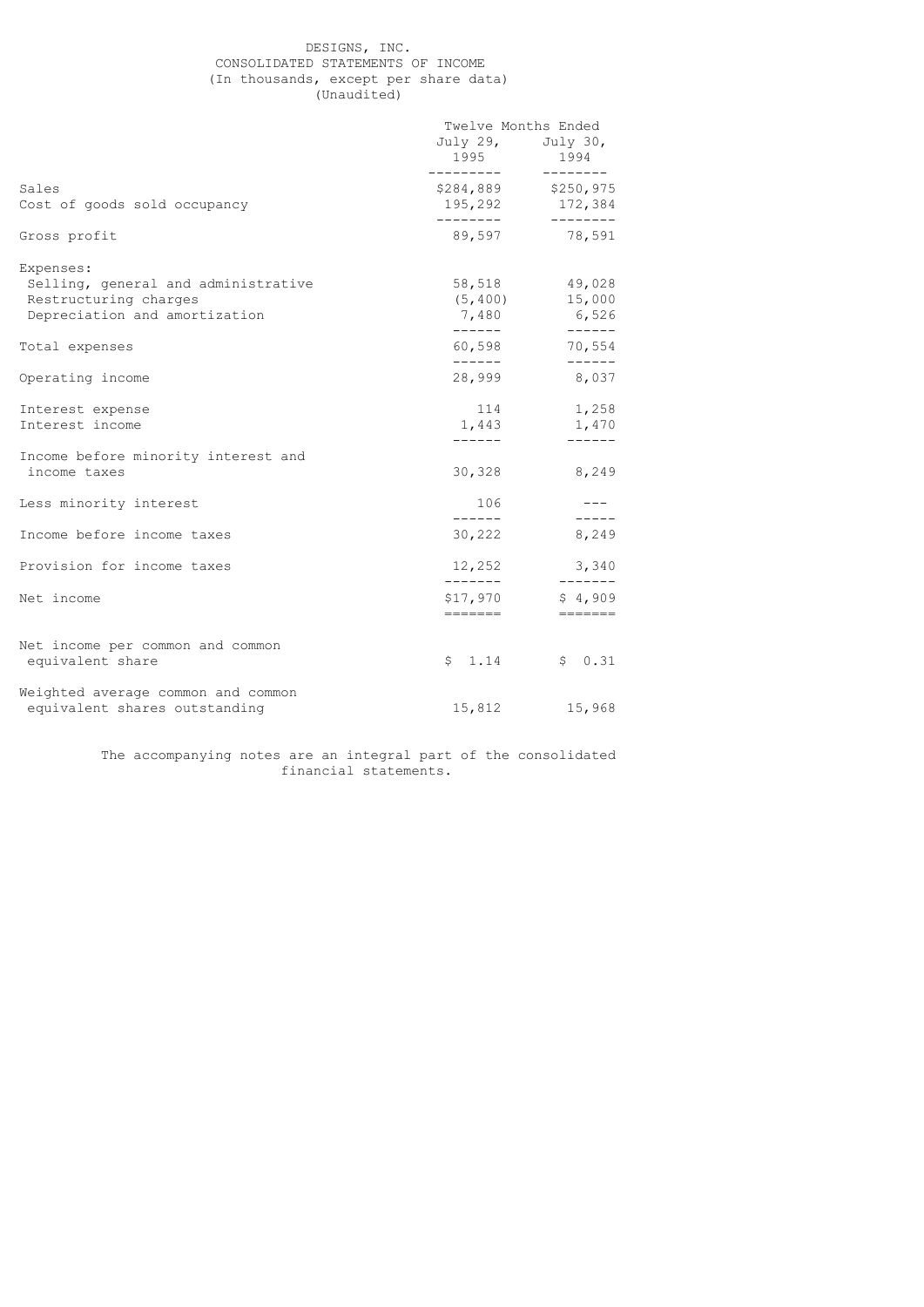# DESIGNS, INC. STATEMENTS OF CASH FLOWS (In thousands- Unaudited)

|                                                                                   | Six Months Ended     |                           |
|-----------------------------------------------------------------------------------|----------------------|---------------------------|
|                                                                                   | 1995                 | July 29, July 30,<br>1994 |
|                                                                                   | --------             | ---------                 |
| Cash flows from operating activities:                                             |                      |                           |
| Net income<br>\$                                                                  | 2,790                | \$1,723                   |
| Adjustments to reconcile to net cash<br>provided by operating activities:         |                      |                           |
| Depreciation and amortization                                                     | 3,947                | 3,346                     |
| Deferred income taxes                                                             | $---$                | (355)                     |
| Minority interest                                                                 | 106                  | $---$                     |
| Loss from the sale of investments<br>Loss from disposal of property and equipment | 48<br>212            | $- - -$<br>270            |
| Changes in operating assets and liabilities,<br>net of acquisition:               |                      |                           |
| Accounts receivable                                                               | 3,267                | 107                       |
| Inventories                                                                       | (6, 914)             | (10, 624)                 |
| Prepaid expenses                                                                  | (169)                | (99)                      |
| Prepaid income taxes                                                              | $\qquad - - -$       | 604                       |
| Income taxes payable                                                              | 458                  | (1, 374)                  |
| Accounts payable                                                                  | (3, 301)             | 6,583                     |
| Restructuring reserve                                                             | $---$                | (906)                     |
| Accrued expenses and other current liabilities<br>Accrued rent                    | 2,838                | 2,057                     |
| Net cash (used for) provided by operating                                         | (4, 704)<br>-------  | 145<br>$- - - - - -$      |
| activities                                                                        | (1, 422)             | 1,477                     |
| Cash flows from investing activities:                                             |                      |                           |
| Additions to property and equipment                                               | (9,808)              | (5,065)                   |
| Incurrence of pre-opening costs                                                   | (1, 198)             | (239)                     |
| Proceeds from disposal of property and equipment                                  | 170                  | 68                        |
| Sale and maturity of investments                                                  | 3,501                | 2,190                     |
| Increase in other assets                                                          | 23                   | (280)                     |
| Net cash used in investing activities                                             | -------<br>(7, 312)  | -------<br>(3, 326)       |
|                                                                                   | --------             | --------                  |
| Cash flows from financing activities:                                             |                      |                           |
| Payment for acquisition of a business<br>Repayments of long-term debt             | (5, 428)<br>$---$    | $---$                     |
| Issuance of common stock under option program (1) 31                              |                      | (10,000)<br>299           |
|                                                                                   |                      |                           |
| Net cash used in financing activities                                             | (5, 397)<br>-------- | (9, 701)<br>--------      |
| Net decrease in cash and cash equivalents                                         | (14, 131)            | (11, 550)                 |
| Cash and cash equivalents:                                                        |                      |                           |
| Beginning of the year                                                             | 22,424<br>--------   | 13,601<br>--------        |
| End of the quarter                                                                | \$8,293              | \$2,051                   |
|                                                                                   | ========             | ========                  |
| Supplementary Cash Flow Disclosure                                                |                      |                           |
| Cash paid, net:                                                                   |                      |                           |
| Interest                                                                          | \$<br>46             | 739<br>\$                 |
| Taxes                                                                             | 1,592                | 2,199                     |

(1) Including related tax benefit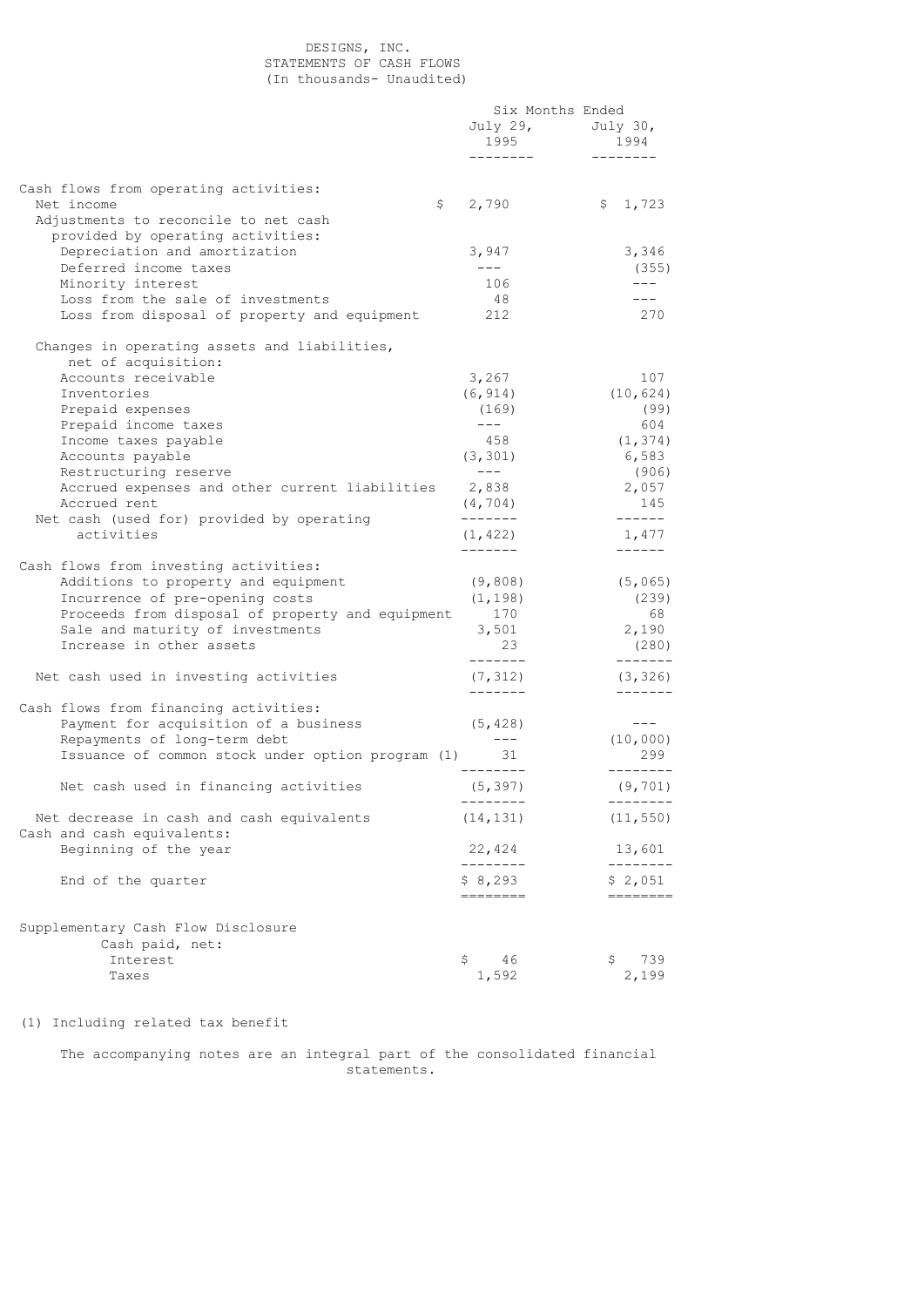#### DESIGNS, INC.

# Notes to Consolidated Financial Statements

# 1. Basis of Presentation

 In the opinion of management of Designs, Inc. (the "Company"), the accompanying unaudited consolidated financial statements contain all adjustments (consisting only of normal recurring adjustments) necessary for a fair presentation of the interim financial statements. These financial statements do not include all disclosures associated with annual financial statements and, accordingly, should be read in conjunction with the notes contained in the Company's audited consolidated financial statements for the year ended January 28, 1995. Historically, the Company's business has been seasonal in nature and the results of the interim periods presented are not necessarily indicative of the results to be expected for the full year.

# 2. Minority Interest

 On January 28, 1995, Designs JV Corp., a wholly-owned subsidiary of the Company, entered into a partnership agreement with LDJV Inc. (the "Partnership Agreement") establishing a joint venture to sell Levi's(R) brand products and jeans-related products in Original Levi's(R) Stores and Levi's(R) Outlets. LDJV Inc. is a wholly-owned subsidiary of Levi's Only Stores, Inc., which is a wholly-owned subsidiary of Levi Strauss & Co. This partnership is known as The Designs/OLS Partnership (the "Partnership").

 The operating results of the Partnership are consolidated with the financial statements of the Company for the three, six and twelve months ended July 29, 1995. Minority interest at July 29, 1995 represents LDJV Inc.'s 30% interest in the Partnership.

 In accordance with the Partnership Agreement, the Partnership made capital distributions of \$155,000 to its partners for the six months ended July 29, 1995. These capital distributions represented funds sufficient to pay taxes associated with the earnings of the Partnership for the six month period ended July 29, 1995.

#### 3. Restructuring

 During fiscal 1994, the Company recorded a nonrecurring pre-tax charge of \$15 million to cover the expected costs associated with the closing of ten of its poorest performing Designs stores. In connection with the Company's ongoing review of Designs store performance, in November 1994, the Company decided to close up to five more of the poorest performing Designs stores during fiscal 1995. The \$15 million is reflected in the consolidated statement of income as a restructuring charge for the twelve month period ended July 30, 1994.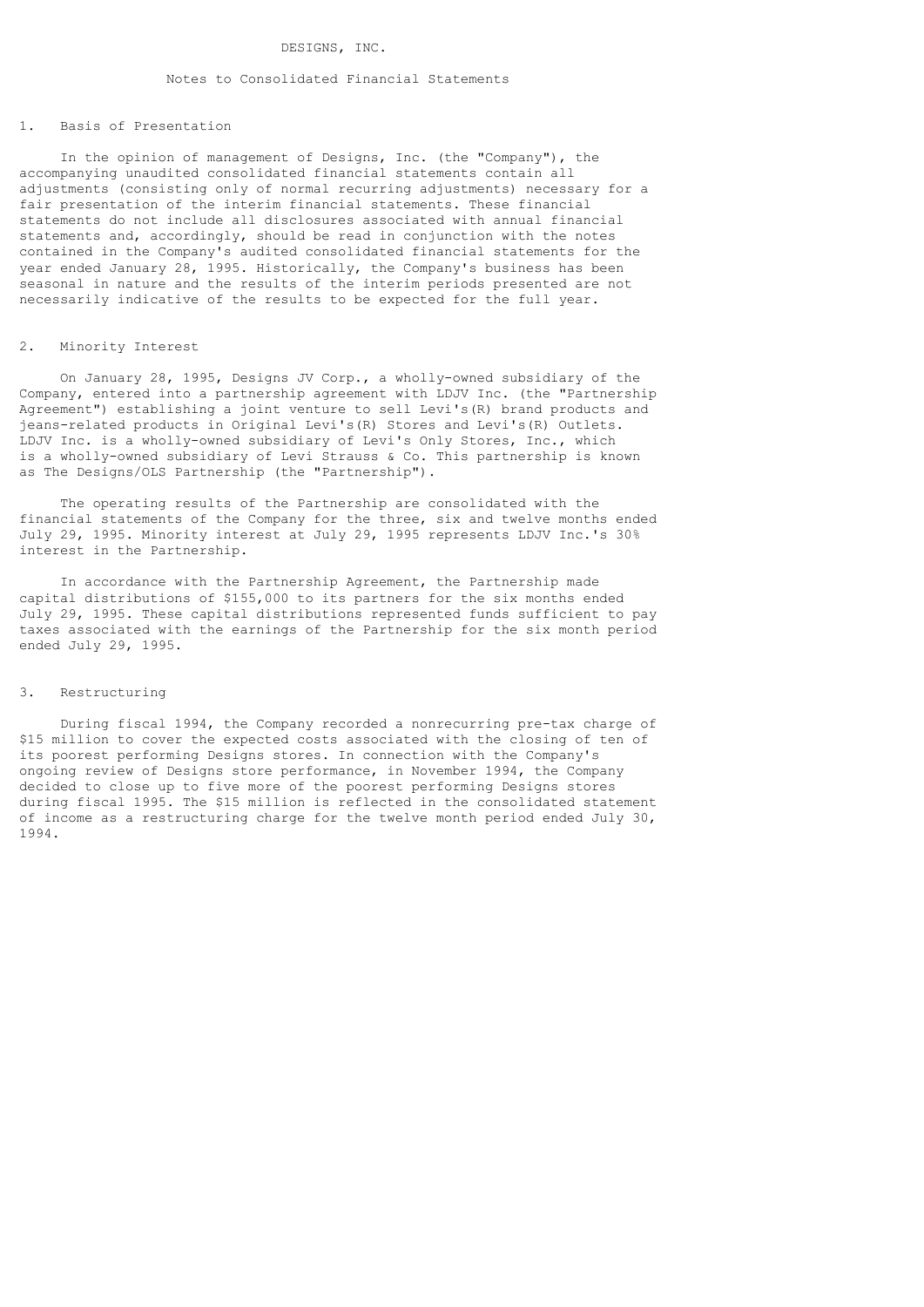As of the end of fiscal 1995, the estimated cost to close these fifteen stores was \$11.8 million. This estimated amount included an accrual of \$4.1 million for future lease obligations. In the fourth quarter of fiscal 1995, the Company recognized pre-tax income of \$3.2 million which represented the Company's estimated excess restructuring reserve at January 28, 1995.

 During the first quarter of fiscal 1996, the Company reached final lease agreements with certain landlords for \$1.9 million. The remaining accrual of \$2.2 million was recognized as pre-tax income for the six month period ended July 29, 1995.

# 4. Acquisition

 On May 2, 1995, the Company acquired certain assets of Boston Trading Ltd., Inc. ("Boston Trading") in accordance with the terms of an Asset Purchase Agreement dated April 21, 1995 among Boston Trading, Designs Acquisition Corp., the Company and others. The Company paid \$5,428,000 million in cash, financed by operations, and delivered a non-negotiable promissory note in the principal amount of \$1,000,000. The principal amount of the promissory note is payable in two equal annual installments through May 1997. The note bears interest at the published prime rate and is payable semiannually from the date of acquisition. The purchase price has been allocated to the assets acquired, including certain intangible assets, principally trademarks and license agreements, based on their respective fair values. Trademarks and license agreements are being amortized on a straight-line basis over 15 years and 4 years, respectively. Other assets acquired included all inventory, fixed assets and leasehold improvements associated with 33 Boston Traders(R) outlet stores.

 The Company is a party to two consulting agreements with former employees of Boston Trading. Pursuant to the consulting agreements, the Company agreed to issue, as part of the consulting fees, a total of 50,000 shares of the Company's \$0.01 par value Common Stock ("Common Stock"). These shares are contingent upon the completion the two year consulting agreements.

 The following pro forma summary presents the consolidated results of operation of the Company as if the acquisition had occurred as of the beginning of the periods presented, after giving effect to certain adjustments, including amortization of intangibles, decreased interest income related to cash used to finance the acquisition and related income tax effects. Pro forma results of operations for the six month ended July 29, 1995 and July 30, 1994 include Boston Trading unaudited results of operations for the period January 29, 1995 through May 1, 1995 and January 30, 1994 through July 30, 1994, respectively. Pro forma results of operations for the twelve month period ended July 29, 1995 and July 30, 1994 assume that the acquisition occurred at July 30, 1994 and July 31, 1993, respectively.

|                      |           | Six Months Ended            | Twelve Months Ended         |           |
|----------------------|-----------|-----------------------------|-----------------------------|-----------|
|                      |           | July 29, 1995 July 30, 1994 | July 29, 1995 July 30, 1994 |           |
|                      |           |                             |                             |           |
| Revenue              | \$126.127 | \$110,292                   | \$295,337                   | \$264,711 |
| Net income           | 1,880     | (136)                       | 15,865                      | 1,917     |
| Net income per share | \$0.12    | \$ (0.01)                   | \$1.00                      | \$0.12    |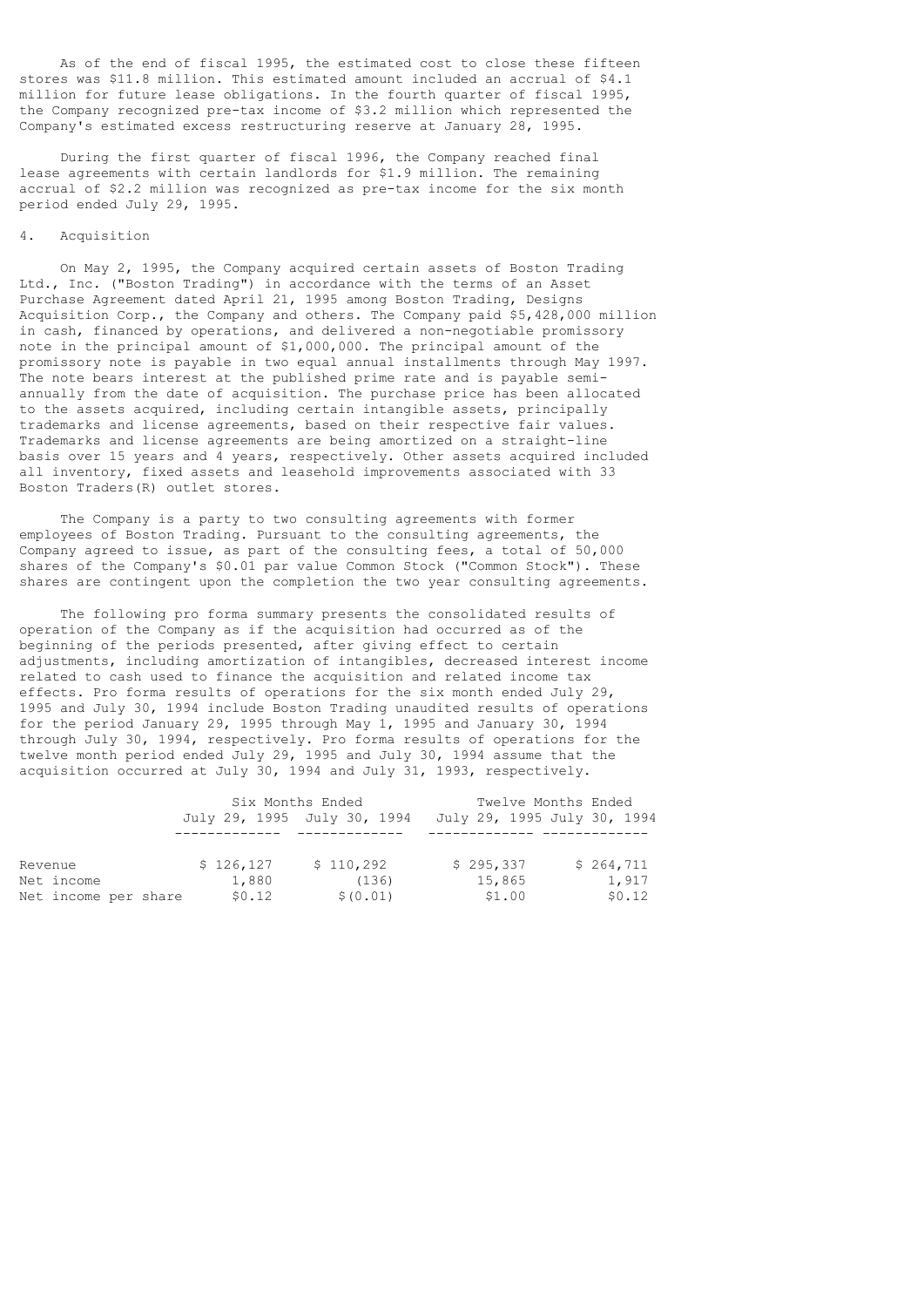#### 5. Amendment to Credit Agreement

 During the second quarter of fiscal 1996, the Company signed an amendment to the \$20.0 million revolving credit agreement dated as of November 17, 1994 among the Company, BayBank Boston, N.A. and State Street Bank and Trust Company. This amendment provides that \$5.0 million of the \$20.0 million line of credit will be used as a letter of credit facility for purchases of inventory related to the development and growth of the Company's Boston Traders(R) product line. At July 29, 1995, \$3.1 million of the \$5.0 million was available for the issuance of letters of credit.

## 6. Adoption of a Shareholders Rights Plan

 On May 1, 1995, the Board of Directors of the Company adopted a Shareholder Rights Plan. Pursuant to such Plan, the Company entered into a Shareholder Rights Agreement ("Rights Agreement") between the Company and its transfer agent, The First National Bank of Boston. Pursuant to the Rights Agreement, the Board of Directors declared a dividend distribution of one preferred stock purchase right for each outstanding share of the Company's Common Stock, to stockholders of record as of the close of business on May 15, 1995. Initially, these rights will not be exercisable and will trade with the shares of the Common Stock. In the event that a person becomes an "acquiring person" or is declared an "adverse person" each such term as defined in the Rights Agreement, each holder of a right (other than the acquiring person or the adverse person) would be entitled to acquire such number of shares of preferred stock which are equivalent to the Common Stock having a value of twice the then-current exercise price of the right. If the Company is acquired in a merger or other business combination transaction after any such event, each holder of a right would then be entitled to purchase, at the then-current exercise price, shares of the acquiring company's common stock having a value of twice the exercise price of the right.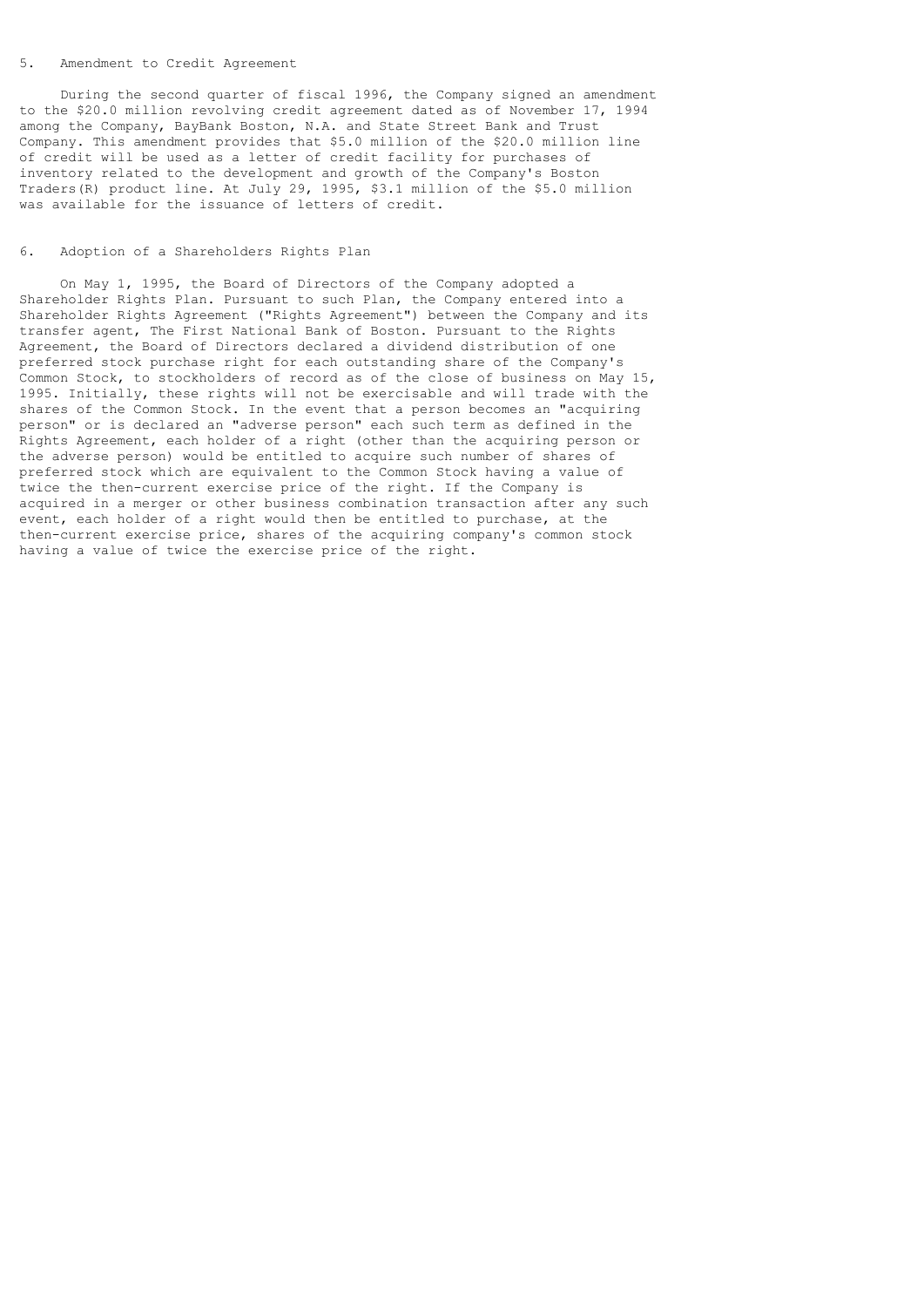Part I. Item 2. Management's Discussion and Analysis of Financial Condition and Results of Operations

# RESULTS OF OPERATIONS

 Sales for the second quarter of fiscal 1996 increased 19% to \$67.0 million from \$56.4 million in the second quarter of 1995. Comparable store sales increased 4% for the three month period. Of the 155 stores that Designs, Inc. (the "Company") operates, 101 are comparable stores. Comparable store sales increased primarily due to an increase in average unit price of 3%, and a 1% increase in unit sales for the three month period. Comparable Outlet store sales increased 3% for the three month period as compared to the prior year. Comparable Designs store sales increased by 1% for the three month period as compared to the same period in the preceding year. Comparable Original Levi's(R) Stores sales increased 27% for the three month period as compared to the same period in the prior year. For the six month period, sales rose 18% to \$124.3 million in the current year as compared to \$105.4 million in the prior year. Comparable store sales increased 5% for the six month period principally due to an increase in average unit price of 6% offset by a 1% decrease in unit sales for the six month period. Comparable Outlet store sales increased 4% for the six month period as compared to the prior year. Comparable Designs store sales remained unchanged for the six month period as compared to the same period in the preceding year. Comparable Original Levi's(R) Stores sales increased 31% for the six month period as compared to the same period in the prior year. On a rolling 12 month basis, sales increased 14% to \$284.9 million for the twelve month period ended July 29, 1995 compared to \$251.0 million for the twelve month period ended July 30, 1994.

 Gross margin rate (including the costs of occupancy) decreased to 29.7% as compared to 30.8% in the second quarter of fiscal 1995 principally due to continued price competition and promotional activity in the marketplace. The increased total sales at this gross margin rate resulted in a 14.3% increase in gross margin dollars to \$19.9 million for the second quarter of fiscal 1996 as compared with \$17.4 million in fiscal 1995. For the six month period, gross margin rate remained unchanged at 29.0% as compared to the prior period. For the rolling twelve month period, gross margin rate increased to 31.4% as compared to 31.3% in the prior year.

 For the quarter, selling, general and administrative expenses of \$15.9 million increased to 23.8% of sales as compared with 23.4% in the corresponding period in the prior year due, primarily due to expenses associated with the development of the Boston Traders(R) product line and increased healthcare costs. For the six month period, selling, general and administrative expenses increased to 24.2% of sales as compared with 23.3% in the prior year period. For the rolling 12 month period, selling, general and administrative expenses increased to 20.5% of sales compared with 19.5% in the prior period principally due to increased advertising and healthcare costs.

 During fiscal 1994, the Company recorded a non-recurring pre-tax charge of \$15.0 million to cover the expected costs associated with the closing of up to ten of its poorest performing Designs stores. In November 1994, in connection with the Company's ongoing review of Designs store performance, the Company decided to close up to five more of the poorest performing Designs stores during fiscal 1995. The \$15.0 million is reflected in the consolidated statement of income as a restructuring charge for the twelve month period ended July 30, 1994.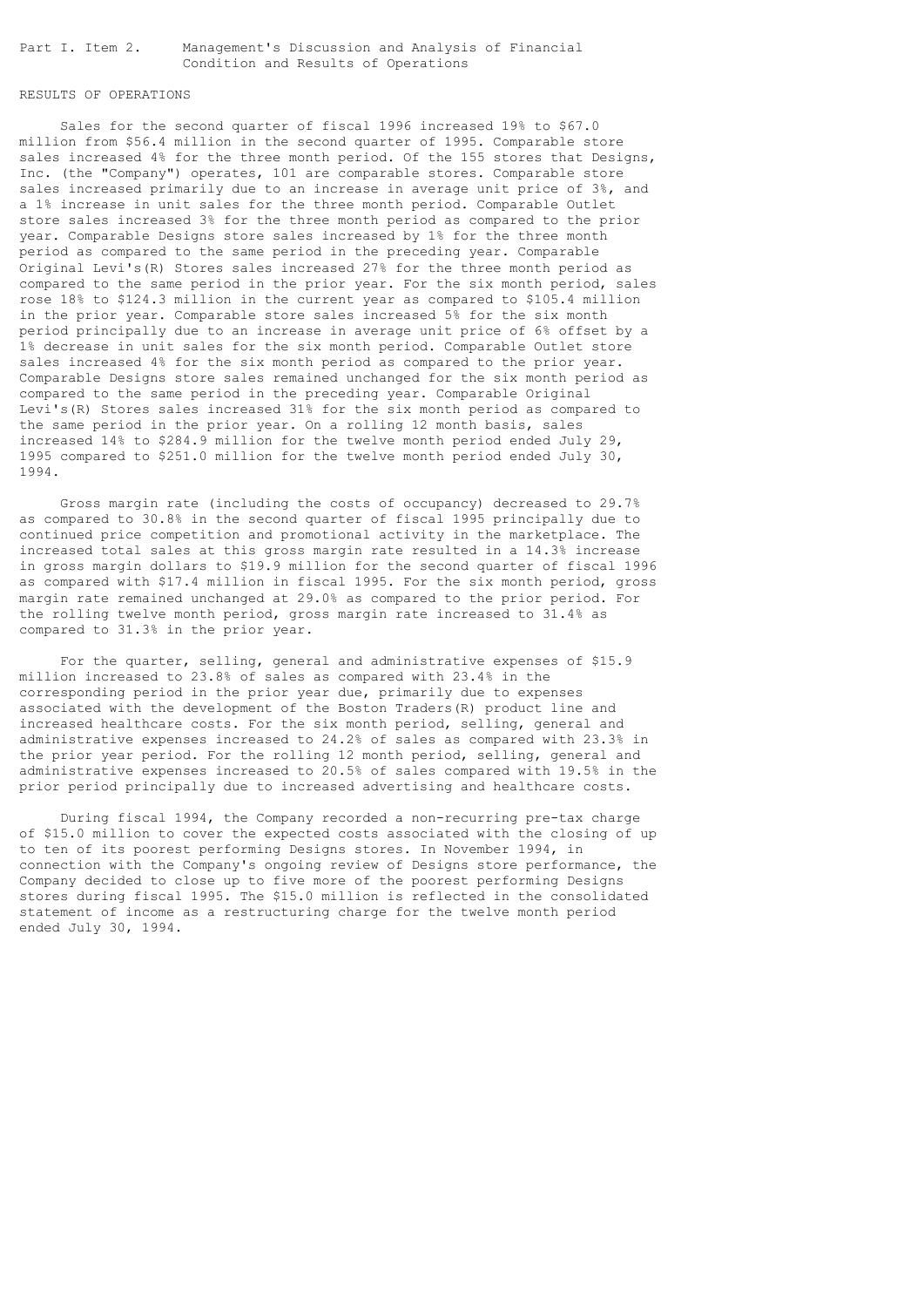As of the end of fiscal 1995, the estimated costs to close these fifteen stores was an estimated \$11.8 million. This estimated amount included an accrual of \$4.1 million for future lease obligations. For the fiscal year ended January 28, 1995, the Company recognized pre-tax income of \$3.2 million which represented the Company's estimated excess accrual at January 28, 1995.

 During the first quarter of fiscal 1996, the Company reached final lease agreements with certain landlords for \$1.9 million. The remaining accrual of \$2.2 million was recognized as pre-tax income for the six month period ended July 29, 1995.

 Depreciation and amortization expense of \$2.1 million and \$3.9 million for the three and six month periods increased 21.5% and 18.0%, respectively, as compared with the same periods in fiscal 1995 due to the cost of new store openings, remodeled Designs stores and the acquisition of 33 Boston Traders(R) outlet stores. For the rolling 12 month period, depreciation and amortization increased 14.6%, primarily due to the timing of store openings.

 Interest expense for the second quarter of fiscal year 1996 was \$65,000, and remained unchanged as compared to the same period in fiscal year 1995. Interest expense for the six months decreased 85% to \$87,000 as compared to \$582,000 in the prior year due to interest cost savings and a prepayment penalty of \$290,000 associated with the retirement of the Company's Senior Notes in the second quarter of fiscal 1995. On a rolling 12 month basis, interest expense decreased 91% to \$114,000 as compared to \$1.3 million in the prior period.

 Interest income for the second quarter decreased to \$252,000 in fiscal year 1996 from \$355,000 in fiscal year 1995 due to lower cash and investment levels and realized losses on the sale of investments of \$48,000 in the second quarter of fiscal 1996. For the six month period, interest income of \$723,000 decreased 4% as compared to \$757,000 for the same period in the prior year. For the rolling 12 months, interest income remained unchanged at \$1.4 million as compared to the prior period. See Liquidity and Capital Resources - Working Capital and Cash Flows.

 Net income for the second quarter of fiscal year 1996 was \$1.2 million or \$0.08 per share, as compared with \$1.6 million or \$.10 per share in the second quarter of fiscal 1995. For the six month period, the Company recorded net income of \$2.8 million, or \$0.18 per share in the current year as compared to \$1.7 million, or \$0.11 per share in the prior year. Net income for the six month period ended July 29, 1995 includes pre-tax income of \$2.2 million or \$0.08 per share related to the Company's previously discussed restructuring program.

 Net income, on a rolling 12 month basis, was \$18.0 million or \$1.14 per share in the twelve month period, as compared with \$4.9 million, or \$0.31 per share in the prior comparable period. Net income includes the impact of a restructuring income (charge) of \$5.4 million or \$0.20 per share for the twelve month period ended July 29, 1995 and (\$15.0) million or (\$0.56) per share for the twelve month period ended July 30, 1994.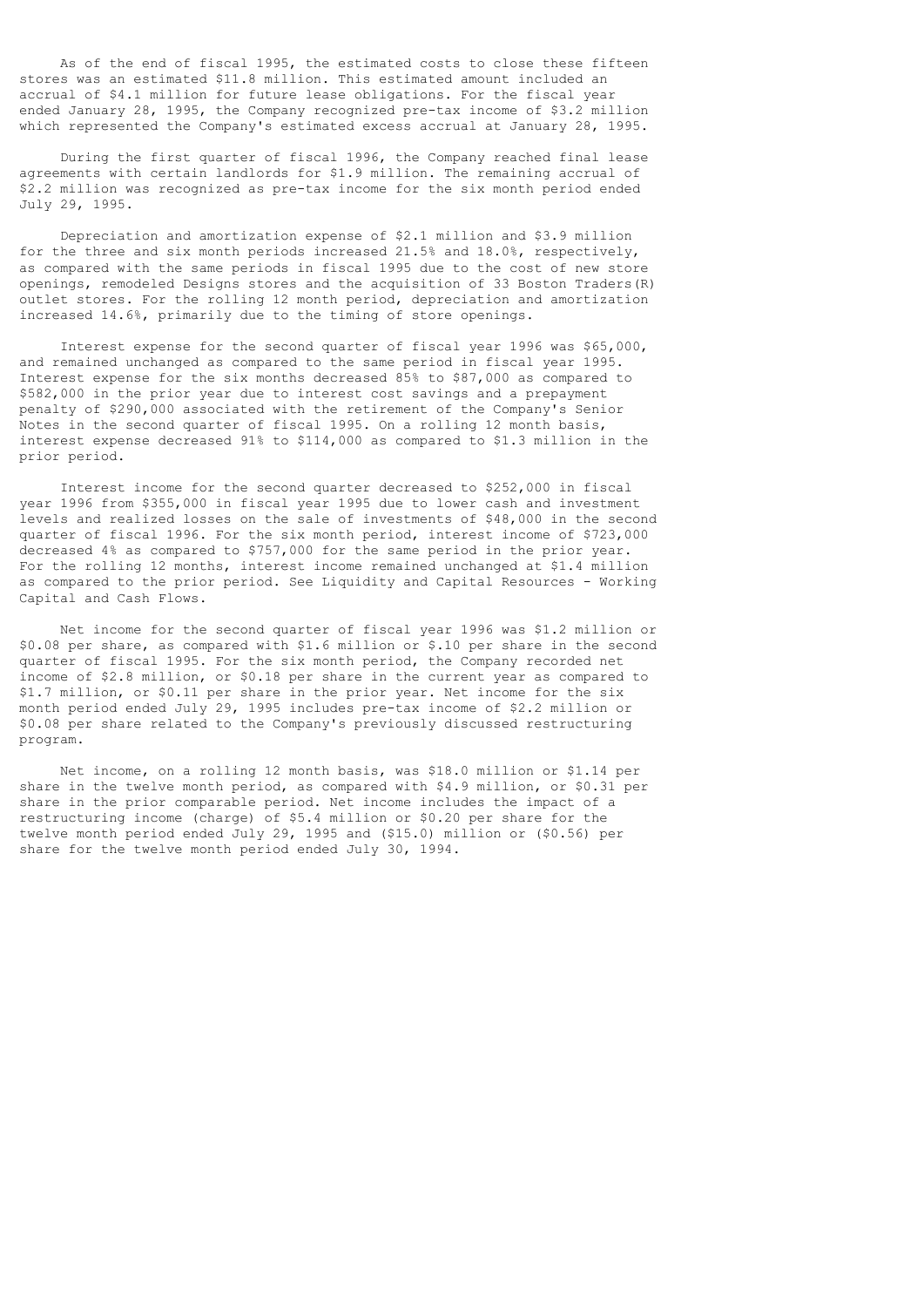The Company's business is seasonal, reflecting increased consumer buying in the "Back to School" and "Holiday" seasons. Historically, the second half of each fiscal year provides a greater portion of the Company's annual sales and operating income.

#### LIQUIDITY AND CAPITAL RESOURCES

 The Company's primary cash needs are for operating expenses of the Company and the joint venture, seasonal inventory purchases, capital expenses for new and remodeled stores, cash outlays associated with restructuring, and the development of the Boston Traders(R) branded product line.

# Working Capital and Cash Flows

 To date, the Company has financed its working capital requirements and expansion program with cash flow from operations, borrowings and proceeds from Common Stock offerings. Cash used for operations for the first six months of fiscal 1996 was \$1.4 million as compared to cash provided by operations of \$1.5 million for the same period in the prior period. The decrease in cash from operations is primarily due to \$1.9 million paid to landlords in connection with lease terminations associated with the Company's restructuring program.

 The Company's working capital at July 29, 1995 was approximately \$52.1 million as compared to \$32.1 million at July 30, 1994. The increase is attributable to the completion of the Company's restructuring program and a reduction in the average maturity of the Company's investment portfolio.

 Inventory in dollars in comparable stores decreased 4.1% and units remained unchanged from July 30, 1994 to July 29, 1995 due principally to a decrease in purchases of inventory for the quarter as compared to last year. Total inventory at July 29, 1995 increased \$6.1 million or 10.7% from July 30, 1994. This increase primarily reflects the fair value of the inventory purchased as part of the Boston Trading Ltd., Inc. ("Boston Trading") acquisition and an increase in the proportion of Levi's(R) Outlet stores to total stores at the end of the second quarter of fiscal 1996 as compared fiscal 1995.

 The Company stocks its Levi's(R) Outlet stores exclusively with manufacturing overruns, discontinued lines and irregulars purchased by the Company directly from Levi Strauss & Co. and end-of-season Levi's(R) merchandise transferred from Designs stores and Original Levi's(R) Stores. By its nature, this merchandise is subject to limited availability. The Company stocks its Boston Traders(R) outlet stores with the end-of-season Boston Traders(R) merchandise from the Designs stores and merchandise that is specifically produced for the Boston Traders(R) outlet stores.

The Company's trade payables to Levi Strauss & Co., its principal vendor, generally are due within ten days after the end of the month in which the goods are received. The Company has been current with its payments to Levi Strauss & Co. from fiscal 1987 to date. Trade payables with other vendors are generally payable within 30 days of invoice. Variations in the amount of trade payables outstanding at the end of different periods relate to the timing of purchases. In the second quarter of fiscal 1996, the Company began sourcing its own merchandise with various off-shore vendors. To date, payment to these vendors have been through the issuance of letters of credit, which require payment upon shipment of merchandise. The Company anticipates that these payment methods will continue during the remainder of fiscal 1996.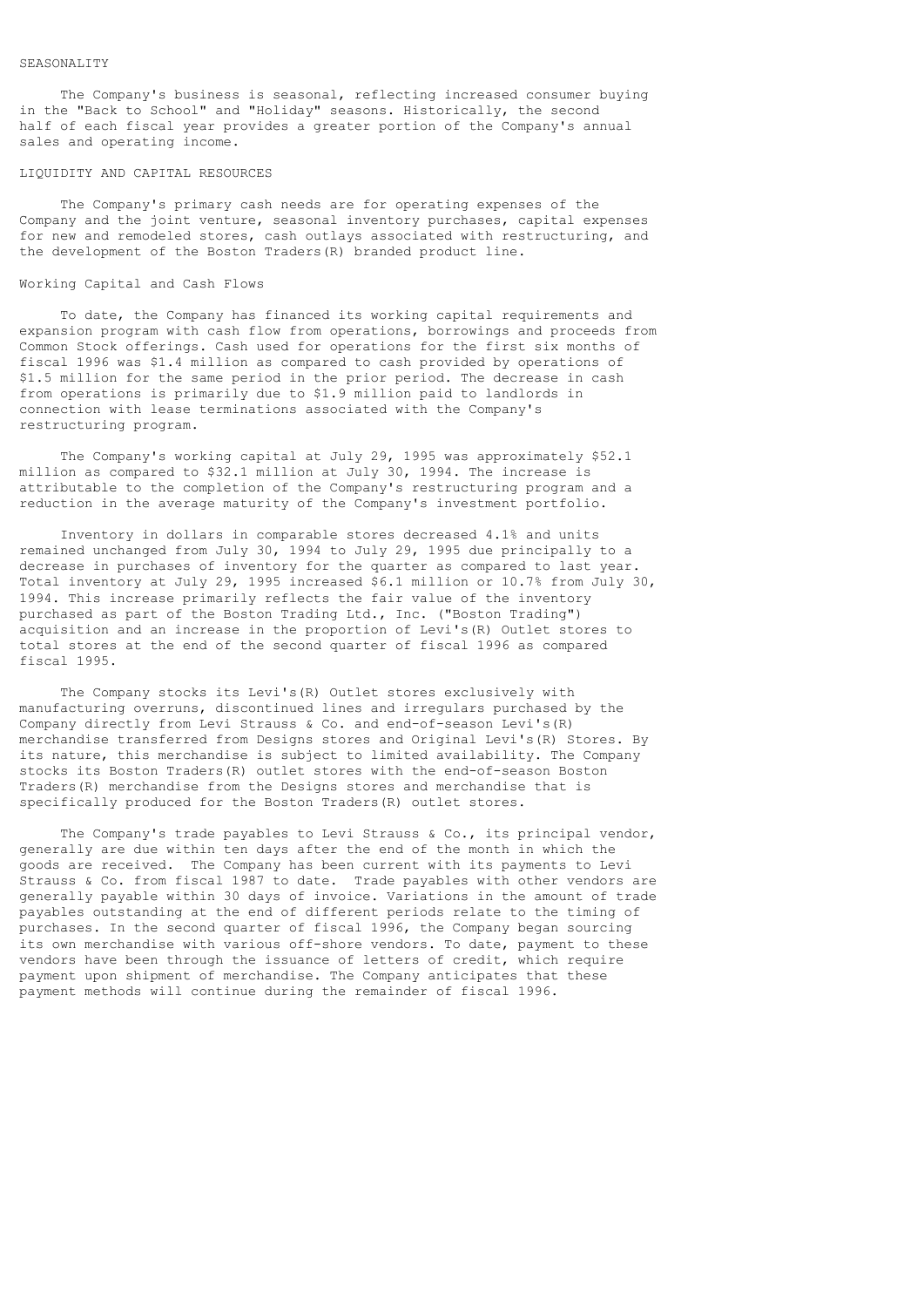On May 31, 1995, the Company signed an amendment to the \$20.0 million revolving credit agreement dated November 17, 1994 among the Company, BayBank Boston, N.A. and State Street Bank and Trust Company. This amendment provides that \$5.0 million of the \$20.0 million line of credit will be used as a letter of credit facility for purchases of inventory related to the development and growth of the Company's Boston Traders(R) product line. At July 29, 1995, \$3.1 million of the \$5.0 million was available for the issuance of letters of credit.

 At July 29, 1995, there were no short-term or long-term borrowings outstanding, with the exception of a \$1.0 million promissory note which was issued in connection with the acquisition of assets of Boston Trading, as discussed below. The Company had average outstanding borrowings, excluding the \$1.0 million promissory note, of \$1.4 million for the quarter ended July 29, 1995.

 On January 28, 1995, Designs JV Corp., a wholly-owned subsidiary of the Company, and a subsidiary of Levi's Only Stores, a wholly-owned subsidiary of Levi Strauss & Co., entered into a partnership agreement establishing a joint venture to sell Levi's(R) brand products and jeans-related products. The partnership plans to open and operate a total of 35 to 50 Original Levi's(R) Stores and Levi's(R) Outlets throughout 11 Northeast states and the District of Columbia over approximately the next three to five fiscal years. This number of stores includes the ten Original Levi's(R) Stores which were open at July 29, 1995. The Levi's(R) Outlet stores in the partnership will sell only Levi's(R) brand products and service the close-out products of the Original Levi's(R) Stores.

 In connection with the formation of the joint venture, Designs JV Corp. contributed, in exchange for a 70% interest in the joint venture, eight of the Company's existing Original Levi's(R) Stores and three leases for then unopened stores in New York City, Nanuet, New York, and White Plains, New York. These stores are included in the 35 to 50 stores described above. At the same time, LDJV Inc., the joint venture subsidiary of Levi's Only Stores, Inc., contributed approximately \$4.7 million in cash to the joint venture in exchange for a 30% interest.

 It is the current intention of the joint venture partners to fund the joint venture's working capital and funds for its future expansion from the partnership's operations and borrowings from third parties. However, the partners may also decide that they or their affiliates should contribute or loan additional funds to the joint venture or guaranty third-party debt. Neither partner will be required to make any future contribution to the capital of the joint venture, any loan to the joint venture or any such guaranty unless both partners agree. Excess cash (as defined in the partnership agreement) will be distributed by the joint venture in accordance with the terms of the partnership agreement. No assurance can be given that Designs JV Corp. will not make such capital contributions, loans or guaranties or that cash will be distributed to Designs JV Corp. out of the partnership.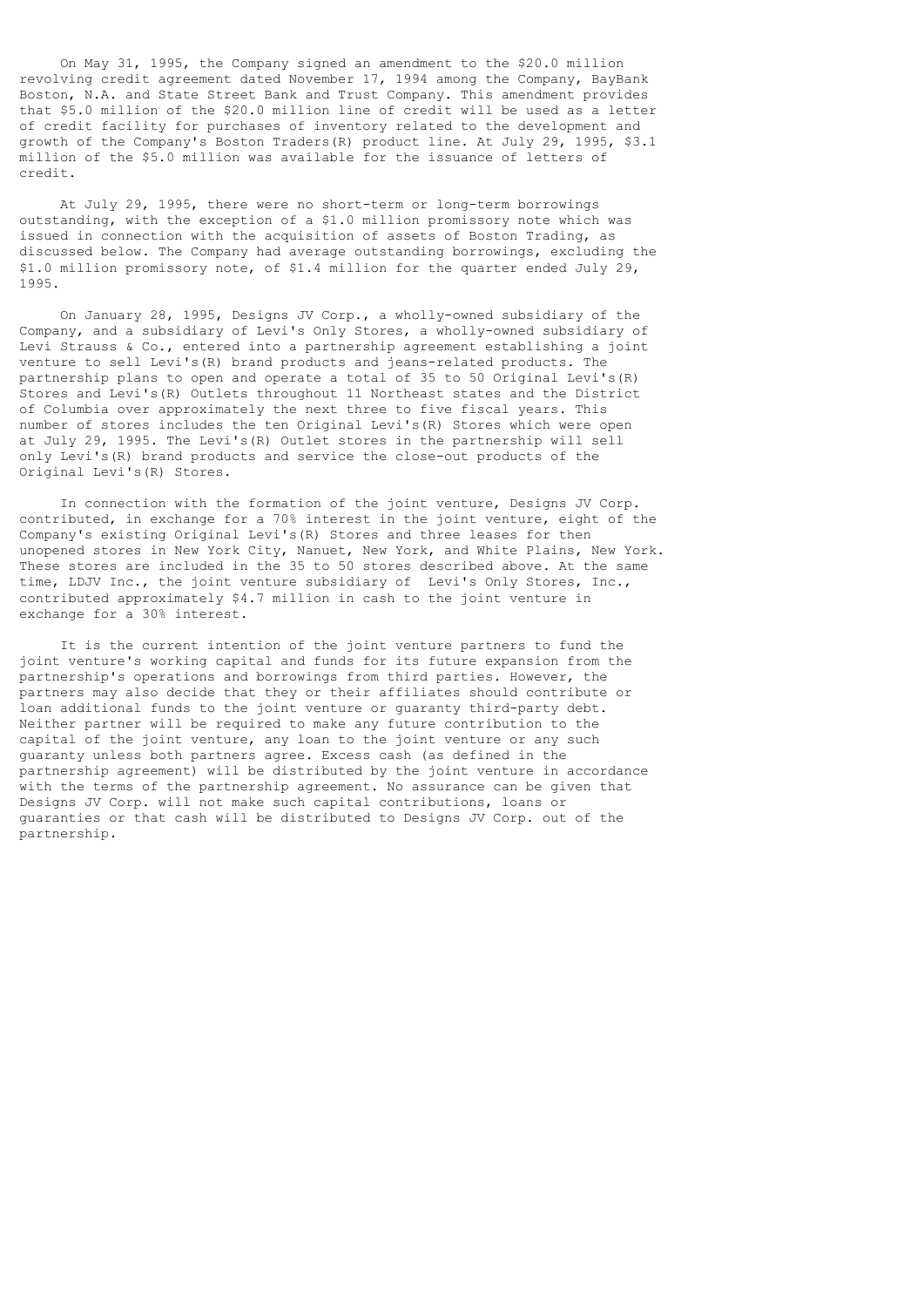In June 1994, Levi Strauss & Co. informed the Company that it wanted to focus the future relationship between the two companies on the Original Levi's(R) Stores joint venture and to reduce the Company's dependency on Levi Strauss & Co. Levi Strauss & Co. informed the Company that it did not see a growth opportunity for the Company's Designs stores in the exclusively Levi's(R) format. However, Levi Strauss & Co. informed the Company that it did see an opportunity for growth of the Company's Designs stores if the format was changed to a multi-brand format. Levi Strauss & Co. advised the Company that it believes that this would avoid consumer confusion between the Original Levi's(R) Stores and Designs stores. According to Levi Strauss & Co., this would require that not more than 70% of the product mix in the stores be Levi Strauss & Co. product, that the format and presentation of the stores be "supportive" of its marketing and brand objectives and that Levi Strauss & Co. approve that format beforehand. The Company has received favorable Levi Strauss & Co. comment regarding the look of the multi-brand Designs stores and believes that the format will be acceptable to Levi Strauss & Co. for Designs store expansion throughout the United States. Levi Strauss & Co. would apply the new branch opening policies and practices to Designs stores that are applicable to other multi-brand retailers of Levi Strauss & Co. products. Levi Strauss & Co. advised the Company that if the Company does not decide to expand the Designs store chain, Levi Strauss & Co. would not require change to a multi-brand format. If the Company does change the format and expand the Designs store chain, Levi Strauss & Co. has said that it will require that the Company's existing Designs stores be converted to the new multi-brand format over a mutually agreeable period of time.

 During fiscal year 1995, the Company introduced private label and Timberland(R) brand products into the merchandise mix in certain of its Designs stores. This was primarily due to the Company's desire to offset decreased gross profit margins in Designs stores caused by increased price competition with other retailers that sell Levi Strauss & Co. merchandise in and around regional malls, the absence of certain key products in the Levi Strauss & Co. line and increased opportunities for expansion of the Designs store chain throughout the United States. Based upon the overall performance of the Timberland(R) merchandise, the Company has added Timberland(R) products to the merchandise mix in the remodeled Designs stores and some of the Boston Traders(R) outlet stores.

 On May 2, 1995, the Company acquired certain assets of Boston Trading in accordance with the terms of an Asset Purchase Agreement dated April 21, 1995 among Boston Trading, Designs Acquisition Corp., the Company and others. The Company paid \$5,428,000 million in cash, financed by operations, and delivered a non-negotiable promissory note in the principal amount of \$1,000,000. The principal amount of the promissory note is payable in two equal annual installments through May 1997. The purchase price has been allocated to the assets acquired, including certain intangible assets, such as trademarks and licensing agreements, based on their respective fair values. Other assets acquired included all inventory, fixed assets and leasehold improvements associated with 33 Boston Traders(R) outlet stores.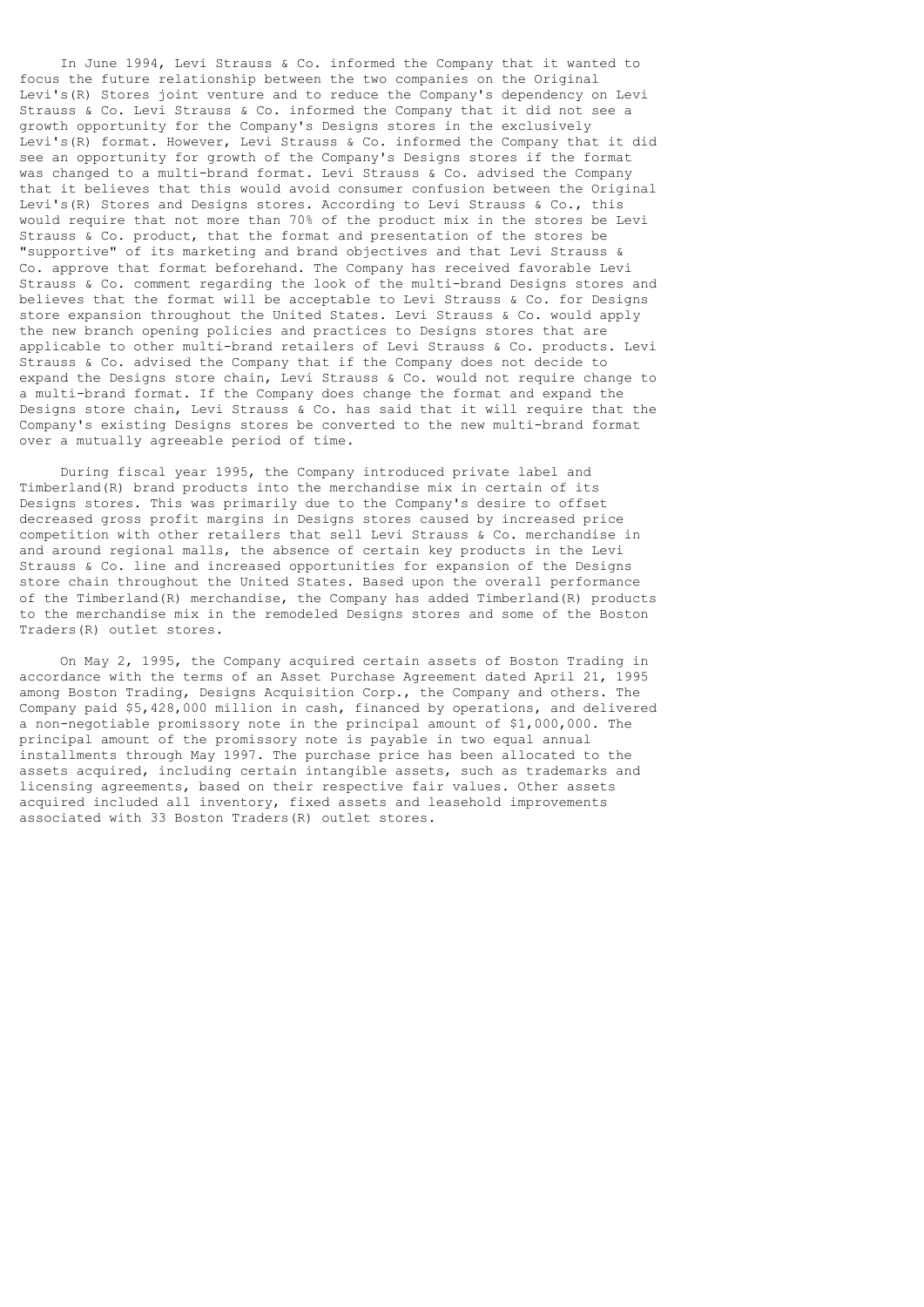This acquisition will expand the Company's current operations to include the design, off-shore sourcing and retailing of Boston Traders(R) products. Among other things, the retail distribution of Boston Traders(R) products has required the Company to expend resources for a design and sourcing staff, and storage and distribution facilities in order to assure timely delivery and restocking of merchandise. The Company anticipates that the additional expenses associated with the acquisition and development of the Boston Traders(R) product line will total \$4 to \$5 million over the next 12 to 18 months. During the second quarter, the Company contracted with a third-party warehouse to facilitate the receiving, storage and distribution of the Boston Traders(R) products. The addition of the Boston Traders(R) outlet stores, which have no geographic restrictions, provides the Company with the opportunity to expand the Company's operations throughout the United States.

 The Boston Traders(R) product line replaces the "Exclusively for Designs" product line which was introduced in certain Design stores in fiscal 1995. The Company began introducing the Boston Traders(R) products into its Designs stores in June 1995. The Company does not expect that the percentage of Boston Traders(R) inventory or sales will be significant until the fall of fiscal 1997. The Company has no plans to continue the wholesale trade business of the Boston Traders(R) product lines.

#### Capital Expenditures

 During the first six months of fiscal 1996, the Company remodeled eight Designs stores and the joint venture partnership opened two Original Levi's(R) Stores. During the first six months of fiscal 1995, the Company opened six Levi's Outlet(R) stores, two Original Levi's(R) Stores and remodeled three Designs stores. Total cash outlays of \$9.8 million and \$5.1 million during the first six months of fiscal year 1996 and 1995, respectively, represent the costs of new and remodeled stores as well as corporate capital spending during the periods.

 During the remainder of fiscal year 1996, barring unforeseen circumstances, the Company plans to open one mall-based Designs store and two Boston Traders(R) outlet stores. The estimated costs to open these stores are expected to be approximately \$1.0 million.

 Subsequent to the end of the quarter, as part of the joint venture, the Company opened one Original Levi's(R) store and two Levi's(R) Outlet stores. During the remainder of fiscal year 1996, barring unforeseen circumstances, the Company plans to open two additional Levi's(R) Outlet stores as part of the joint venture. The estimated costs to open these stores are expected to be approximately \$625,000.

 The Company expects that cash flow from operations, short-term borrowings and available cash will enable it to finance its current working capital, remodeling and expansion requirements during the remainder of the fiscal year.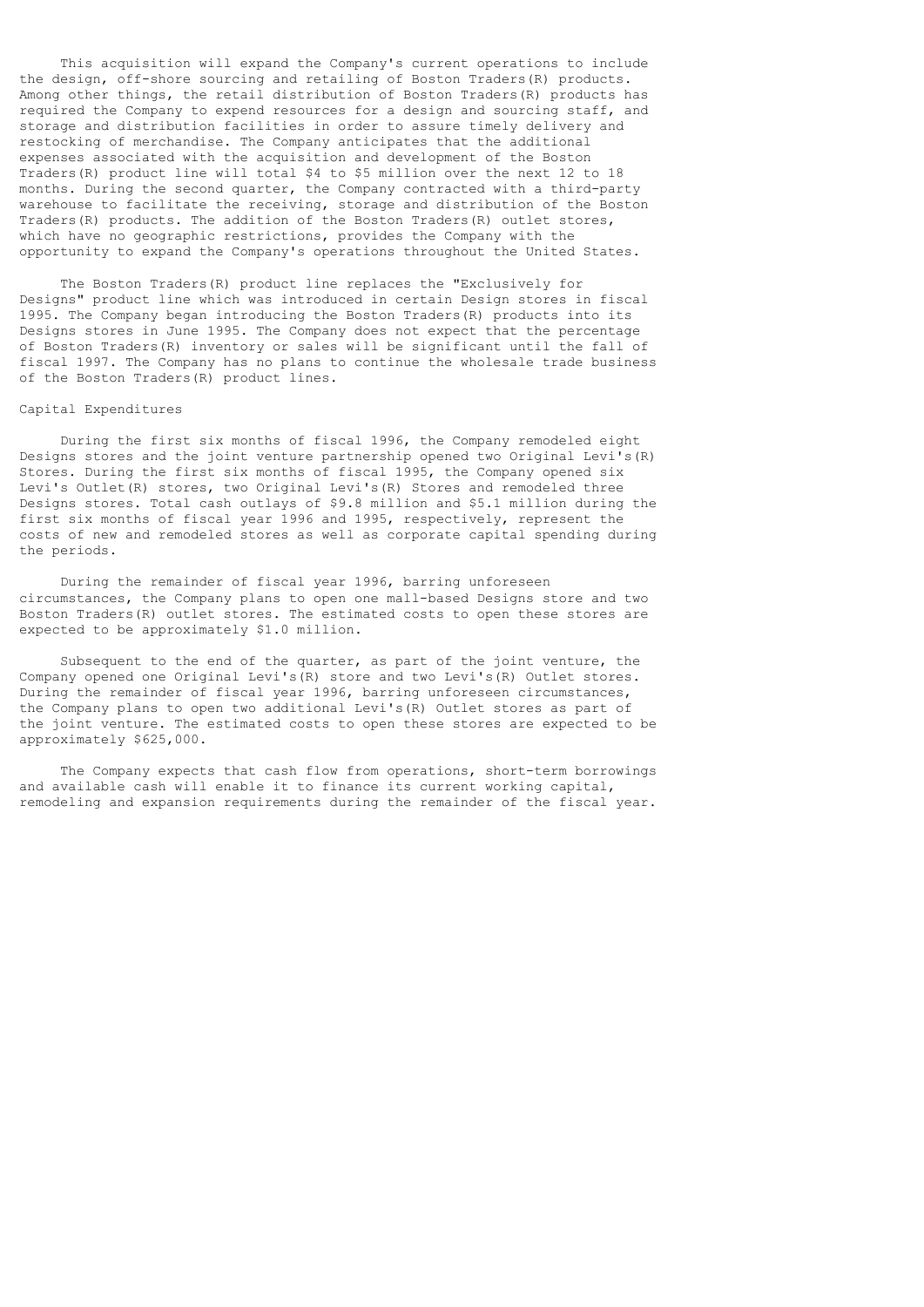Part II. Other Information

ITEM 1. Legal Proceedings

The Company is a party to litigation and claims arising in the normal course of its business. Barring unforeseen circumstances, management does not expect the results of these actions to have a material adverse effect on the Company's business or financial condition.

ITEM 4. Submission of Matters to a Vote of Security Holders

 On June 13, 1995, the Company held its Annual Meeting of Stockholders. At the meeting stockholders holding at least 14,665,174 shares of the Company's Common Stock, \$0.01 par value, cast votes in favor of the election of each of Stanley I. Berger, Joel H. Reichman, James G. Groninger, Bernard M. Manuel, Melvin Shapiro and Peter L.Thigpen as directors of the Company and no more than 228,101 shares were withheld from any one of the foregoing.

ITEM 6. Exhibits and Reports on Form 8-K

A. Reports on Form 8-K:

 Report on Form 8-K, dated May 1, 1995, was filed by the Company to announce that its Board of Directors had adopted a Shareholder Rights Plan. Pursuant to the terms of a Shareholder Rights Agreement dated as of May 1, 1995 between the Company and its transfer agent, First National Bank of Boston, the Board of Directors declared a dividend distribution of one Preferred Stock Purchase Right for each outstanding share of Common Stock to stockholders of record as of the close of business on May 15, 1995.

B. Exhibits:

- 10.1 1987 Incentive Stock Option Plan, as amended (included as Exhibit 10.1 to the Company's Annual Report on Form 10-K dated April 29, 1993, and incorporated herein by reference).  $*$
- 10.2 1987 Non-Qualified Stock Option Plan, as amended (included as Exhibit 10.2 to the Company's Annual Report on Form 10-K dated April 29, 1993, and incorporated herein by reference).
- 10.3 1992 Stock Incentive Plan, as amended (included as Exhibit A to the Company's definitive proxy statement dated May 10, 1994, and incorporated herein by reference).
- 10.4 License Agreement between the Company and Levi Strauss & Co. dated as of April 14, 1992 (included as Exhibit 10.8 to the Company's Annual Report on Form 10-K dated April 29, 1993, and incorporated herein by reference).
- 10.5 Executive Incentive Plan effective through the fiscal year ended January 28, 1995 (included as Exhibit 10.8 to the Company's Annual Report on Form 10-K for the year ended January 28, 1994, and incorporated herein by reference).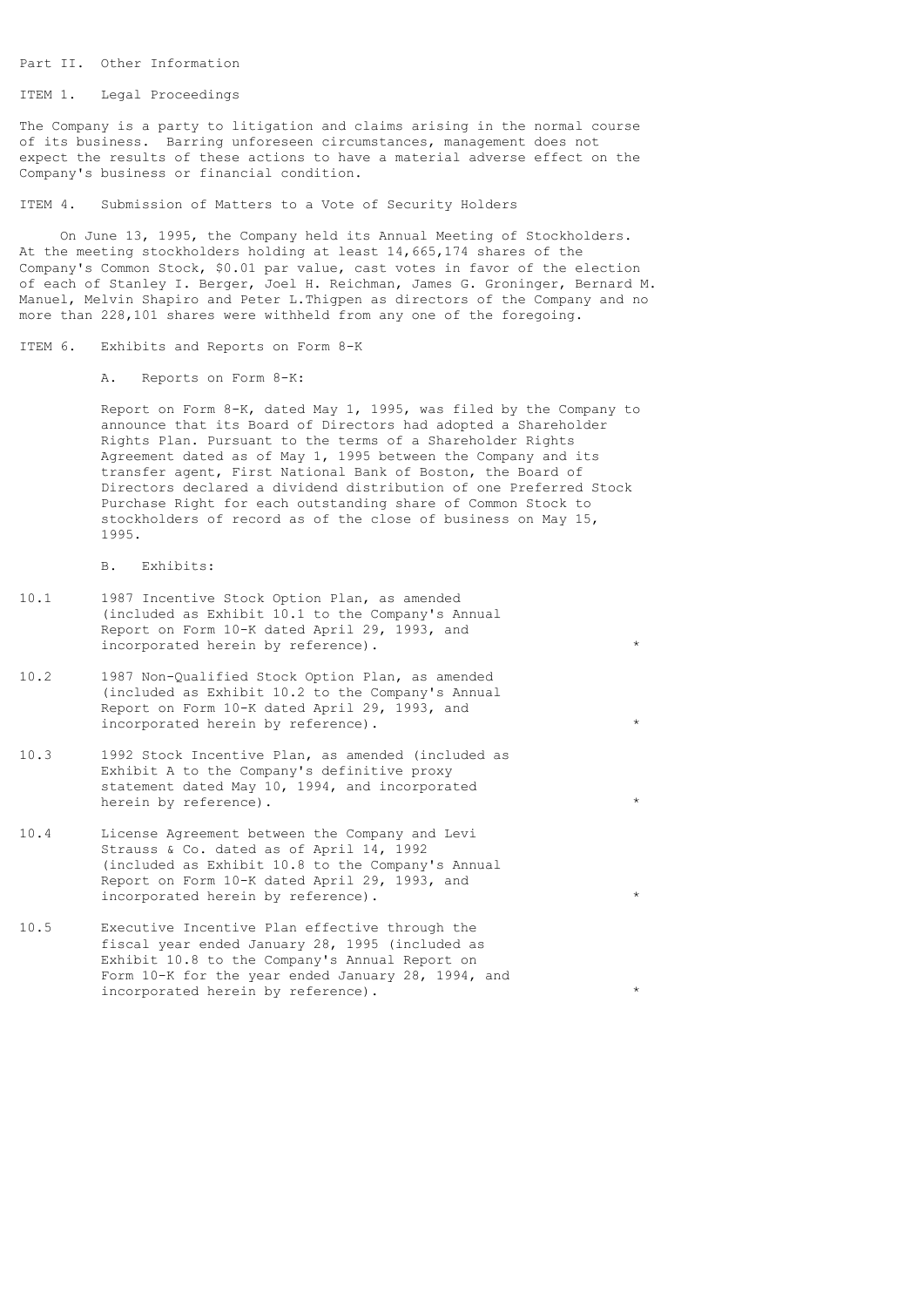- 10.6 Credit Agreement among the Company, BayBank Boston, N.A., and State Street Bank and Trust Company dated as of November 17, 1994 (included as Exhibit 1 to the Company's current report on Form 8-K dated November 22, 1994, and incorporated herein by reference).
- 10.7 Consulting Agreement between the Company and Stanley I. Berger dated December 21, 1994 (included as Exhibit 10.7 to the Company's Annual Report on Form 10-K, dated April 26, 1995, and incorporated herein by reference).
- 10.8 Employee Separation Agreement between the Company and Geoffrey M. Holczer dated December 27, 1994 (included as Exhibit 10.8 to the Company's Annual Report on Form 10-K, dated April 26, 1995, and incorporated herein by reference).
- 10.9 Participation Agreement among Designs JV Corp. (the "Designs Partner"), the Company, LDJV Inc. (the "LOS Partner"), Levi's Only Stores, Inc. ("LOS"), Levi Strauss & Co. ("LS&CO") and Levi Strauss Associates Inc. ("LSAI") dated January 28, 1995 (included as Exhibit 10.1 to the Company's Current Report on Form 8-K dated April 24, 1995, and incorporated herein by reference).
- 10.10 Partnership Agreement of The Designs/OLS Partnership (the "Partnership") between the LOS Partner and the Designs Partner dated January 28, 1995 (included as Exhibit 10.2 to the Company's Current Report on Form 8-K dated April 24, 1995, and incorporated herein by reference).
- 10.11 Glossary executed by the Designs Partner, the Company, the LOS Partner, LOS, LS&CO, LSAI and the Partnership dated January 28,1995 (included as Exhibit 10.3 to the Company's Current Report on Form 8-K dated April 24, 1995, and incorporated herein by reference).
- 10.12 Sublicense Agreement between LOS and the LOS Partner (included as Exhibit 10.4 to the Company's Current Report on Form 8-K dated April 24, 1995, and incorporated herein by reference).
- 10.13 Sublicense Agreement between the LOS Partner and the Partnership (included as Exhibit 10.5 to the Company's Current Report on Form 8-K dated April 24, 1995, and incorporated herein by reference).
- 10.14 License Agreement between the Company and the Partnership (included as Exhibit 10.6 to the Company's Current Report on Form 8-K dated April 24, 1995, and incorporated herein by reference).
- 10.15 Administrative Services Agreement between the Company and the Partnership dated January 28, 1995 (included as Exhibit 10.7 to the Company's Current Report on Form 8-K dated April 24, 1995, and incorporated herein by reference).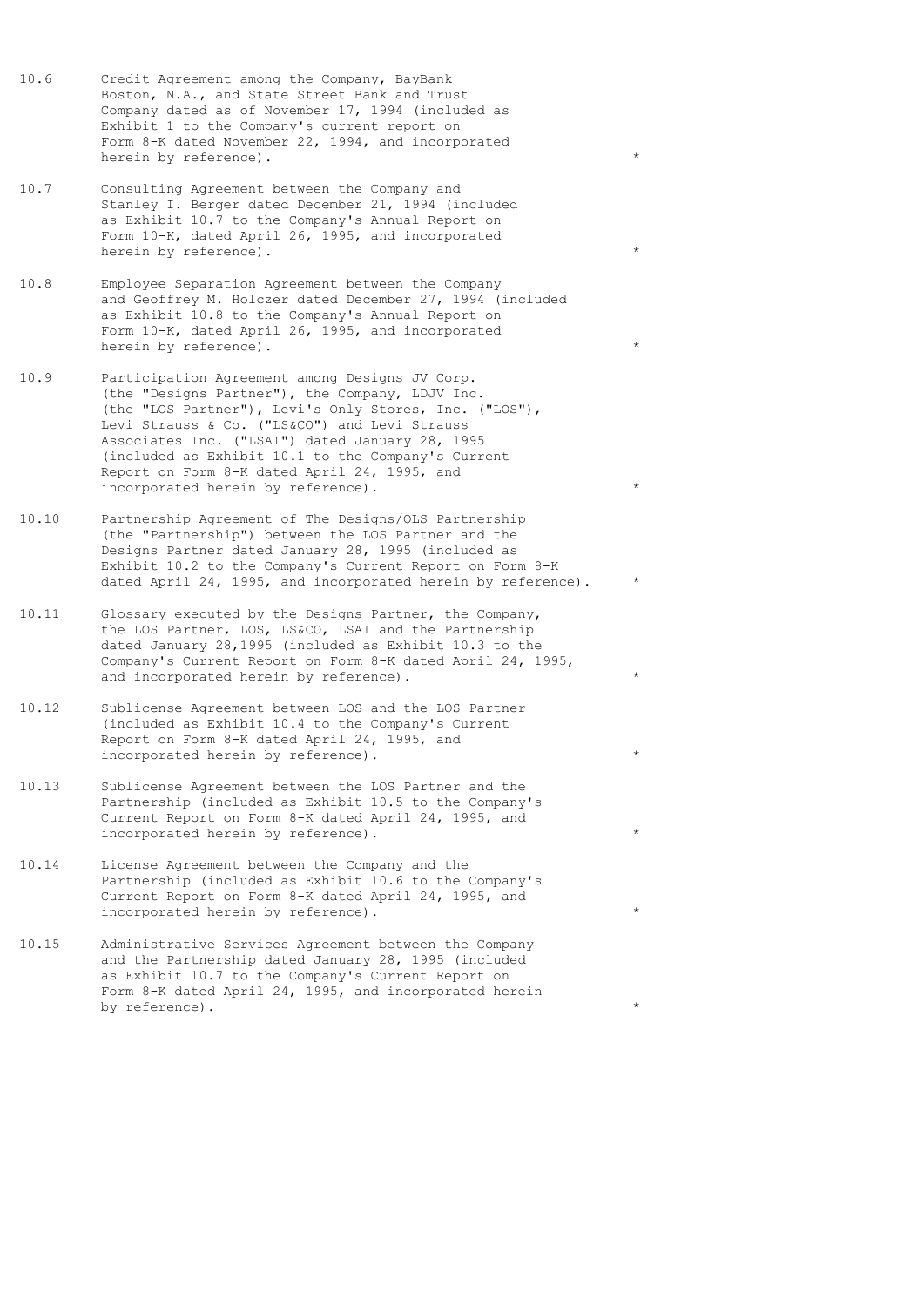- 10.16 Asset Purchase Agreement among Boston Trading, Designs Acquisition Corp., the Company and others dated April 21, 1995.
- 10.17 Non-Negotiable Promissory Note between the Company and Atlantic Harbor, Inc., formerly known as Boston Trading Ltd., Inc., dated May 2, 1995.
- 10.18 Amendment dated June 2, 1995 to the Credit Agreement among the Company, BayBank Boston, N.A., and State Street Bank and Trust Company dated as of November 17, 1994.
- 11 Schedule re: computation of per share earnings
- \* Previously filed with the Securities and Exchange Commission.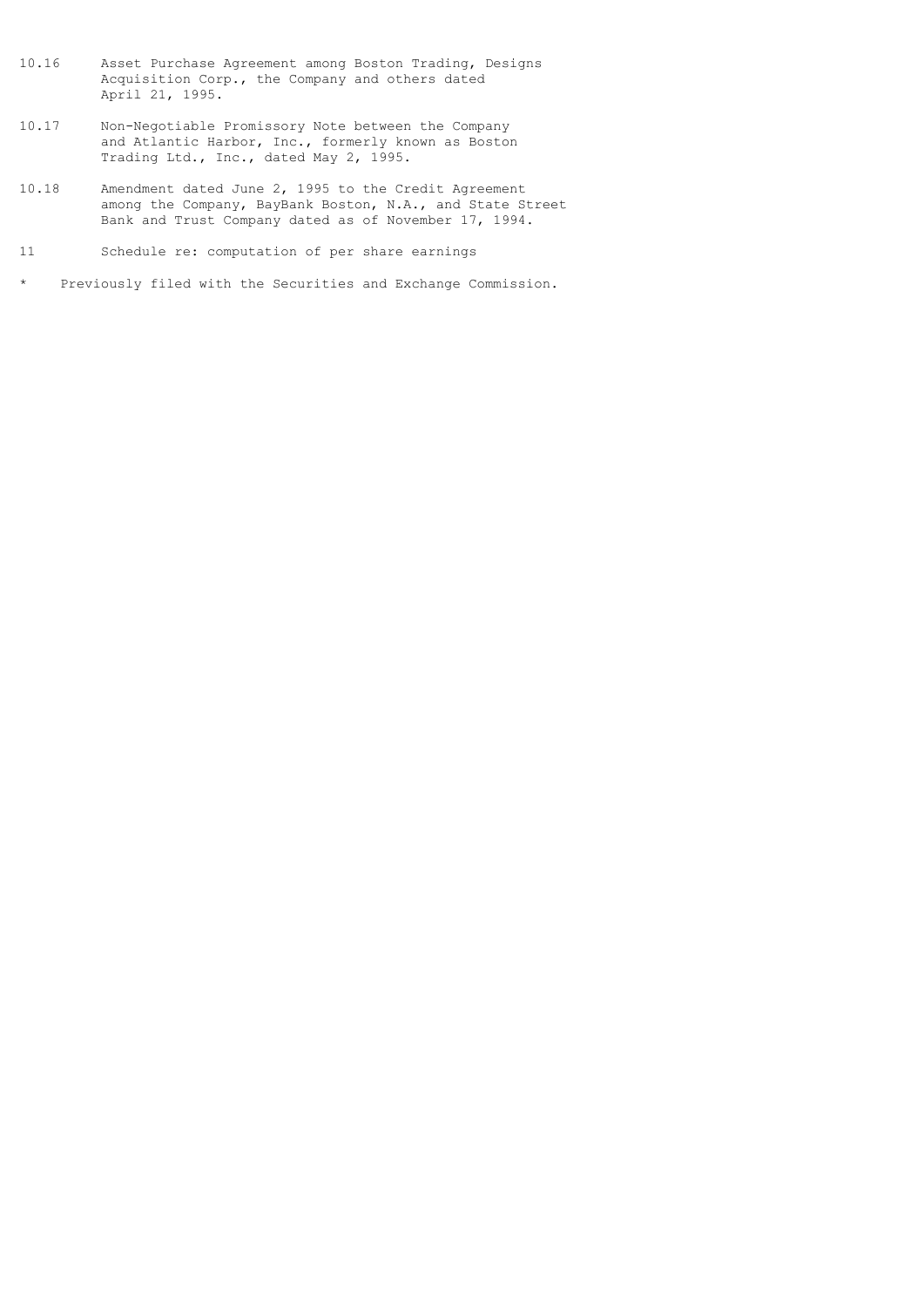# Exhibit 11. Statement Re: Computation of Per Share Earnings

|                                                                                                        | Three Months Ended<br>$7/29/95$ $7/30/94$ |                   |  |
|--------------------------------------------------------------------------------------------------------|-------------------------------------------|-------------------|--|
| Net income                                                                                             | (In thousands, except per share data)     | $$1,193$ $$1,623$ |  |
| Weighted average shares<br>outstanding during the period                                               |                                           | 15,763 16,002     |  |
| Common equivalent shares                                                                               |                                           |                   |  |
| Number of shares for purpose<br>of calculating net income per<br>common and common equivalent<br>share | ======                                    | 15,763 16,002     |  |
| Incremental shares to<br>reflect full dilution                                                         | N/A                                       | N/A               |  |
| Total shares for purposes<br>of calculating fully<br>diluted net income<br>per share                   |                                           |                   |  |
|                                                                                                        |                                           | $N/A$ $N/A$       |  |
| Net income per common<br>share                                                                         | \$0.08                                    | \$0.10            |  |
|                                                                                                        | ======                                    | ======            |  |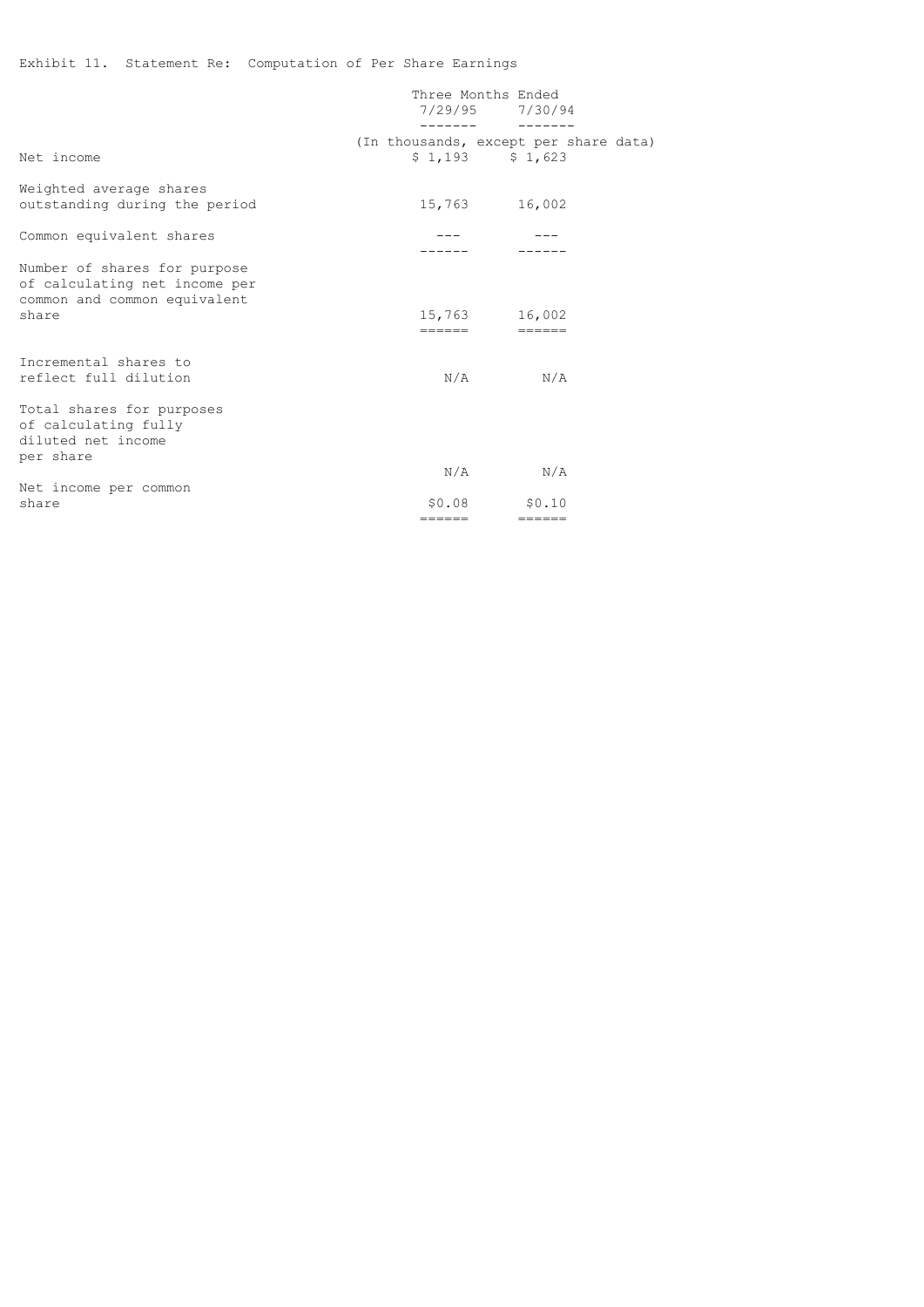Exhibit 11. Statement Re: Computation of Per Share Earnings, cont.

|                                                                                               |                                       | Six Months Ended<br>7/29/95 7/30/94 |  |
|-----------------------------------------------------------------------------------------------|---------------------------------------|-------------------------------------|--|
|                                                                                               | (In thousands, except per share data) |                                     |  |
| Net income                                                                                    |                                       | $$2,790$ $$1,723$                   |  |
| Weighted average shares<br>outstanding during the period                                      |                                       | 15,760 15,987                       |  |
| Common equivalent shares                                                                      |                                       |                                     |  |
| Number of shares for purpose<br>of calculating net income per<br>common and common equivalent |                                       |                                     |  |
| share                                                                                         | ======                                | 15,760 15,987                       |  |
| Incremental shares to<br>reflect full dilution                                                |                                       | $N/A$ $N/A$                         |  |
| Total shares for purposes<br>of calculating fully<br>diluted net income<br>per share          |                                       |                                     |  |
|                                                                                               |                                       | $N/A$ $N/A$                         |  |
| Net income per common<br>share                                                                |                                       | $$0.18$ $$0.11$                     |  |
|                                                                                               | ======                                | ======                              |  |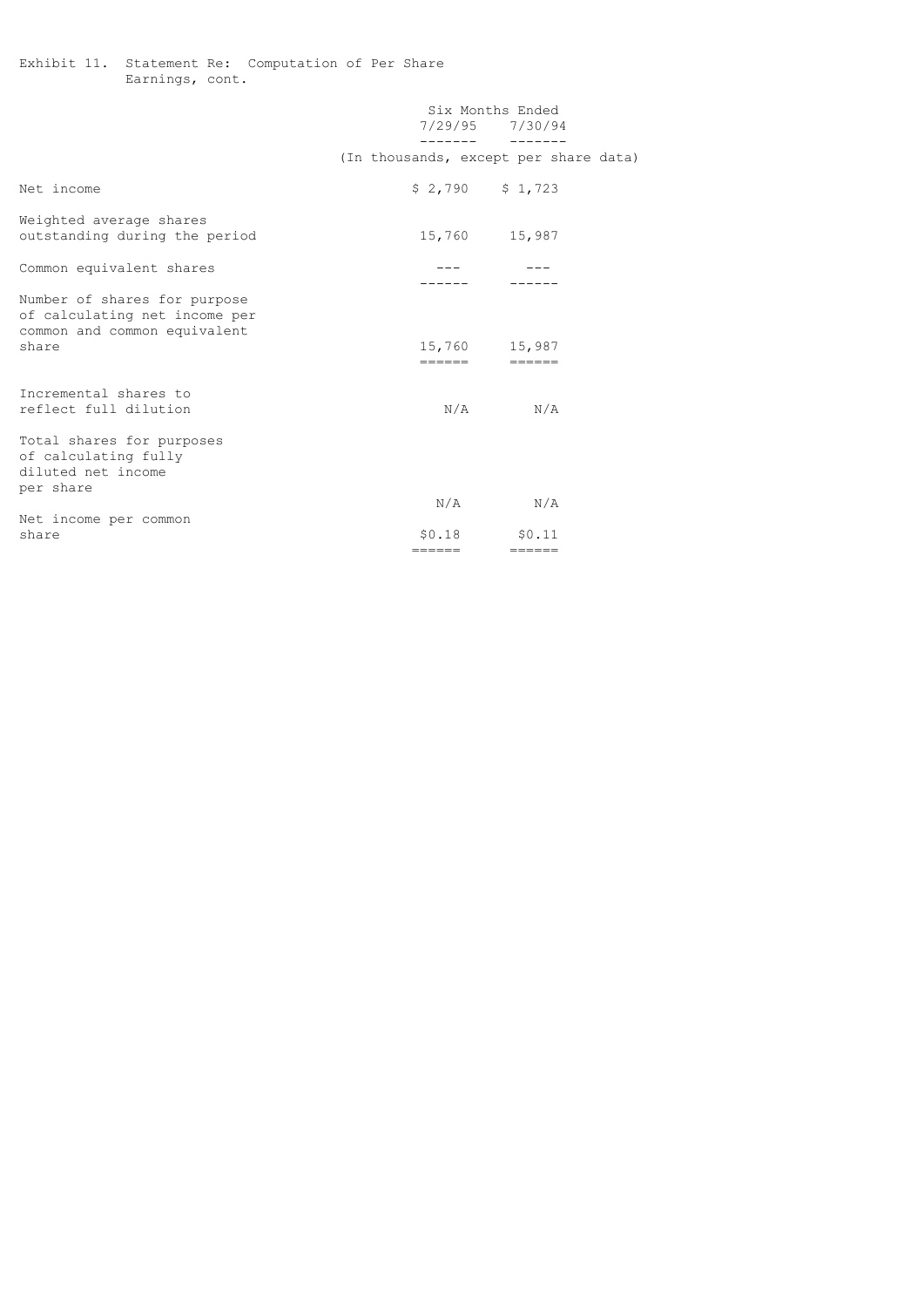Exhibit 11. Statement Re: Computation of Per Share Earnings, cont.

|                                                                                                        |                                       | Twelve Months Ended<br>7/29/95 7/30/94<br>------           ------ |
|--------------------------------------------------------------------------------------------------------|---------------------------------------|-------------------------------------------------------------------|
|                                                                                                        | (In thousands, except per share data) |                                                                   |
| Net income                                                                                             | $$17,970$ $$4,909$                    |                                                                   |
| Weighted average shares<br>outstanding during the period                                               |                                       | 15,812 15,968                                                     |
| Common equivalent shares                                                                               |                                       |                                                                   |
| Number of shares for purpose<br>of calculating net income per<br>common and common equivalent<br>share |                                       | 15,812 15,968                                                     |
| Incremental shares to<br>reflect full dilution                                                         |                                       | ======                  ======<br>$N/A$ $N/A$                     |
| Total shares for purposes<br>of calculating fully<br>diluted net income<br>per share                   |                                       | $N/A$ $N/A$                                                       |
| Net income per common<br>share                                                                         | ======                                | $$1.14$ $$0.31$<br>$=$ $=$ $=$ $=$                                |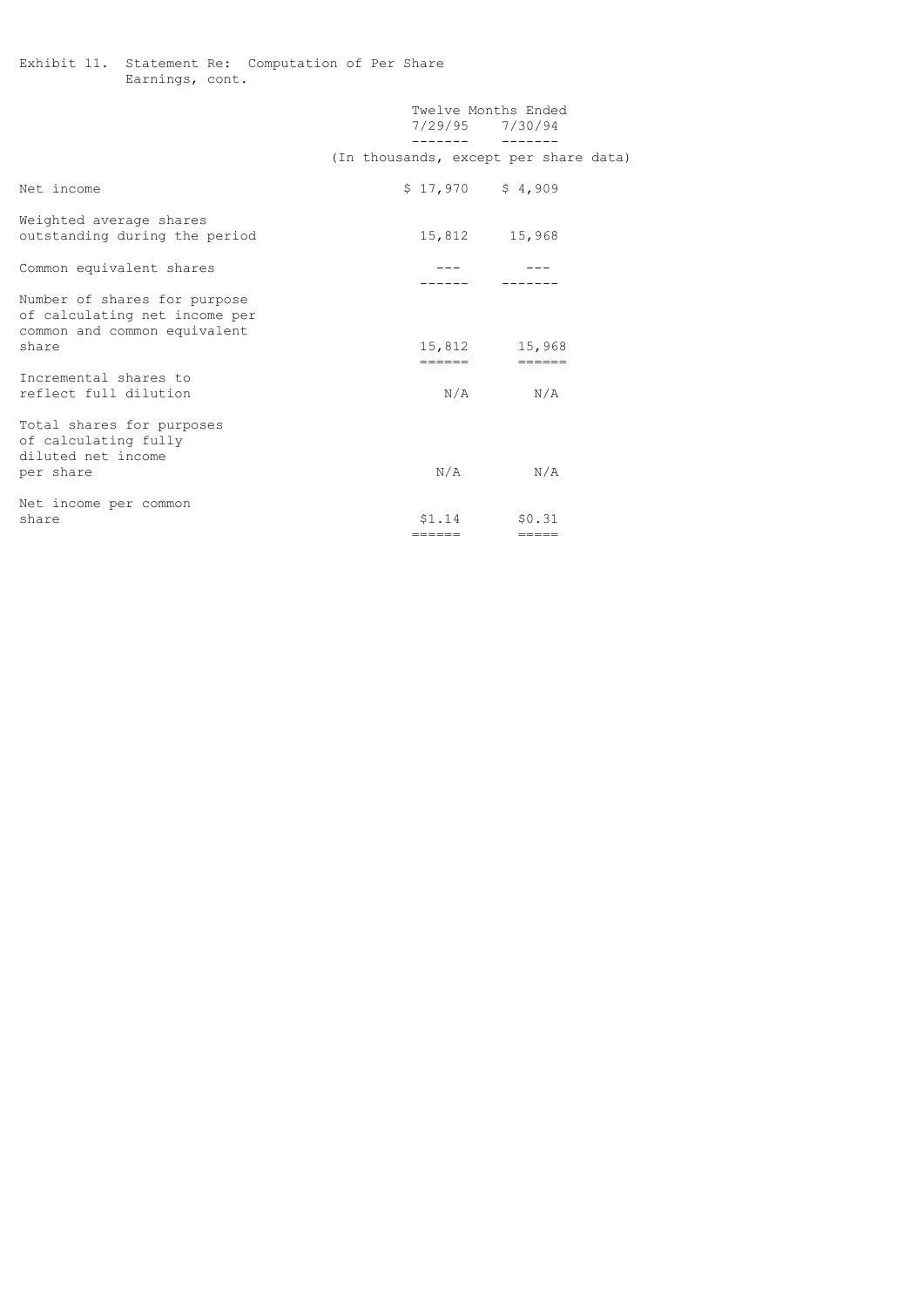Pursuant to the requirements of the Securities Exchange Act of 1934, the Registrant has duly caused this report to be signed on its behalf by the undersigned thereunto duly authorized.

DESIGNS, INC.

 By:/s/ William D. Richins ----------------------

 William D. Richins Chief Financial Officer

Dated: September 12, 1995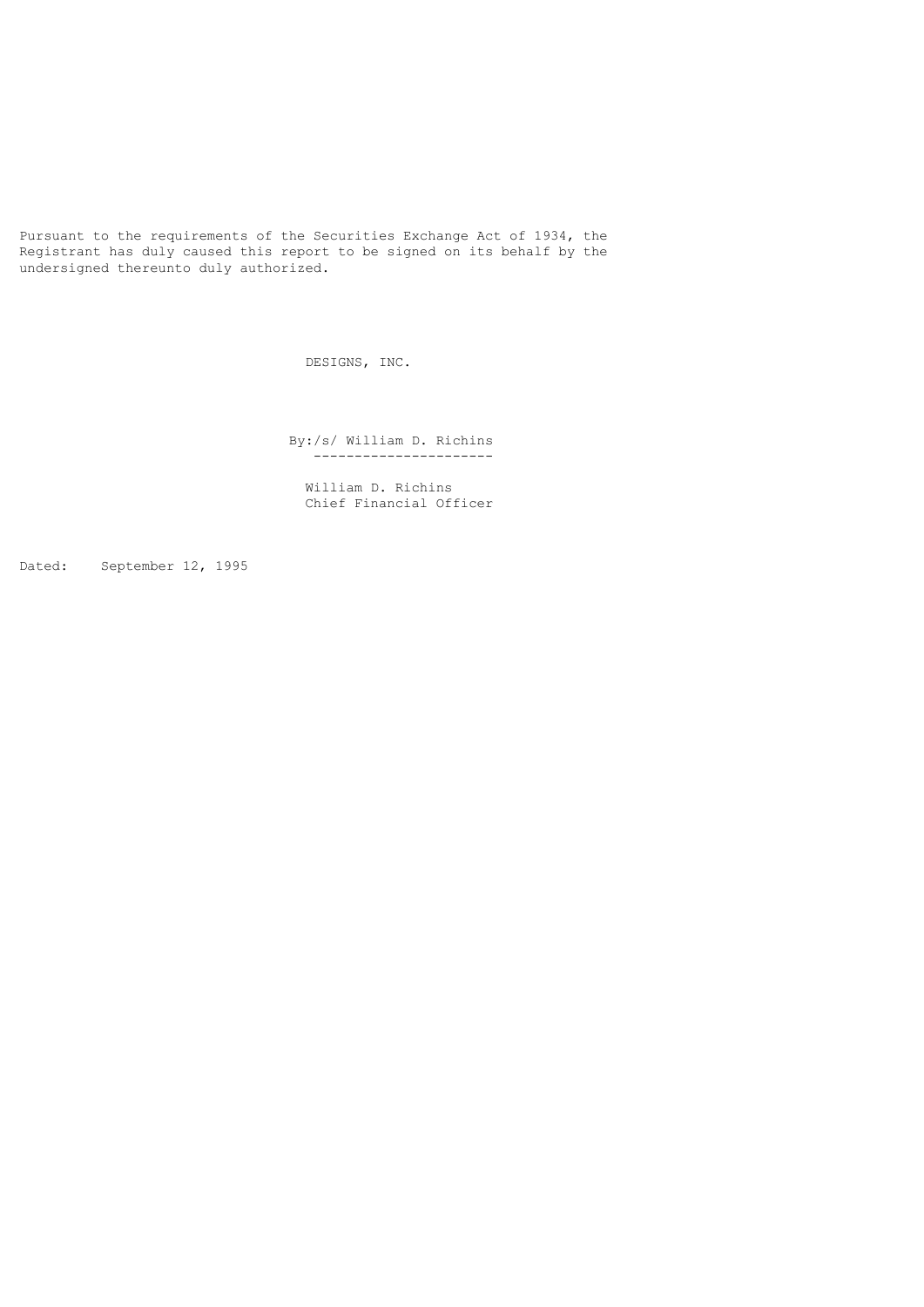ASSET PURCHASE AGREEMENT

by and among

DESIGNS, INC.,

# DESIGNS ACQUISITION CORP. as Buyer,

 BOSTON TRADING LTD., INC. as Seller

and

Seller's Stockholders

April 21, 1995

|     | Page                                                   |
|-----|--------------------------------------------------------|
|     | SECTION 1. PURCHASE AND SALE OF ASSETS 1               |
| 1.1 | Sale of Assets. 1                                      |
| 1.2 | Assumption of Liabilities 5                            |
| 1.3 | Excluded Liabilities. 6                                |
| 1.4 | Purchase Price and Payment. 6                          |
| 1.5 | Time and Place of Closing 11                           |
| 1.6 | Delivery of Agreement of Assumption of Liabilities. 11 |
| 1.7 | Transfer of Subject Assets. 11                         |
| 1.8 | Delivery of Records and Contracts 11                   |
| 1.9 | Assignment of Intellectual Property 12                 |
|     | 1.10 Nonassignable Contracts 12                        |
|     | 1.11 Termination of Trademark License Agreements. 12   |
|     | 1.12 Further Assurances. 13                            |
|     | 1.13 Allocation of Purchase Price. 13                  |
|     | 1.14 Stockholders' Representative 13                   |
|     | 1.15 Change of Name 14                                 |
|     | 1.16 Sales and Transfer Taxes 15                       |
|     | 1.17 Transfer of Stockholders'Interests in Other       |
|     |                                                        |

 SECTION 2. REPRESENTATIONS AND WARRANTIES OF SELLER AND STOCKHOLDERS. . . . . . . . . . . . . . . . . . . . 15 2.1 Making of Representations and Warranties. . . . . . 15 2.2 Organization and Qualifications of Seller . . . . . 16 2.3 Subsidiaries. . . . . . . . . . . . . . . . . . . . 16 2.4 Capital Stock of Seller; Beneficial Ownership . . . 16 2.5 Authority of Seller and the Stockholders. . . . . 17 2.6 Real and Personal Property. . . . . . . . . . . . 18 2.7 Financial Statements. . . . . . . . . . . . . . . . 20 2.8 Taxes . . . . . . . . . . . . . . . . . . . . . . . 21 2.9 Collectability of Accounts Receivable . . . . . . 22 2.10 Inventories . . . . . . . . . . . . . . . . . . . . 23 2.11 Absence of Certain Changes. . . . . . . . . . . . 23 2.12 Ordinary Course . . . . . . . . . . . . . . . . . . 24<br>2.13 Banking Relations . . . . . . . . . . . . . . . . 25 2.13 Banking Relations . . . . . . . . . . . . . 2.14 Intellectual Property . . . . . . . . . . . . . . 25 2.15 Contracts . . . . . . . . . . . . . . . . . . . . . 26 2.16 Litigation. . . . . . . . . . . . . . . . . . . . . 28  $2.17$  Compliance with Laws. . . . . . . . . . . . . . . 28 2.18 Insurance . . . . . . . . . . . . . . . . . . . . . 28 2.19 Warranty or Other Claims. . . . . . . . . . . . . . 28 2.20 Finder's Fee. . . . . . . . . . . . . . . . . . . . 29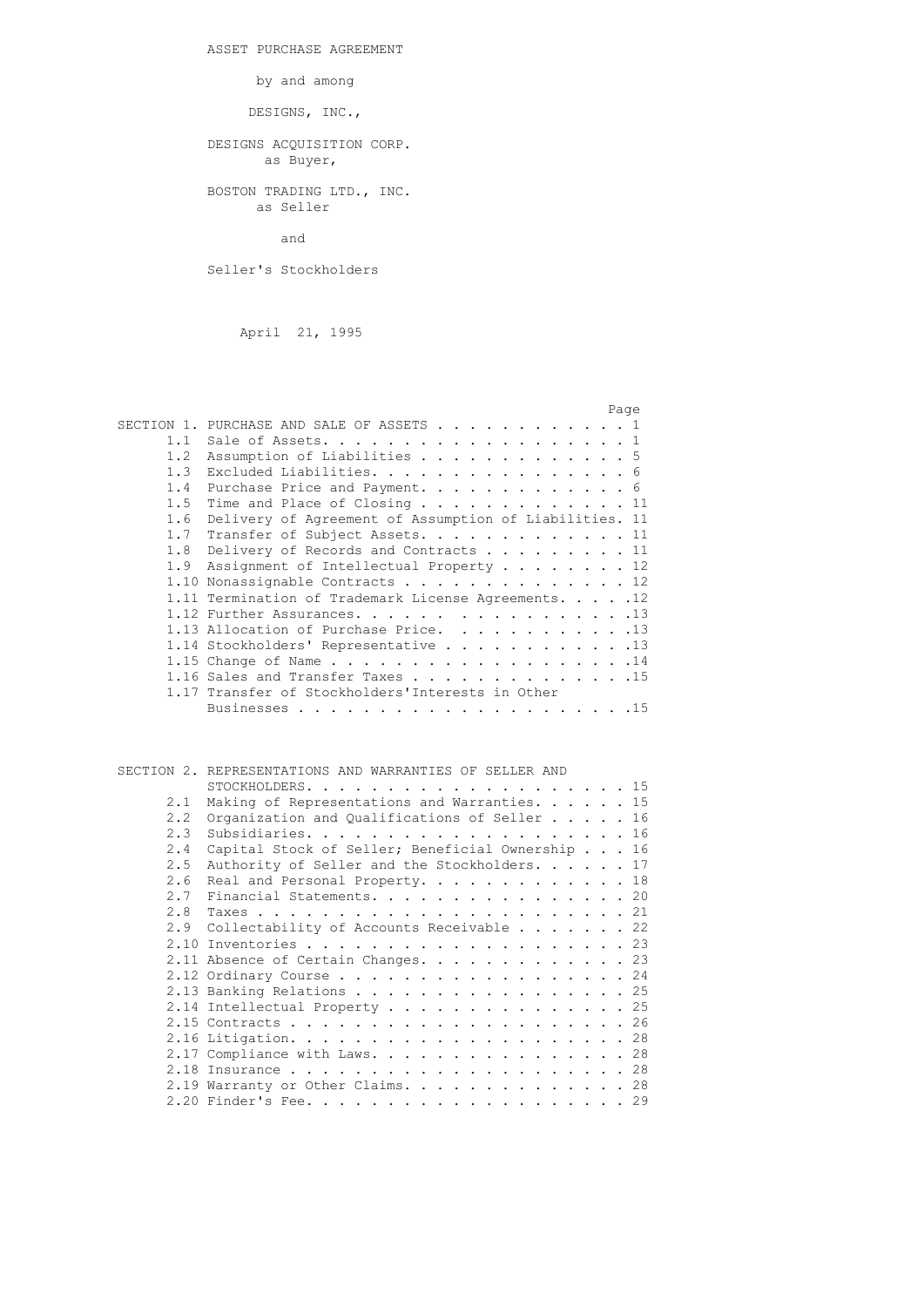|     | 2.21 Permits; Burdensome Agreements. 29                 |
|-----|---------------------------------------------------------|
|     | 2.22 Corporate Records 29                               |
|     | 2.23 Transactions with Interested Persons. 29           |
|     | 2.24 Employee Benefit Programs 29                       |
|     | 2.25 Environmental Matters 32                           |
|     | 2.26 Directors and Officers. 33                         |
|     |                                                         |
|     | 2.28 Employees; Labor Matters. 33                       |
|     | 2.29 Customers, Distributors and Suppliers 34           |
|     | 2.30 Customs Liability 34                               |
|     | 2.31 Foreign Corrupt Practices Act 35                   |
|     | SECTION 3. COVENANTS OF SELLER AND THE STOCKHOLDERS. 35 |
| 3.1 | Making of Covenants and Agreements. 35                  |
| 3.2 | Conduct of Business 35                                  |
| 3.3 | Authorization and Consent from Others 36                |
| 3.4 | Notice of Default 37                                    |
| 3.5 | Consummation of Agreement 37                            |
| 3.6 | Cooperation of Seller 37                                |
| 3.7 | Non-competition 38                                      |
| 3.8 | No Solicitation of Other Offers 38                      |
| 3.9 | Confidentiality 38                                      |
|     | 3.10 Foreign Corrupt Practices Act 39                   |
|     |                                                         |
|     | 3.12 Distributions to Creditors. 39                     |
|     | $3.13$ Certain Proceedings 39                           |
|     | SECTION 4. REPRESENTATIONS AND WARRANTIES OF            |
|     | DESIGNS AND BUYER 40                                    |
| 4.1 | Making of Representations and Warranties. 40            |
| 4.2 | Organization of Designs and Buyer 40                    |
| 4.3 | Authority of Designs and Buyer. 40                      |
| 4.4 |                                                         |
| 4.5 |                                                         |
|     | SECTION 5. COVENANTS OF DESIGNS AND BUYER. 41           |
| 5.1 | Making of Covenants and Agreement 41                    |
| 5.2 | Confidentiality 41                                      |
| 5.3 | Cooperation 41                                          |
| 5.4 | Availability of Records to Seller 41                    |
| 5.5 | Consummation of Agreement 41                            |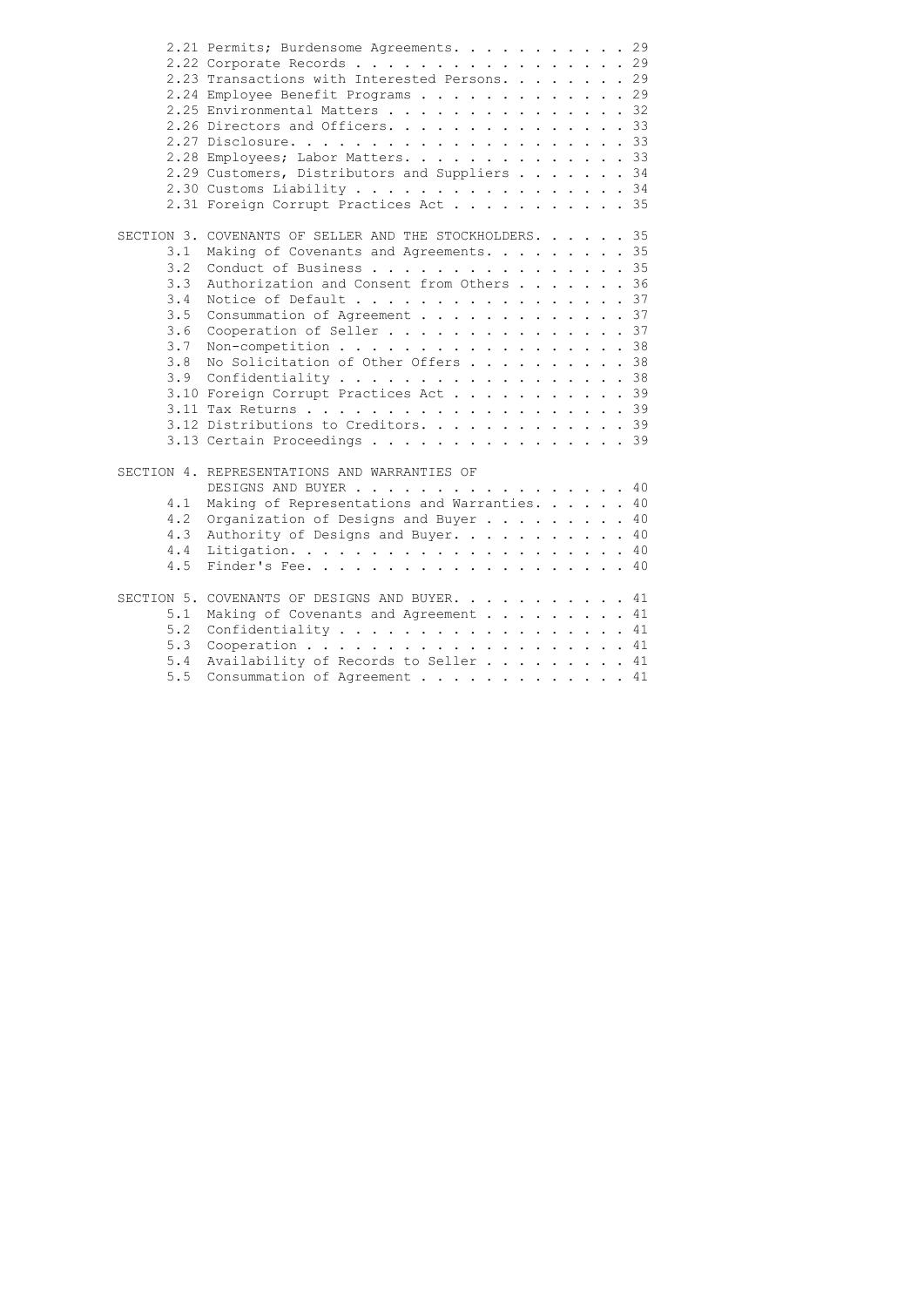|     | 6.1 Conditions to the Obligations of Designs and Buyer. 42   |
|-----|--------------------------------------------------------------|
|     | 6.2 Conditions to Obligations of Seller and the              |
|     | Stockholders. 44                                             |
|     |                                                              |
|     | SECTION 7. CERTAIN EMPLOYEE AND EMPLOYEE PLAN MATTERS. 45    |
|     | 7.1 Offers of Employment. 45                                 |
| 7.2 | Seller's Retention of Employee Liability and                 |
|     |                                                              |
| 7.3 | Employee Programs 45                                         |
|     |                                                              |
|     | SECTION 8. TERMINATION OF AGREEMENT; RIGHTS TO PROCEED 45    |
|     | 8.1 Termination 45                                           |
| 8.2 | Effect of Termination 46                                     |
|     |                                                              |
|     | SECTION 9. SURVIVAL OF WARRANTIES. 46                        |
|     |                                                              |
|     | SECTION 10. INDEMNIFICATION 46                               |
|     | 10.1 Indemnification by Seller and the Stockholders 46       |
|     | 10.2 Indemnification by Buyer 47                             |
|     | 10.3 Notice; Defense of Claims. 48                           |
|     |                                                              |
|     | SECTION 11. MISCELLANEOUS 49                                 |
|     | 11.1 Satisfaction of Seller and Stockholder Obligations . 49 |
|     | 11.2 Limitations on Seller and Stockholder Obligations. . 49 |
|     |                                                              |
|     | 11.4 Inventory Destruction 50                                |
|     | 11.5 Fees and Expenses 50                                    |
|     | 11.6 Governing Law 51                                        |
|     |                                                              |
|     | 11.8 Entire Agreement. 52                                    |
|     | 11.9 No Third Party Beneficiaries. 52                        |
|     | 11.10 Assignability; Binding Effect 52                       |
|     | 11.11 Captions and Gender 52                                 |
|     | 11.12 Execution in Counterparts 53                           |
|     |                                                              |
|     | 11.14 Publicity and Disclosures 53                           |
|     | 11.15 Consent to Jurisdiction 53                             |
|     |                                                              |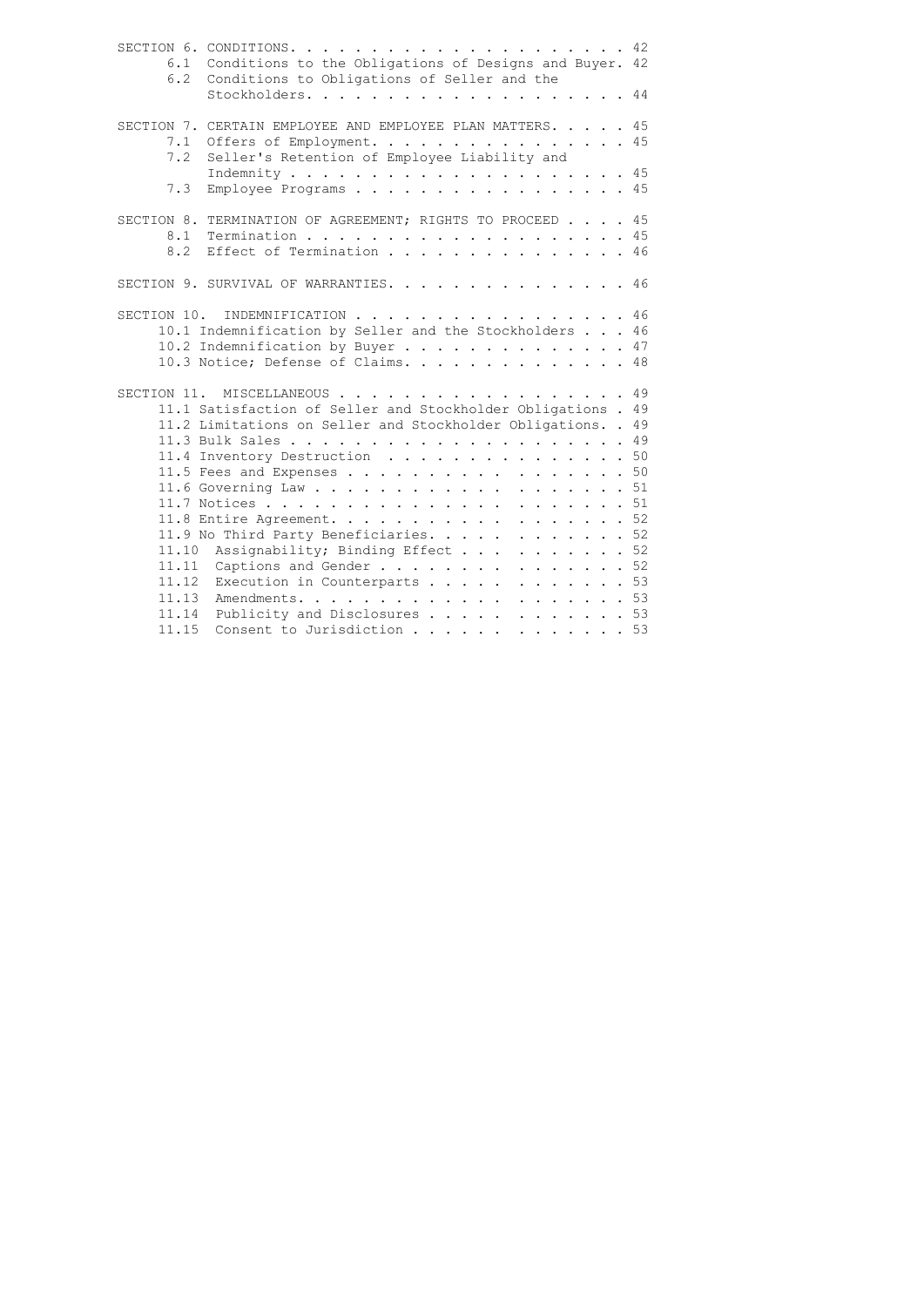# List of Exhibits and Schedules

| Schedule $1.1(b)$ | Excluded Office Equipment                    |
|-------------------|----------------------------------------------|
| Schedule 1.4      | Prepaid Expenses and Deposits                |
| Schedule 1.17     | Affiliated Entities                          |
| Schedule 2.2      | Foreign Qualifications                       |
| Schedule 2.3      | Subsidiaries                                 |
| Schedule $2.4(b)$ | Stockholders of Seller                       |
| Schedule 2.5      | Authority                                    |
| Schedule $2.6(b)$ | Leased Real Property                         |
| Schedule $2.6(c)$ | Machinery, Equipment and Other Tangible      |
|                   | Personal Property                            |
| Schedule 2.7      | Financial Statements                         |
| Schedule 2.8      | Tax Matters                                  |
| Schedule 2.9      | Accounts or Loans Receivable from Affiliated |
|                   | Persons                                      |
| Schedule 2.10     | Inventory                                    |
| Schedule 2.11     | Absence of Certain Changes                   |
| Schedule 2.13     | Banking Relations                            |
| Schedule 2.14     | Intellectual Property                        |
| Schedule 2.15     | Contracts                                    |
| Schedule 2.16     | Litigation                                   |
| Schedule 2.17     | Compliance with Laws                         |
| Schedule 2.18     | Insurance                                    |
| Schedule 2.19     | Warranty or Other Claims                     |
| Schedule 2.20     | Finder's Fee                                 |
| Schedule 2.21     | Permits; Burdensome Agreement                |
| Schedule 2.23     | Transactions with Interested Persons         |
| Schedule 2.24     | Employee Benefit Programs                    |
| Schedule 2.25     | Environmental Matters                        |
| Schedule 2.26     | Directors and Officers                       |
| Schedule 2.28     | Labor Matters                                |
| Schedule 2.29     | Customers and Distributors                   |
| Schedule 2.30     | Customs Matters                              |
| Schedule $7.1(a)$ | <b>BTL Employees</b>                         |
| Exhibit $1.4(a)$  | Escrow Agreement                             |
| Exhibit $1.4(b)$  | Promissory Note                              |
| Exhibit 1.6       | Agreement of Assumption of Liabilities       |
| Exhibit 1.11      | License Termination Agreement                |
| Exhibit 1.13      | Allocation                                   |
| Exhibit 3.3       | Release                                      |
| Exhibit $6.1(e)$  | Bill of Sale                                 |
| Exhibit $6.1(f)$  | Assignment of Trademarks                     |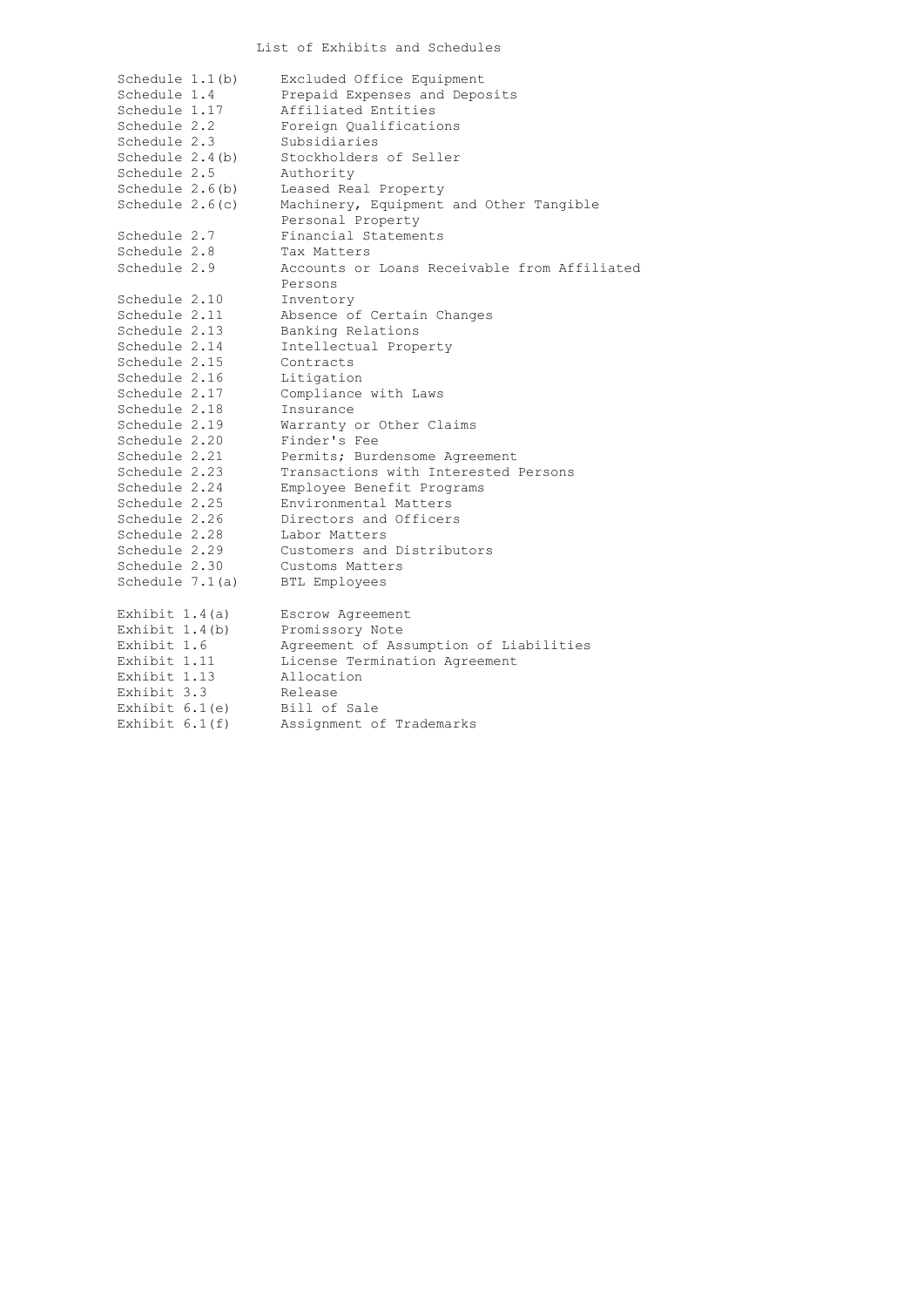| Exhibit $6.1(q)$ | Opinion of Counsel for Seller            |  |  |  |
|------------------|------------------------------------------|--|--|--|
| Exhibit $6.1(i)$ | Consulting Agreements                    |  |  |  |
| Exhibit $6.1(1)$ | FIRPTA Withholding Certificate           |  |  |  |
| Exhibit $6.2(c)$ | Opinion of Counsel for Designs and Buyer |  |  |  |
|                  |                                          |  |  |  |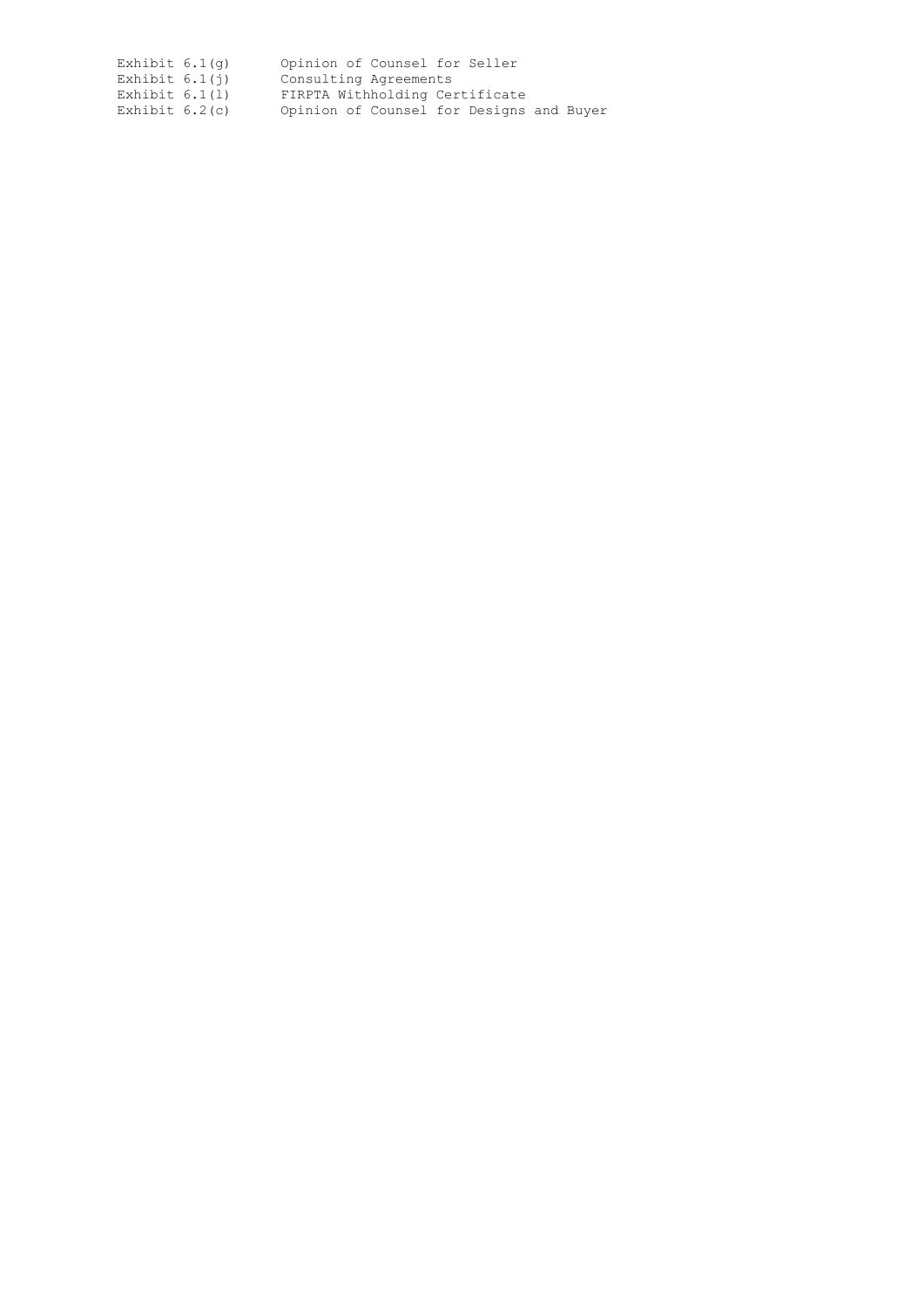# ASSET PURCHASE AGREEMENT

 AGREEMENT entered into as of April 21, 1995, by and among DESIGNS, INC., a Delaware corporation ("Designs"), DESIGNS ACQUISITION CORP., a Delaware corporation ("Buyer"), BOSTON TRADING LTD., INC., a Massachusetts corporation ("Seller"), and each of ARNOLD W. KLINE and JACK STAHL, the stockholders holding all of the issued and outstanding capital stock of Seller (individually, a "Stockholder," and collectively, the "Stockholders").

### W I T N E S S E T H

 WHEREAS, subject to the terms and conditions hereof, Seller desires to sell substantially all of its properties and assets; and

 WHEREAS, subject to the terms and conditions hereof, Buyer desires to purchase said properties and assets of Seller for the consideration specified herein and the assumption by Buyer of certain specified liabilities and obligations of Seller;

 NOW, THEREFORE, in order to consummate said purchase and sale and in consideration of the mutual agreements set forth herein, the parties hereto hereby agree as follows:

# SECTION 1. PURCHASE AND SALE OF ASSETS.

 1.1 Sale of Assets. (a) Subject to the provisions of this Agreement, and with the exception of the Excluded Assets (as defined in Section 1.1(b)), Seller agrees to sell and Buyer agrees to purchase, at the Closing (as defined in Section 1.5 hereof), all of the properties and assets of Seller of every kind and description, tangible and intangible, real, personal or mixed, and wherever located (collectively, the "Subject Assets"), including, without limitation, the following:

 (i) the tangible personal property owned by Seller (and all right, title and interest of Seller in and to the tangible personal property leased by Seller) and used or held for use in connection with the business of Seller, including without limitation all office equipment, computers, and furniture located in the Lynn Headquarters (as defined in Section 1.1(b) below) except as provided in Section 1.1(b)(viii) and all furniture, fixtures and improvements in all of Seller's retail stores, New York City showroom and Vermont Warehouse (as defined in Section 1.4(b) below);

 (ii) all store, warehouse, in transit or on order inventory (the "Inventory"), including but not limited to the Inventory set forth on Schedule 2.10 attached hereto (subject to such additions or deletions in such Inventory described on such Schedule 2.10 in the ordinary course of Seller's business);

# (iii) all cash and cash equivalents;

 (iv) all accounts receivable in excess of the first \$270,000 of trade receivables and \$250,000 of royalty receivables of Seller collected by Buyer or Seller after the Closing (the "Purchased Accounts Receivable") pursuant to Section 1.4(d) hereof; and all deferred charges and chattel paper of Seller on the Closing Date, together with accrued interest thereon and all other rights to receive payments relating to the Subject Assets or otherwise arising from the operation of Seller's business;

 (v) subject to Section 1.10, all rights and benefits of Seller in, to and under all licenses, contracts, agreements and purchase orders of Seller or by which any of the Subject Assets are bound, including without limitation (A) the Leases (as defined in Section 2.6(b)), (B) the trademark license agreements (the "Trademark License Agreements") existing on the Closing Date including but not limited to those Trademark License Agreements described in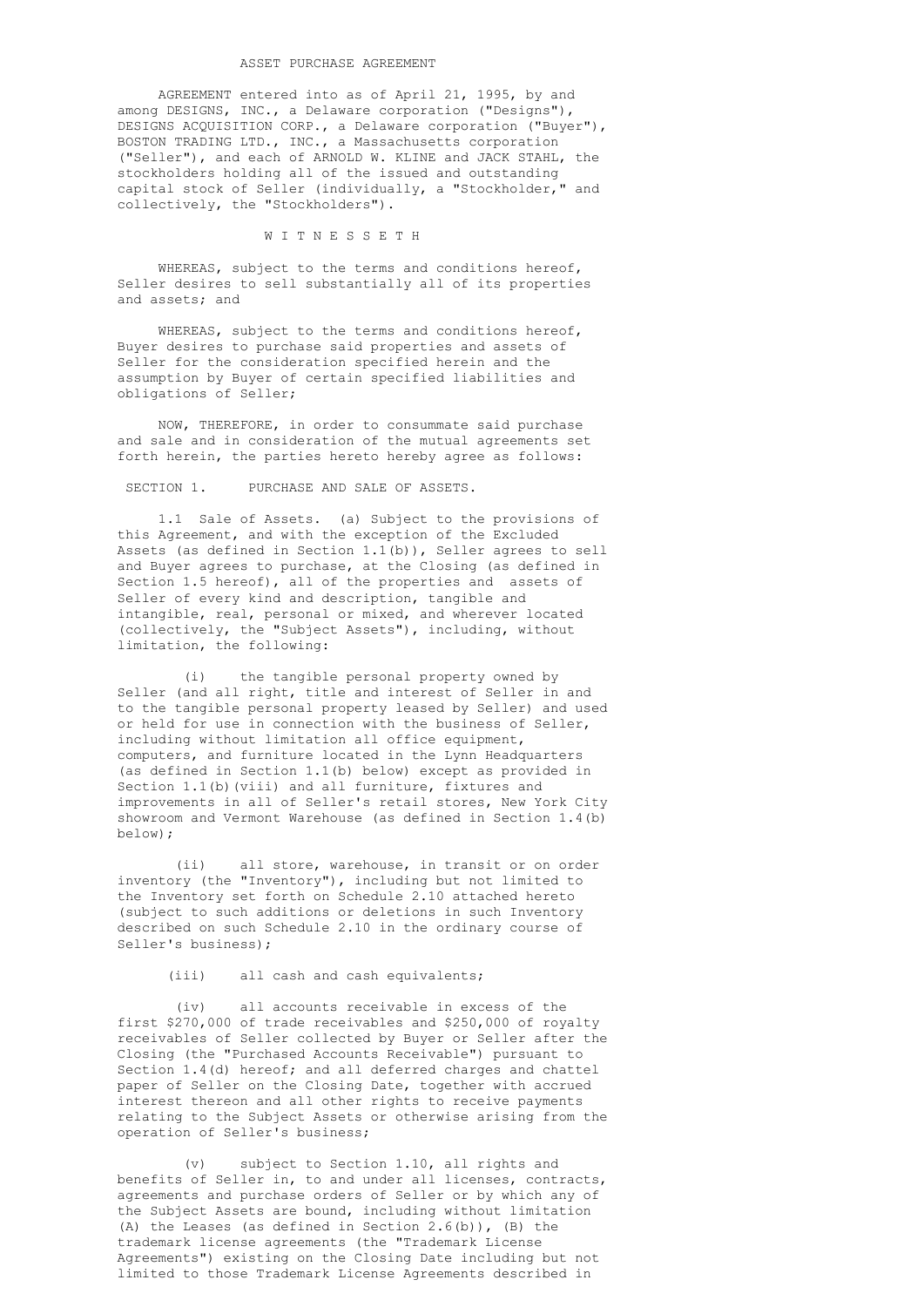Section 1.2(a) and (C) the licenses, contracts, and agreements specifically identified on Schedule 2.15 attached hereto as being those licenses, contracts and agreements which Buyer shall assume pursuant to the terms hereof; provided, however, that the assignment of the Trademark License Agreements to Buyer pursuant to this subsection (v) shall in no way diminish Seller's obligations pursuant to Section 1.11 hereof to obtain the terminations of all Domestic Trademark Licenses (as defined in Section 1.11) and to use its best efforts to obtain the terminations of all International Trademark Licenses (as defined in Section 1.11);

 (vi) all of Seller's sales and business records (including all such records in electronic form), wherever located, including without limitation all files, invoices, correspondence, maintenance, operating records, original leases, records of occupancy, advertising materials, customer lists, cost and pricing information, supplier lists, business plans, catalogs, manuals, personnel and employee benefits records (to the extent legally transferable), credit records of customers and any other proprietary information with respect to Seller's business except as provided in Section 1.1(b)(x) below;

 (vii) the permits, approvals, franchises, licenses or other rights granted by any federal, state, local or foreign governmental authority which have been issued or are pending to Seller and are used, or intended to be used, in the business of Seller or which relate to the Subject Assets more particularly described on Schedule 2.21 attached hereto and all other consents, grants, and other rights that are used, required or necessary for the lawful ownership and operation of Seller's business, all only to the extent legally transferable;

> (viii) all of Seller's rights in the following categories of intellectual property, to the extent either owned by Seller or licensed to Seller and related to or used in connection with the business of Seller or the Subject Assets or any part thereof, including, without limitation: (A) all trademarks, tradenames, service marks, copyrights, and other intellectual property including without limitation such intellectual property more particularly set forth on Schedule 2.14 attached hereto, including all registrations and applications for registration thereof, both foreign and domestic; (B) all designs, samples, patterns, inventions, discoveries, trade secrets, improvements, formulae, practices, processes, methods, technologies and know-how, whether or not patented or patentable, and similar proprietary rights and related licenses and all documentation related to any and all of the foregoing; (C) the right to sue for past infringement or improper, unlawful, or unfair use or disclosure of any items described in this Section 1.1(a)(viii); and (D) all software and all manuals and licenses with respect thereto as more particularly described on Schedule 2.14;

> (ix) all rights and benefits of Seller in and to all prepayments, deposits and refunds, all cash payments on account of the Purchased Accounts Receivable delivered pursuant to Section 1.1(a)(iv), all manufacturer's and third party warranties or guaranties related to the Subject Assets, all indemnification rights against third parties related to the Subject Assets or related to any of the Assumed Liabilities, and any and all manufacturers or third party service and replacement programs related to the Subject Assets; and

> (x) all other assets of Seller of every kind and nature, used or useful in connection with the operation of its business, including those assets acquired by Seller between the date hereof and the Closing Date, together with all goodwill and going concern value (including the goodwill connected with the intellectual property described in Section 1.1(a)(viii) above), if any.

> (b) There shall be excluded from the purchase and sale hereunder the following assets and property of Seller and interests in assets and property of Seller which shall be retained by Seller (collectively, the "Excluded Assets"):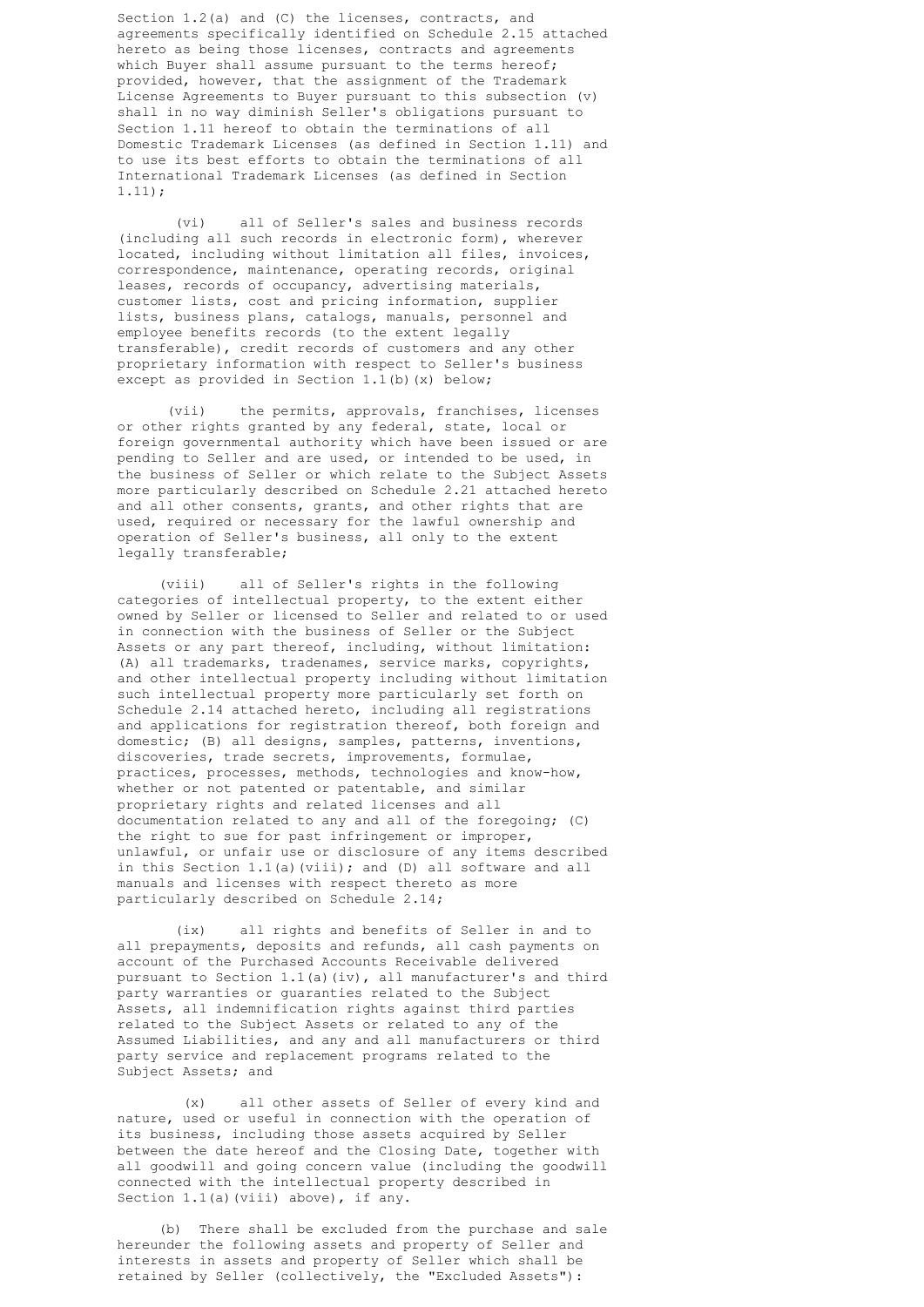(i) assets and property disposed of between the date hereof and the closing in the ordinary course of business consistent with the past practices of Seller, and such other assets as have been or are disposed of pursuant to this Agreement;

 (ii) the proceeds of the first \$270,000 of trade receivables and the first \$250,000 of royalty receivables of Seller collected by Buyer or Seller after the Closing Date (the "BTL Retained Accounts Receivable");

 (iii) all domestic trademarks license agreements and international trademark license agreements including such license agreements more particularly described on Schedule 2.15 attached hereto, except to the extent that Buyer agrees to assume any such trademark license agreement pursuant to Section 1.1(a)(v), Section 1.2(a) and Section 1.11 hereof (the "Buyer Designated License Agreements");

 (iv) all rights and benefits of Seller in, to and under the leases for Seller's headquarters located at 315 Washington Street, Lynn, Massachusetts (the "Lynn Headquarters") or under any leases for the use of personal property used exclusively at this location;

 (v) all rights, assets and interests of Seller under any Employee Program (as defined in Section 2.24 below) and under each related trust, fund, insurance arrangement or funding arrangement;

 (vi) any inventory or merchandise which is the subject of any controversy, claim, dispute, suit, cause of action or the like, including but not limited to the merchandise subject to the lawsuit involving Far Eastern Textiles, and rights under any of the purchase orders identified on Schedule 2.10 attached hereto;

 (vii) the life insurance policies owned by Seller on the lives of the Stockholders, provided that Seller obtains and distributes to the unsecured creditors of Seller, in satisfaction of their claims, the cash surrender value (the "Cash Surrender Value") of, or the maximum amount (the "Maximum Insurance Amount') which may be borrowed under, such policies as soon as practicable after the Closing, except that if Seller chooses to borrow the Maximum Insurance Amount and such Maximum Insurance Amount is less than the Cash Surrender Value, the Stockholders shall, simultaneously with such borrowing, deliver to Seller an amount in cash equal to such difference, and Seller shall distribute such amount to the unsecured creditors of Seller in satisfaction of their claims as soon as practicable after the Closing;

> (viii) the office equipment and furniture located in the Lynn Headquarters as of the date hereof, except for the office equipment, computers, software, vehicle, and approval samples more particularly described on Schedule 1.1(b) hereto;

 (ix) (A) any damages, costs and expenses recovered by Seller in its pending lawsuit against OshKosh with respect to certain licensing matters and (B) any excess Inventory Proceeds of the type referred to in Section 11.4 hereof; provided that Seller distributes all of such amounts to the unsecured creditors of Seller in satisfaction of their claims, as soon as practicable after the Closing; and

 (x) Seller's corporate franchise, stock record books, corporate record books containing minutes of meetings of directors and stockholders and such other records as have to do exclusively with Seller's organization or stock capitalization, and Seller's financial and tax records which shall not be required by Buyer to operate its business following the Closing, except that Seller shall make all such records available to Buyer at reasonable times upon reasonable notice and Buyer shall be permitted to make extracts and copies of such records at its cost and expense.

 1.2 Assumption of Liabilities. Upon the sale and purchase of the Subject Assets, Buyer shall assume and agree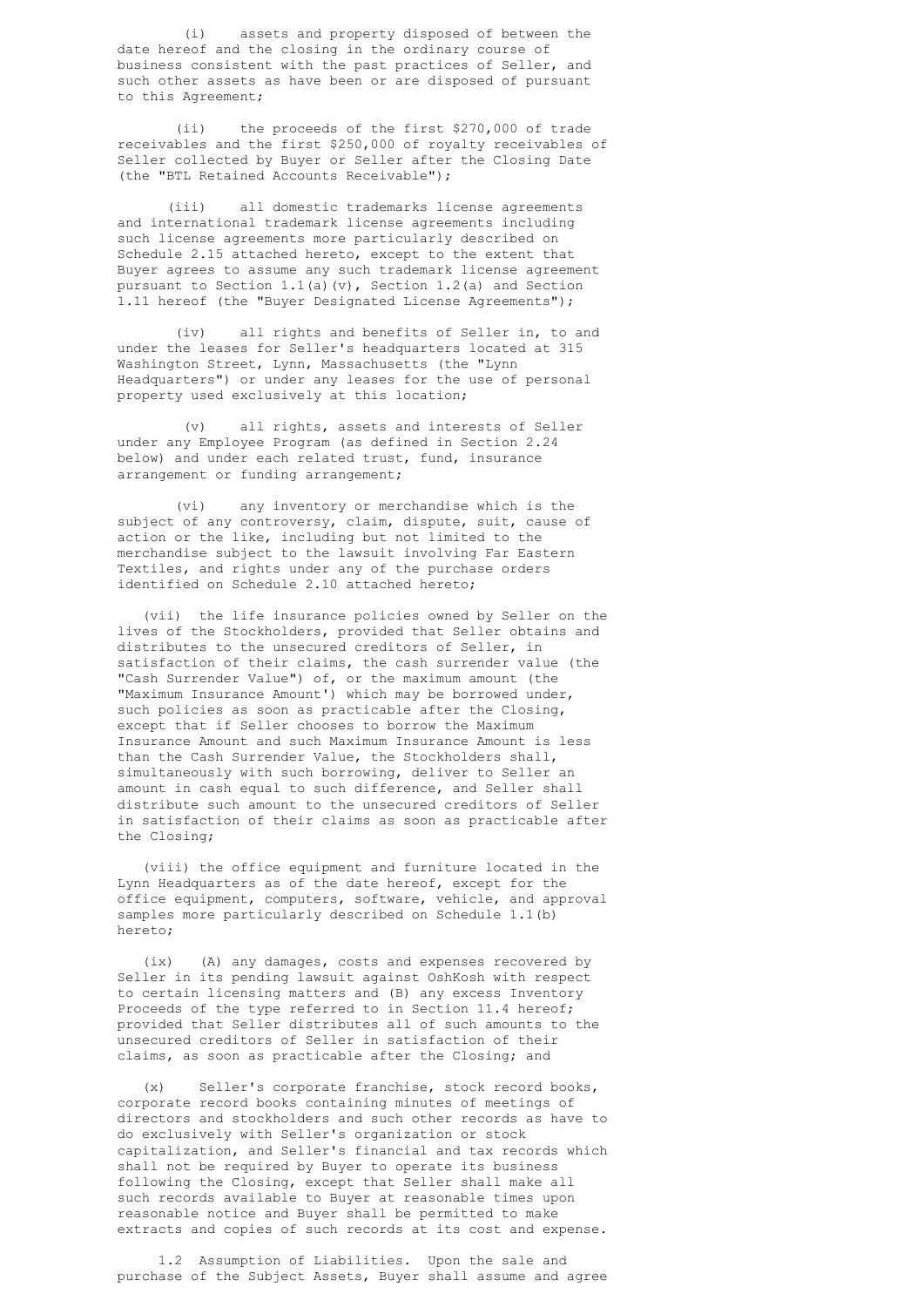to pay or discharge when due the following specified liabilities relating to the business of Seller incurred in the ordinary course of business and consistent with the terms of this Agreement (collectively, the "Assumed Liabilities"):

 (a) The liabilities arising after the Closing Date with respect to (i) the Leases, (ii) the Buyer Designated License Agreements, (iii) the License Termination Agreements (as defined in Section 1.11 below) and (iv) such other contracts and agreements as are specifically identified on Schedule 2.15 attached hereto as being assumed by Buyer;

 (b) The liabilities existing on the Closing Date for the payment of unpaid rent under the Leases subject to the terms and conditions of Section 1.4(c) below (the "Assumed Rent Amount"); and

 (c) The liabilities existing as of the Closing Date to purchase merchandise pursuant to purchase orders (collectively, the "Assumed Purchase Orders") identified on Schedule 2.10 attached hereto with respect to the merchandise of Seller classified on Seller's books prior to March 1, 1995 and consistently with past practice as "General Order Merchandise" (collectively, the "General Order Merchandise"), which liabilities in each case shall include the quota fees and commissions owed by Seller to third party agents with respect to such merchandise, and specifically identified with respect to each Assumed Purchase Order on Schedule 2.10. Notwithstanding the foregoing, (i) Seller shall be responsible for taking all actions necessary to clear the General Order Merchandise through U.S. Customs, provided, however, that Buyer will pay or reimburse Seller for any reasonable out-of-pocket expenses incurred by Seller with Buyer's prior approval necessary in order to obtain such clearance; and (ii) Buyer shall not be obligated to assume (A) any obligations or liabilities with respect to any Assumed Purchase Order which is the subject of any controversy, claim, dispute, suit, cause of action or the like as of the Closing, or (B) any obligations or liabilities with respect to clearing any General Order Merchandise though U.S. Customs including without limitation any liabilities for customs assists (other than for the payment of U.S. Customs duties with respect thereto incurred in the ordinary course of business which shall be assumed by Buyer). Notwithstanding the foregoing, Buyer's obligations with respect to the General Order Merchandise shall not include any liability or obligation with respect to certain purchase orders identified on Schedule 2.10, relating to certain ladies jeans and jean shorts ordered from ASCAM. The assumption of said liabilities by any party hereunder shall not enlarge any rights of third parties under contracts or arrangements with Buyer or Seller and nothing herein shall prevent any party from contesting in good faith with any third party any of said liabilities.

 1.3 Excluded Liabilities. Buyer shall not assume or be bound by any duties, responsibilities, obligations or liabilities of Seller or the Stockholders or with respect to the Subject Assets, of any kind or nature, known, unknown, contingent or otherwise (collectively, the "Excluded Liabilities"), other than those Assumed Liabilities expressly assumed by Buyer pursuant to the provisions of Section 1.2. Without limiting the foregoing, and notwithstanding any other provision of this Agreement, it is understood that Buyer shall not assume, undertake or accept any duties, responsibilities, obligations or liabilities of Seller or the Stockholders or any of the officers, directors, employees, agents or representatives of any of Seller (including without limitation any that exist now or at the Closing or that may arise in the future with respect to matters occurring at or prior to the Closing).

#### 1.4 Purchase Price and Payment.

 (a) In consideration of the sale by Seller to Buyer of the Subject Assets, subject to the assumption by Buyer of the Assumed Liabilities and the satisfaction of all of the conditions contained herein, Buyer and Designs agree that the aggregate purchase price (the "Purchase Price") for the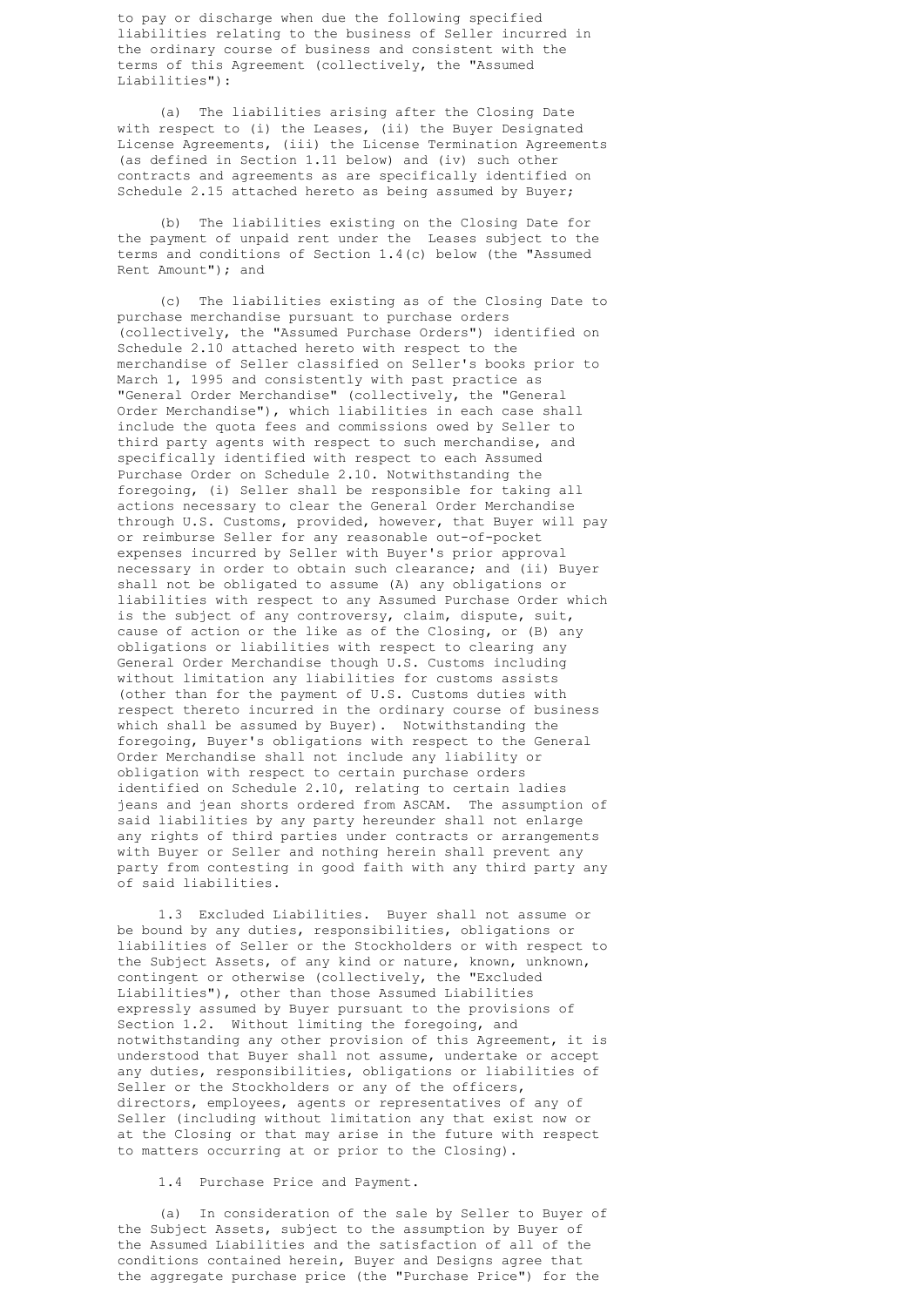Subject Assets shall be Six Million Dollars (\$6,000,000), subject to adjustment and to be paid as more particularly described in this Section 1.4. At the Closing, (i) Designs will cause Buyer to deliver, and Buyer will deliver, to Seller \$4,500,000 (the "Cash Purchase Price") and deliver to Goldstein & Manello, as escrow agent for Seller and Buyer (the "Escrow Agent") \$500,000 (the "Inventory Holdback Amount") pursuant to an Escrow Agreement in the form of Exhibit 1.4(a) attached hereto, in each case by means of bank cashiers' checks in Boston Clearing House Funds or by wire transfer of immediately available funds to an account designated in writing by Seller or the Escrow Agent to Buyer, as the case may be; and (ii) Designs and Buyer will deliver to Seller a promissory note in the principal amount of \$1,000,000 (the "Note"), substantially in the form attached hereto as Exhibit 1.4(b). The Note shall be subject to the provisions of this Agreement, and Designs and Buyer may set-off against any amount outstanding under the Note the amount of any Inventory Shortfall Amount (as defined below) or any claim or indemnification payable by Seller or the Stockholders to Designs or Buyer under the terms of this Agreement. The Purchase Price will be subject to reduction, on a dollar-for dollar basis, (A) if and by the amount that the value of the Inventory (as determined in accordance with Section 1.4(b)) is less than \$6,000,000, and (B) by the Assumed Rent Amount (as determined in accordance with Section 1.4(c)); provided, however that Buyer will give Seller a credit for purposes of this reduction to Purchase Price in an amount equal to (x) 100% of all of Seller's deposits as of the Closing Date made with respect to the Assumed Purchase Orders and (y) 50% of all of Seller's other deposits and prepaid expenses as of the Closing Date made with respect to the Subject Assets, and such deposits and prepaid expenses as of the date hereof as are more particularly described on Schedule 1.4 attached hereto; provided, however, that no credit shall be given with respect to any such deposit or prepaid expense unless Seller can document the then current existence of such deposit or prepaid expense to Buyer's reasonable satisfaction (which in the case of the deposits made with respect to the Leased Real Property (as defined in Section 2.6) shall include information provided by the landlords and lessors in the estoppel certificates being delivered in connection with the assignment and transfer of the Leases (as defined in Section 2.6) pursuant to the transactions contemplated hereby) and Buyer receives the full benefit of such deposit or prepaid expense (subject to the payment by Buyer of any balance due which is an Assumed Liability). No credit against the Purchase Price shall be given pursuant to this Section 1.4 for any of the deposits and prepaid expenses described in Section 1.4(c)(i) hereof.

# (b) Inventory Value.

 (i) As soon as practicable, but in any event within 30 days after the Closing, Buyer shall complete a physical examination and count of the Inventory physically located on the Closing Date at (w) the Lynn Headquarters, (x) each of Seller's retail stores, (y) Seller's New York City showroom and (z) Seller's Manchester, Vermont warehouse (the "Vermont Warehouse"), and shall agree upon and prepare a list of each item of such Inventory which shall show the quantities and value thereof (the "Closing Inventory Report"). Inventory located at the Lynn Headquarters and in the Vermont Warehouse shall be transferred by Buyer on or about the Closing Date to another location or locations selected by Buyer, where such Inventory will be examined and counted. Inventory located in Seller's retail stores and in Seller's New York City showroom shall be examined and counted at those locations. Buyer may retain third party agents to assist in any aspects of the Inventory examination and count. Seller may designate two representatives to be present as observers at each location during the Inventory count and examination.

> (ii) In connection with preparation of the Closing Inventory Report by Buyer, Buyer and Buyer's representatives shall be provided with all of Seller's records pertaining to the Inventory. For purposes of the Closing Inventory Report, the value of each item of Inventory shall be the documented landed cost of such Inventory, inclusive of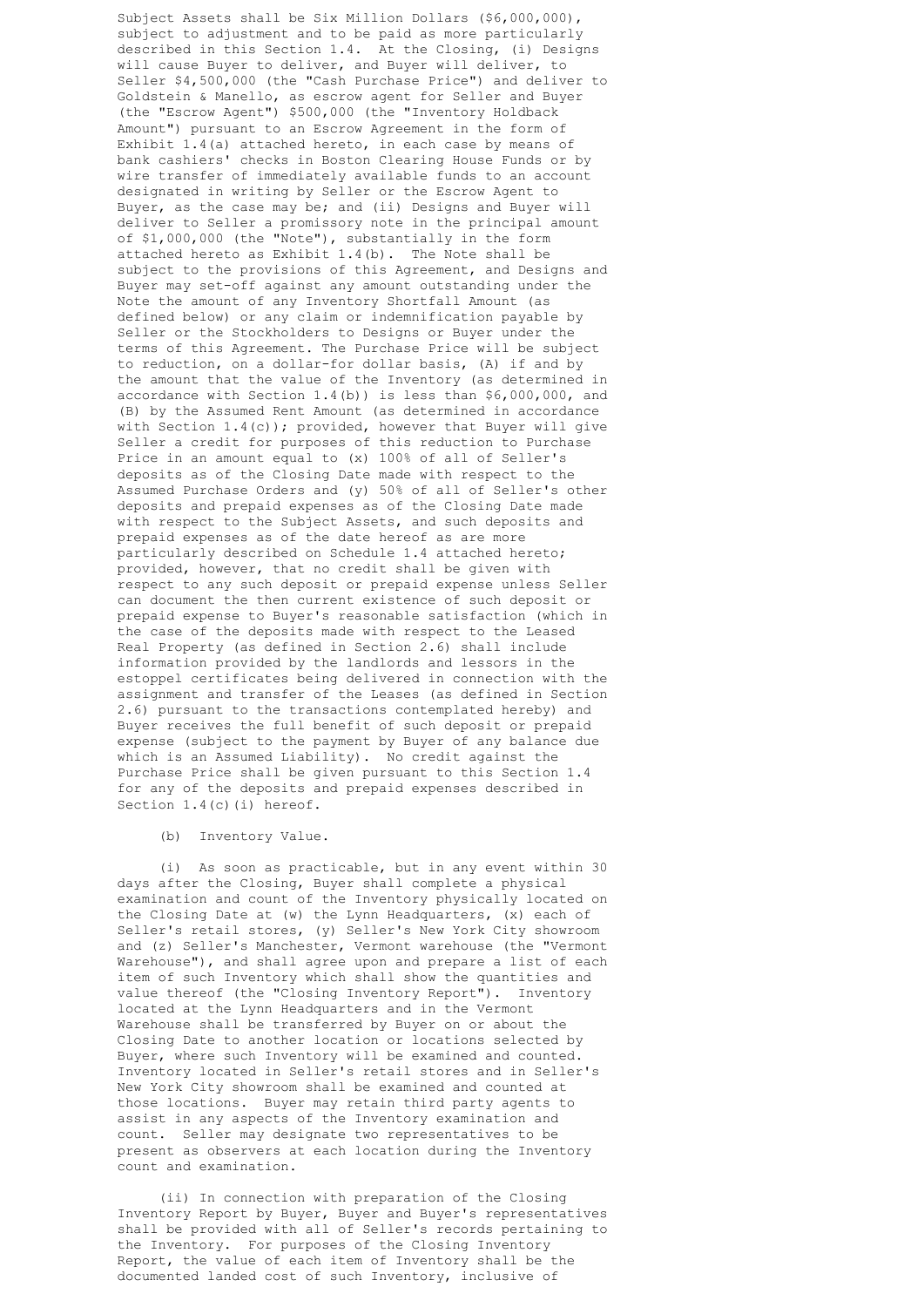freight, insurance, customs duties, quota fees, brokerage commissions and buying commissions paid by Seller with respect to any Inventory shipment (but only to the extent that such buying commissions do not exceed in the aggregate 4% of the purchase price of such Inventory shipment) and as such costs duties, fees and commissions are allocated pro rata to such Inventory in those instances where such Inventory does not comprise the entire Inventory shipment, in each case as reflected in bona fide bills of lading, warehouse receipts, or other valid third party documentation provided by Seller to Buyer. In no case shall the landed cost of such Inventory include any amount with respect to customs assists, the liability for which shall be retained by Seller. No value shall be ascribed to any Inventory for which such documentation does not exist. The General Order Merchandise shall not be deemed to be part of the Inventory for purposes of determining the value of the Inventory pursuant to this Section 1.4(b).

 (iii) Subject to Section 1.4(b)(iv)(A), the Closing Inventory Report delivered by Buyer to Seller shall be final, binding and conclusive on the parties hereto except to the extent that there are any manifest errors with respect to the Inventory, in which case the Closing Inventory Report shall be adjusted accordingly following the agreement of Buyer and Seller as to the amount of such errors and the effect that such errors will have on the calculations made pursuant to this Section 1.4(b).

 (iv) (A) Seller may dispute any amount reflected on the Closing Inventory Report by written notice delivered to Buyer within 10 business days of Seller's receipt of the Closing Inventory Report, specifying each disputed item, the amount thereof and the basis on which such dispute is made, but only on the basis that such amount was not arrived at on a basis consistent with the methods, policies and procedures described in this Section 1.4(b), or resulted from mechanical errors of computation.

 (B) In the event of such a dispute, Seller and Buyer shall attempt to reconcile their differences and any resolution by them as to any disputed amounts shall be final, binding and conclusive on the parties, and Buyer shall revise the Closing Inventory Report to reflect any such resolution and may adjust the Closing Inventory Report in light of any such dispute, in each case within 10 days of Seller's written notice of dispute to Buyer.

 (C) If Seller and Buyer are unable to reach a resolution within the later of (x) 10 days of Seller's written notice of dispute to Buyer and (y) five days after Buyer's delivery of an adjusted Closing Inventory Report pursuant to clause (2) above, Seller and Buyer shall submit the items remaining in dispute for resolution to the Boston office of any nationally recognized firm of independent public accountants (other than Coopers & Lybrand) selected by Buyer (the "Third Accounting Firm"), which shall, within 20 days after submission, determine and report to the parties upon such remaining disputed items in accordance with the provisions hereof; and such report shall be final, binding and conclusive on the parties hereto. The fees and disbursements of the Third Accounting Firm shall be allocated between Seller and Buyer in the same proportion that the aggregate amount of such remaining disputed items so submitted to the Third Accounting Firm that is unsuccessfully disputed by each (as finally determined by the Third Accounting Firm) bears to the total amount of such remaining disputed items so submitted. The Third Accounting Firm shall make such determination in its sole discretion, and such determination shall be final, binding and conclusive on the parties hereto.

 (v) In the event that the value of the Inventory as determined pursuant to this Section 1.4(b) is equal to or greater than \$6,000,000, all of the funds held in the Inventory Holdback Fund (including any interest) shall be paid by the Escrow Agent to Seller; in the event that the value of the Inventory as determined pursuant to this Section 1.4(b) is less than \$6,000,000, the Escrow Agent shall deliver to Buyer by certified or bank check or wire transfer of funds to an account designated by Buyer within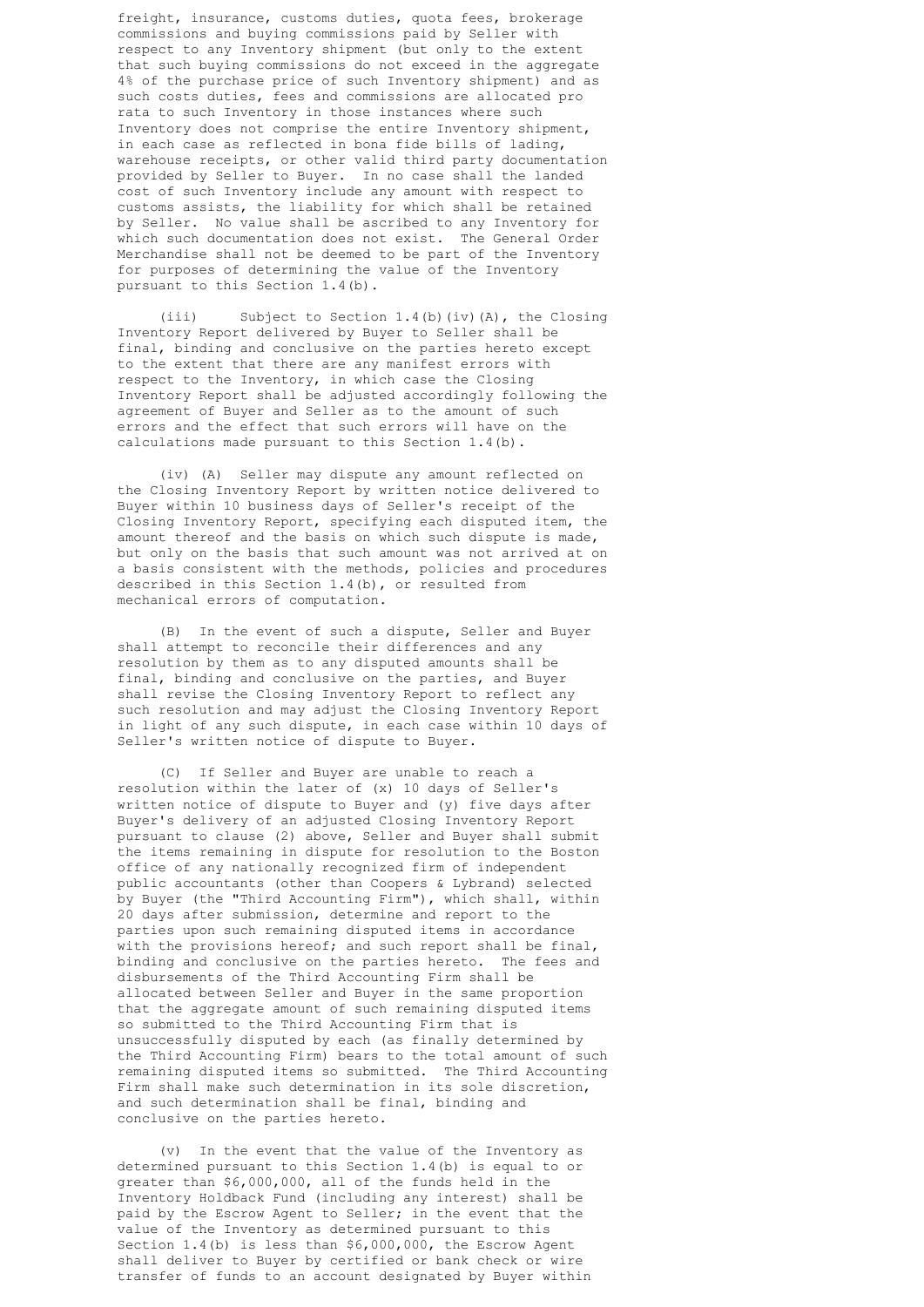two business days of Buyer's written demand funds from the Inventory Holdback Fund in an amount equal to such shortfall, together with a pro rata share of the interest earned on the Inventory Holdback Fund to the date of payment pursuant to this clause (v). The remaining balance, if any (the "Inventory Shortfall Amount"), still owed to Buyer after such payment from the Inventory Holdback Fund shall be paid by Seller to Buyer by certified or bank check or wire transfer of funds to an account designated by Buyer within two (2) business days of Buyer's written demand. If any funds (including interest) remain in the Inventory Holdback Fund after the payment (if any) made to Buyer by the Escrow Agent pursuant to this clause  $(v)$ , such remaining funds shall be paid by the Escrow Agent to Seller.

(c) Assumed Rent Amount.

 (i) No later than five business days prior to the Closing Date, Buyer and Buyer's representatives shall be provided access to all books and records of Seller pertaining to the Leases and all information necessary to calculate the Assumed Rent Amount. Buyer shall prepare a report (the "Assumed Rent Report") of its determination of the Assumed Rent Amount, and it shall deliver such report to Seller no later than one business day prior to the Closing. For purposes of the preparation of the Assumed Rent Report, Buyer shall give Seller a credit for any portion of the Assumed Rent Amount which relates to rental or lease payments for periods after the Closing for which Buyer shall receive the benefit.

 (ii) Subject to Sections 1.4(c)(iii), such Assumed Rent Report shall be final, binding and conclusive on the parties hereto.

 (iii) (A) Seller may dispute any amount reflected on the Assumed Rent Report by written notice to Buyer prior to the Closing, specifying each disputed item, the amount thereof, and the basis on which such dispute is made.

 (B) In the event of such a dispute, Seller and Buyer shall attempt to reconcile their differences and any resolution by them as to any disputed amounts shall be final, binding and conclusive on the parties, and Buyer shall revise the Assumed Rent Report to reflect any such resolution, and may adjust the Assumed Rent Report in light of any such dispute, as soon as reasonably practicable after Seller's written notice to Buyer.

 (iv) The Purchase Price shall be reduced on a dollar for-dollar basis by the Assumed Rent Amount as finally determined. In the event that the parties do not reach agreement on the Assumed Rent Amount prior to the Closing, the Cash Purchase Price shall be reduced in an amount equal to, and Buyer shall deposit with the Escrow Agent pursuant to the terms of the Escrow Agreement funds in an amount equal to, the Assumed Rent Amount as initially calculated by Buyer. Following the resolution of any dispute between Buyer and Seller and the final determination of the Assumed Rent Amount pursuant to Section 1.4(c)(iii) above, Buyer shall send a written notice to the Escrow Agent describing the resolution of such dispute, stating which funds held in escrow by the Escrow Agent should be returned to Buyer by certified or bank check or wire transfer of funds to an account designated by Buyer within two business days of such written notice, and stating which funds, if any, should be delivered to Seller.

(d) Accounts Receivable.

 (i) Buyer shall use its reasonable efforts to collect for the account of Seller the BTL Retained Accounts Receivable pursuant to the terms of this subsection (d) during the period beginning on the Closing Date and ending on the second anniversary of such date (the "Collections Period"). Buyer shall not be required to make any material expenditures to collect the BTL Retained Accounts Receivable or to take any action to seek recourse against any account debtor, whether by the initiation of litigation or otherwise. At Seller's request, Buyer will assign all or any portion of the BTL Retained Accounts Receivable to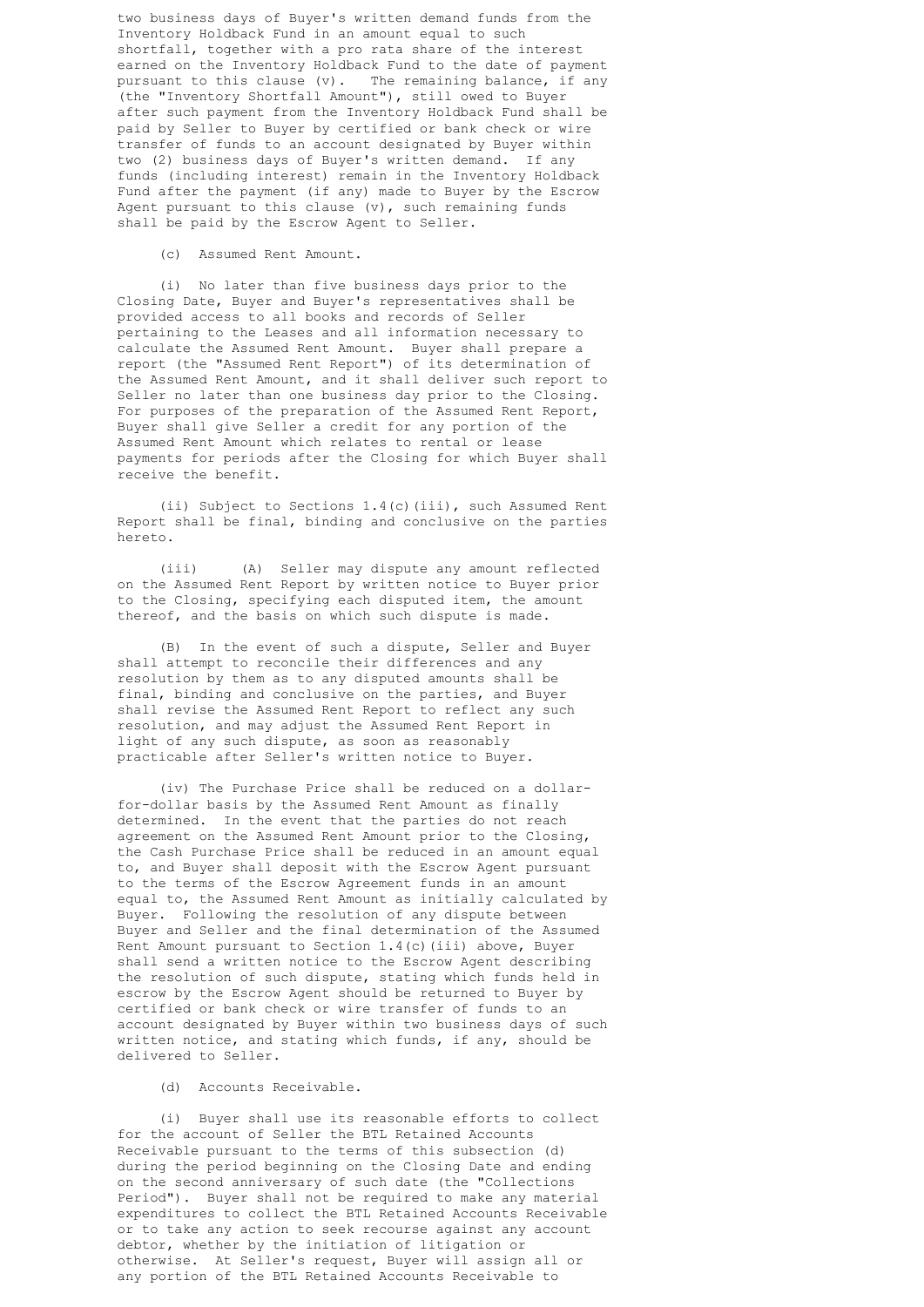Seller for collection by Seller.

 (ii) Buyer shall on or before the fifteenth day of each month during the Collections Period remit to Seller all funds received by Buyer (which funds shall have cleared and be available to Buyer) in payment of any of the BTL Retained Accounts Receivable collected by Buyer after the Closing of the transaction. Buyer shall have no further obligation to Seller pursuant to this Section 1.4(d) after the second anniversary of the Closing Date.

 (iii) The proceeds of any trade accounts receivable or royalty receivables collected by Buyer (A) in excess of the BTL Retained Accounts Receivable or (B) after the fifth anniversary of the Closing Date shall be deemed to be Purchased Accounts Receivable and shall be retained by Buyer.

 (iv) Seller shall notify Buyer in writing on or before the fifteenth day of each month following the Closing Date of all funds collected by or paid to Seller in connection with the BTL Retained Accounts Receivable. Seller shall provide Buyer with information with respect to the name of each creditor, the invoice(s) being paid, and any other information as Buyer may reasonably request with respect to any and all BTL Retained Accounts Receivable collected by or paid to Seller since the date of the last report provided by Seller to Buyer pursuant to this Section 1.4(d)(iv).

 (v) In the event that Seller collects any funds in connection with the payment of any Purchased Accounts Receivable on or after the Closing Date (including any funds (to the extent such funds have cleared and are available to Seller) received by Seller in connection with the payment of any Purchased Accounts Receivable after notification by Buyer that the total of all BTL Retained Accounts Receivable have been collected), Seller shall within one (1) business day thereafter (A) remit to Buyer any such Purchased Accounts Receivable by check or wire transfer of immediately available funds or by means of endorsing to Buyer's order without recourse any payment received in the form of a check, and (B) provide Buyer with information with respect to the name of the creditor, the invoice(s) being paid, and any other information relating to such Purchased Account Receivable reasonably requested by Buyer.

 (vi) Buyer shall provide Seller and Seller's creditors with access to Buyer's records concerning the BTL Retained Accounts Receivable at reasonable times and upon reasonable notice to Buyer, and Seller shall be permitted to make extracts and copies of such records at its sole cost and expense.

 1.5 Time and Place of Closing. The closing of the purchase and sale provided for in this Agreement (the "Closing") shall be held at the offices of Goodwin, Procter & Hoar, Exchange Place, Boston, Massachusetts 02109 at 10:00 A.M. on a date selected by Buyer which is within five business days of satisfaction or waiver of all closing conditions or on such other date or at such other place or earlier or later date or time as may be determined by Buyer in its sole discretion (the "Closing Date"), which date in no event shall be later than June 30, 1995.

 1.6 Delivery of Agreement of Assumption of Liabilities. At the Closing, Buyer shall deliver or cause to be delivered to Seller an Agreement for Assumption of Liabilities by Buyer in the form of Exhibit 1.6 hereto.

 1.7 Transfer of Subject Assets. At the Closing, Seller shall deliver or cause to be delivered to Buyer good and sufficient instruments of transfer transferring to Buyer title to all the Subject Assets. Such instruments of transfer (a) shall be in the form and will contain the warranties, covenants and other provisions (not inconsistent with the provisions hereof) which are usual and customary for transferring the type of property involved under the laws of the jurisdictions applicable to such transfers, (b) shall be in form and substance satisfactory to Buyer and its counsel in their reasonable discretion, and (c) shall effectively vest in Buyer good and marketable title to all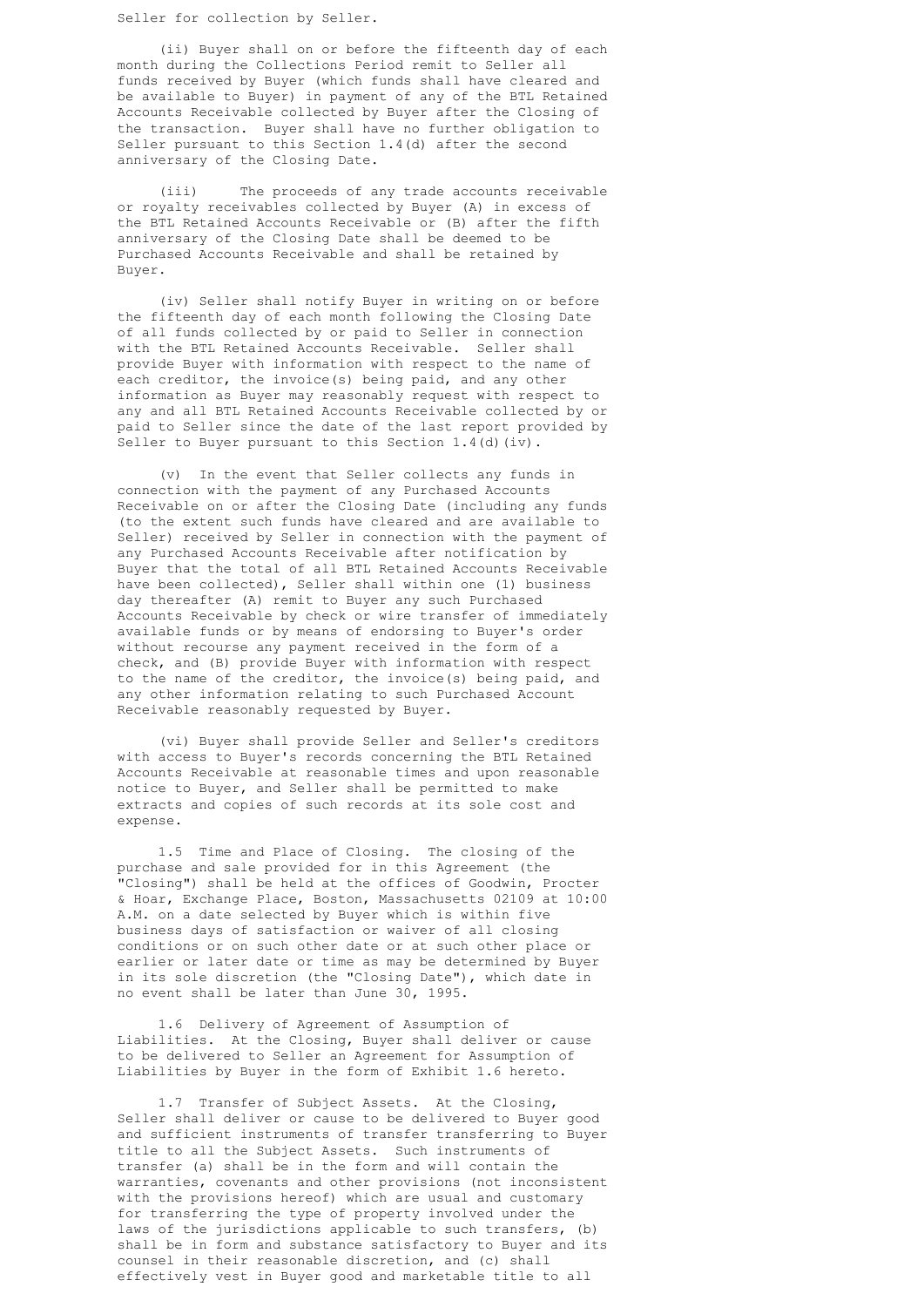the Subject Assets free and clear of all liens, restrictions and encumbrances.

 1.8 Delivery of Records and Contracts. On or before the Closing Date, Seller shall deliver or cause to be delivered to Buyer true and complete copies of the Contracts (as defined in Section 2.15 below) set forth on Schedule 2.15 attached hereto, with such assignments thereof and consents to assignments as are necessary to assure Buyer of the full benefit of the same. Seller shall also deliver to Buyer at the Closing all of Seller's business records, tax returns, books and other data relating to the Subject Assets and Seller's business and operations (except corporate records, financial records, tax records and other property of Seller excluded under Section 1.1(b) as to which only copies need be delivered in accordance with such Section), and Seller shall take all requisite steps to put Buyer in actual possession and operating control of the assets and business of Seller. After the Closing, Buyer shall afford to Seller and its accountants and attorneys, for the purpose of preparing such tax returns of Seller or Stockholders as may be required after the Closing and for other reasonable business purposes of Seller, reasonable access to the books and records of Seller delivered to Buyer under this Section and shall permit Seller, at Seller's expense, to make extracts and copies therefrom.

 1.9 Assignment of Intellectual Property. On the Closing Date, Seller shall assign or shall cause the assignment to Buyer, and take all further actions necessary to vest in Buyer, all right, title and interest of Seller in and to each copyright, trademark, trade name, service mark, and other intellectual property described in Section 1.1(a)(viii) hereof.

1.10 Nonassignable Contracts.

 (a) Nonassignability. Nothing in this Agreement will constitute a transfer or an attempted transfer of any contract or permit to be transferred pursuant to the terms of this Agreement which is not capable of being transferred without the consent, approval, waiver or novation of a third person or entity (including, without limitation, a governmental authority), or with respect to which such transfer or attempted transfer would constitute a breach therefor or a violation of any law, other than those for which such consents, approvals, waivers or novations have been obtained by Seller prior to the Closing Date (such nontransferable contracts and permits being collectively referred to herein as "Unassigned Contracts").

 (b) Consents, Approvals, etc. Notwithstanding anything contained in this Agreement to the contrary, Seller will not be obligated to transfer to Buyer any of its rights and obligations in and to any of the Unassigned Contracts without first having obtained all consents, approvals, waivers and novations necessary for such transfers under the terms of such Unassigned Contracts or applicable law, at which time such Unassigned Contracts will, without further action, be deemed to be transferred to Buyer.

 1.11 Termination of Trademark License Agreements. All of the outstanding domestic licenses (the "Domestic Trademark Licenses") and international licenses (the "International Trademark Licenses") of intellectual property to which Seller is a party are more particularly set forth on Schedule 2.15 attached hereto. Seller shall obtain the termination of all Domestic Trademark Licenses prior to the Closing subject to Section 6.1(k) hereof and shall use its best efforts to seek the termination of all International License Agreements prior to the Closing. In order to obtain the termination of any of the Domestic Trademark Licenses, Seller may grant to the licensee a right of first refusal to supply Seller (or, following the Closing, Buyer) with its requirements for the products covered by such Domestic Trademark License, provided that such licensee is able to match the best price, service, quality and availability obtainable by Seller (or, following the Closing, Buyer) from other suppliers, pursuant to the terms and conditions of a license termination agreement in the form of Exhibit 1.11 attached hereto (collectively, the "License Termination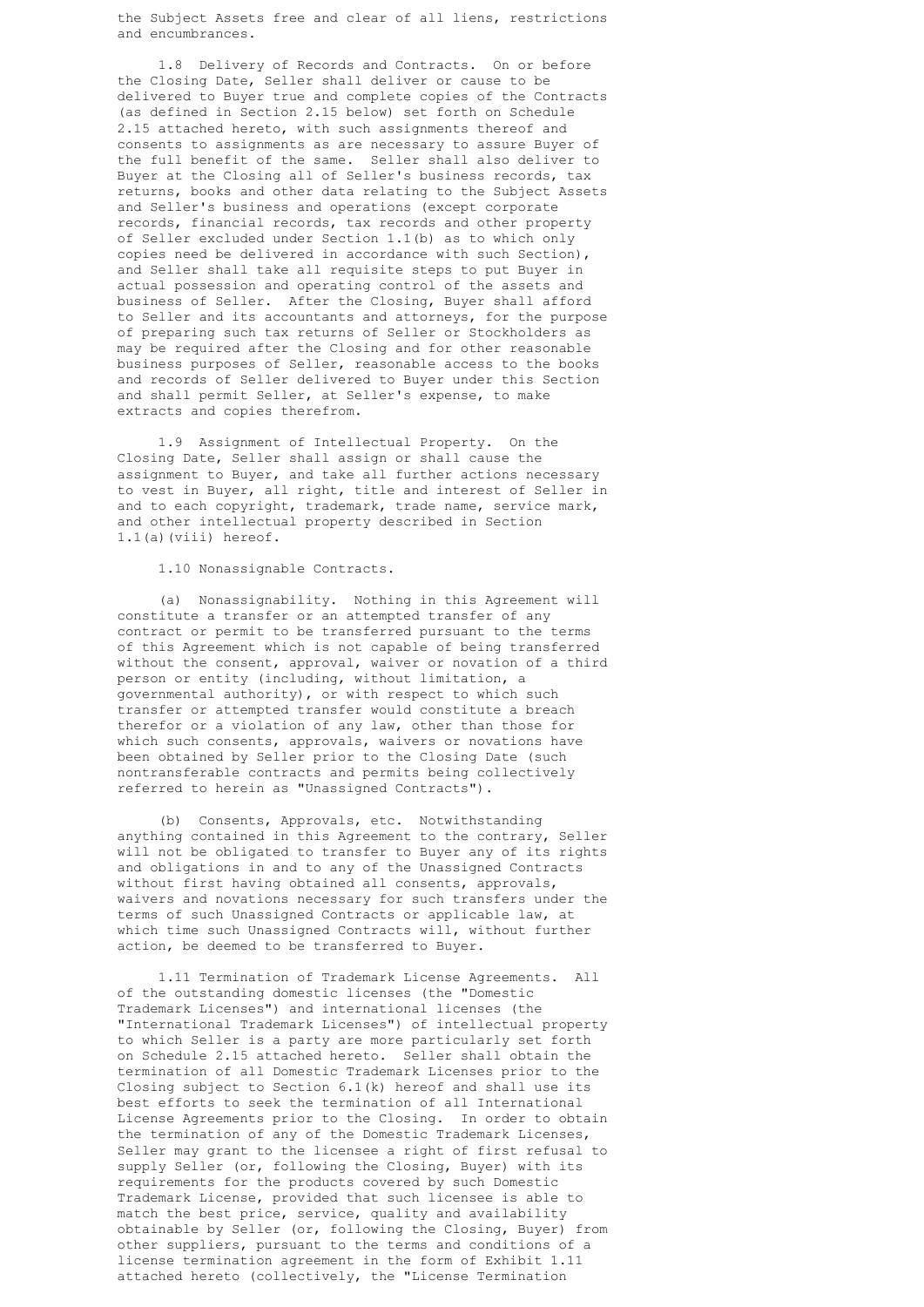Agreements"). The right of first refusal shall remain in effect no longer than the remaining balance of the term of the Domestic Trademark License immediately prior to its termination. Buyer will assume the obligations of Seller under each such License Termination Agreement arising after the Closing.

 1.12 Further Assurances. Seller from time to time after the Closing at the request of Buyer and without further consideration shall execute and deliver further instruments of transfer and assignment and take such other action as Buyer may reasonably require to more effectively transfer and assign to, and vest in, Buyer each of the Subject Assets, provided that in connection therewith Seller shall not be required to expend any funds in fulfillment of such obligations. At the request of Buyer, Seller shall cooperate with Buyer to permit Buyer to enjoy Seller's rating and benefits under the workman's compensation laws and unemployment compensation laws of applicable jurisdictions, to the extent permitted by such laws. Nothing herein shall be deemed a waiver by Buyer of its right to receive at the Closing an effective assignment of each of the leases, contracts, commitments or rights of Seller as otherwise set forth in this Agreement.

 1.13 Allocation of Purchase Price. The purchase price (and all other capitalized costs) shall be allocated among the Subject Assets in the manner provided in Exhibit 1.13 attached hereto. Buyer, Seller and the Stockholders agree that such allocation has been made in accordance with the provisions of Section 1060 of the Internal Revenue Code of 1986, as amended (the "Code"), and that such allocation shall be binding upon Buyer, Seller and each of the Stockholders for all tax purposes. Buyer and Seller also each agree to file IRS form 8594 consistently with the foregoing and in accordance with Section 1060 of the Code.

 1.14 Stockholders' Representative. In order to efficiently administer the waiver of any condition or right of the Stockholders and the settlement of any dispute arising under the Agreement, the Stockholders agree that, in the event of the death or permanent disability or legal incapacity of either Stockholder, the other Stockholder shall act as the Stockholders' representative of both Stockholders (the "Stockholders' Representative") pursuant to the terms described below:

 (a) The Stockholders hereby authorize the Stockholders' Representative (i) to take all action necessary in connection with the waiver of any condition to the obligations of the Stockholders under this Agreement, the waiver of any right of the Stockholders hereunder, or the settlement of any dispute arising hereunder, (ii) to give and receive all notices required to be given under this Agreement and (iii) to take any and all additional action as is contemplated to be taken by or on behalf of the Stockholders by the terms of this Agreement; provided, however, that the Stockholders' Representative shall not have authority to commence legal proceedings on behalf of the Stockholders without their consent.

 (b) All decisions and actions by the Stockholders' Representative shall be binding upon all of the Stockholders and their executors and heirs, and no Stockholder shall have the right to object, dissent, protest or otherwise contest the same.

 (c) By their execution of this Agreement, the Stockholders agree that:

 (i) Buyer and Designs shall be able to rely conclusively on the instructions and decisions of the Stockholders' Representative as to any actions required or permitted to be taken by the Stockholders or the Stockholders' Representative hereunder, and no party hereunder shall have any cause of action against Buyer or Designs for any action taken by Buyer or Designs in reliance upon the instructions or decisions of the Stockholders' Representative;

(ii) all actions, decisions and instructions of the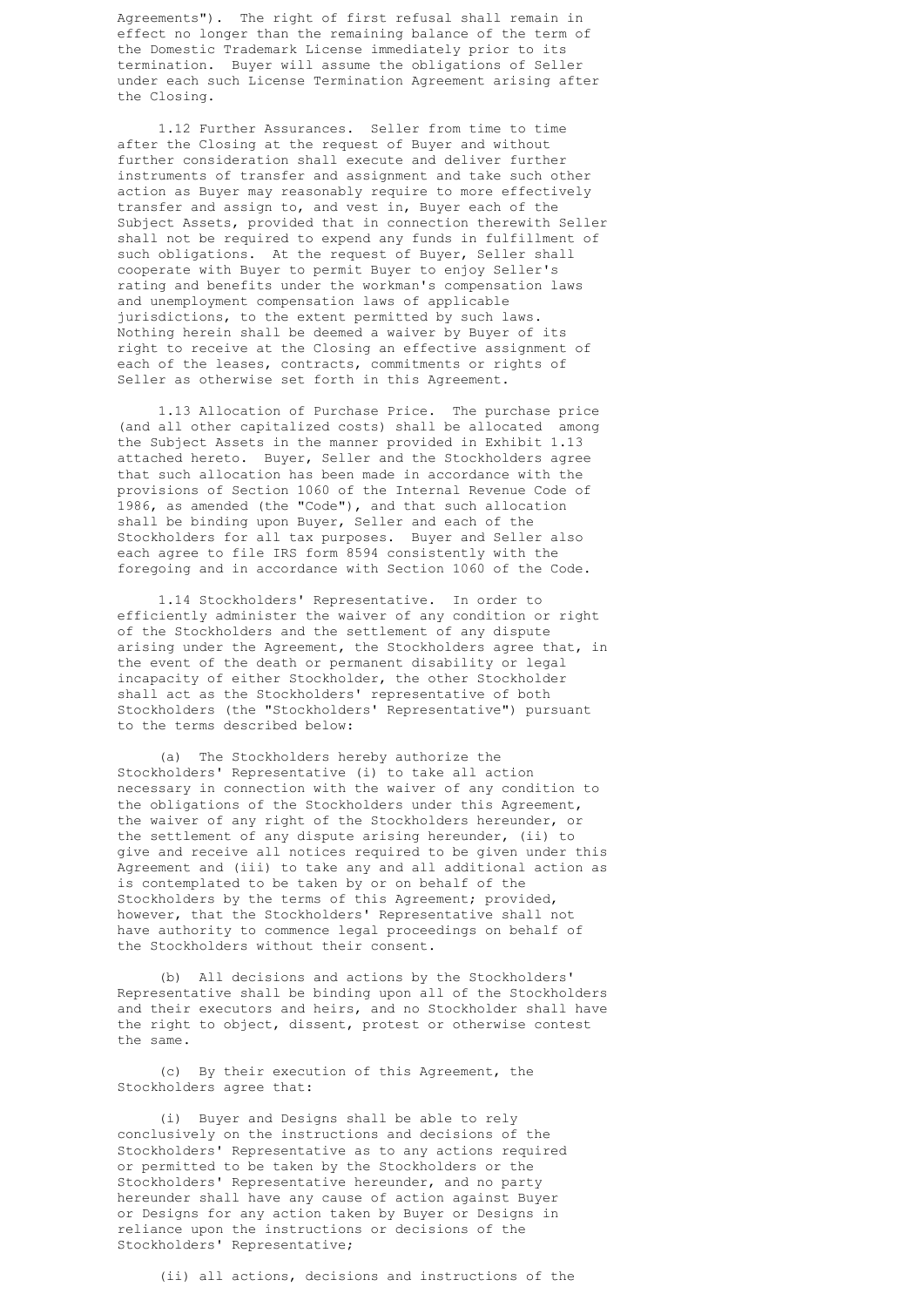Stockholders' Representative shall be conclusive and binding upon all of the Stockholders and no Stockholder shall have any cause of action against the Stockholders' Representative for any action taken, decision made or instruction given by the Stockholders' Representative under this Agreement, except for fraud or willful breach of this Agreement by the Stockholders' Representative;

 (iii) remedies available at law for any breach of the provisions of this Section 1.14 are inadequate; therefore, Buyer, Designs and Seller shall be entitled to temporary and permanent injunctive relief without the necessity of proving damages if any of Buyer, Designs or Seller brings an action to enforce the provisions of this Section 1.14; and

 (iv) the provisions of this Section 1.14 are independent and severable, shall constitute an irrevocable power of attorney, coupled with an interest and surviving death, granted by the Stockholders to the Stockholders' Representative and shall be binding upon the executors, heirs, legal representatives and successors of each Stockholder.

 (d) All fees and expenses incurred by the Stockholders' Representative shall be paid by the Stockholders.

 1.15 Change of Name. On the Closing Date, (a) the Stockholders shall cause Seller to change its corporate name, and Seller shall change its corporate name, to delete any reference to "Boston," "Trader," "Trading" or any similar words , and (b) the Stockholders shall cause Traders Connection, Inc., a Massachusetts corporation ("TCI"), to change its corporate name, and TCI shall change its corporate name, to delete any reference to "Traders," "Trading" or any similar words. Seller or the Stockholders, as the case may be, shall deliver to Buyer for filing with the Secretary of State of the Commonwealth of Massachusetts the requisite amendments to the Articles of Organization of each of Seller and TCI to effect the name changes described in the foregoing sentence.

 1.16 Sales and Transfer Taxes. All sales and transfer taxes, fees and duties under applicable law incurred in connection with this Agreement or the transactions contemplated thereby will be borne and paid by the party liable for such tax, duty or fee under applicable law.

 1.17 Transfer of Stockholders' Interests in Other Businesses. Schedule 1.17 attached hereto sets forth the names of any and all Affiliated Entities (as defined below) and describes the interest which any Stockholder or any Seller Affiliated Party (as defined in Section 2.15(m) below) has therein and the estimated value of such interest. Except for the interest of any Stockholder in (a) the entity which owns the Lynn Headquarters and (b) the Taiwan company (the "Taiwan Company") known as Boston Trading Company, Ltd. (Taiwan), Buyer at its option may request that the Stockholders at or at any time subsequent to the Closing assign, transfer and convey to Buyer for no further consideration all right, title and interest which either or both of the Stockholders or any Seller Affiliated Party may have in (i) Glorious Investment Inc. or any of its subsidiaries or affiliates or (ii) any corporation, partnership, joint venture or other entity (individually, an "Affiliated Entity," and collectively, the "Affiliated Entities") which currently does business with Seller or has done business with Seller at any time since January 1, 1994. In the event any such Affiliated Entity has a name including "Boston Trader" or "Boston Trading," Seller and the Stockholders shall cause such Affiliated Entity to cease using such name (and, if part of its corporate name, to change such name) prior to the Closing. Notwithstanding the foregoing, but without limitation of the representations and warranties made in Section 2.15(m) hereof, Buyer acknowledges that Seller shall not have an obligation to seek to cause the Hong Kong company known as Boston Trading Company, Ltd. (Hong Kong) to change its corporate name or the Taiwan Company to change its corporate or trade name;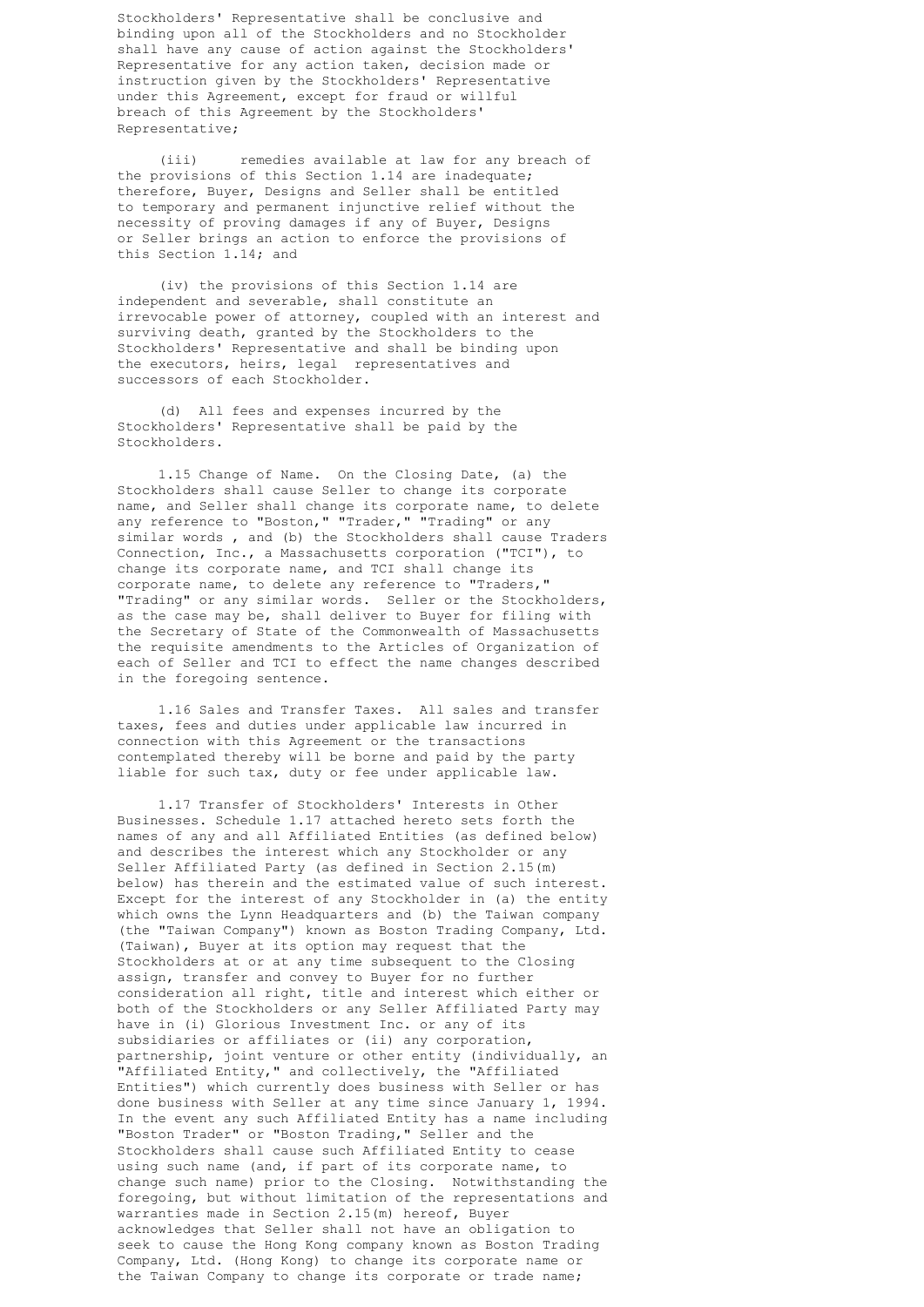provided, however, each of Seller and the Stockholders agrees to take no action to enable such companies to continue to use such names (or any other name including "Boston Traders" or "Boston Trading") subsequent to the Closing. In the event of the liquidation of the Taiwan Company, Seller and the Stockholders will use their best efforts to cause the Taiwan Company to distribute to the Stockholders, as part of their liquidating distribution, all right, title and interest which the Taiwan Company may have in and to the name "Boston Traders" or "Boston Trading," and the Stockholders shall then immediately assign and transfer all of their right, title and interest in and to such name to Buyer.

 SECTION 2. REPRESENTATIONS AND WARRANTIES OF SELLER AND STOCKHOLDERS.

 2.1 Making of Representations and Warranties. As a material inducement to Designs and Buyer to enter into this Agreement and consummate the transactions contemplated hereby, each of Seller and the Stockholders jointly and severally hereby makes to Designs and Buyer the representations and warranties contained in this Section 2.

 2.2 Organization and Qualifications of Seller. Seller is a corporation duly organized, validly existing and in good standing under the laws of the Commonwealth of Massachusetts with full corporate power and authority to own or lease its properties and to conduct its business in the manner and in the places where such properties are owned or leased or such business is currently conducted or proposed to be conducted. The copies of Seller's Articles of Organization, as amended to date and certified by the Massachusetts Secretary of State, and of Seller's by-laws, as amended to date and certified by Seller's Clerk, and heretofore delivered to Buyer's counsel, are complete and correct, and no amendments thereto are pending. Seller is not in violation of any term of its Articles of Organization or by-laws. Seller is duly qualified to do business as a foreign corporation in the jurisdictions listed on Schedule 2.2 hereto, and it is not required to be licensed or qualified to conduct its business or own its property in any other jurisdiction.

 2.3 Subsidiaries. Seller has no subsidiaries other than the subsidiaries set forth on Schedule 2.3 hereto and does not own any securities issued by any other business organization or governmental authority, except U.S. Government securities, bank certificates of deposit and money market accounts acquired as short-term investments in the ordinary course of its business. Except for the subsidiaries described on Schedule 2.3, Seller does not own or have any direct or indirect interest in or control over any corporation, partnership, joint venture or entity of any kind.

2.4 Capital Stock of Seller; Beneficial Ownership.

 (a) The authorized capital stock of Seller consists of 1,000 shares of Common Stock, no par value per share, of which 200 shares are duly and validly issued, outstanding, fully paid and non-assessable and of which 800 shares are authorized but unissued. There are no outstanding options, warrants, rights, commitments, preemptive rights or agreements of any kind for the issuance or sale of, or outstanding securities convertible into, any additional shares of capital stock of any class of Seller. None of Seller's capital stock has been issued in violation of any federal or state law. There are no voting agreements, trusts, proxies or other agreements, instruments or undertakings with respect to the voting of Seller's capital stock to which Seller or any of the Stockholders is a party.

 (b) Each of the Stockholders owns beneficially and of record the number of shares of Common Stock of Seller set forth opposite such Stockholder's name on Schedule 2,4(b) attached hereto which shares of Common Stock in the aggregate represent all of the issued and outstanding Common Stock of Seller. Except as disclosed on Schedule 1.17 hereto, neither of the Stockholders nor any Seller Affiliated Party has any ownership interest in any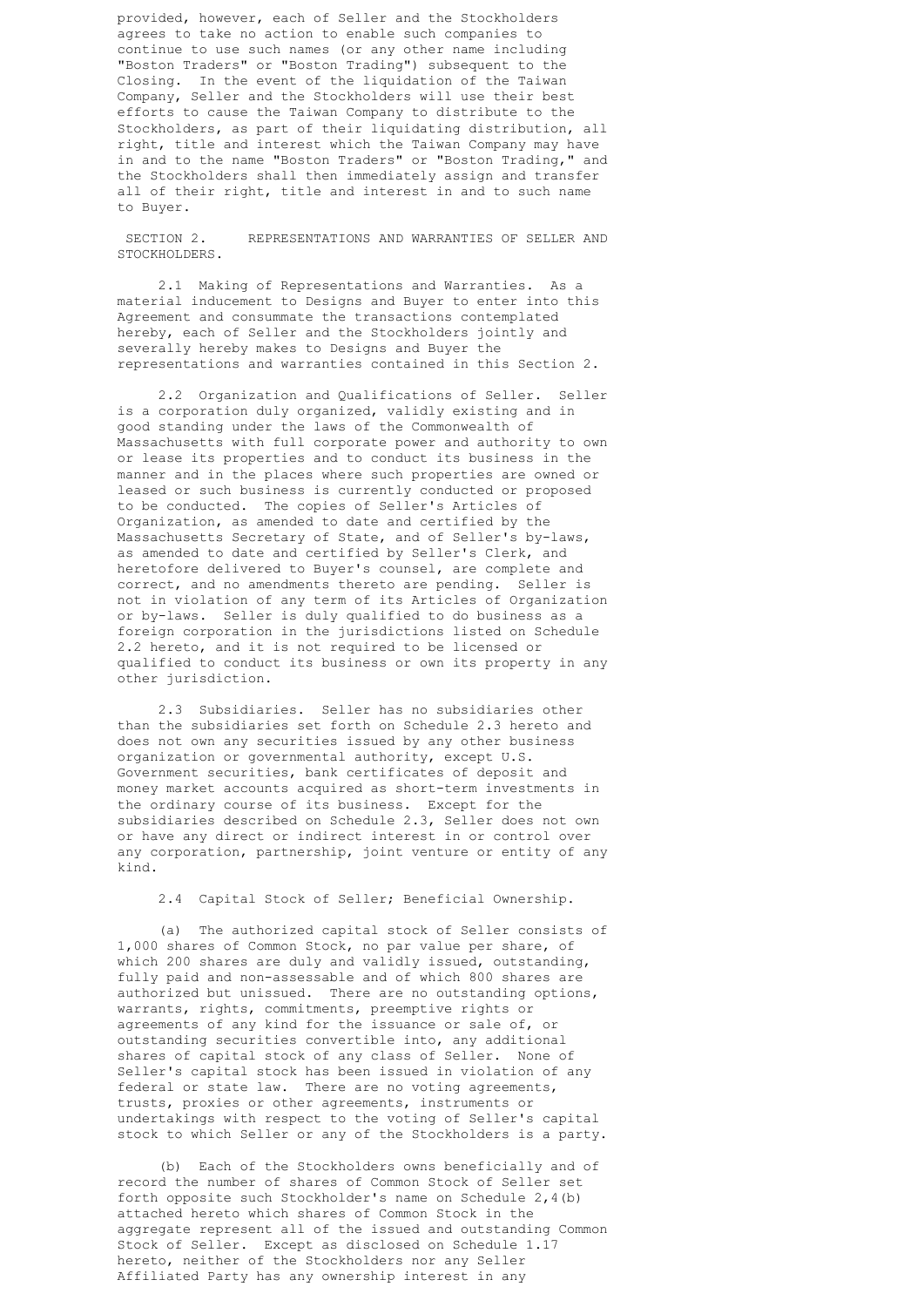Affiliated Entity.

2.5 Authority of Seller and the Stockholders.

 (a) Seller has full right, authority and power to enter into this Agreement and each agreement, document and instrument to be executed and delivered by Seller pursuant to this Agreement and to carry out the transactions contemplated hereby and thereby. The execution, delivery and performance by Seller of this Agreement and each such other agreement, document and instrument have been duly authorized by all necessary action of Seller and its stockholders and no other action on the part of Seller or its stockholders is required in connection therewith.

 This Agreement and each agreement, document and instrument executed and delivered by Seller pursuant to this Agreement constitutes, or when executed and delivered will constitute, valid and binding obligations of Seller enforceable against Seller in accordance with their respective terms. The execution, delivery and performance by Seller of this Agreement and each such agreement, document and instrument:

 (i) does not and will not violate any provision of the Articles of Organization or by-laws of Seller;

 (ii) does not and will not violate any laws of the United States, or any state or other foreign or domestic jurisdiction applicable to Seller or require Seller to obtain any approval, consent or waiver of, or make any filing with, any person or entity (governmental or otherwise) that has not been obtained or made; and

 (iii) does not and will not result in a breach of, constitute a default under, accelerate any obligation under, or give rise to a right of termination of any indenture or loan or credit agreement or any other agreement, contract, instrument, mortgage, lien, lease, permit, authorization, order, writ, judgment, injunction, decree, determination or arbitration award to which Seller is a party or by which the property of Seller is bound or affected, or result in the creation or imposition of any mortgage, pledge, lien, security interest or other charge or encumbrance on any of the Subject Assets, except as specifically identified on Schedule 2.5.

 (b) Each Stockholder has full right, authority, power and capacity to enter into this Agreement and each agreement, document and instrument to be executed and delivered by or on behalf of him pursuant to this Agreement and to carry out the transactions contemplated hereby and thereby.

 This Agreement and each agreement, document and instrument executed and delivered by each Stockholder pursuant to this Agreement constitutes, or when executed and delivered will constitute, valid and binding obligations of such Stockholder enforceable against such Stockholder in accordance with their respective terms. The execution, delivery and performance by each Stockholder of this Agreement and each such agreement, document and instrument:

 (i) does not and will not violate any laws of the United States, or any state or other jurisdiction applicable to such Stockholder or require such Stockholder to obtain any approval, consent or waiver of, or make any filing with, any person or entity (governmental or otherwise) that has not been obtained or made; and

 (ii) does not and will not result in a breach of, constitute a default under, accelerate any obligation under, or give rise to a right of termination of, any indenture or loan or credit agreement or any other agreement, contract, instrument, mortgage, lien, lease, permit, authorization, order, writ, judgment, injunction, decree, determination or arbitration award to which such Stockholder is a party or by which the property of such Stockholder is bound or affected, or result in the creation or imposition of any mortgage, pledge, lien, security interest or other charge or encumbrance on any of the Subject Assets.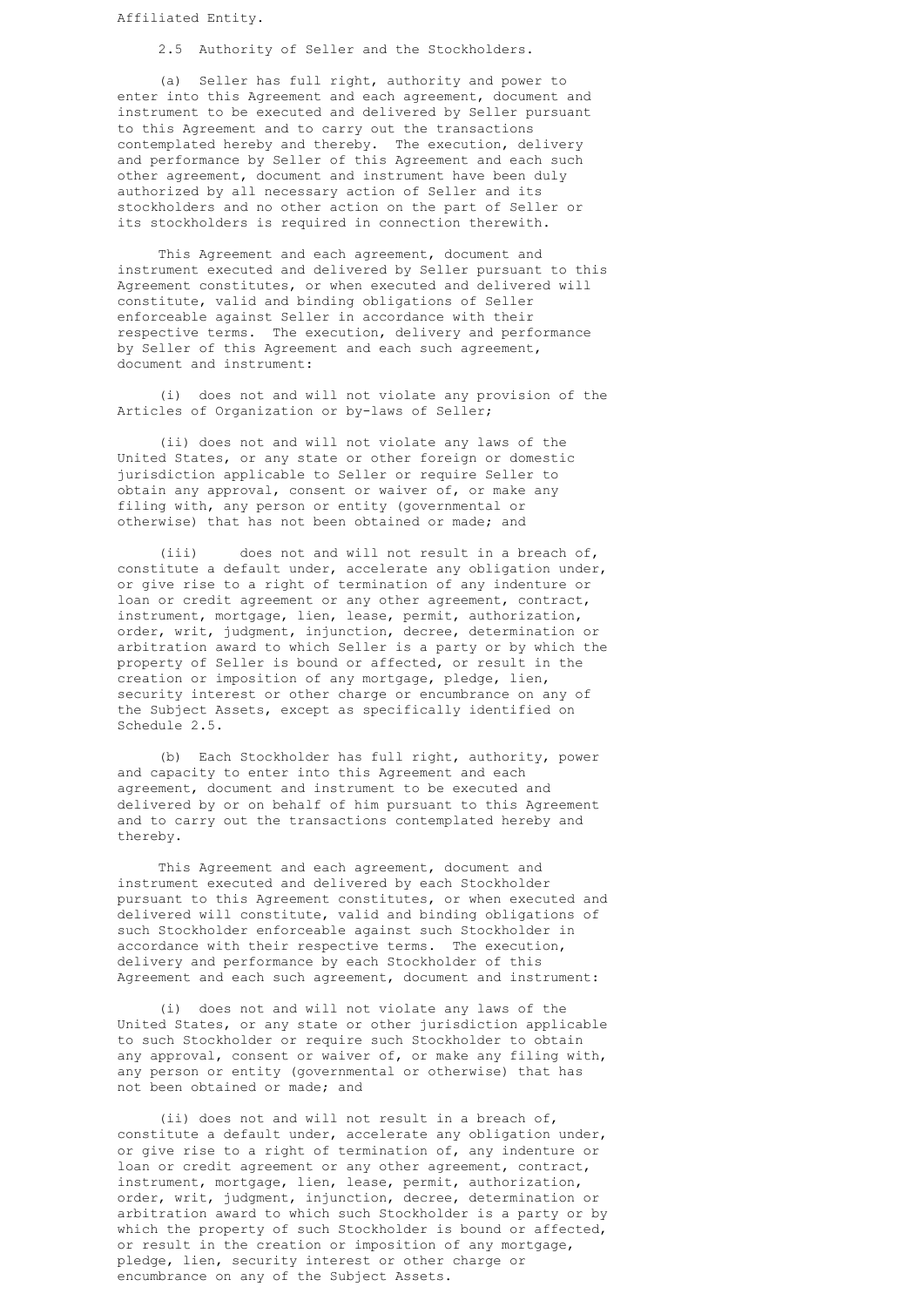2.6 Real and Personal Property.

 (a) Owned Real Property. Seller does not own any real property.

 (b) Leased Real Property. All of the real property leased by Seller as tenant or lessee with the exception of the Lynn Headquarters is identified on Schedule 2.6(b) hereto (collectively, the "Leased Real Property"). Seller hereby makes the following representations and warranties with respect to the Leased Real Property:

 (i) Leases. The copies of the leases of the Leased Real Property (collectively, the "Leases") delivered by Seller to Buyer and the information with respect to each of the Leases set forth in Schedule 2.6(b) is complete, accurate, true and correct, which Schedule 2.6(b) shall include without limitation information with respect to the start date, termination date, base rent, percentage and/or additional rent, and options under each such Lease. With respect to each of the Leases, except as set forth on Schedule 2.6(b):

 (A) each of the Leases is in full force and effect and has not been modified, amended, or altered, in writing or otherwise, and Seller has not received any notice of default and to Seller's best knowledge no event has occurred which constitutes, or with the lapse of time, the giving of notice, or both, would constitute, a default in any respect by Seller with respect to any such Lease;

 (B) all obligations of the landlord or lessor under the Leases which have accrued have been performed, and to the best of the knowledge of Seller, no landlord or lessor is in default under any Lease; and

 (C) Seller has obtained or will obtain prior to the Closing the consent of each landlord or lessor whose consent is required under any Leases to effect the transfer of the Leased Real Property to Buyer, and such transfer will not give any landlord or lessor under any Lease any remedy, including, without limitation, any right to declare a default under any Lease.

 (ii) Title and Description. Seller holds a good, clear, marketable, valid and enforceable leasehold interest in the Leased Real Property pursuant to the Leases, subject only to the right of reversion of the landlord or lessor under the Leases, to Seller's best knowledge free and clear of all other prior or subordinate interests, including, without limitation, mortgages, deeds of trust, ground leases, leases, subleases, assessments, tenancies, claims, covenants, conditions, restrictions, easements, judgments or other encumbrances or matters affecting title, and free of encroachments onto or off of the Leased Real Property, except for (x) easements, covenants, restrictions and similar encumbrances that do not and could not interfere with the use of the Leased Real Property as currently used and improved, and (y) minor encroachments that do not and could not adversely affect the value or use of the Leased Real Property as currently used and improved and that could be removed without material cost, and except for matters set forth on Schedule 2.6(b).

 (iii) Condition. Except as set forth on Schedule 2.6(b) and to Seller's best knowledge, there are no material defects in the physical condition of any improvements constituting a part of the Leased Real Property, including, without limitation, structural elements, mechanical systems, roofs or parking and loading areas, and all of such improvements are in good operating condition and repair. To Seller's best knowledge, all water, sewer, gas, electric, telephone, drainage and other utilities required by law or necessary for the current operation of the Leased Real Property have been installed and connected pursuant to valid permits, and are sufficient to service the Leased Real Property.

(iv) Compliance with Law; Government Approvals. Seller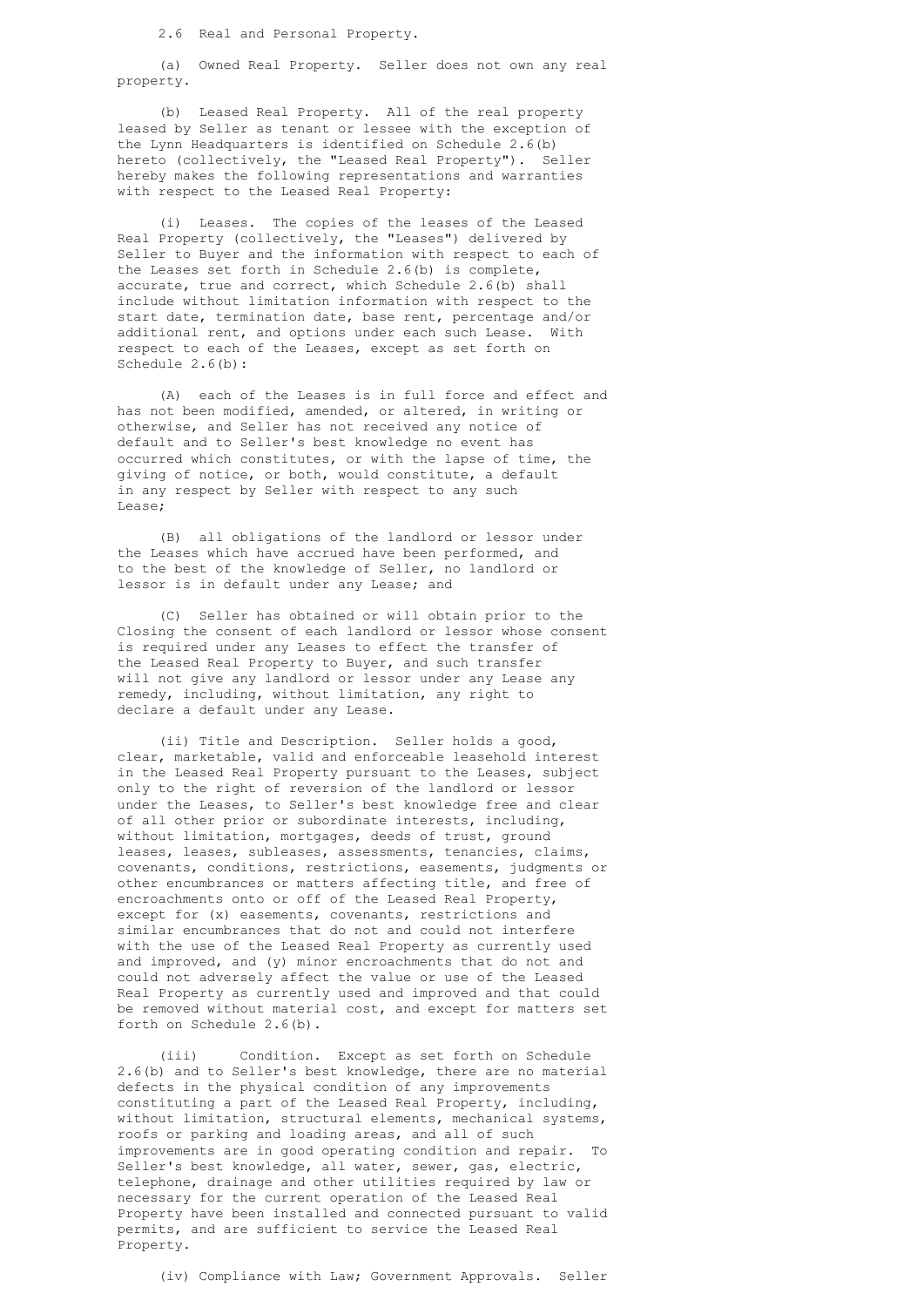has received no written notice and to Seller's best knowledge no other notice from any governmental authority of

 any violation of any law, ordinance, regulation, license, permit or authorization issued with respect to any of the Leased Real Property that has not been corrected heretofore, and, to Seller's best knowledge, no such violation now exists which could have an adverse effect on the operation or value of any of the Leased Real Property. All improvements constituting a part of the Leased Real Property are in compliance in all respects with all applicable laws, ordinances, regulations, licenses, permits and authorizations, and there are presently in effect all licenses, permits and authorizations required by law, ordinance, or regulation. The transfer of the Leased Real Property to Buyer shall include all rights to the use of any off-site facilities necessary to ensure compliance with all such laws, ordinances, codes and regulations. There is at least the minimum access required by applicable subdivision or similar law to the Leased Real Property. Seller has received no notice of any pending or threatened real estate tax deficiency or reassessment or condemnation of all or any portion of any of the Leased Real Property.

 (c) Personal Property. Seller has provided Buyer with access to all of Seller's records with respect to all of Seller's machinery, equipment, furniture, fixtures, leasehold improvements and other tangible personal property. Except as specifically disclosed in Schedule 2.6(c), Seller has good and marketable title to all of its personal property. None of such personal property or assets is subject to any mortgage, pledge, lien, conditional sale agreement, security agreement, encumbrance or other charge except as specifically disclosed in said Schedule. The

 Subject Assets are sufficient for Buyer to continue the business of Seller as conducted by Seller. Except as otherwise specified in Schedule 2.6(c), to Seller's best knowledge all leasehold improvements, furnishings, machinery and equipment of Seller are in good repair, have been well maintained, and substantially comply with all applicable laws, ordinances and regulations, and such machinery and equipment is in good working order. Seller does not have actual knowledge of any pending or threatened change of any such laws, ordinances or regulations which could adversely affect Seller or its business.

2.7 Financial Statements.

 (a) Seller has delivered to Buyer the following financial statements, copies of which are attached hereto as Schedule 2.7:

 (i) Balance sheets of Seller for its fiscal years ending on April 30, 1993 and 1994 and statements of income, retained earnings and cash flows for the two years then ended, with appropriate footnotes, certified by Paretsky, Flitt & Company, independent public accountants.

 (ii) A balance sheet of Seller as of January 31, 1995 (herein the "Interim Balance Sheet"), with appropriate footnotes, certified by Seller's chief financial officer.

 Said financial statements have been prepared in accordance with generally accepted accounting principles applied consistently during the periods covered thereby, are complete and correct in all material respects, and present fairly in all material respects the financial condition of Seller at the dates of said statements and the results of its operations and its cash flows for the periods covered thereby.

 (b) As of the date of the Interim Balance Sheet, Seller had no liabilities of any nature, whether accrued, absolute, contingent or otherwise, asserted or unasserted, known or unknown (including without limitation liabilities as guarantor or otherwise with respect to obligations of others, or liabilities for taxes due or then accrued or to become due or contingent or potential liabilities relating to activities of Seller or the conduct of its business prior to the date of the Interim Balance Sheet regardless of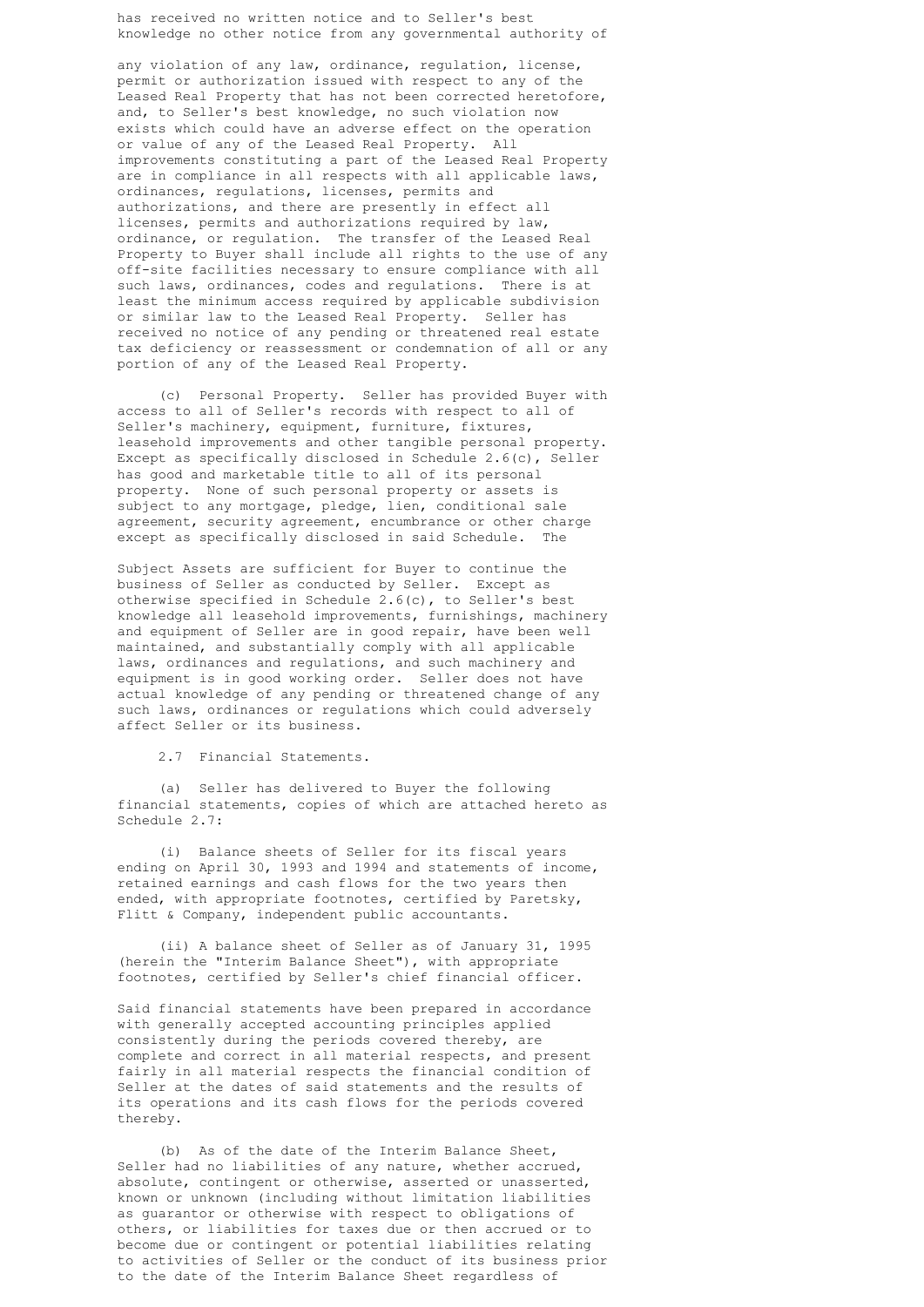whether claims in respect thereof had been asserted as of such date), except liabilities stated or adequately reserved against on the Interim Balance Sheet, or reflected in Schedules furnished to Buyer hereunder as of the date hereof.

 (c) As of the date hereof and as of the Closing, Seller had and will have no liabilities of any nature, whether accrued, absolute, contingent or otherwise, asserted or unasserted, known or unknown (including without limitation liabilities as guarantor or otherwise with respect to obligations or others, or liabilities for taxes due or then accrued or to become due or contingent or potential liabilities relating to activities of Seller or the conduct of its business prior to the date hereof or the Closing, as the case may be, regardless of whether claims in respect thereof had been asserted as of such date), except liabilities (i) stated or adequately reserved against on the Interim Balance Sheet or the notes thereto, (ii) reflected in Schedules furnished to Buyer hereunder on the date hereof, or (iii) incurred after the date of the Interim Balance Sheet in the ordinary course of business of Seller consistent with the terms of this Agreement.

2.8 Taxes.

 (a) Seller has paid or caused to be paid all federal, state, local, foreign, and other taxes, including, without limitation, income taxes, estimated taxes, alternative minimum taxes, excise taxes, sales taxes, use taxes, value added taxes, gross receipts taxes, franchise taxes, capital stock taxes, employment and payroll-related taxes, withholding taxes, stamp taxes, transfer taxes, windfall profit taxes, escheatment taxes, environmental taxes and property taxes, whether or not measured in whole or in part by net income, and all deficiencies, or other additions to tax, interest, fines and penalties owed by it (collectively, "Taxes"), required to be paid by it through the date hereof whether disputed or not.

 (b) Seller has in accordance with applicable law filed all federal, state, local and foreign tax returns required to be filed by it through the date hereof, and all such returns correctly and accurately set forth the amount of any Taxes relating to the applicable period. A list of all federal, state, local and foreign income tax returns filed with respect to Seller for taxable periods ended on or after April 30, 1989 is set forth in Schedule 2.8 attached hereto, and said Schedule indicates those returns that have been audited or currently are the subject of an audit. Seller has delivered to Buyer correct and complete copies of all federal, state, local and foreign income tax returns listed on said Schedule, and of all examination reports and statements of deficiencies assessed against or agreed to by Seller with respect to said returns.

 (c) Neither the Internal Revenue Service nor any other governmental authority is now asserting or, to the knowledge of Seller or any Stockholder, threatening to assert against Seller any deficiency or claim for additional Taxes. To Seller's best knowledge, there are no pending claims by an authority in a jurisdiction where Seller does not file reports and returns that Seller is or may be subject to taxation by that jurisdiction. There are no security interests on any of the assets of Seller that arose in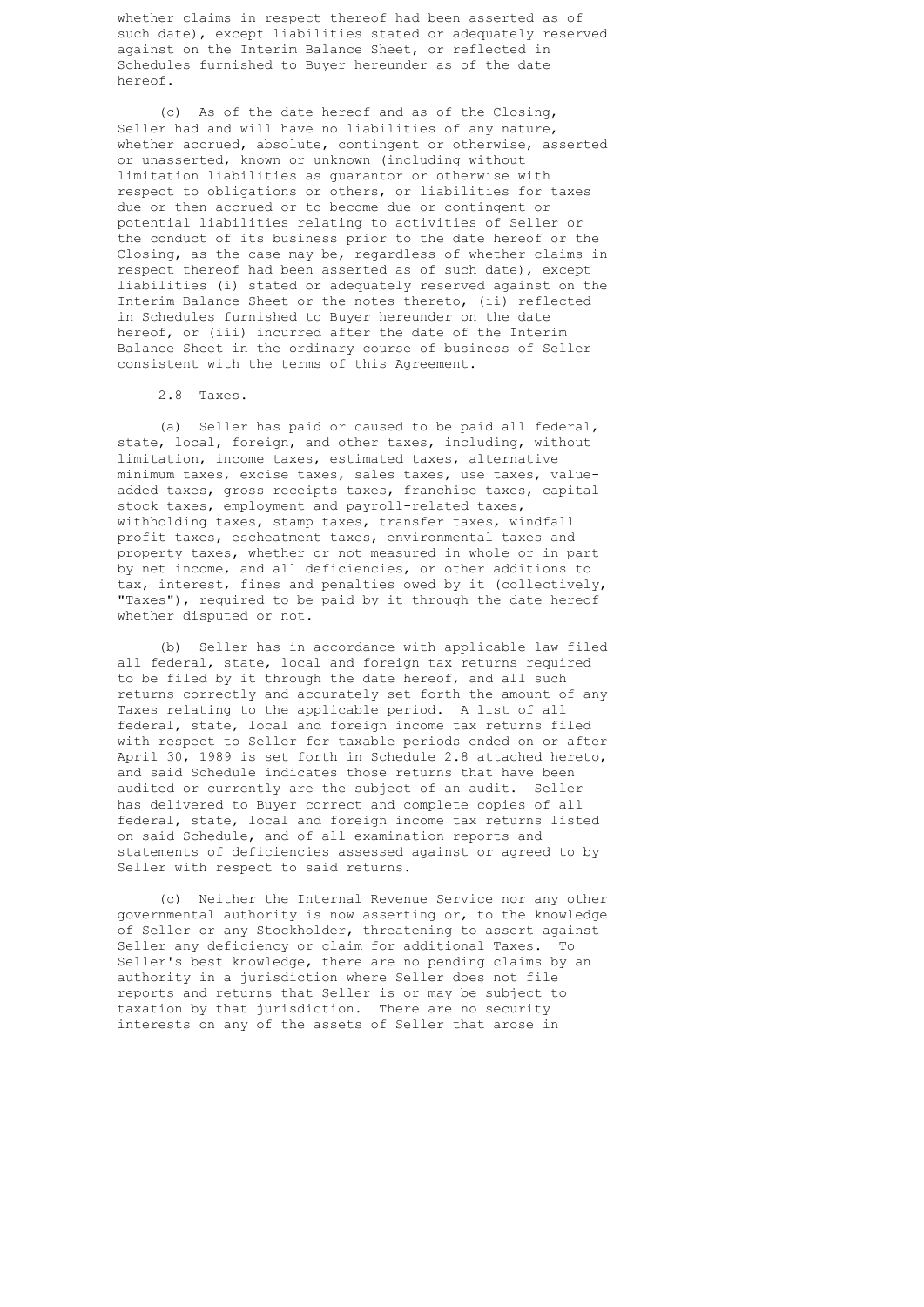connection with any failure (or alleged failure) to pay any Taxes. Seller has never entered into a closing agreement pursuant to Section 7121 of the Code.

 (d) Except as set forth in Schedule 2.8, there has not been any audit of any tax return filed by Seller with respect to the last three tax years, no audit of any tax return of Seller is in progress, and Seller has not been notified by any tax authority that any such audit is contemplated or pending. Except as set forth in Schedule 2.8, no extension of time with respect to any date on which a tax return was or is to be filed by Seller is in force, and no waiver or agreement by Seller is in force for the extension of time for the assessment or payment of any Taxes.

 (e) Seller has never been (and has never had any liability for unpaid Taxes because it once was) a member of an "affiliated group" (as defined in Section 1504(a) of the Code). Seller has never filed, and has never been required to file, a consolidated, combined or unitary tax return with any other entity except for any other entity controlled by Seller. Seller does not own and has never owned a direct or indirect interest in any trust, partnership, corporation or other entity and therefore Buyer is not acquiring from Seller an interest in any entity, except as provided in Section 2.3. Except as set forth in Schedule 2.8, Seller is not a party to any tax sharing agreement.

 (f) Seller is not a "foreign person" within the meaning of Section 1445 of the Code and Treasury Regulations Section 1.1445-2.

 (g) For purposes of this Agreement, all references to Sections of the Code shall include any predecessor provisions to such Sections and any similar provisions of federal, state, local or foreign law.

 2.9 Collectability of Accounts Receivable. To Seller's best knowledge, all of the accounts receivable of Seller are or will be at the Closing valid and enforceable claims, fully collectible and subject to no set off or counterclaim. Except as disclosed on Schedule 2.9, Seller has no accounts or loans receivable (a) from any person, firm or corporation which is affiliated with Seller or (b) from any director, officer or employee of Seller in excess of \$1,000 in any individual case or in excess of \$10,000 in the aggregate for all such accounts or loans receivable referenced in this subsection (b), and all such accounts and loans receivable from any such person, firm or corporation shall be paid in cash prior to the Closing.

 2.10 Inventories. Schedule 2.10 sets forth a complete list of (a) all Inventory located at the Lynn Headquarter as of March 26, 1995 and an estimate of all Inventory located at Seller's retail store locations as of April 18, 1995 and (b) all Assumed Purchase Orders (specifically identifying all General Order Merchandise), and all amounts due in respect of and liabilities in connection with such merchandise, any deposits or prepayments made by Seller with respect thereto and for which Seller is entitled to full credit upon payment of the remaining balance due (and not otherwise subject to offset), and any and all quota fees or commissions owed by Seller to third party agents. Except as disclosed in Schedule 2.10, all items in the inventories of Seller are of a quality and quantity saleable in the ordinary course of its business. Except as disclosed in Schedule 2.10, said inventories reflect write-downs to realizable values in the case of items which are below standard quality or have become obsolete or unsaleable (except at prices less than cost). All inventory items are located on the Leased Real Property and in the Lynn Headquarters, except for certain General Order Merchandise. Since the date of the Interim Balance Sheet, no inventory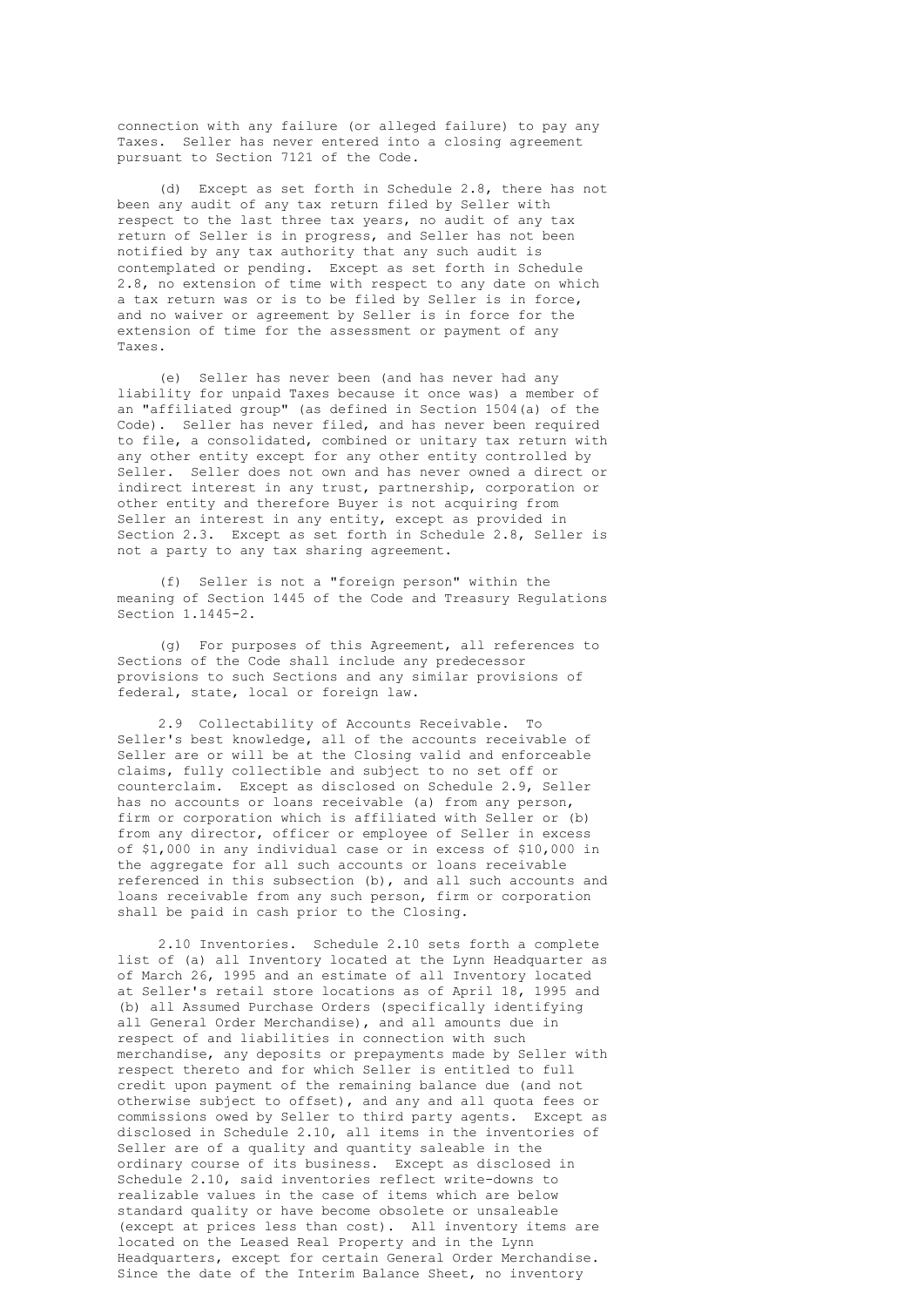items have been sold or disposed of except through sales in the ordinary course of business.

 2.11 Absence of Certain Changes. Except as disclosed in Schedule 2.11, since the date of the Interim Balance Sheet there has not been:

 (a) Any change in the financial condition, properties, assets, liabilities, business or operations of Seller which change by itself or in conjunction with all other such changes, whether or not arising in the ordinary course of business, has been materially adverse with respect to Seller;

 (b) Any contingent liability incurred by Seller as guarantor or to Seller's best knowledge otherwise with respect to the obligations of others or any cancellation of any material debt or claim owing to, or waiver of any material right of, Seller;

 (c) Any mortgage, encumbrance or lien placed on any of the properties of Seller which remains in existence on the date hereof or will remain on the Closing Date;

 (d) Any obligation or liability of any nature incurred by Seller, whether accrued, absolute, contingent or otherwise, asserted or to Seller's best knowledge unasserted (including without limitation liabilities for Taxes due or to become due or contingent or potential liabilities relating to products or services provided by Seller or the conduct of Seller's business since the date of the Interim Balance Sheet regardless of whether claims in respect thereof have been asserted), other than obligations and liabilities incurred in the ordinary course of business consistent with the terms of this Agreement (it being understood that product or service liability claims shall not be deemed to be incurred in the ordinary course of business);

 (e) Any purchase, sale or other disposition, or any agreement or other arrangement for the purchase, sale or other disposition, of any of the properties or assets of Seller other than in the ordinary course of business;

 (f) Any damage, destruction or loss, whether or not covered by insurance, materially and adversely affecting the properties, assets or business of Seller;

 (g) Any declaration, setting aside or payment of any dividend by Seller, or the making of any other distribution in respect of the capital stock of Seller, or any direct or indirect redemption, purchase or other acquisition by Seller of its own capital stock;

 (h) Any material labor trouble or claim of unfair labor practices involving Seller; any change in the compensation payable or to become payable by Seller to any of its officers, employees, agents or independent contractors other than normal increases in accordance with its usual practices, or any bonus payment or arrangement made to or with any of such officers, employees, agents or independent contractors;

 (i) Any change with respect to the officers or management of Seller;

 (j) Any payment or discharge of a material lien or liability of Seller which was not shown on the Interim Balance Sheet or incurred in the ordinary course of business thereafter;

 (k) Any obligation or liability incurred by Seller to any of its officers, directors, stockholders or employees, or any loans or advances made by Seller to any of its officers, directors, stockholders or employees, except normal compensation and expense allowances payable to officers or employees;

 (l) Any change in accounting methods or practices, credit practices or collection policies used by Seller;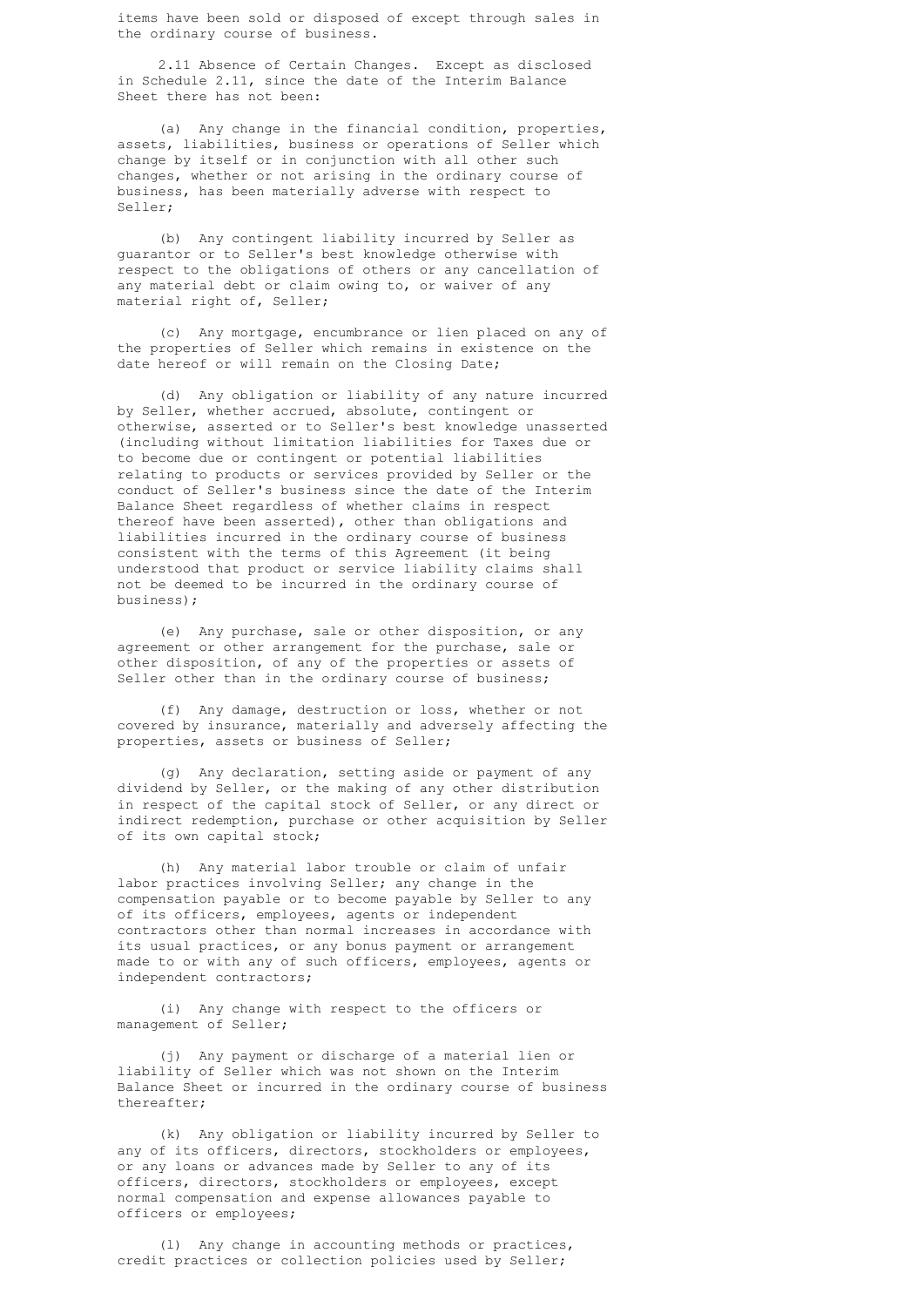(m) Any other material transaction entered into by Seller other than transactions in the ordinary course of business; or

 (n) Any agreement or understanding whether in writing or otherwise, for Seller to take any of the actions specified in paragraphs (a) through (m) above.

 2.12 Ordinary Course. Since the date of the Interim Balance Sheet, Seller has conducted its business only in the ordinary course and consistently with its prior practices, except that, as compared to prior periods, Seller has maintained lower inventory levels and has elected to curtail its trademark licensing activities.

 2.13 Banking Relations. All of the arrangements which Seller has with any banking institution with respect to deposit relationships are completely and accurately described in Schedule 2.13, indicating with respect to each of such arrangements the type of arrangement maintained (such as checking account, borrowing arrangements, safe deposit box, etc.) and the person or persons authorized in respect thereof.

2.14 Intellectual Property.

 (a) Except as described in Schedule 2.14, Seller has exclusive ownership of, or exclusive license to use, all patent, copyright, trade secret, trademark, service mark or other proprietary rights (collectively, "Intellectual Property") used or to be used in the business of Seller as presently conducted or contemplated. Seller's rights in all of such Intellectual Property are freely transferable. There are no claims or demands of any other person pertaining to any of such Intellectual Property and no proceedings have been instituted, or are pending or to Seller's best knowledge threatened, which challenge the rights of Seller in respect thereof. Seller has the right to use, free and clear of claims or rights of other persons, all customer lists, designs, samples, patterns, manufacturing or other processes, computer software, systems, data compilations, research results and other information required for or incident to its products or its business as presently conducted or contemplated.

 (b) All patents, patent applications, trademarks, trademark applications and registrations, service marks, service mark applications and registrations, and registered copyrights which are owned by or licensed to Seller or used or to be used by Seller in its business as presently conducted or contemplated, and all other items of Intellectual Property which are material to the business or operations of Seller, are listed in Schedule 2.14. All of such patents, patent applications, trademark registrations, trademark applications, service mark applications, service mark registrations and registered copyrights have been duly registered in, filed in or issued by the United States Patent and Trademark Office, the United States Register of Copyrights, or the corresponding offices of other jurisdictions as identified on said Schedule, and have been properly maintained and renewed in accordance with all applicable provisions of law and administrative regulations of the United States and each such jurisdiction.

 (c) All licenses or other agreements under which Seller is granted rights in Intellectual Property are listed in Schedule 2.15. All said licenses or other agreements are in full force and effect, there is no material default by any party thereto, and, except as set forth on Schedule 2.15, all of Seller's rights thereunder are freely assignable. To Seller's best knowledge, the licensors under said licenses and other agreements have and had all requisite power and authority to grant the rights purported to be conferred thereby. True and complete copies of all such licenses or other agreements, and any amendments thereto, have been provided to Buyer.

 (d) All licenses or other agreements under which Seller has granted rights to others in Intellectual Property owned or licensed by Seller are listed in Schedule 2.15. All of said licenses or other agreements are in full force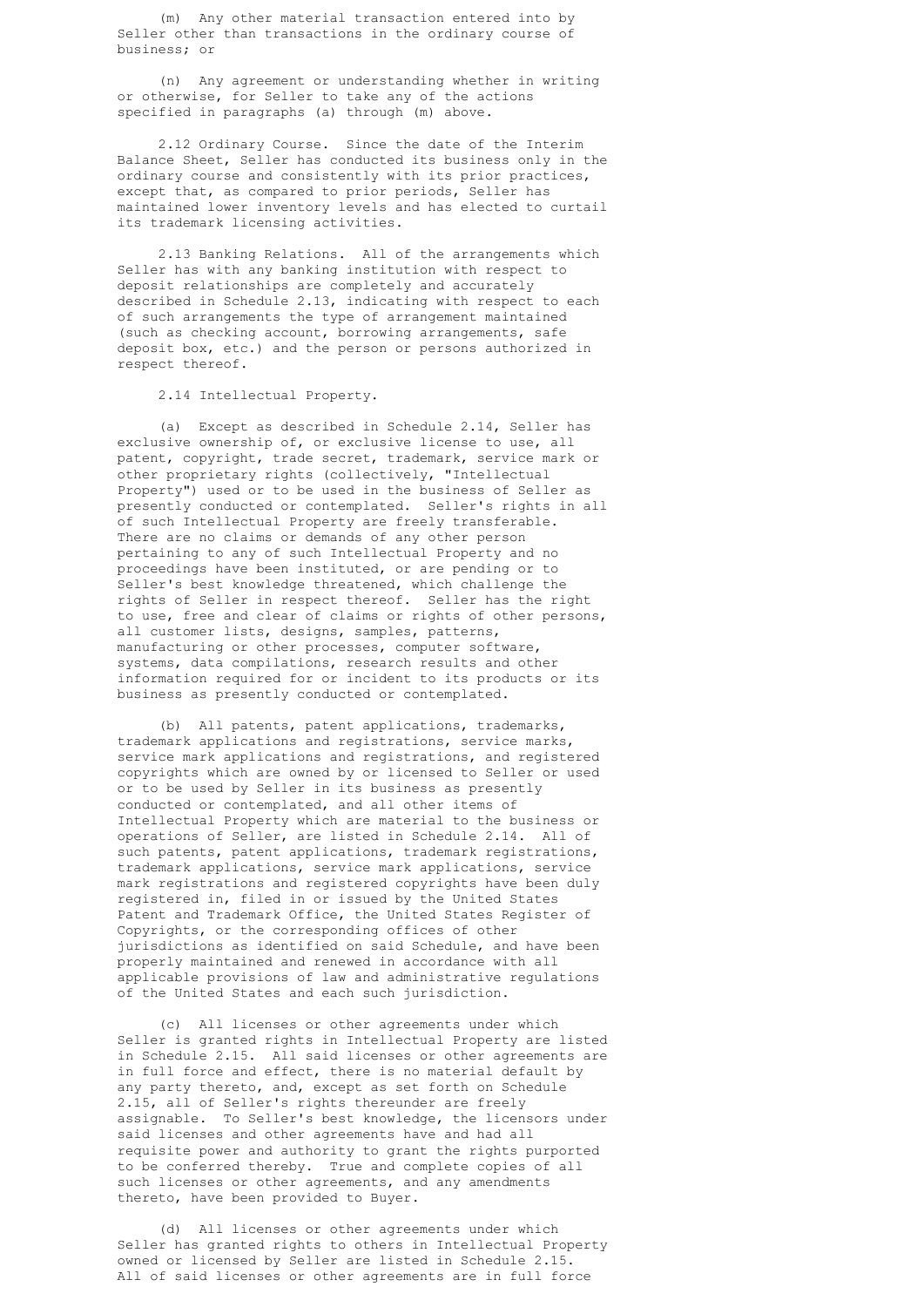and effect, there is no material default by any party thereto, and, except as set forth on Schedule 2.15, all of Seller's rights thereunder are freely assignable. True and complete copies of all such licenses or other agreements, and any amendments thereto, have been provided to Buyer.

 (e) Seller has taken all steps required in accordance with sound business practice to establish and preserve its ownership of all Intellectual Property rights with respect to its designs, products, services and technology. Seller has no knowledge of any infringement by others of any of its Intellectual Property rights.

 (f) To Seller's best knowledge, the present and contemplated business, activities and products of Seller do not infringe any Intellectual Property of any other person. No proceeding charging Seller with infringement of any adversely held Intellectual Property has been filed or to Seller's best knowledge is threatened to be filed. To Seller's knowledge, there exists no unexpired patent or patent application which includes claims that would be infringed by or otherwise adversely affect the products, activities or business of Seller. To Seller's best knowledge, Seller is not making unauthorized use of any confidential information or trade secrets of any person, including without limitation any former employer of any past or present employee of Seller. Except as set forth in Schedule 2.14, neither Seller nor, to Seller's best knowledge, any of its employees have any agreements or arrangements with any persons other than Seller related to confidential information or trade secrets of such persons or restricting any such employee's ability to engage in business activities of any nature.

> 2.15 Contracts. Except for contracts, leases, commitments, plans, agreements and licenses (collectively, the "Contracts") described in Schedule 2.6(b), Schedule 2.15 or Schedule 2.24 hereto (true and complete copies of which (or in the case of any oral agreements, true and complete descriptions of which) have been delivered to Buyer), Seller is not a party to or subject to:

 (a) any plan or contract providing for bonuses, pensions, options, stock purchases, deferred compensation, retirement payments, profit sharing, collective bargaining or the like, or any contract or agreement with any labor union;

 (b) any employment contract or contract for services which requires the payment of more than \$25,000 annually or which is not terminable within 30 days by Seller without liability for any penalty or severance payment;

 (c) any contract or agreement for the purchase of any commodity, material or equipment except purchase orders in the ordinary course for less than \$10,000 each, such orders not exceeding \$50,000 in the aggregate;

 (d) any other contracts or agreements creating any obligations of Seller of \$10,000 or more with respect to any such contract or agreement not specifically disclosed elsewhere under this Agreement;

 (e) any contract or agreement providing for the purchase of all or substantially all of its requirements of a particular product from a supplier;

 (f) any contract or agreement which by its terms does not terminate or is not terminable without penalty by Seller or any successor or assign within one year after the date hereof;

 (g) any contract or agreement for the sale or lease of its products not made in the ordinary course of business;

 (h) any contract with any sales agent or distributor of products or merchandise of Seller;

 (i) any contract containing covenants limiting the freedom of Seller to compete in any line of business or with any person or entity except as contemplated by Section 3.7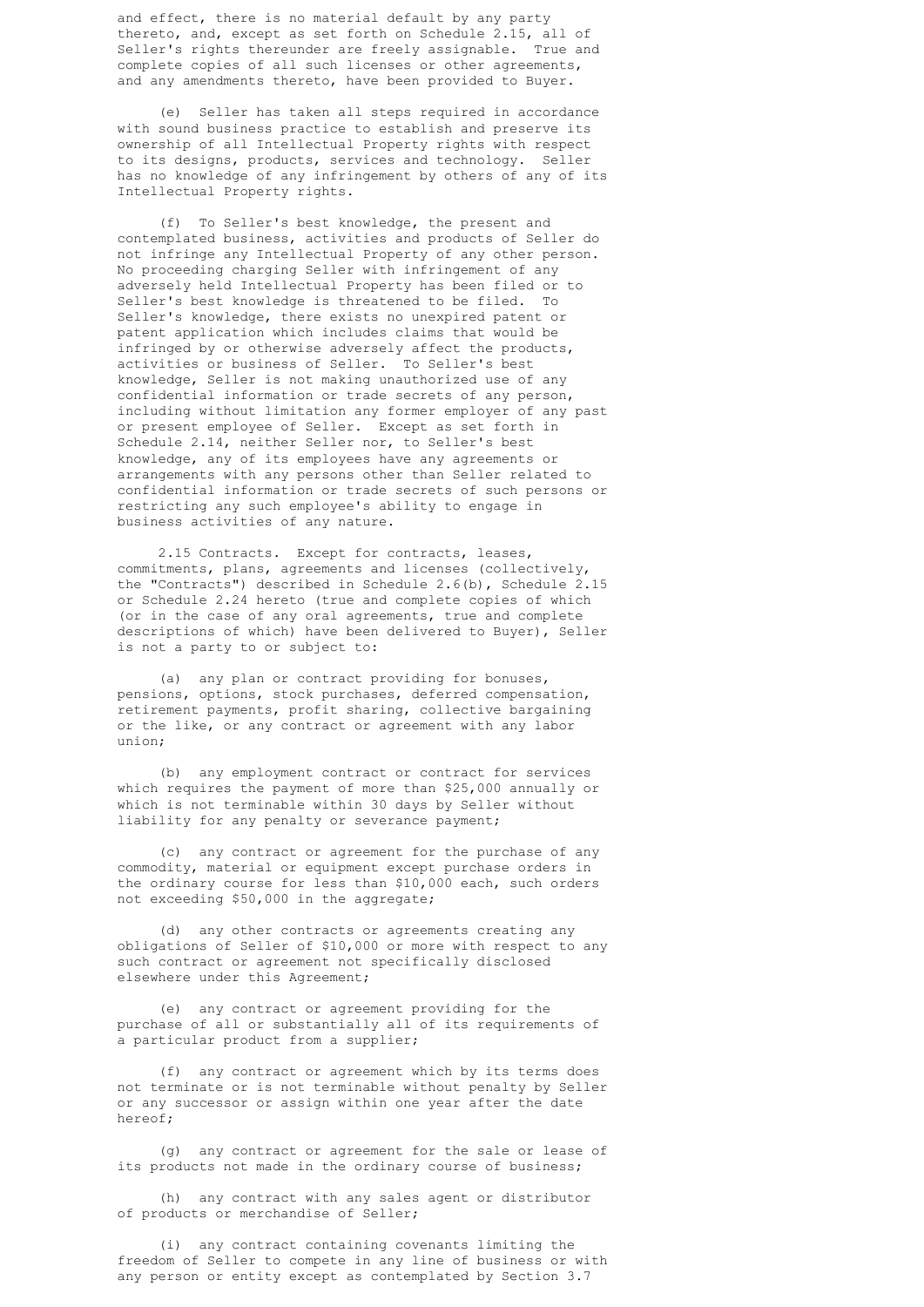hereof;

 (j) any contract or agreement for the purchase of any fixed asset for a price in excess of \$10,000 whether or not such purchase is in the ordinary course of business;

(k) any license agreement (as licensor or licensee);

 (l) any indenture, mortgage, promissory note, loan agreement, guaranty or other agreement or commitment for the borrowing of money; or

 (m) any contract or agreement with any officer, employee, director or stockholder of Seller or with any corporation, partnership, joint venture, trust, organization or other entity or person (including but not limited to spouses or family members) controlled by or affiliated with any of them (individually, a "Seller Affiliated Party," and collectively, the "Seller Affiliated Parties").

> The Contracts reflected on Schedule 2.6(b), Schedule 2.15 and Schedule 2.24 contain all written contracts, commitments, plans, leases, agreements and licenses that are material to the operation of Seller's business and/or by which the Subject Assets are bound. Except as described on Schedule 2.6(b), Schedule 2.15 or Schedule 2.24, there are no oral contracts, commitments, or plans, agreements or licenses by which the Subject Assets are bound or which are reasonably likely to have a material adverse affect on Buyer's ability to continue to conduct Seller's retail business after the Closing. Schedule 2.15 (i) specifically identifies all purchase orders being assumed by Buyer under the terms of this Agreement and (ii) sets forth the backlog of Seller's firm orders for the sale of products or services, for which revenues have not been recognized by Seller.

> Seller is not in default under any such Contracts described in said Schedule and has no knowledge of conditions or facts which with notice or passage of time, or both, would constitute a default.

> 2.16 Litigation. Schedule 2.16 hereto lists all currently pending litigation and governmental or administrative proceedings or investigations to which Seller is a party. Except for matters described in Schedule 2.16, there is no litigation or governmental or administrative proceeding or investigation pending or, to Seller's best knowledge, threatened against Seller or any affiliate of Seller which may have any adverse effect on Seller's properties, assets, prospects, financial condition or business or which would prevent or hinder the consummation of the transactions contemplated by this Agreement. With respect to each matter set forth therein, Schedule 2.16 sets forth a description of the matter, the forum (if any) in which it is being conducted, the parties thereto, and the type and amount of relief sought.

> 2.17 Compliance with Laws. Except as set forth in Schedule 2.17, Seller is in material compliance with all applicable statutes, ordinances, orders, judgments, decrees and rules and regulations promulgated by any foreign, federal, state, municipal or other governmental authority which apply to the Seller or to the conduct of its business except where the failure to comply would not have a material adverse effect on Seller or its business, and Seller has not received written notice or to its best knowledge any other notice of a violation or alleged violation of any such statute, ordinance, order, rule or regulation.

> 2.18 Insurance. The physical properties and assets of Seller are insured to the extent disclosed in Schedule 2.18, and all insurance policies and arrangements of Seller are disclosed in said Schedule. Said insurance policies and arrangements are in full force and effect, all premiums with respect thereto are currently paid, and Seller is in compliance in all material respects with the terms thereof. Said insurance is adequate and customary for the business engaged in by Seller and is sufficient for compliance by Seller with all requirements of law and all agreements and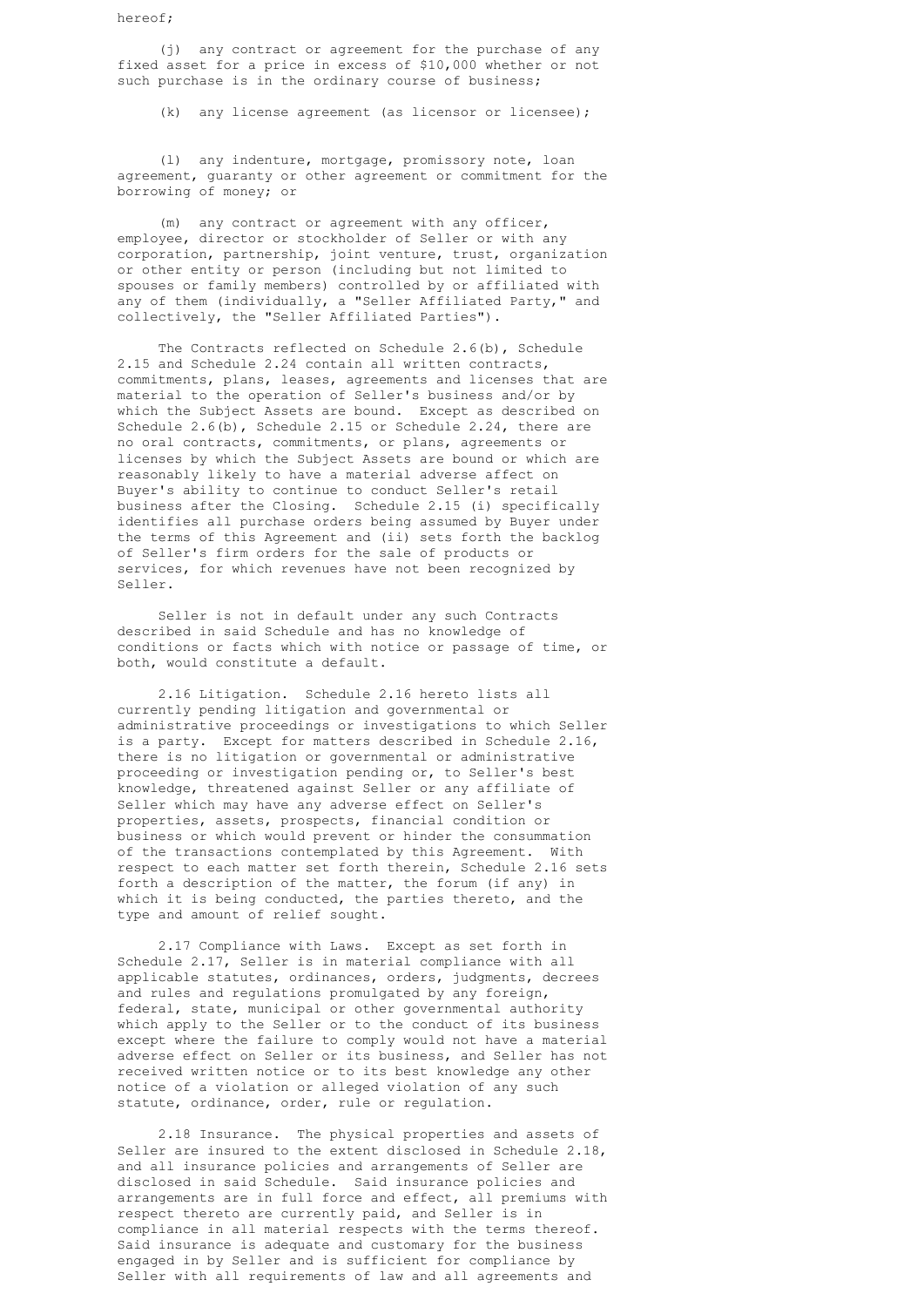leases to which Seller is a party.

 2.19 Warranty or Other Claims. There are no existing or to Seller's best knowledge threatened product liability or material warranty or other similar claims, or any to Seller's best knowledge facts upon which a material claim of such nature could be based, against Seller for products or services which are defective or fail to meet any product or service warranties except as disclosed in Schedule 2.19. No claim has been asserted against Seller for renegotiation or price redetermination of any business transaction, and there are no facts upon which any such claim could be based.

 2.20 Finder's Fee. Except as disclosed on Schedule 2.20, neither Seller nor any Stockholder has incurred or become liable for any broker's commission or finder's fee relating to or in connection with the transactions contemplated by this Agreement.

 2.21 Permits; Burdensome Agreements. Schedule 2.21 lists all permits, registrations, licenses, franchises, certifications and other approvals (collectively, the "Approvals") required from foreign, federal, state or local authorities in order for Seller to conduct its business. Seller has obtained all such Approvals, which to Seller's best knowledge are valid and in full force and effect, and is operating in compliance therewith. To Seller's best knowledge, such Approvals include, but are not limited to, those required under foreign, federal, state or local statutes, ordinances, orders, requirements, rules, regulations, or laws pertaining to environmental protection, public health and safety, worker health and safety, buildings, highways or zoning. Except as disclosed in Schedule 2.21 or in any other Schedule hereto, Seller is not subject to or bound any judgment, decree or order or, to Seller's best knowledge, any agreement or arrangement which may materially and adversely affect the business, its condition, financial or otherwise, or any of the Subject Assets.

> 2.22 Corporate Records. The corporate record books of Seller accurately record all material corporate action taken by its stockholders and board of directors and committees thereof with respect to the Subject Assets and the Assumed Liabilities. Seller has made available for inspection and copying by Buyer and its counsel complete and correct copies of all documents referred to in this Section or in the Schedules delivered to Buyer pursuant to this Agreement.

 2.23 Transactions with Interested Persons. Except as set forth in Schedule 2.23 hereto, neither Seller, nor any stockholder, officer, supervisory employee or director of Seller or, to the knowledge of Seller, any of their respective spouses or family members owns directly or indirectly on an individual or joint basis any material interest in, or serves as an officer or director or in another similar capacity of, any competitor or supplier of Seller, or any organization which has a contract or arrangement with Seller.

2.24 Employee Benefit Programs.

 (a) Schedule 2.24 lists every Employee Program (as defined below) that has been maintained (as defined below) by Seller at any time.

 (b) Each Employee Program which has ever been maintained by Seller and which has at any time been intended to qualify under Section 401(a) or 501(c)(9) of the Code has received a favorable determination or approval letter from the Internal Revenue Service ("IRS") regarding its qualification under such section and has, in fact, been continuously qualified under the applicable section of the Code since the effective date of such Employee Program through and including the Closing Date (or, if earlier, the date that all of such Employee Program's assets were distributed). No event or omission has occurred which would cause any such Employee Program to lose its qualification under the applicable Code section.

(c) Seller does not know, and has no reason to know,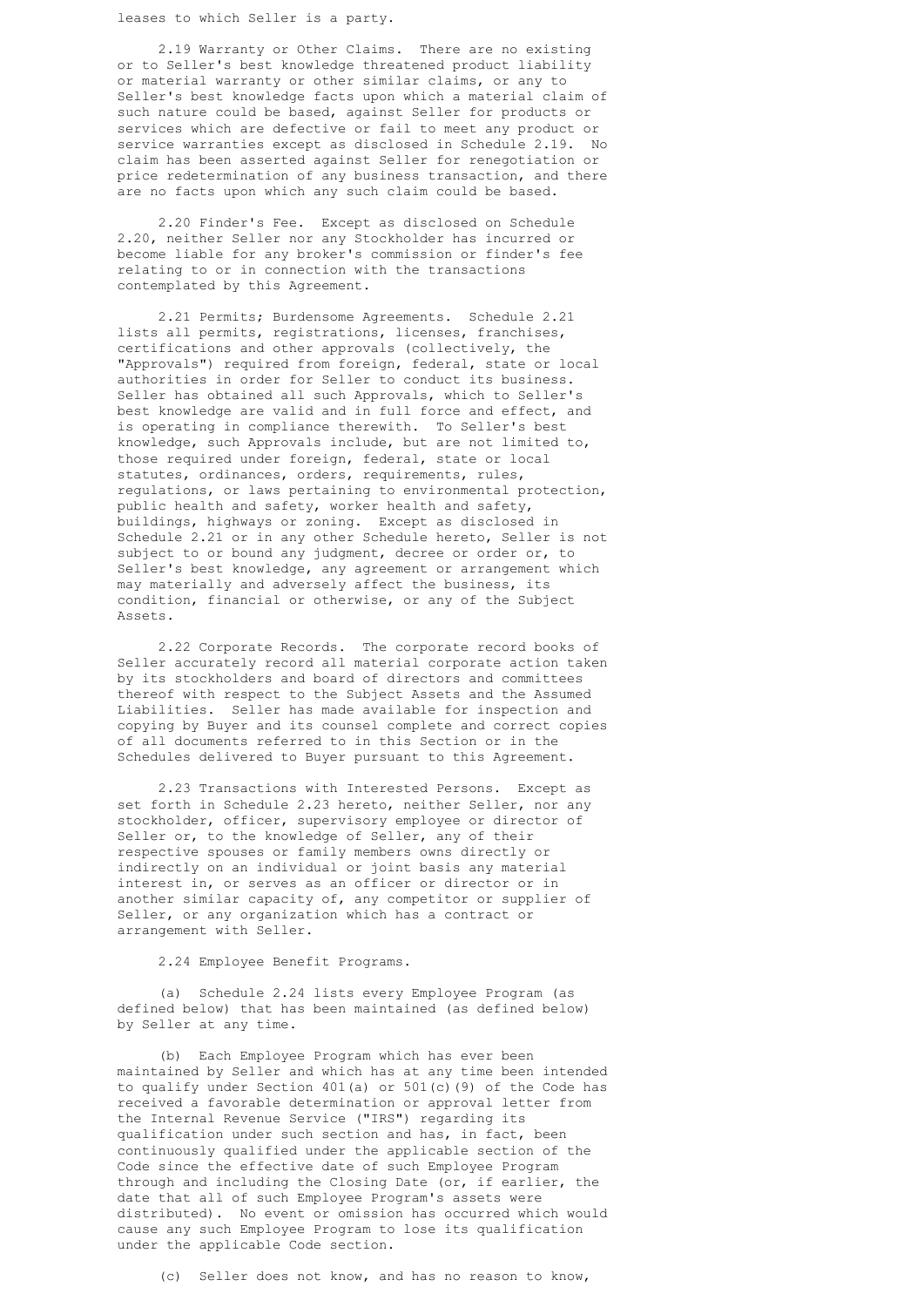of any failure of any party to comply with any laws applicable to the Employee Programs that have been maintained by Seller. With respect to any Employee Program ever maintained by Seller, there has occurred no "prohibited transaction," as defined in Section 406 of the Employee Retirement Income Security Act of 1974, as amended ("ERISA"), or Section 4975 of the Code, or breach of any duty under ERISA or other applicable law (including, without limitation, any health care continuation requirements or any other tax law requirements, or conditions to favorable tax treatment, applicable to such Employee Program), which could result, directly or indirectly, in any taxes, penalties or other liability to Buyer (including without limitation through any obligation of indemnification or contribution). No litigation, arbitration, or governmental administrative proceeding (or investigation) or other proceeding (other than those relating to routine claims for benefits) is pending or threatened with respect to any such Employee Program.

 (d) Neither Seller nor any Affiliate has incurred any liability under title IV of ERISA which has not been paid in full prior to the Closing. There has been no "accumulated funding deficiency" (whether or not waived) with respect to any Employee Program ever maintained by Seller or any Affiliate and subject to Code Section 412 or ERISA Section 302. With respect to any Employee Program maintained by Seller or an Affiliate and subject to title IV of ERISA, there has been no (nor will be any as a result of the transaction contemplated by this Agreement) (i) "reportable event," within the meaning of ERISA Section 4043, or the regulations thereunder (for which notice the notice requirement is not waived under 29 C.F.R. Part 2615) and (ii) no event or condition which presents a material risk of plan termination or any other event that may cause Seller or any Affiliate to incur liability or have a lien imposed on its assets under title IV of ERISA. All payments and/or contributions required to have been made (under the provisions of any agreements or other governing documents or applicable law) with respect to all Employee Programs ever maintained by Seller or any Affiliate, for all periods prior to the Closing, either have been made or have been accrued (and all such unpaid but accrued amounts are described in Schedule 2.24). Except as described in Schedule 2.24, no Employee Program maintained by the Seller or an Affiliate and subject to title IV of ERISA (other than a Multiemployer Plan) has any "unfunded benefit liabilities" within the meaning of ERISA Section 4001(a) (18), as of the Closing Date. Neither Seller nor any Affiliate has ever maintained a Multiemployer Plan. None of the Employee Programs ever maintained by Seller or any Affiliate has ever provided health care or any other non-pension benefits to any employees after their employment is terminated (other than as required by part 6 of subtitle B of title I of ERISA) or has ever promised to provide such post-termination benefits.

 (e) With respect to each Employee Program maintained by Seller within the three years preceding the Closing, complete and correct copies of the following documents (if applicable to such Employee Program) have previously been delivered to Buyer: (i) all documents embodying or governing such Employee Program, and any funding medium for the Employee Program (including, without limitation, trust agreements) as they may have been amended; (ii) the most recent IRS determination or approval letter with respect to such Employee Program under Code Section 401 or 501(c)(9), and any applications for determination or approval subsequently filed with the IRS; (iii) the three most recently filed IRS Forms 5500, with all applicable schedules and accountants' opinions attached thereto; (iv) the summary plan description for such Employee Program (or other descriptions of such Employee Program provided to employees) and all modifications thereto; (v) any insurance policy (including any fiduciary liability insurance policy) related to such Employee Program; and (vi) any documents evidencing any loan to an Employee Program that is a leveraged employee stock ownership plan.

- (f) For purposes of this section:
- (i) "Employee Program" means (A) all employee benefit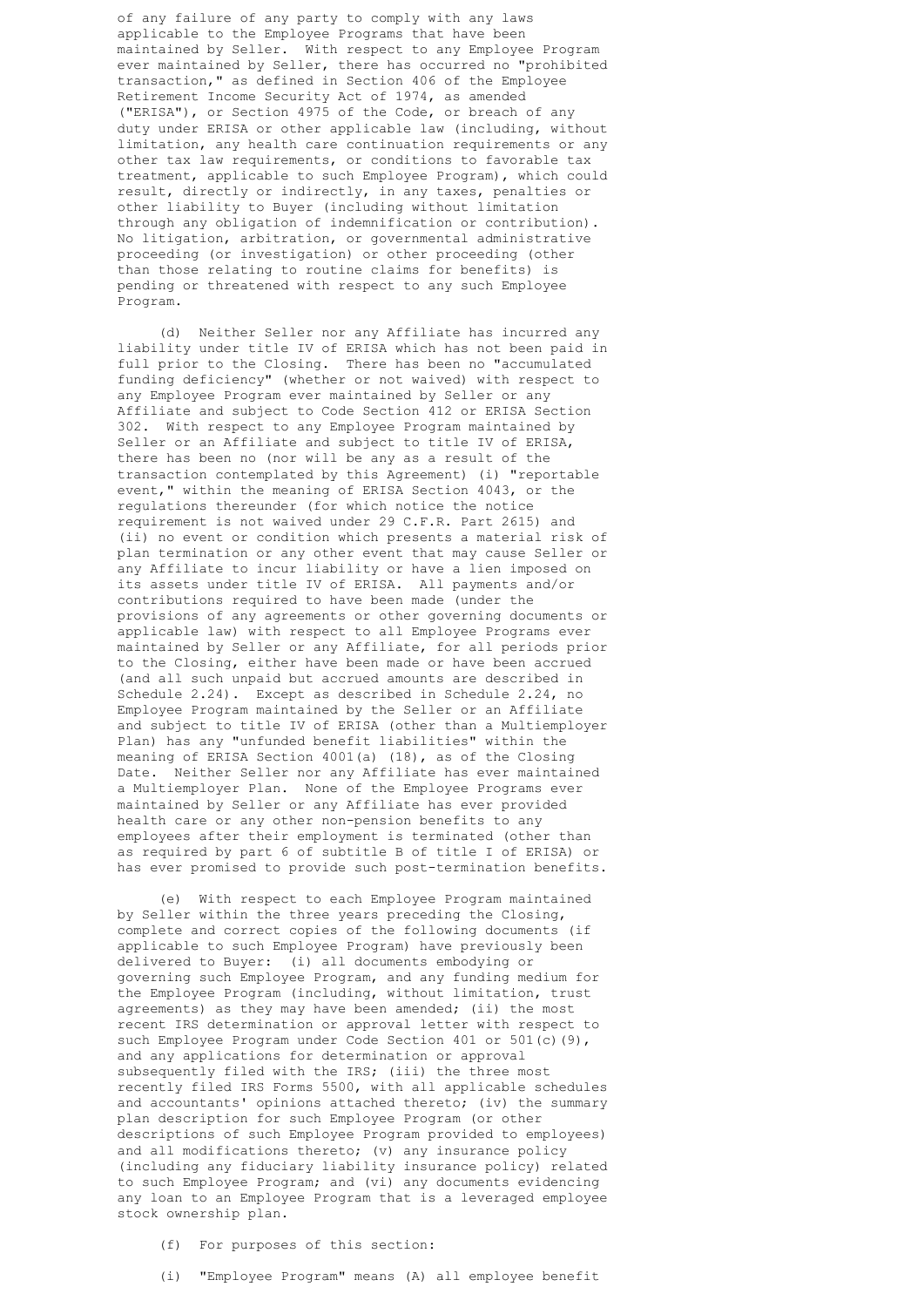plans within the meaning of ERISA Section 3(3), including, but not limited to, multiple employer welfare arrangements (within the meaning of ERISA Section 3(4)), plans to which more than one unaffiliated employer contributes and employee benefit plans (such as foreign or excess benefit plans) which are not subject to ERISA; and (B) all stock or cash option plans, restricted stock plans, bonus or incentive award plans, severance pay policies or agreements, deferred compensation agreements, supplemental income arrangements, vacation plans, and all other employee benefit plans, agreements, and arrangements not described in (A) above. In the case of an Employee Program funded through an organization described in Code Section 501(c)(9), each reference to such Employee Program shall include a reference to such organization.

 (ii) An entity "maintains" an Employee Program if such entity sponsors, contributes to, or provides (or has promised to provide) benefits under such Employee Program, or has any obligation (by agreement or under applicable law) to contribute to or provide benefits under such Employee Program, or if such Employee Program provides benefits to or otherwise covers employees of such entity, or their spouses, dependents, or beneficiaries.

 (iii) An entity is an "Affiliate" of Seller if it would have ever been considered a single employer with Seller under ERISA Section 4001(b) or part of the same "controlled group" as Seller for purposes of ERISA Section 302(d)(8)(C).

 (iv) "Multiemployer Plan" means a (pension or non pension) employee benefit plan to which more than one employer contributes and which is maintained pursuant to one or more collective bargaining agreements.

## 2.25 Environmental Matters.

 (a) Except as set forth in Schedule 2.25 (and except for the use of minor amounts of materials (such as cleaning or pest control materials) for general housekeeping purposes and not in violation of any applicable Environmental Laws), with respect to the Leased Real Property only, (i) Seller has never generated, transported, used, stored, treated, disposed of, or managed any Hazardous Waste (as defined below); (ii) no Hazardous Material (as defined below) has ever been or is threatened to be spilled, released, or disposed of at any such site presently, operated, leased, or used by Seller, or has ever been located in the soil or groundwater at any such site; (iii) no Hazardous Material has ever been transported from any such site presently, operated, leased, or used by Seller for treatment, storage, or disposal at any other place. Notwithstanding the foregoing, each of the foregoing representations in this paragraph (a) shall be deemed to be solely to Seller's best knowledge with respect to matters arising prior to Seller's use of the site or as a result of the actions of persons other than Seller, its employees or agents, or persons under its control or supervision. Nothing has come to Seller's attention to cause Seller to believe that it presently owns, operates, leases, or uses any site on which underground storage tanks are or were located except for the Lynn Headquarters. There is no lien currently imposed by any governmental agency as a result of Seller's action on any property, facility, machinery, or equipment owned, operated, leased, or used by Seller in connection with the presence of any Hazardous Material.

 (b) Except as set forth in Schedule 2.25, with respect to the Leased Real Property only, (i) to Seller's best knowledge, Seller has no liability under, nor has it ever violated, any Environmental Law (as defined below); (ii) Seller, any property, operated, leased, or used by Seller, and any facilities and operations thereon are presently in compliance with all applicable Environmental Laws; (iii) Seller has never entered into or been subject to any judgment, consent decree, compliance order, or administrative order with respect to any environmental or health and safety matter or received any request for information, notice, demand letter, administrative inquiry, or formal or informal complaint or claim with respect to any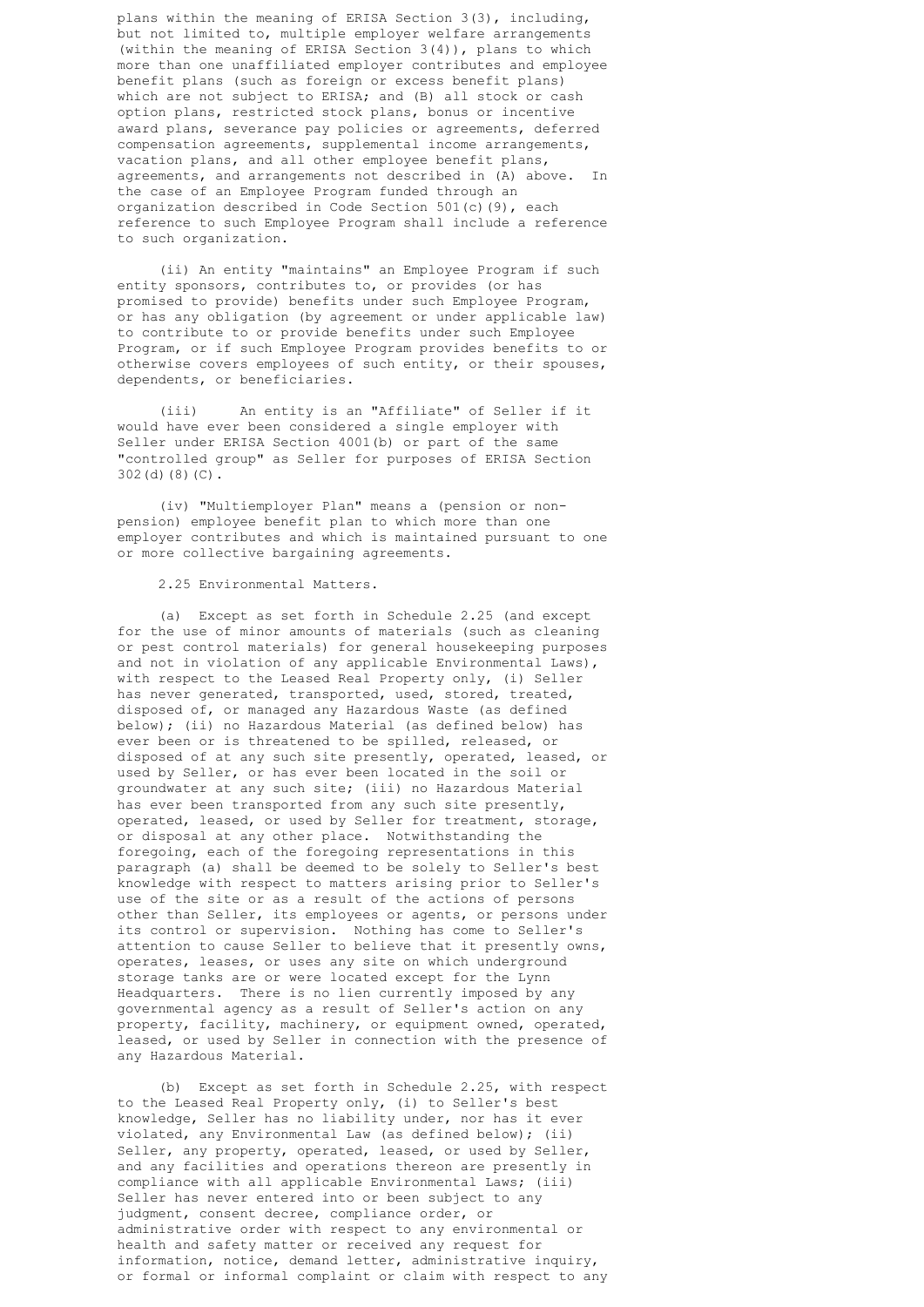environmental or health and safety matter or the enforcement of any Environmental Law; and (iv) Seller has no knowledge or reason to know that any of the items enumerated in clause (iii) of this subsection will be forthcoming.

 (c) To Seller's best knowledge, except as set forth in Schedule 2.25 hereto with respect to the Leased Real Property only, no site, operated, leased, or used by Seller contains any asbestos or asbestos-containing material, any polychlorinated biphenyls (PCBs) or equipment containing PCBs, or any urea formaldehyde foam insulation.

 (d) Seller has provided to Buyer copies of all documents, records, and information in Seller's possession or in the possession of any agent or representative of Seller or any information otherwise known to Seller concerning any environmental or health and safety matter relevant to Seller, whether generated by Seller or others, including, without limitation, environmental audits, environmental risk assessments, site assessments, documentation regarding off-site disposal of Hazardous Materials, spill control plans, and reports, correspondence, permits, licenses, approvals, consents, and other authorizations related to environmental or health and safety matters issued by any governmental agency.

 (e) For purposes of this Section 2.25, (i) "Hazardous Material" shall mean and include any hazardous waste, hazardous material, hazardous substance, petroleum product, oil, toxic substance, pollutant, contaminant, or other substance which may pose a threat to the environment or to human health or safety, as defined or regulated under any Environmental Law; (ii) "Hazardous Waste" shall mean and include any hazardous waste as defined or regulated under any Environmental Law; (iii) "Environmental Law" shall mean any environmental or health and safety-related law, regulation, rule, ordinance, or by-law at the federal, state, or local level, whether existing as of the date hereof or previously enforced; and (iv) "Seller" shall mean and include Seller and all other entities for whose conduct Seller is or may be held responsible under any Environmental Law.

> 2.26 Directors and Officers. Schedule 2.26 contains a true and complete list of all current directors and officers of Seller. In addition, Schedule 2.26 contains a list of all managers, employees and consultants of Seller who are employed by Seller as of the date hereof. In each case such Schedule includes the current job title and aggregate annual compensation of each such individual.

 2.27 Disclosure. The representations, warranties and statements contained in the certificates, exhibits and schedules delivered by Seller pursuant to this Agreement to Designs and Buyer do not contain any untrue statement of a material fact, and, when taken together, do not omit to state a material fact required to be stated therein or necessary in order to make such representations, warranties or statements not misleading in light of the circumstances under which they were made.

 2.28 Employees; Labor Matters. Seller employs approximately 80 salaried employees and 180 hourly employees and generally enjoys a good employer-employee relationships. Seller is not delinquent in payments to any of its employees for any wages, salaries, commissions, bonuses or other direct compensation for any services performed for it to the date hereof or amounts required to be reimbursed to such employees. Upon termination of the employment of any of said employees, neither Seller nor Buyer will by reason of the acquisition transaction or anything done prior to the Closing be liable to any of said employees for so-called "severance pay" or any other payments, except as set forth in Schedule 2.28. Seller does not have any policy, practice, plan or program of paying severance pay or any form of severance compensation in connection with the termination of employment, except as set forth in said Schedule. To Seller's best knowledge, Seller is in compliance with all applicable laws and regulations respecting labor, employment, fair employment practices, work place safety and health, terms and conditions of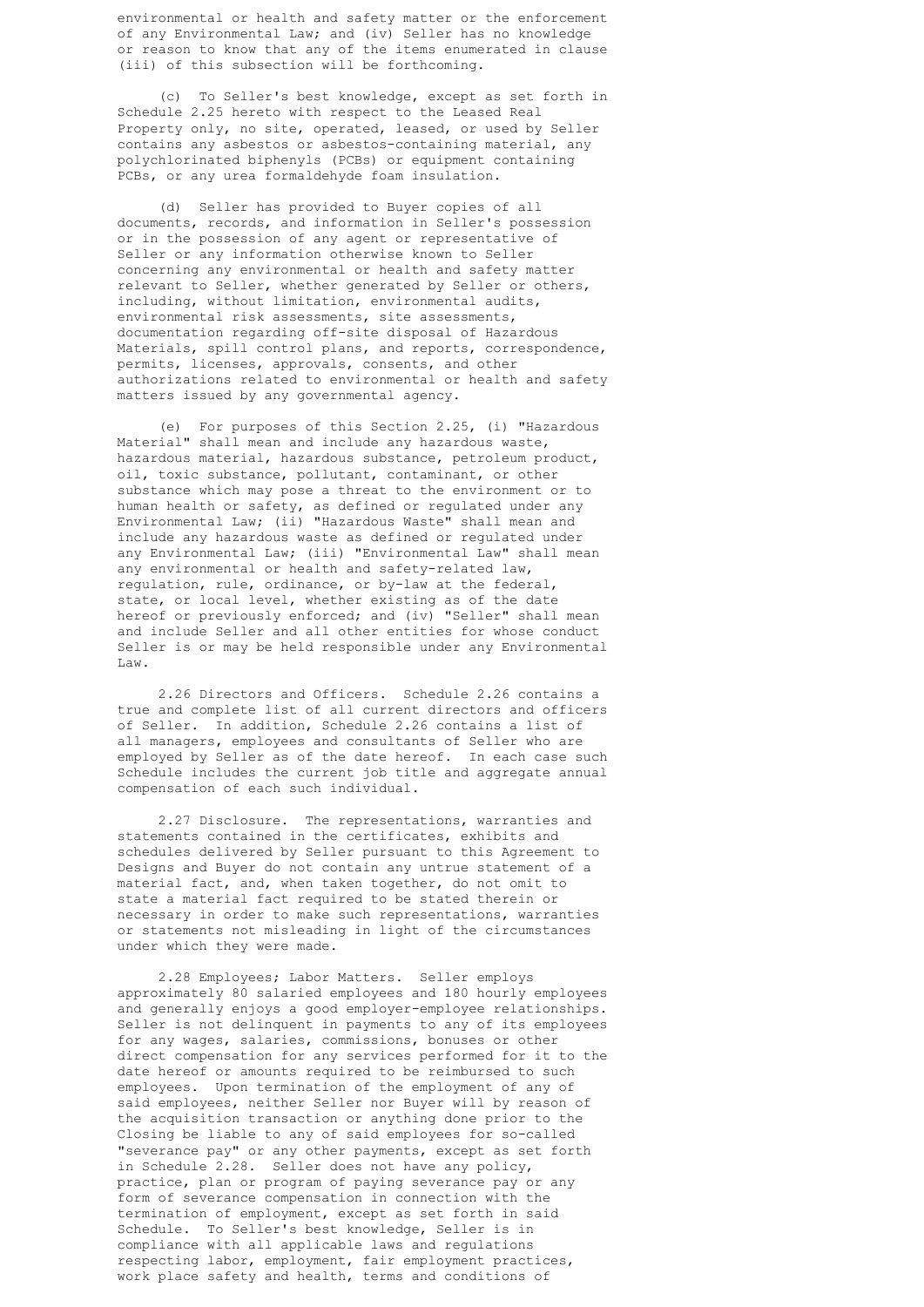employment, and wages and hours. Except as disclosed on Schedule 2.28, there are no written charges and to Seller's best knowledge other charges of employment discrimination or unfair labor practices, nor are there any strikes, slowdowns, stoppages of work, or any other concerted interference with normal operations existing, pending or to Seller's best knowledge threatened against or involving Seller. No question concerning representation (i.e., union organizing efforts or petitions to unionize) exists respecting any group of employees of Seller. There are no written grievances, complaints or charges that have been filed against Seller, or to Seller's best knowledge other grievances, complaints or charges, under any dispute resolution procedure (including, but not limited to, any proceedings under any dispute resolution procedure under any collective bargaining agreement) that might have an adverse effect on Seller or the conduct of its business and no arbitration or similar proceeding is pending and to Seller's best knowledge no claim therefor has been asserted. No collective bargaining agreement is in effect or is currently being or is about to be negotiated by Seller. Seller has received no written notice nor to Seller's best knowledge any other notice or information to indicate that any of its employment policies or practices is currently being audited or investigated by any federal, state or local government agency. Seller is, and at all times since November 6, 1986 has been, in material compliance with the requirements of the Immigration Reform Control Act of 1986.

 2.29 Customers, Distributors and Suppliers. Schedule 2.29 sets forth any customer, representative or distributor (whether pursuant to a commission, royalty or other arrangement) who accounts for more than one percent (1%) of the sales of Seller for the twelve months ended February 28, 1995 (collectively, the "Customers and Distributors"). Seller has made available for inspection by Buyer prior to the date hereof the cash disbursement journal of Seller for the twelve month period ended February 28, 1995, and such cash disbursement journal reflects a true and complete list of the suppliers to Seller of goods or procurement/sourcing related services to whom during such period Seller made payments aggregating \$10,000 or more (the "Suppliers"). Except as disclosed on Schedule 2.29 and to Seller's best knowledge, the relationships of Seller with its Customers, Distributors and Suppliers are good commercial working relationships. No Customer, Distributor or Supplier of Seller has canceled, materially modified, or otherwise terminated its relationship with Seller, or has during said period decreased materially its usage or purchase of the services or products of Seller or its services, supplies or materials furnished to Seller other than as a result of normal seasonal variations, nor does any Customer, Distributor or Supplier have, to Seller's best knowledge, any plan or intention to do any of the foregoing. Seller has consulted with Buyer during the period between March 9, 1995 and the date hereof with respect to any orders Seller has made for General Order Merchandise.

 2.30 Customs Liability. Except as set forth on Schedule 2.30 hereto, Seller has not received any written notice or to Seller's best knowledge any other notice of any administrative proceedings or claims or court cases involving the right of Seller to file entries and obtain release of merchandise from the U.S. Customs Service or any other foreign or domestic governmental agency or any liability of Seller for customs tariffs, taxes under the Code, duties or other governmental charges, fees or exactions, any liquidated damage claims and/or penalties and/or interest charges and/or any unliquidated entries whether from the United States government or foreign governments relating or arising out of importation of goods into or exportation of goods out of the United States or the exporting out of or into any foreign markets. Except as set forth on Schedule 2.30 hereto with respect to certain identified shipments of goods, Seller has no liability with respect to customs assists.

 2.31 Foreign Corrupt Practices Act. Seller has reviewed its practices and policies, and neither Seller nor any officer, director nor employee or to Seller's best knowledge any agent of Seller has engaged in the past or is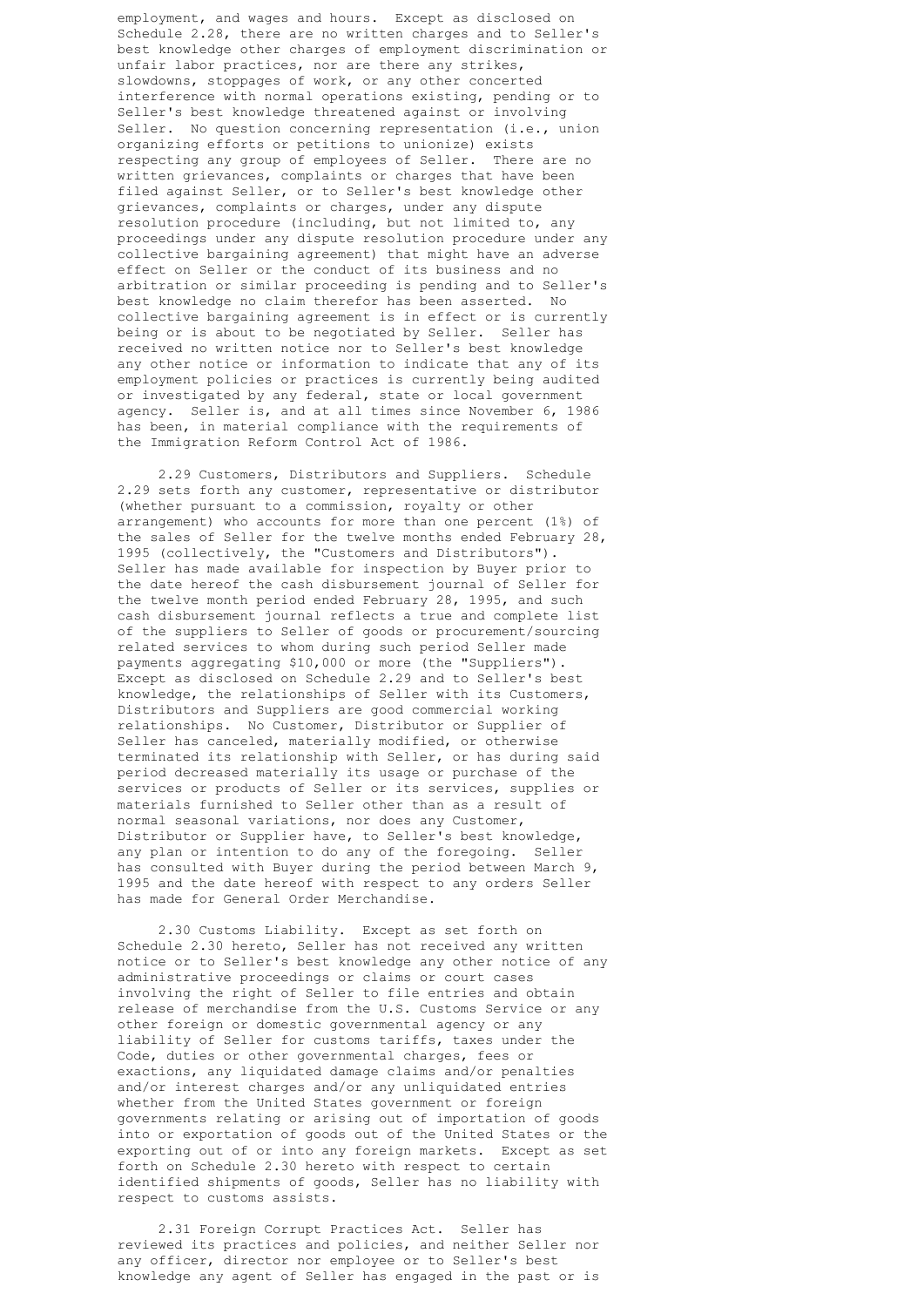currently engaged in any act or practice which would constitute a violation of the Foreign Corrupt Practices Act of 1977, as amended, or any rules or regulations promulgated thereunder, and none of the terms of the purchase orders for any of the General Order Merchandise is in violation of such Act or its rules or regulations.

SECTION 3. COVENANTS OF SELLER AND THE STOCKHOLDERS.

 3.1 Making of Covenants and Agreements. Seller and the Stockholders hereby jointly and severally make the covenants and agreements set forth in this Section 3.

 3.2 Conduct of Business. Between the date of this Agreement and the Closing Date, Seller will:

 (a) Conduct its business only in the ordinary course and refrain from changing or introducing any method of management or operations except in the ordinary course of business and consistent with prior practices;

 (b) Refrain from placing any orders with respect to the General Order Merchandise without first receiving the prior written consent of Buyer, from making any purchase, sale or disposition of any asset or property other than in the ordinary course of business, from purchasing any capital asset costing more than \$5,000, and from mortgaging, pledging, subjecting to a lien or otherwise encumbering any of its properties or assets other than in the ordinary course of business;

 (c) Refrain from entering into contract, agreement, arrangement or commitment which creates an obligation of \$10,000 or more in each such case and refrain from entering into any license agreement without the prior written consent of Buyer or Designs (which consent shall not be unreasonably withheld);

 (d) Refrain from incurring any contingent liability as a guarantor or otherwise with respect to the obligations of others, and from incurring any other contingent or fixed obligations or liabilities except in the ordinary course of business;

 (e) Refrain from declaring, setting aside or paying any dividend, making any other distribution in respect of its capital stock or making any direct or indirect redemption, purchase or other acquisition of its stock, or making any change with respect to its capital stock or incurring any obligation to issue any of its capital stock to any third party;

 (f) Refrain from making any change in the compensation payable or to become payable to any of its officers, employees, agents or independent contractors other than any normal increases in compensation with respect to its employees;

 (g) Refrain from prepaying loans (if any) from its stockholders, officers or directors or making any material change in its borrowing arrangements;

 (h) Use its best efforts to prevent any change with respect to its management and supervisory personnel;

 (i) Use its best efforts to keep intact its business organization, to retain its present officers and employees and to preserve the goodwill of all suppliers, customers, independent contractors and others having business relations with it;

 (j) Have in effect and maintain at all times all insurance of the kind, in the amount and with the insurers set forth in the Schedule 2.18 hereto or equivalent insurance with any substitute insurers approved in writing by Buyer;

 (k) Furnish Buyer with unaudited monthly balance sheets and statements of income and retained earnings and cash flows of Seller within ten (10) days after each month end for each month ending more than ten (10) days before the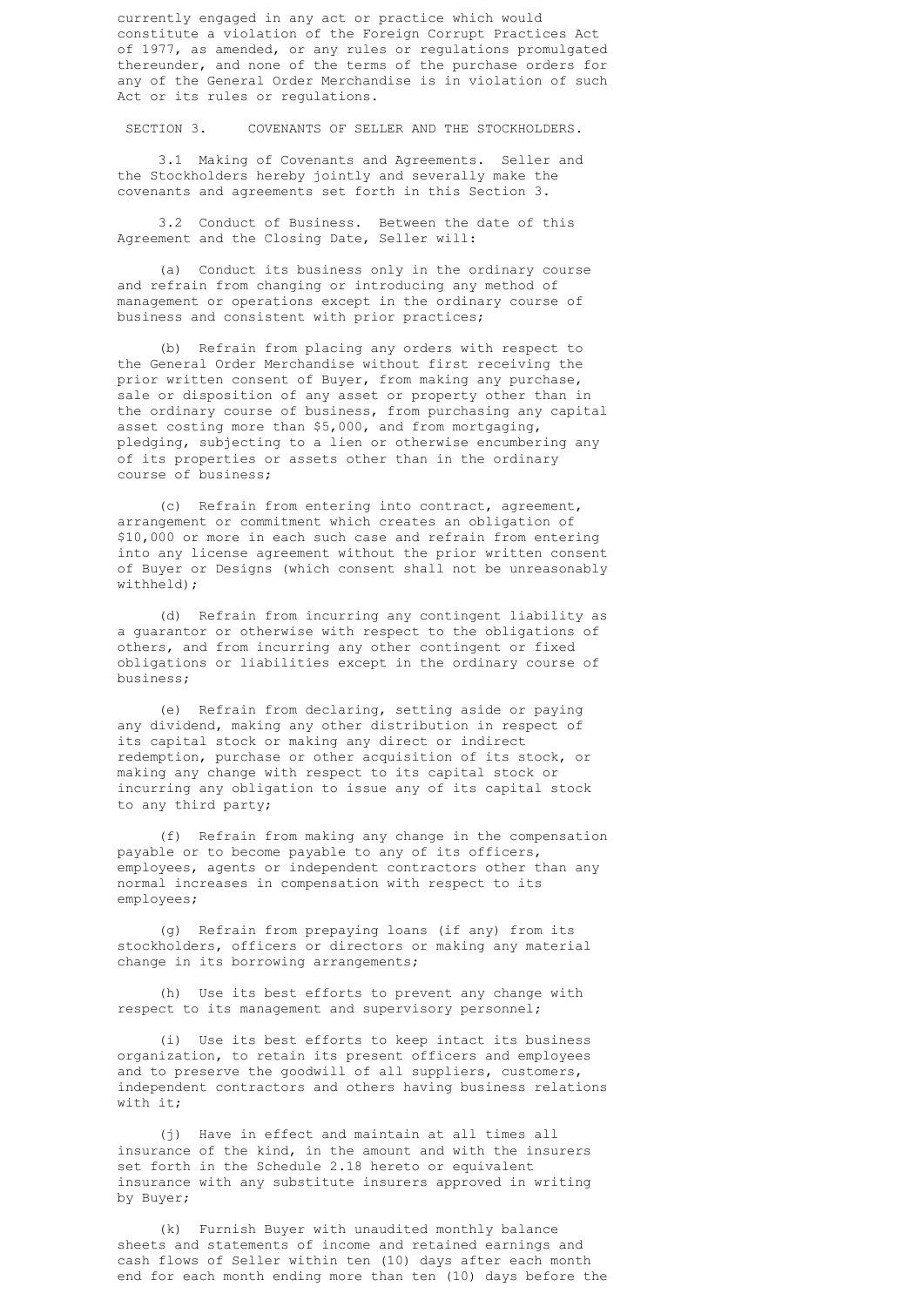(l) Permit Buyer and its authorized representatives to have full access to all its properties, assets, records, tax returns, contracts and documents and furnish to Buyer or its authorized representatives such financial and other information with respect to its business or properties as Buyer may from time to time reasonably request upon reasonable notice to Seller and at reasonable times.

 3.3 Authorization and Consent from Others. Prior to the Closing Date, Seller will use its best efforts to obtain all authorizations, consents and permits of others required to permit the consummation by Seller of the transactions contemplated by this Agreement, including, but not limited to, agreements consenting to the transactions contemplated hereby substantially in the form of Exhibit 3.3 hereto (collectively, the "Releases") from the unsecured creditors of Seller which unsecured creditors will be owed in the aggregate at least 80% in dollar amount of the aggregate unsecured debt of Seller immediately prior to the Closing. Each of the Stockholders will deliver a Release to Seller prior to the Closing, and each Stockholder agrees that any claim which he or any of his Seller Affiliated Parties may have against Seller shall not be satisfied unless and until Seller has fully paid or settled the claims of all of its other unsecured creditors.

 3.4 Notice of Default. Promptly upon the occurrence of, or promptly upon Seller or a Stockholder becoming aware of the impending or threatened occurrence of, any event which would cause or constitute a breach or default, or would have caused or constituted a breach or default had such event occurred or been known to Seller or such Stockholder prior to the date hereof, of any of the representations, warranties or covenants of Seller or the Stockholders contained in or referred to in this Agreement or in any Schedule or Exhibit referred to in this Agreement, Seller shall give detailed written notice thereof to Buyer and shall use its best efforts to prevent or promptly remedy the same.

 3.5 Consummation of Agreement. Seller and the Stockholders shall use their best efforts to perform and fulfill all conditions and obligations on their parts to be performed and fulfilled under this Agreement, to the end that the transactions contemplated by this Agreement shall be fully carried out. To this end, Seller will obtain prior to the Closing all necessary authorizations or approvals of its stockholders and Board of Directors, including, without limitation, the following:

 (a) The change of Seller's corporate name to another title which does not include the words "Boston Trading" or "Boston Trader"; and

 (b) Authorization of the officers and directors of Seller to discharge insofar as possible all debts and obligations of Seller.

 3.6 Cooperation of Seller. Seller and Stockholders shall cooperate with all reasonable requests of Buyer and Buyer's counsel in connection with the consummation of the transactions contemplated hereby.

 3.7 Non-competition. Each of Seller and the Stockholders agrees that for a period of five (5) years after the Closing Date, each such party will not, without the prior written consent of Designs and Buyer, directly or indirectly, engage or participate in, be employed by or assist in any manner or in any capacity, or have any interest in or make any loan to any person, firm, corporation or business which engages in any activity anywhere in the world which is similar to or competitive with any business in which Designs or Buyer is presently or shall become engaged or in which Designs or Buyer, to Seller's or such Stockholder's knowledge, proposes to engage, and/or in any firm, corporation or business which uses as its trade name or corporate name or is doing business as or under a name which includes "Trader," "Traders," "Trading" or any similar derivations thereof;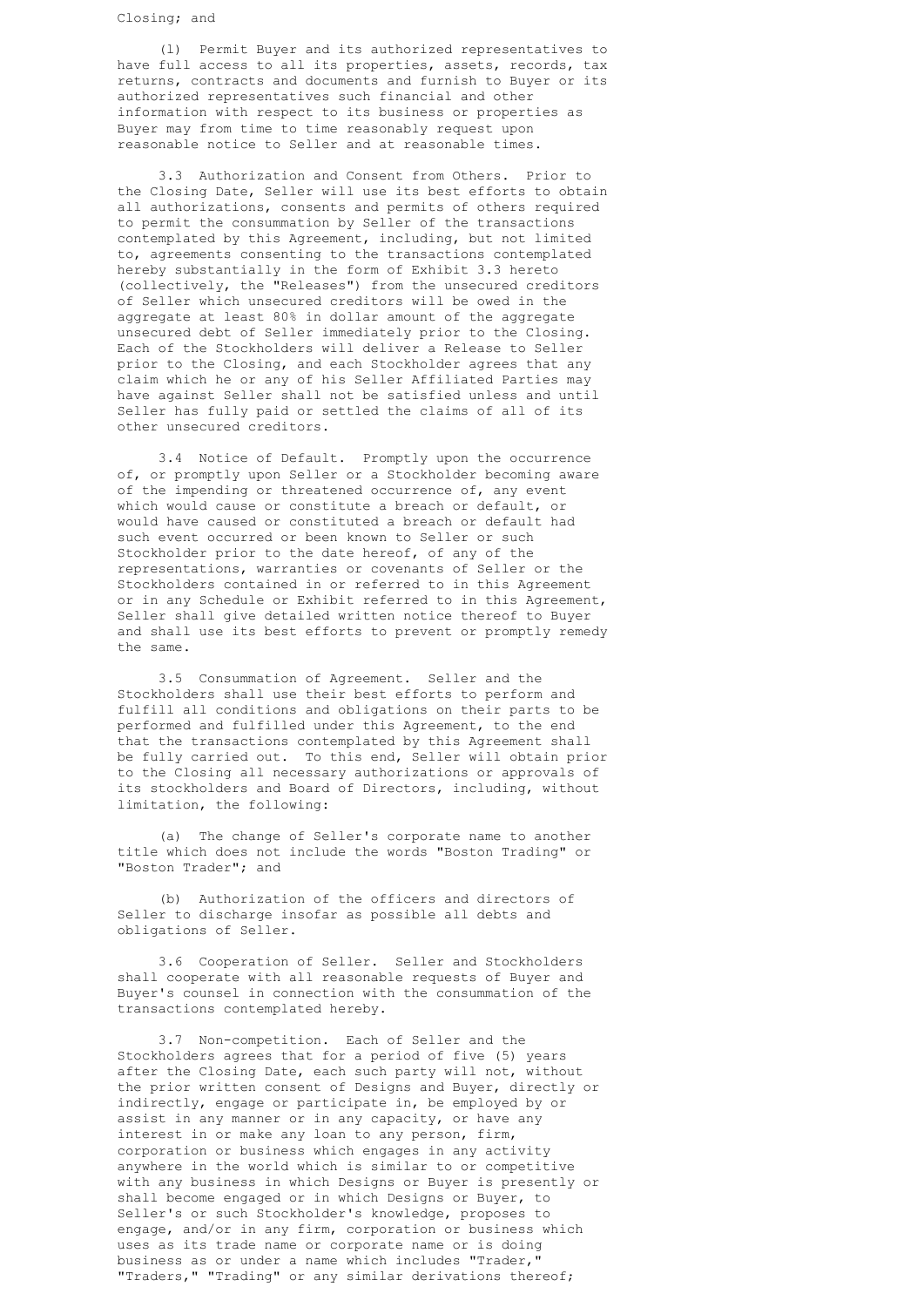provided, however, the foregoing shall not prevent either Stockholder (i) from owning beneficially or of record up to one percent (1%) of the outstanding securities of a publicly-held corporation which engages in competitive activities or (ii) from and after the second anniversary of the Closing Date, from engaging in the design, manufacture, marketing or sale, solely in wholesale channels and not at retail, of any item of apparel of a type which is not now sold or at any time during the two year period following the Closing Date; further provided, however, that neither Stockholder shall utilize any apparel manufacturer, supplier or sourcing agent which is being utilized by Designs or Buyer, without Designs' and Buyer's prior written consent. In addition, each of Seller and the Stockholders shall refrain from soliciting or encouraging any employee of Designs or Buyer to terminate his or her employment by Designs or Buyer and to become employed by Seller or any Stockholder, or any business or entity with which Seller or any Stockholder is affiliated as an owner, investor, lender or in any other capacity.

 In case any of the provisions or any part thereof contained in this Section 3.7 shall for any reason be held to be invalid, illegal, or unenforceable in any respect, such invalidity, illegality, or unenforceability shall not affect any other provision of this Agreement, but this Section 3.7 shall be construed as if such invalid, illegal, or unenforceable provision or part thereof had never been contained herein, and the parties shall use their best efforts to substitute a valid, legal and enforceable provision therefor which carries out of the purposes and intents thereof.

 Seller and each of the Stockholders hereby acknowledge that the covenants made by them under this Agreement are being made in connection with the sale, assignment and transfer of the Subject Assets, and that each of them has sufficient assets to provide for themselves while such covenants are in force and that such covenants have a unique value to Designs and Buyer. Seller and the Stockholders recognize that the remedies at law of Designs and Buyer for breach of any covenant of Seller and the Stockholders under this Section 3.7 may be inadequate, and agree that upon any such breach Designs and Buyer shall be entitled, in addition to all other remedies available, to the remedy of specific performance and other equitable relief in a court of equity by injunction or otherwise, without the necessity of proving actual damages to Designs or Buyer.

 3.8 No Solicitation of Other Offers. Neither Seller, the Stockholders, nor any of their representatives will, directly or indirectly, solicit, encourage, assist, initiate discussions or engage in negotiations with, provide any information to, or enter into any agreement or transaction with, any person or persons, other than Buyer, concerning the possible acquisition of Seller or any of Seller's assets, except for the sale of assets in the ordinary course of business of Seller consistent with the terms of this Agreement. Seller and the Stockholders agree that in the event of any material breach of any of the terms and conditions of this Section 3.8, then, in addition to any other remedy to which Buyer may be entitled (which shall include without limitation specific performance), and as compensation for such breach, Seller and the Stockholders shall be jointly and severally liable to Buyer for liquidated damages in the amount of \$800,000, such liquidated damages to be payable upon demand to Buyer by certified check or wire transfer of immediately available funds.

 3.9 Confidentiality. Seller and the Stockholders agree that, unless and until the Closing has been consummated, Seller, its officers, directors, agents and representatives, and the Stockholders will hold in strict confidence, and will not use, any confidential or proprietary data or information obtained from Buyer with respect to its business or financial condition except for the purpose of evaluating, negotiating and completing the transaction contemplated hereby. Information generally known in Buyer's industry or which has been disclosed to Seller or the Stockholders by third parties which have a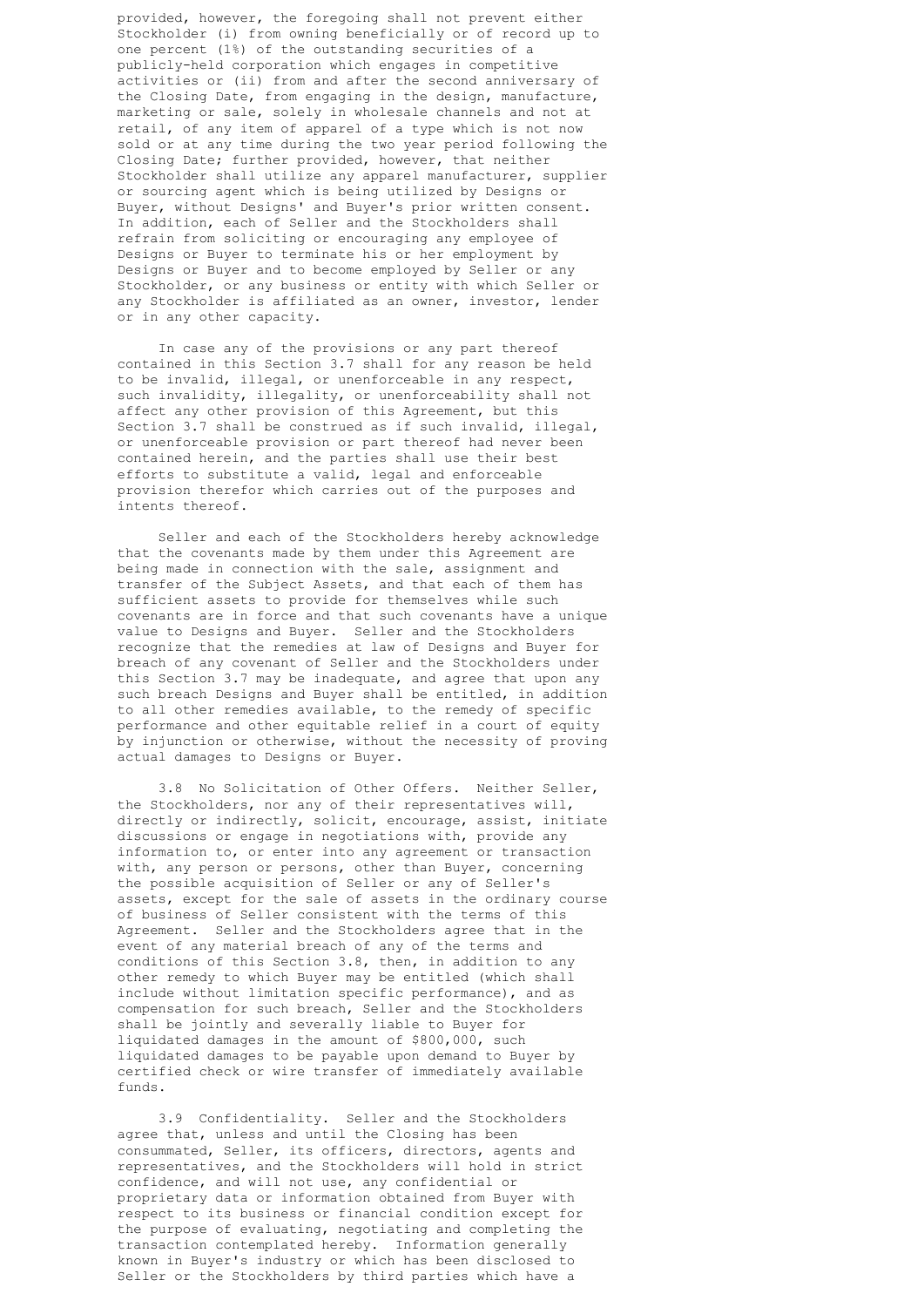right to do so shall not be deemed confidential or proprietary information for purposes of this agreement. If the transaction contemplated by this Agreement is not consummated, Seller and the Stockholders will return to Buyer (or certify that it has destroyed) all copies of such data and information, including but not limited to financial information, customer lists, business and corporate records, worksheets, test reports, tax returns, lists, memoranda, and other documents prepared by or made available to Seller in connection with the transaction.

 3.10 Foreign Corrupt Practices Act. Each of Seller and the Stockholders will not make, and Seller will use its best efforts to prevent each officer, director, employee and agent of Seller from making, directly or indirectly, any payment prohibited by law to a public official of any domestic or foreign government, a political party or its officers, or any candidate for public office. Seller and the Stockholders will at all times comply with the prohibitions on certain acts and practices set forth in the Foreign Corrupt Practices Act of 1977, as amended, or any rules or regulations promulgated thereunder.

 3.11 Tax Returns. Seller, in accordance with applicable law, shall (i) promptly prepare and file on or before the due date or any extension thereof all foreign, federal, state and local tax returns required to be filed by it with respect to taxable periods of Seller that include any period ending on or before the Closing and (ii) pay all Taxes of Seller attributable to periods ending on or before the Closing.

 3.12 Distributions to Creditors. Seller shall make all necessary arrangements prior to and after the Closing in order to effectuate an orderly and proportionate distribution to the creditors of Seller of the proceeds received by Seller from Buyer as a result of this transaction and all other funds which Seller has covenanted to distribute to its creditors pursuant to this Agreement.

 3.13 Certain Proceedings. Seller will refrain from (i) commencing a voluntary Insolvency Proceeding (as defined below) or filing an answer seeking reorganization, arrangement, insolvency, readjustment of debt, dissolution or liquidation, (ii) applying for or consenting to the appointment of a receiver, trustee, liquidator, assignee, sequestrator, custodian (or other similar official) of Seller or any of its properties, or (iii) making a general assignment for the benefit of Seller's creditors. In addition, if any Insolvency Proceeding is commenced against Seller, Seller will use its best efforts to contest such proceeding and to have it dismissed expeditiously, or, if Buyer so requests, Seller will consent to such proceeding and proceed expeditiously with a proposed sale to Buyer pursuant to the provisions of Section 363 of the Federal Bankruptcy Code of 1978, as amended (the "Bankruptcy Code"), or pursuant to such other provision as may be available as part of the applicable proceeding, such sale to be effected on substantially the terms set forth in this Agreement, it being hereby agreed and acknowledged by Seller and the Stockholders that such terms are fair to Seller and its creditors. The Stockholders will use their best efforts to cause Seller to observe the covenants of Seller set forth in this Section 3.13 and will not commence an involuntary Insolvency Proceeding against the Seller. An "Insolvency Proceeding" shall mean a case under the Bankruptcy Code or any similar proceeding under any other applicable federal or state bankruptcy, insolvency or other similar law.

 SECTION 4. REPRESENTATIONS AND WARRANTIES OF DESIGNS AND BUYER.

 4.1 Making of Representations and Warranties. As a material inducement to Seller and the Stockholders to enter into this Agreement and consummate the transactions contemplated hereby, each of Designs and Buyer jointly and severally hereby makes the representations and warranties to Seller and the Stockholders contained in this Section 4.

 4.2 Organization of Designs and Buyer. Each of Designs and Buyer is a corporation duly organized, validly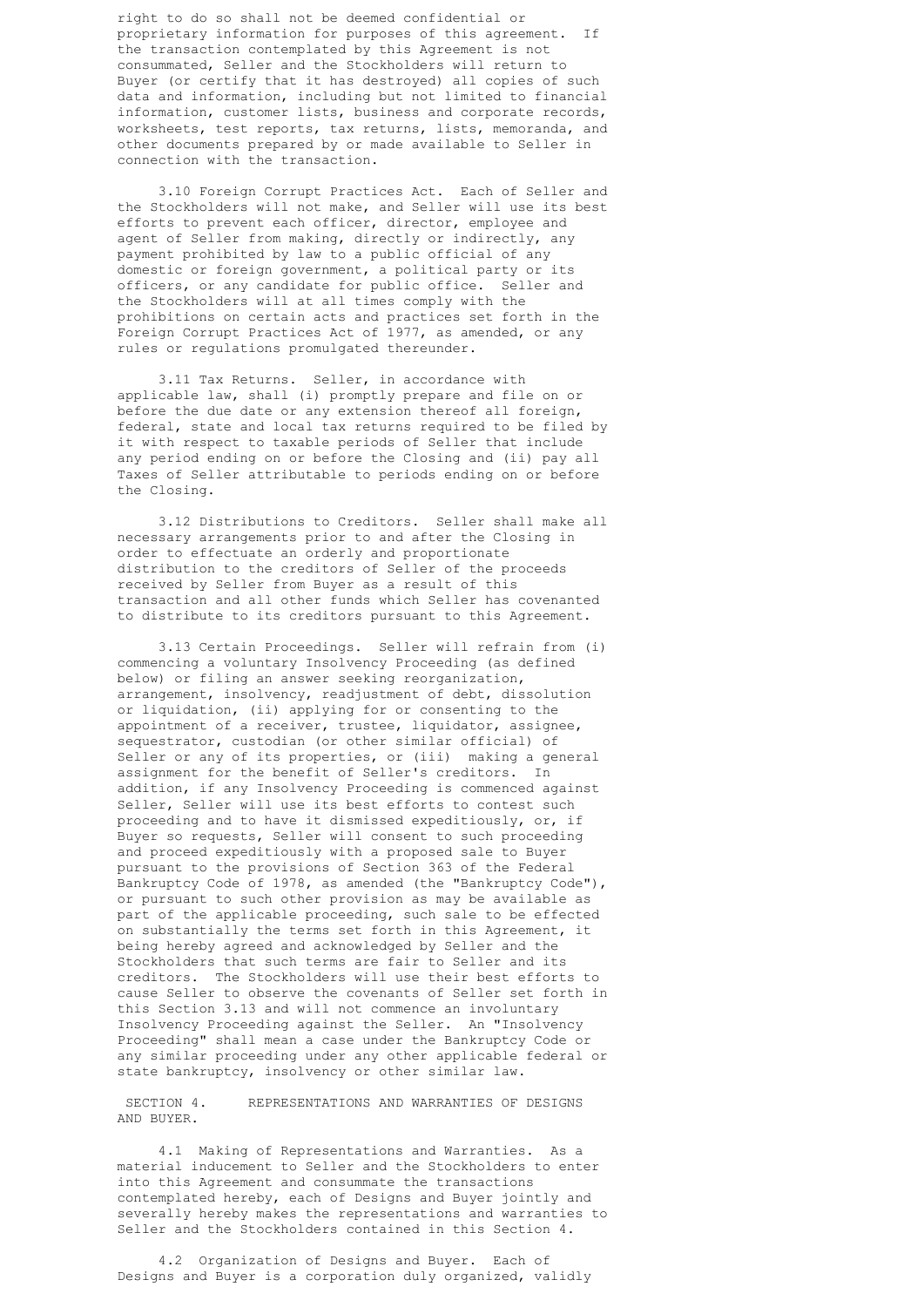existing and in good standing under the laws of Delaware with full corporate power to own or lease its properties and to conduct its business in the manner and in the places where such properties are owned or leased or such business is conducted by it.

 4.3 Authority of Designs and Buyer. Each of Designs and Buyer has full right, authority and power to enter into this Agreement, the Note and each agreement, document and instrument to be executed and delivered by each such party pursuant to this Agreement and to carry out the transactions contemplated hereby. The execution, delivery and performance by Designs and Buyer of this Agreement, the Note, and each such other agreement, document and instrument have been duly authorized by all necessary corporate action of on the part of each of Designs and Buyer and no other action on the part of Designs or Buyer is required in connection therewith. This Agreement, the Note and each other agreement, document and instrument executed and delivered by Designs and Buyer pursuant to this Agreement constitute, or when executed and delivered will constitute, valid and binding obligations of each such party, enforceable in accordance with their terms, except to the extent that enforceability may be limited by applicable bankruptcy, reorganization, insolvency, moratorium or other laws affecting the enforcement of creditors' rights generally and general principals of equity (regardless of whether such enforceability is consider in a proceeding in equity or in law).

 4.4 Litigation. There is no litigation or governmental or administrative proceeding or investigation pending or, to their knowledge, threatened against Designs or Buyer which would prevent or hinder the consummation of the transactions contemplated by this Agreement or the payment of the Note.

 4.5 Finder's Fee. Neither Designs nor Buyer has incurred or become liable for any broker's commission or finder's fee relating to or in connection with the transactions contemplated by this Agreement.

SECTION 5. COVENANTS OF DESIGNS AND BUYER.

 5.1 Making of Covenants and Agreement. Each of Designs and Buyer jointly and severally hereby make the covenants and agreements set forth in this Section 5.

 5.2 Confidentiality. Each of Designs and Buyer agrees that, unless and until the Closing has been consummated, each of Designs and Buyer and their respective officers, directors, agents and representatives will hold in strict confidence, and will not use any confidential or proprietary data or information obtained from Seller or the Stockholders with respect to the business or financial condition of Seller except for the purpose of evaluating, negotiating and completing the transaction contemplated hereby and for any disclosure required by applicable law. Information generally known in Seller's industry or which has been disclosed to Designs or Buyer by third parties which have a right to do so shall not be deemed confidential or proprietary information for purposes of this agreement. If the transaction contemplated by this Agreement is not consummated, each of Designs and Buyer will return to Seller (or certify that it has destroyed) all copies of such data and information, including but not limited to financial information, customer lists, business and corporate records, worksheets, test reports, tax returns, lists, memoranda, and other documents prepared by or made available to Designs or Buyer in connection with the transaction.

 5.3 Cooperation. Each of Designs and Buyer shall cooperate with all reasonable requests of Seller and Seller's counsel in connection with the consummation of the transactions contemplated hereby.

 5.4 Availability of Records to Seller. Upon Seller's request, Buyer shall make available to Seller such documents, books, records or information relating to Seller's business prior to the Closing as Seller may reasonably require after the Closing in connection with any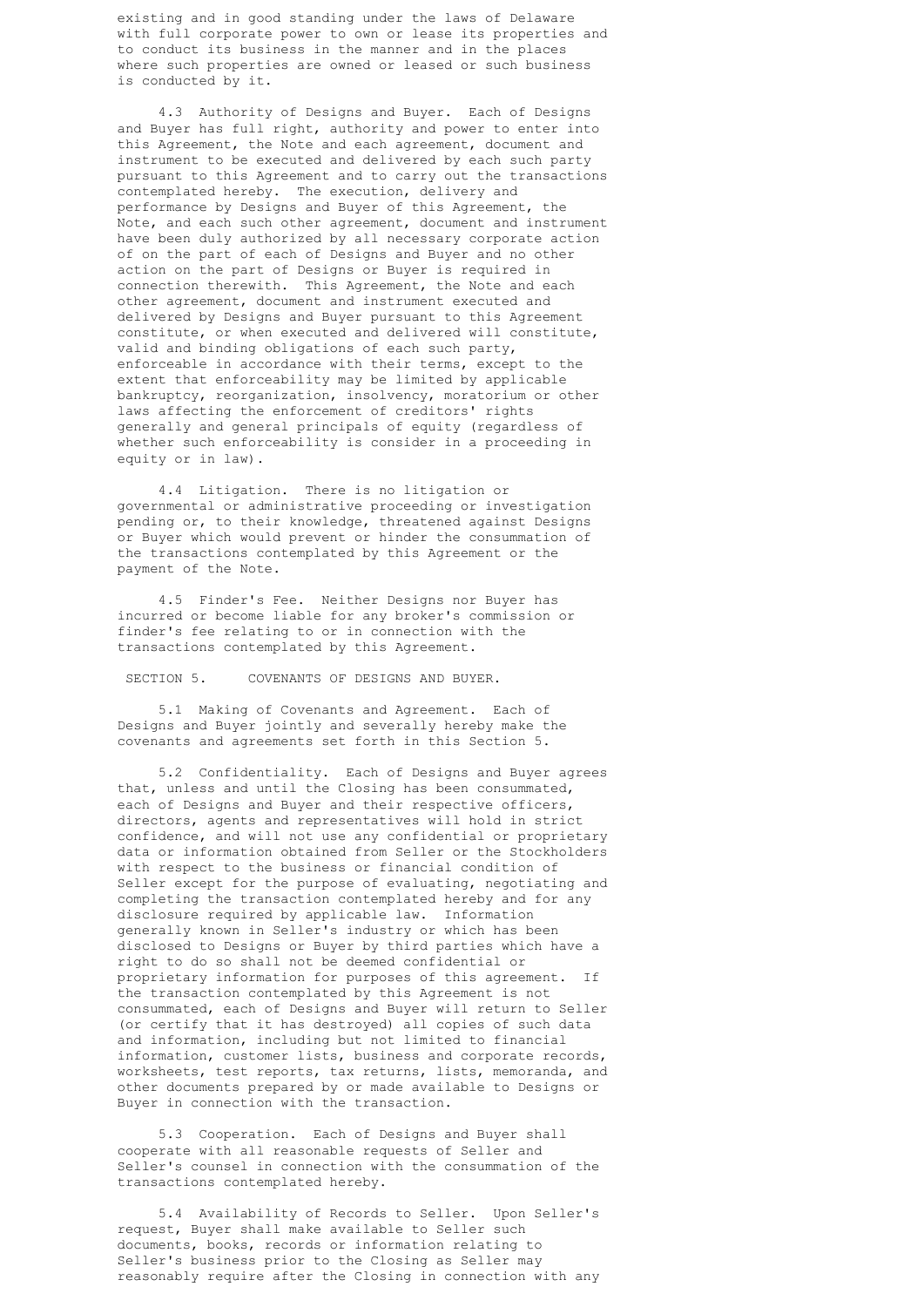tax determination, defense of any claim against Seller relating to the conduct of its business prior to the Closing or governmental investigation of Seller. Buyer agrees not to destroy any files or records which are subject to this Section 5.4 without giving reasonable notice to Seller, and, within 15 business days of receipt of such notice, Buyer may cause to be delivered to Seller the records intended to be destroyed, at Seller's expense.

 5.5 Consummation of Agreement. Each of Buyer and Designs shall use its best efforts to perform and fulfill all conditions and obligations to be performed and fulfilled by it under this Agreement, to the end that the transactions contemplated by this Agreement shall be fully carried out.

## SECTION 6. CONDITIONS.

 6.1 Conditions to the Obligations of Designs and Buyer. The obligation of Designs and Buyer to consummate this Agreement and the transactions contemplated hereby are subject to the fulfillment or waiver, prior to or at the Closing, of the following conditions precedent:

 (a) Representations; Warranties; Covenants. Each of the representations and warranties of Seller and the Stockholders contained in Section 2 shall be true and correct as though made on and as of the Closing; and Seller shall, on or before the Closing, have performed all of its obligations hereunder which by the terms hereof are to be performed on or before the Closing.

 (b) No Material Change. There shall have been no material adverse change in the financial condition, prospects, properties, assets, liabilities, business or operations of Seller since the date hereof except as described in Schedule 2.11 hereto, whether or not in the ordinary course of business.

 (c) Certificate from Officers. Seller shall have delivered to Buyer a certificate of Seller's Chairman or President and Chief Financial Officer dated as of the Closing to the effect that the statements set forth in paragraph (a) and (b) above in this Section 6.1 are true and correct.

 (d) Approval of Designs' and Buyer's Counsel. All actions, proceedings, instruments and documents required to carry out this Agreement and the transactions contemplated hereby and all related legal matters contemplated by this Agreement shall have been approved by Goodwin, Procter & Hoar as counsel for Designs and Buyer in its reasonable discretion, and such counsel shall have received on behalf of Designs and Buyer such other certificates, opinions, and documents in form satisfactory to such counsel, as Designs and Buyer may reasonably require from Seller and the Stockholders to evidence compliance with the terms and conditions hereof as of the Closing and the correctness as of the Closing of the representations and warranties of the Stockholders and Seller and the fulfillment of their respective covenants.

 (e) Bill of Sale. Seller shall have executed and delivered the Bill of Sale in the form attached hereto as Exhibit 6.1(e).

 (f) Assignment of Trademarks. Seller shall have executed and delivered an Assignment of Trademarks in the form attached hereto as Exhibit 6.1(f).

 (g) Opinion of Counsel. On the Closing Date, Designs and Buyer shall have received from Goldstein & Manello, counsel for Seller and the Stockholders, an opinion as of said date, in the form attached hereto as Exhibit 6.1(g).

 (h) No Litigation. There shall have been no determination by Buyer, acting in good faith, that the consummation of the transactions contemplated by this Agreement has become inadvisable or impracticable by reason of the institution or threat by any person or any federal, state or other governmental authority of litigation, proceedings or other action against Designs, Buyer, Seller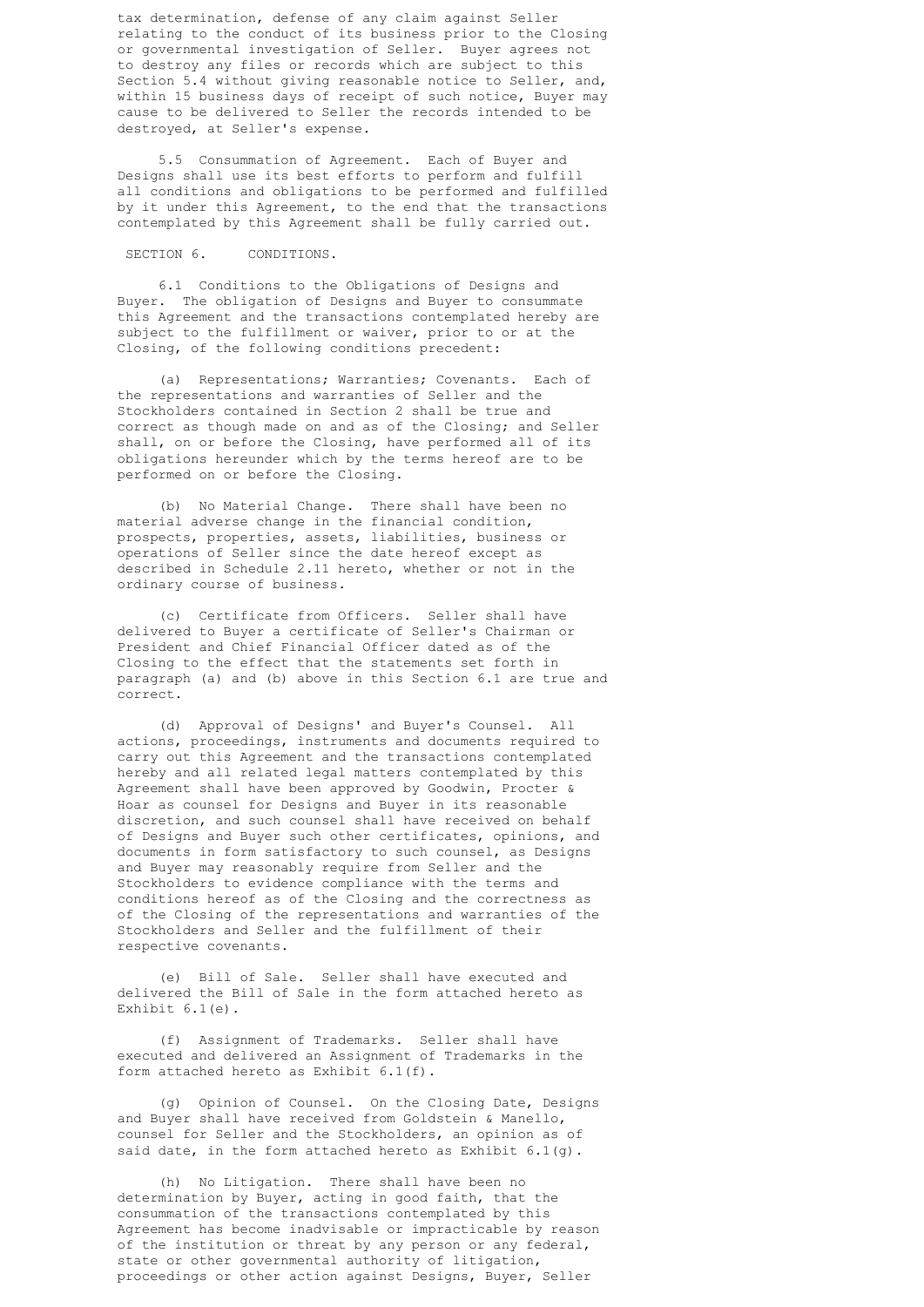(i) Consents. Seller shall have made all filings with and notifications of governmental authorities, regulatory agencies and other entities required to be made by Seller in connection with the execution and delivery of this Agreement, the performance of the transactions contemplated hereby and the continued operation of the business of Seller by Buyer subsequent to the Closing; and Seller and Buyer shall have received all authorizations, waivers, consents, permits, non-disturbance agreements and estoppels, in form and substance reasonably satisfactory to Buyer, from all third parties, including, without limitation, applicable governmental authorities, regulatory agencies, landlords and lessors (including but not limited to landlords and lessors under the Leases except for Seller's Manchester, Vermont retail store, which consent to assignment shall not be a condition to Closing), lenders and contract parties, and the Releases contemplated by Section 3.3, required to permit the continuation of the business of Seller and the consummation of the transactions contemplated by this Agreement, and in connection with the transfer of Subject Assets or Seller's contracts, permits, leases, licenses and franchises, to avoid a breach, default, termination, acceleration or modification of any indenture, loan or credit agreement or any other agreement, contract, instrument, mortgage, lien, lease, permit, authorization, order, writ, judgment, injunction, decree, determination or arbitration award as a result of, or in connection with, the execution and performance of this Agreement.

 (j) Consulting Agreements. Each of the Stockholders shall have executed and delivered to Designs a Consulting Agreement in substantially the form attached hereto as Exhibit  $6.1(j)$ .

 (k) Termination of License Agreements. Seller shall have obtained terminations of all outstanding Domestic Trademark Licenses which terminations shall allow Buyer the right to enjoy the use of the underlying trademarks free and clear from any claims of the respective licensees, except that Seller shall be deemed to have satisfied this condition even if Seller fails to obtain terminations from any of Weber, Chano, Platinum and Mimco, provided that Seller has used its best efforts to obtain terminations from each of such licensees prior to the Closing.

 (l) FIRPTA Withholding. At or prior to the Closing, Buyer shall have received from each Stockholder a "transferor's certificate of non-foreign status" as provided in the Treasury Regulations under Section 1445 of the Code substantially in the form attached hereto as Exhibit 6.1(l).

 (m) Business Relations. Buyer shall be reasonably satisfied based on personal interviews with and correspondence from Seller's Customers, Distributors and Suppliers that such Customers, Distributors (other than any Customers and Distributors to the extent such Customers and Distributors are solely involved in the wholesale business conducted by Seller), and Suppliers intend to continue their current level of business with Seller after the Closing. In the case of any such interview, Buyer shall notify Seller in advance of such interview and an officer of Seller may be present at such interview.

> (n) Massachusetts Tax Waivers. At or prior to the Closing, Buyer shall have received from Seller:

 (i) A certificate of payment/good standing from the Commissioner of Revenue as provided in Massachusetts General Laws Chapter 62C, Section 44(a); and

 (ii) A copy of a waiver of tax lien issued by the Commissioner of Revenue pursuant to Massachusetts General Laws Chapter 62C, Sections 51 and 52 and recorded with the appropriate register of deeds as provided in Section 51 of Massachusetts General Laws Chapter 62C, if required by applicable law.

 6.2 Conditions to Obligations of Seller and the Stockholders. The obligation of Seller and the Stockholders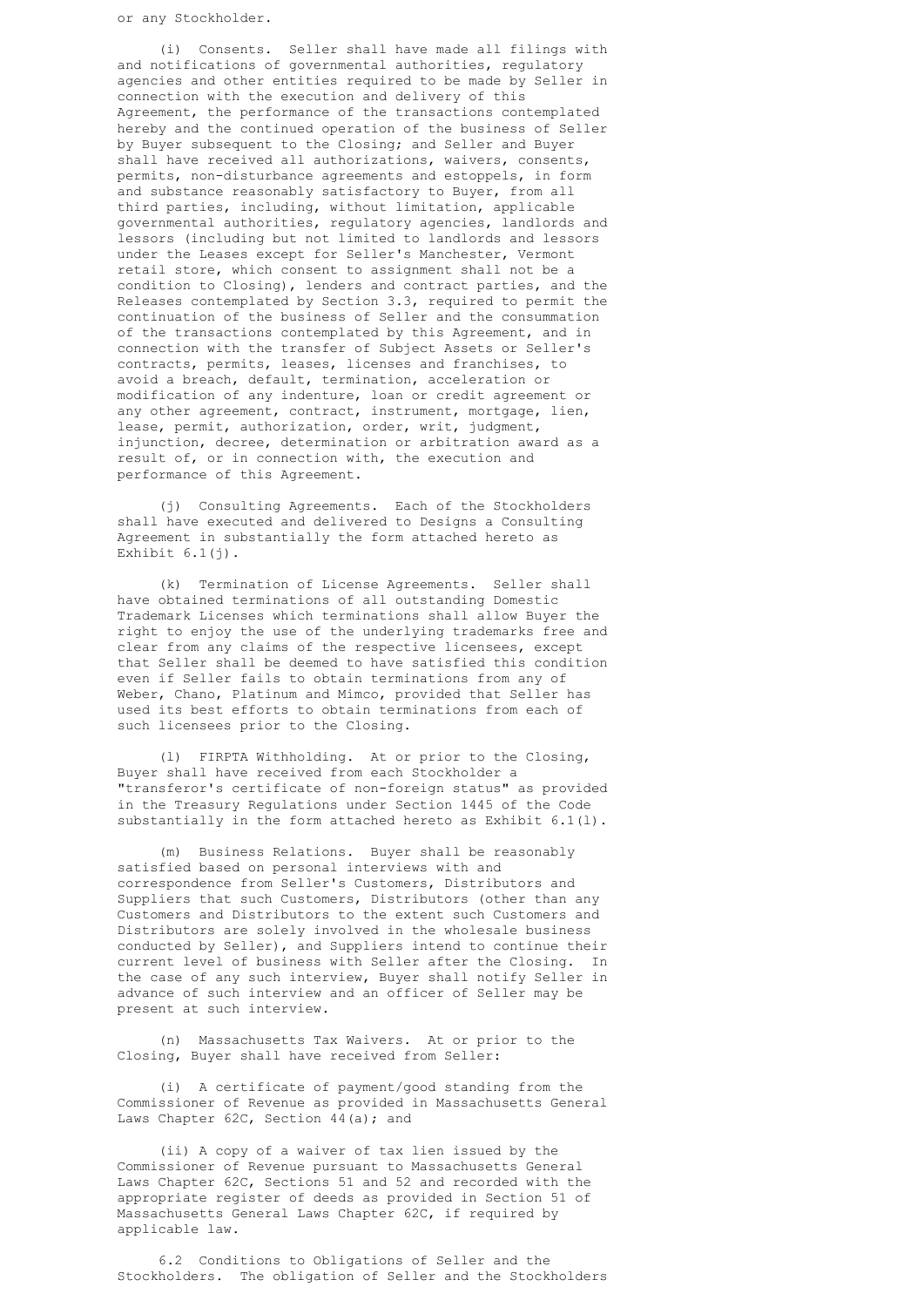to consummate this Agreement and the transactions contemplated hereby is subject to the fulfillment or waiver, prior to or at the Closing, of the following conditions precedent:

 (a) Representations; Warranties; Covenants. Each of the representations and warranties of Designs and Buyer contained in Section 4 shall be true and correct as though made on and as of the Closing; Designs and Buyer shall, on or before the Closing, have performed all of its obligations hereunder which by the terms hereof are to be performed on or before the Closing; and Designs and Buyer shall have delivered to Seller a certificate of the President or any Vice President of Buyer dated on the Closing to such effect.

 (b) No Litigation. There shall have been no determination by Seller, acting in good faith, that the consummation of the transactions contemplated by this Agreement has become inadvisable or impracticable by reason of the institution or threat by any person or any federal, state or other governmental authority of material litigation, proceedings or other action against Designs, Buyer, Seller or any Stockholder.

> (c) Opinion of Counsel. On the Closing Date, Seller shall have received from Goodwin, Procter & Hoar, counsel for Designs and Buyer, an opinion as of said date, in the form attached hereto as Exhibit 6.2(c).

SECTION 7. CERTAIN EMPLOYEE AND EMPLOYEE PLAN MATTERS.

 7.1 Offers of Employment. Schedule 7.1(a) attached hereto (a) identifies each employee of Seller who is actively employed by and provides services primarily to Seller and (b) designates those employees who are employed by Seller in its retail stores as of the date hereof (collectively, the "BTL Employees"). Prior to the Closing, Buyer will offer employment, commencing as of the Closing, (i) to the BTL Employees then legally employed in Seller's retail stores, which employment shall initially be at the same retail store location where each BTL Employee is currently employed, provided that Buyer is able to operate such location as of the Closing, and subject to Buyer's right to reassign or terminate any BTL Employee as it deems necessary or advisable based on a post-Closing review, and (ii) such other BTL Employees legally employed by Seller whom Buyer wishes to hire, in each case on such terms of employment as Buyer deems advisable, provided that Buyer shall not be subject to any ongoing employment obligation following the Closing except as it may determine in its sole discretion.

 7.2 Seller's Retention of Employee Liability and Indemnity. Seller shall remain solely liable and be solely responsible for any and all obligations or liabilities that may arise from the termination of the employment of BTL Employees with Seller whether or not such BTL Employees receive offers of employment from Buyer, receive such offers of employment but reject such offers, or accept offers of employment from Buyer (including without limitation obligations or liabilities arising under the employment termination, lay off or severance pay policies of Seller disclosed pursuant to Section 2.24 hereof with respect to all BTL Employees and liabilities arising under the continuation of health care coverage requirements of Section 4980B of the Code and Sections 601 through 607 of ERISA).

 7.3 Employee Programs. Seller shall remain solely liable and be solely responsible for, and Buyer shall not be obligated to assume, any and all claims, obligations or liabilities arising under the Employee Programs more particularly described in Schedule 2.24 hereto, and Buyer shall have no obligation to establish or continue in effect any benefit program, plan, or arrangement available to BTL Employees prior to the Closing.

SECTION 8. TERMINATION OF AGREEMENT; RIGHTS TO PROCEED.

 8.1 Termination. At any time prior to the Closing, this Agreement may be terminated as follows: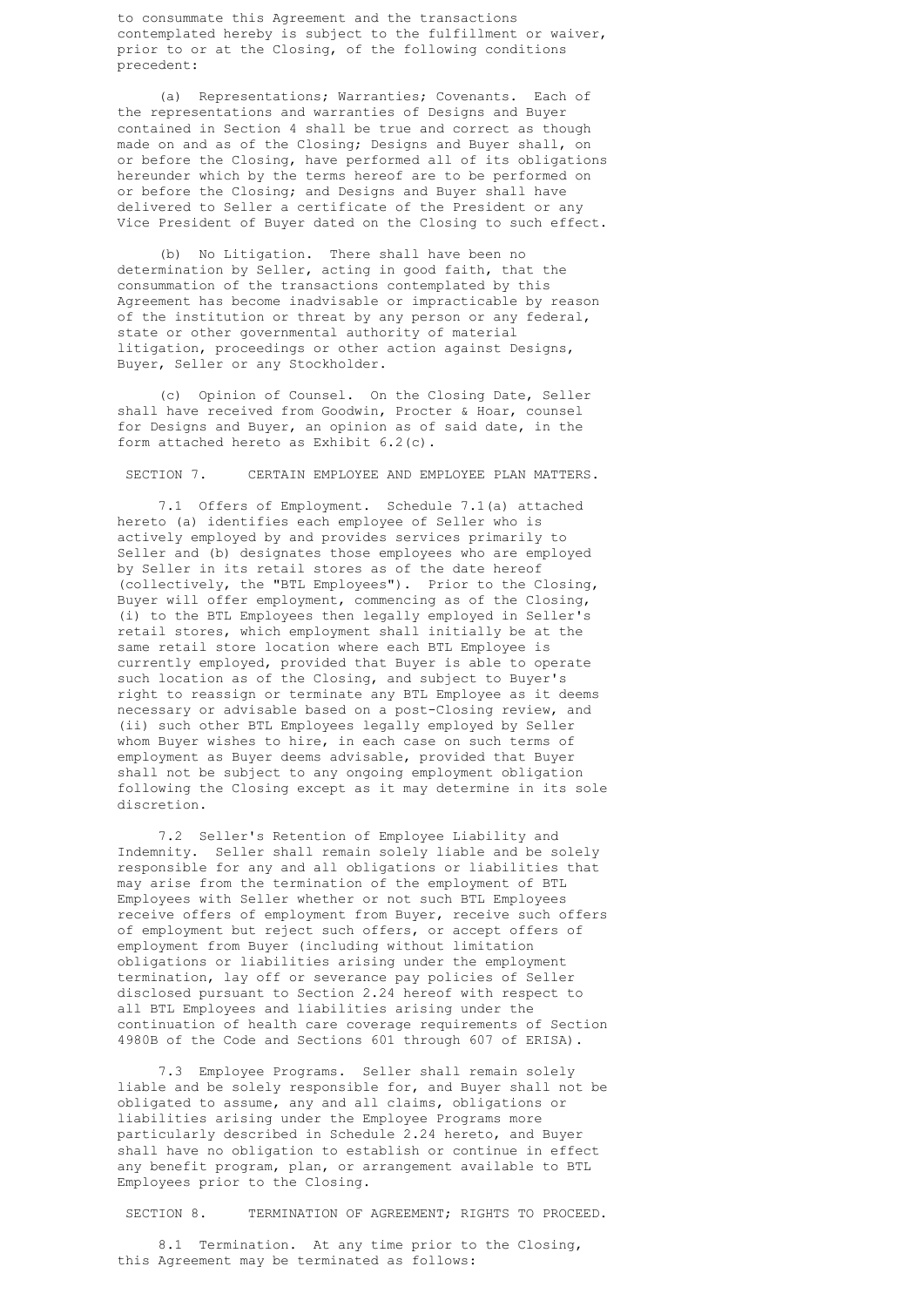(a) by mutual written consent of all of the parties to this Agreement;

 (b) by Designs or Buyer, pursuant to written notice by Designs or Buyer to Seller, if any of the conditions set forth in Section 6.1 of this Agreement have not been satisfied immediately prior to the Closing, or if it has become reasonably and objectively certain that any of such conditions, other than a condition within the control of Seller or any Stockholder, will not be satisfied at or prior to the Closing such written notice to set forth such conditions which have not been or will not be so satisfied; and

 (c) by Seller, pursuant to written notice by Seller to Designs and Buyer, if any of the conditions set forth in Section 6.2 of this Agreement have not been satisfied at or prior to the Closing, or if it has become reasonably and objectively certain that any of such conditions, other than a condition within the control of Seller or any Stockholder, will not be satisfied at or prior to the Closing such written notice to set forth such conditions which have not been or will not be so satisfied.

 8.2 Effect of Termination. All obligations of the parties hereunder shall cease upon any termination pursuant to Section 8.1, provided, however, that (i) the provisions of this Section 8, Section 3.9, Section 5.2, Section 11.5, Section 11.6, Section 11.7 and Section 11.14 hereof shall survive any termination of this Agreement; and (ii) nothing herein shall relieve any party from any liability for a material error or omission in any of its representations or warranties contained herein or a material failure to comply with any of its covenants, conditions or agreements contained herein.

SECTION 9. SURVIVAL OF WARRANTIES.

 Each of the representations, warranties, agreements, covenants and obligations herein or in any schedule, exhibit, certificate or financial statement delivered by any party to the other party incident to the transactions contemplated hereby are material, shall be deemed to have been relied upon by the other party and shall survive the Closing regardless of any investigation and shall not merge in the performance of any obligation by party hereto; provided, however, that the representations and warranties of the parties hereto shall survive the Closing only for a period of two years after the Closing Date, except that the representations and warranties contained in (a) Section 2.8 and, solely with respect to product liability claims, Section 2.19, shall survive until the expiration of the applicable statute of limitations and (b) Section 2.25 shall survive for a period of 10 years after the Closing Date.

SECTION 10. INDEMNIFICATION.

 10.1 Indemnification by Seller and the Stockholders. Seller and Stockholders jointly and severally agree effective from and after the Closing to indemnify and hold Designs, Buyer and their respective subsidiaries and affiliates and persons serving as officers, directors, partners or employees thereof (individually a "Buyer Indemnified Party" and collectively the "Buyer Indemnified Parties") harmless from and against any damages, liabilities, losses, taxes, fines, penalties, costs, and expenses (including, without limitation, reasonable fees of counsel) of any kind or nature whatsoever (whether or not arising out of third-party claims and including all amounts paid in investigation, defense or settlement of the foregoing) (any and all of the foregoing, collectively, "Losses") which may be sustained or suffered by any of them arising out of or based upon any of the following matters:

 (a) any other breach of any representation, warranty or covenant of Seller or any Stockholder under this Agreement or in any certificate, schedule or exhibit delivered pursuant hereto, or by reason of any claim, action or proceeding asserted or instituted growing out of any matter or thing constituting a breach of such representations, warranties or covenants;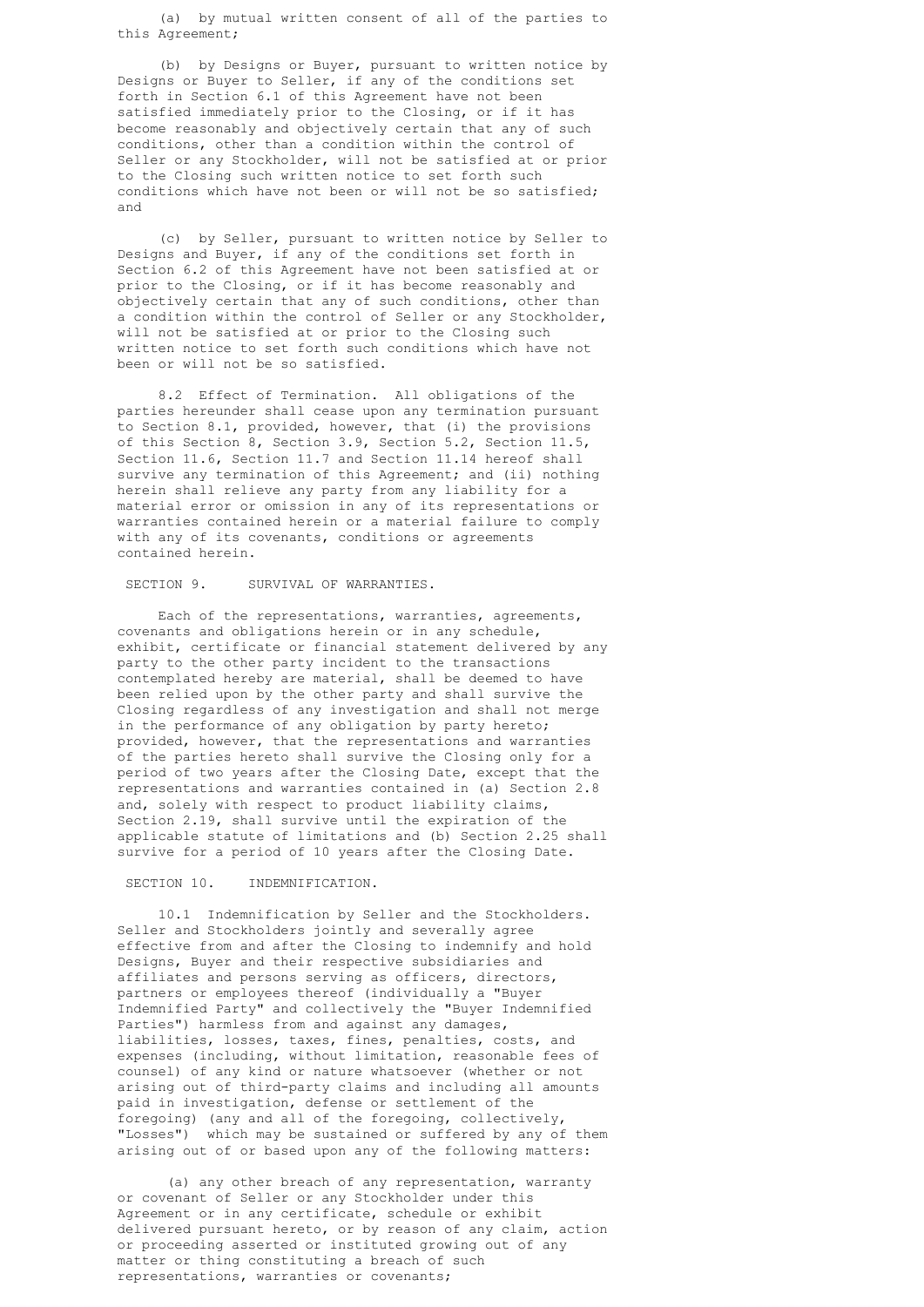(b) all claims asserted under the Bulk Sales Act relative to any Excluded Liabilities;

 (c) any failure by Seller or the Stockholders to perform and discharge any of the Excluded Liabilities as set forth in this Agreement;

 (d) any liability of Seller or any Stockholder for Taxes (as defined in Section 2.8);

 (e) any claim, action, suit, proceeding or the like made, initiated or filed by any third party against Seller, any Stockholder, the Subject Assets, and/or Designs or Buyer with respect to the Subject Assets or the Assumed Liabilities in connection with or as a result of the transactions contemplated by this Agreement, unless and to the extent that it is finally judicially determined that any Losses referred to in this clause (e) are attributable to (x) any material breach by Buyer of Buyer's representations, warranties or covenants under this Agreement or (y) gross negligence or willful misconduct on the part of Buyer; and

(f) any Employee Program.

 10.2 Indemnification by Buyer. Buyer agrees to indemnify and hold Seller and its respective affiliates and persons serving as officers, directors or employees thereof and each of the Stockholders (individually a "Seller Indemnified Party" and collectively the "Seller Indemnified Parties") harmless from and against any damages, liabilities, losses, taxes, fines, penalties, costs and expenses (including, without limitation, reasonable fees of counsel) of any kind or nature whatsoever (whether or not arising out of third-party claims and including all amounts paid in investigation, defense or settlement of the foregoing) which may be sustained or suffered by any of them arising out of or based upon any of the following matters:

 (a) a breach of any representation, warranty or covenant made by Designs or Buyer in this Agreement or in any certificate delivered by Designs or Buyer hereunder, or by reason of any claim, action or proceeding asserted or instituted growing out of any matter or thing constituting such a breach; and

 (b) any failure by Designs or Buyer to perform and discharge any of the Assumed Liabilities as set forth in Section 1.2 of this Agreement.

 10.3 Notice; Defense of Claims. An indemnified party may make claims for indemnification hereunder by giving written notice thereof to the indemnifying party within the period in which indemnification claims can be made hereunder. If indemnification is sought for a claim or liability asserted by a third party, the indemnified party shall also give written notice thereof to the indemnifying party promptly after it receives notice of the claim or liability being asserted, but the failure to do so shall not relieve the indemnifying party from any liability except to the extent that it is prejudiced by the failure or delay in giving such notice. Such notice shall be given reasonably promptly after the indemnified party has determined that a claim for indemnification exists and shall summarize the bases for the claim for indemnification and any claim or liability being asserted by a third party. Within 20 days after receiving such notice the indemnifying party shall give written notice to the indemnified party stating whether it disputes the claim for indemnification and whether it will defend against any third party claim or liability at its own cost and expense. If the indemnifying party fails to give notice that it disputes an indemnification claim within 20 days after receipt of notice thereof, it shall be deemed to have accepted and agreed to the claim, which shall become immediately due and payable. The indemnifying party shall be entitled to direct the defense against a third party claim or liability with counsel selected by it (subject to the consent of the indemnified party, which consent shall not be unreasonably withheld) as long as the indemnifying party is conducting a good faith and diligent defense. The indemnified party shall at all times have the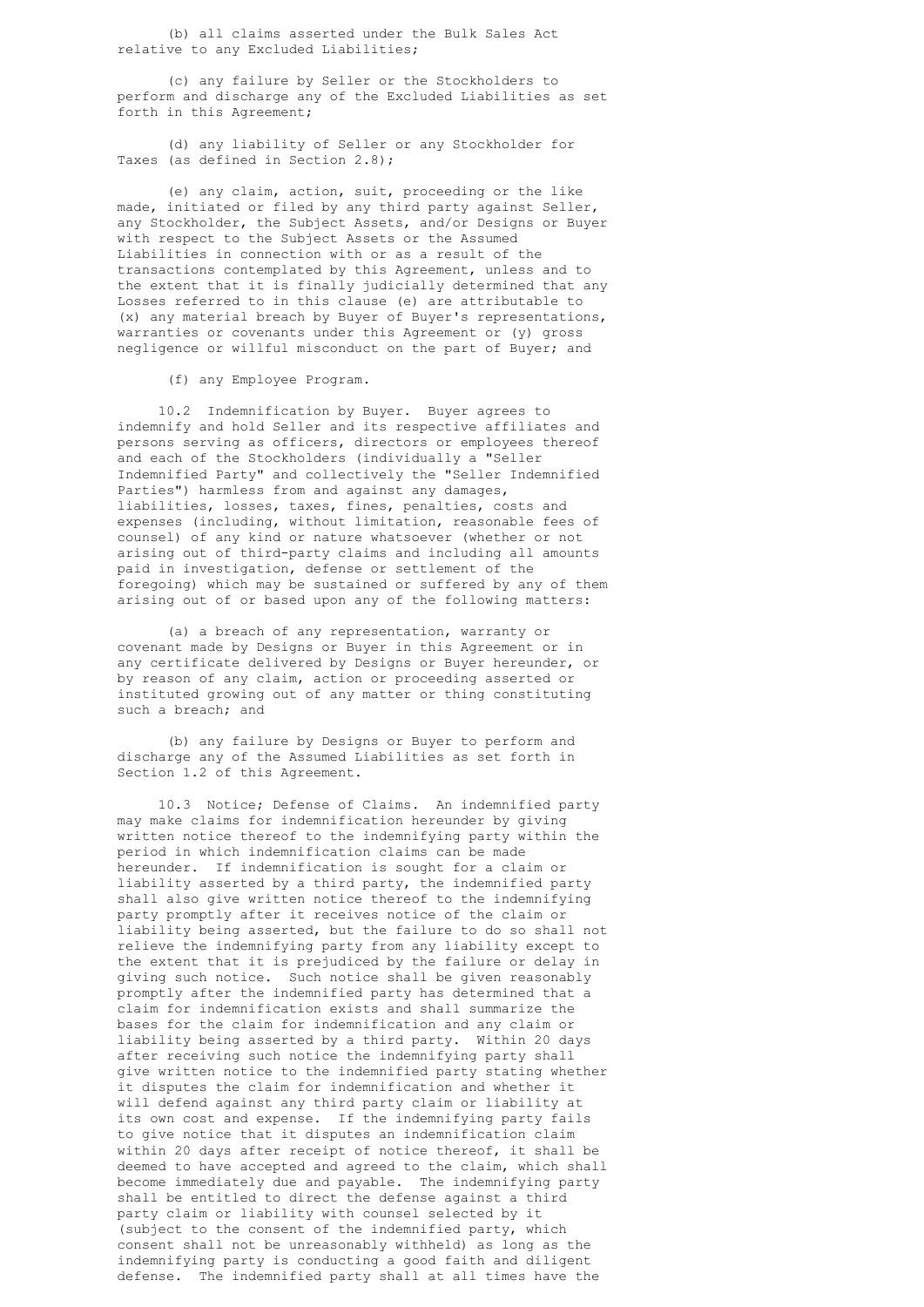right to fully participate in the defense of a third party claim or liability at its own expense directly or through counsel; provided, however, that if the named parties to the action or proceeding include both the indemnifying party and the indemnified party and the indemnified party is advised that representation of both parties by the same counsel would be inappropriate under applicable standards of professional conduct, the indemnified party may engage separate counsel at the expense of the indemnifying party. If no such notice of intent to dispute and defend a third party claim or liability is given by the indemnifying party, or if such good faith and diligent defense is not being or ceases to be conducted by the indemnifying party, the indemnified party shall have the right, at the expense of the indemnifying party, to undertake the defense of such claim or liability (with counsel selected by the indemnified party), and to compromise or settle it, exercising reasonable business judgment. If the third party claim or liability is one that by its nature cannot be defended solely by the indemnifying party, then the indemnified party shall make available such information and assistance as the indemnifying party may reasonably request and shall cooperate with the indemnifying party in such defense, at the expense of the indemnifying party.

## SECTION 11. MISCELLANEOUS.

 11.1 Satisfaction of Seller and Stockholder Obligations. In order to satisfy any and all obligations of Seller and the Stockholders (including, but not limited to indemnification obligations pursuant to Sections 10.1 above) to Designs and Buyer, each of Designs and Buyer (or in the case of any indemnification obligations, a Buyer Indemnified Party) shall have the right (in addition to collecting directly from Seller and the Stockholders) in its sole discretion to set off its claims against the following categories of assets in the following order of priority: (a) any and all amounts of interest and principal under the Note (whether or not then due and payable) in accordance with the terms of the Note; (b) any and all amounts and/or the value of any shares of Common Stock, \$.01 par value per share, of Designs to be paid by Buyer or issued by Designs to the Stockholders, as the case may be, pursuant to the terms of the Consulting Agreements; and (c) any other assets or rights of Seller or either Stockholder in Buyer's possession or any other obligation of Designs or Buyer to Seller or either of the Stockholders; provided, however, in the event a Buyer Indemnified Party brings a claim for indemnification pursuant to Section 10.1 against any Stockholder for a breach of a representation or warranty hereunder, such Buyer Indemnified Party will be able to offset the amount of such claim against any and all amounts payable in cash to such Stockholder pursuant to the Consulting Agreement as described in subsection (b) above only if such Stockholder had actual knowledge of the facts or circumstances giving rise to such breach or of any omission or misstatement which caused such breach.

 11.2 Limitations on Seller and Stockholder Obligations.

 (a) Notwithstanding the foregoing, (i) the Buyer Indemnified Parties shall have no right to satisfaction of indemnification pursuant to Section 10.1 unless the total of all claims for indemnification claims pursuant to Section 10.1 shall exceed \$15,000 in the aggregate, whereupon the full amount of such claims shall be recoverable in accordance with the terms hereof; and (ii) each Stockholder shall be liable to satisfy claims under Section 10.1 only to the extent of \$100,000, exclusive of and in addition to the amounts specified in subsections (b) and (c) of Section 11.1.

 (b) If a Buyer Indemnified Party shall have given notice to Seller and/or the Stockholders prior to any relevant date of expiration of any warranty or representation pursuant to Section 9 of a specific state of facts which shall have become known which may constitute or give rise to any claim as to which indemnity may be payable, then the right to indemnification with respect thereto shall remain in effect without regard to when such matter shall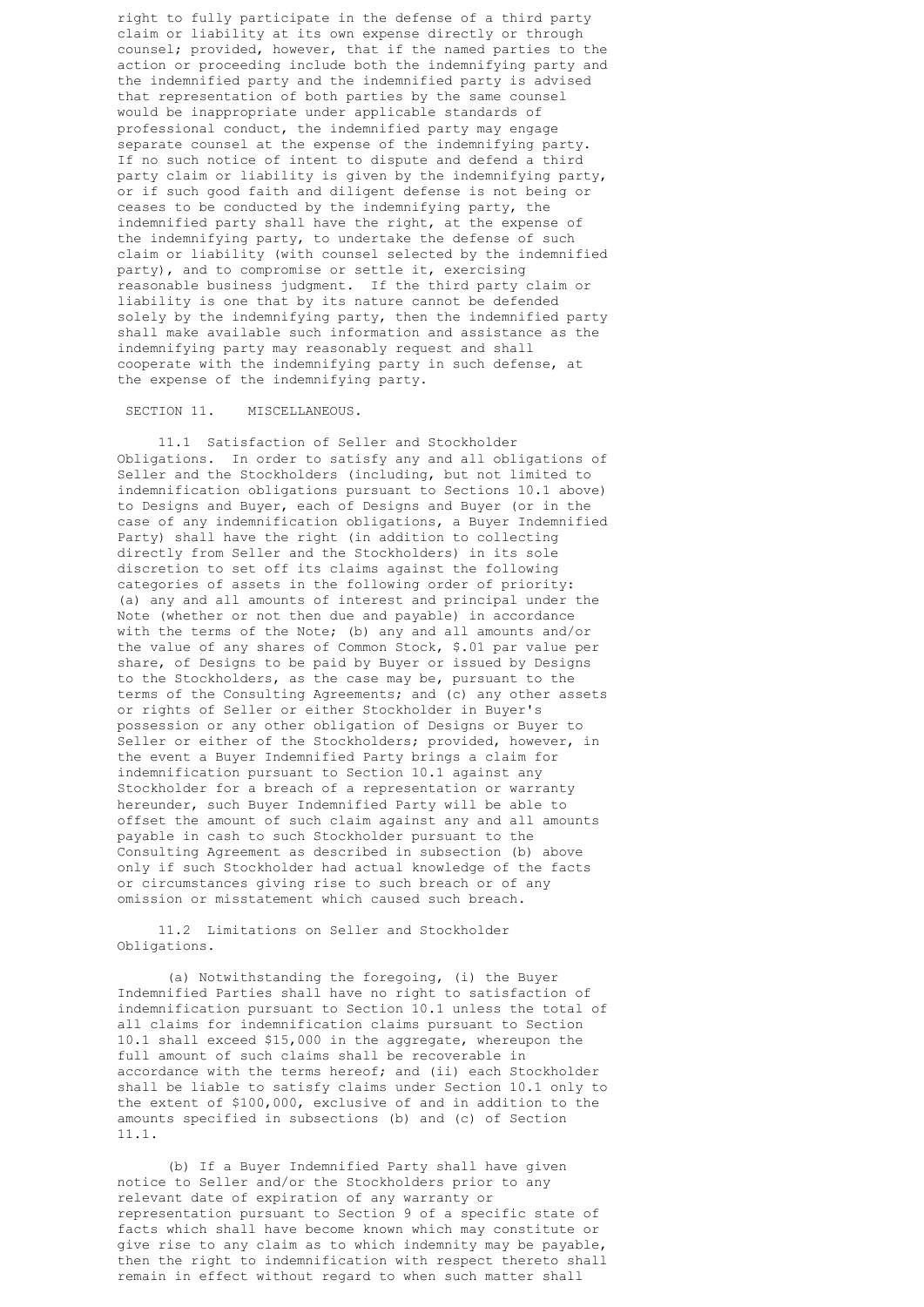have been finally determined and disposed of, according to the date on which notice of the applicable claim is given.

 11.3 Bulk Sales. As soon as practicable after the date hereof but in no event more than 15 days after the date hereof, Seller shall furnish Buyer with a list (the "Bulk Sales List") setting forth (a) the names and addresses of all creditors of Seller ("Seller's Creditors"), (b) the amounts owed to each such creditor, (c) the names of all persons who are known to the Seller to assert claims against it even though such claims are contingent or disputed ("Seller's Contingent Creditors"), and (d) any other information Buyer shall reasonably request which is necessary to comply with the Bulk Transfer Act. The Bulk Sales List shall set forth all outstanding unsecured debt, obligations, commitments and any other amounts owed by Seller to any party (including to any Stockholder, any Affiliated Entity and/or any Seller Affiliated Party). Buyer shall preserve such list of creditors and all schedules hereto listing the Subject Assets for six months following the Closing, during which time Buyer shall permit the inspection of either or both and copying therefrom at all reasonable hours by any creditor of Seller or shall file such list and schedules with the Secretary of State of the Commonwealth of Massachusetts. Buyer will send written notices to all of Seller's Creditors and Seller's Contingent Creditors in compliance with the Bulk Transfer Act.

 11.4 Inventory Destruction. In the event that any material portion of the Inventory is destroyed as a result of a fire, explosion, flood, or act of God between the date hereof and the Closing Date, Seller shall notify Buyer within one business day of such occurrence. Seller and Buyer shall mutually agree as to whether to apply any and all insurance and other proceeds (the "Inventory Proceeds") received by Seller as a result of such event towards (a) purchasing replacement Inventory or (b) satisfying outstanding claims of Seller to its unsecured creditors. In the event that Seller and Buyer mutually agree to utilize such Inventory Proceeds towards the satisfaction of claims of Seller to its unsecured creditors, the amount of such Inventory Proceeds shall not be included in the value of the Inventory as determined pursuant to Section 1.4(b) hereof. If and to the extent that the Inventory Proceeds exceed the replacement cost of the destroyed Inventory, such excess proceeds shall be deemed an Excluded Asset, subject to the obligation of Seller to apply such excess proceeds in the manner provided in Section 1.1(b)(ix).

## 11.5 Fees and Expenses.

 (a) Each of the parties will bear its own expenses in connection with the negotiation and the consummation of the transactions contemplated by this Agreement, and no expenses of Seller or the Stockholders relating in any way to the purchase and sale of the Subject Assets hereunder and the transactions contemplated hereby, including without limitation legal, accounting or other professional expenses of Seller or any Stockholder, shall be charged to Buyer or Designs or included in any of the Assumed Liabilities.

 (b) Subject to the provisions of Section 1.16 hereof, Seller will pay all costs incurred, whether at or subsequent to the Closing, required solely in order to effectuate the transfer of the Subject Assets to Buyer as contemplated by this Agreement, including without limitation, all sales, use, excise, real property and other transfer taxes and charges applicable to such transfer; all recording charges and fees applicable to the recordation of instruments of transfer; and all costs of obtaining or transferring permits, registrations and applications. Buyer will pay all premiums, charges and costs of obtaining and providing surveys, appraisals, and UCC and title searches for the benefit of Buyer with respect to the Subject Assets.

 11.6 Governing Law. This Agreement shall be construed under and governed by the internal laws of the Commonwealth of Massachusetts without regard to its conflict of laws provisions.

11.7 Notices. Any notice, request, demand or other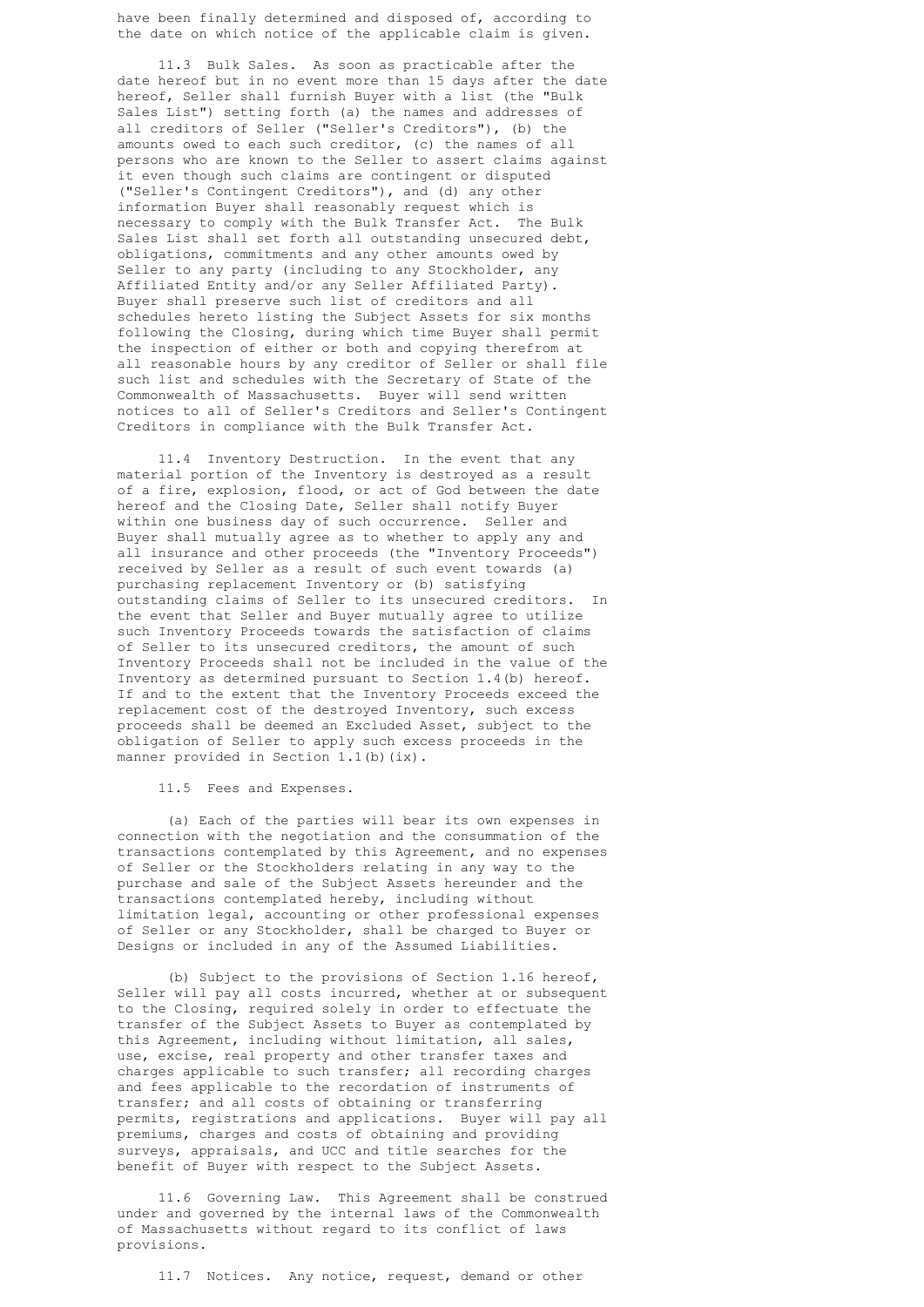communication required or permitted hereunder shall be in writing and shall be deemed to have been given if delivered or sent by facsimile transmission, upon receipt, or if sent by a nationally recognized overnight courier, one business day after delivered to such courier, or if sent by registered or certified mail, upon the sooner of the date on which receipt is acknowledged or the expiration of three days after deposit in United States post office facilities properly addressed with postage prepaid. All notices to a party will be sent to the addresses set forth below or to such other address or person as such party may designate by notice to each other party hereunder:

 TO DESIGNS OR BUYER: Designs, Inc. 1244 Boylston Street Chestnut Hill, MA 02167 Attn: General Counsel Fax No.: (617) 277-3516 With a copy to: Goodwin, Procter & Hoar Exchange Place Boston, MA 02109 Attn: Martin Carmichael III P.C. Fax No.: (617) 523-1231 TO SELLER: Boston Trading Ltd., Inc. 315 Washington Street Lynn, MA 01902 Attn: Arnold W. Kline Fax No.: (617) 595-9937 With a copy to: Goldstein & Manello, P.C. 265 Franklin Street Boston, MA 02110 Attn: Gerard D. Goldstein, Esq. Fax No.: (617) 439-8988 TO THE STOCKHOLDERS: Arnold W. Kline 14 Harbor Avenue Marblehead, MA 01945 Jack Stahl 182 Atlantic Avenue Swampscott, MA 01907 With a copy to: Goldstein & Manello, P.C. 265 Franklin Street Boston, MA 02110 Attn: Gerard D. Goldstein, Esq. Fax No.: (617) 439-8988

 Any notice given hereunder may be given on behalf of any party by his counsel or other authorized representatives.

 11.8 Entire Agreement. This Agreement, including the Schedules and Exhibits referred to herein and the other writings specifically identified herein or contemplated hereby, is complete, reflects the entire agreement of the parties with respect to its subject matter, and supersedes all previous written or oral negotiations, commitments and writings, including without limitation the letter of intent with respect to this transaction. No promises, representations, understandings, warranties and agreements have been made by any of the parties hereto except as referred to herein or in such Schedules and Exhibits or in such other writings; and all inducements to the making of this Agreement relied upon by either party hereto have been expressed herein or in such Schedules or Exhibits or in such other writings.

 11.9 No Third Party Beneficiaries. This Agreement is not intended to confer on any person who is not a party hereto any rights or remedies hereunder.

 11.10 Assignability; Binding Effect. Prior to the Closing, this Agreement and its rights hereunder (including but not limited to any rights to acquire the trademarks, tradenames, service marks, copyrights and other intellectual property of Seller) shall only be assignable by Buyer to a corporation or partnership controlling, controlled by or under common control with Buyer upon written notice to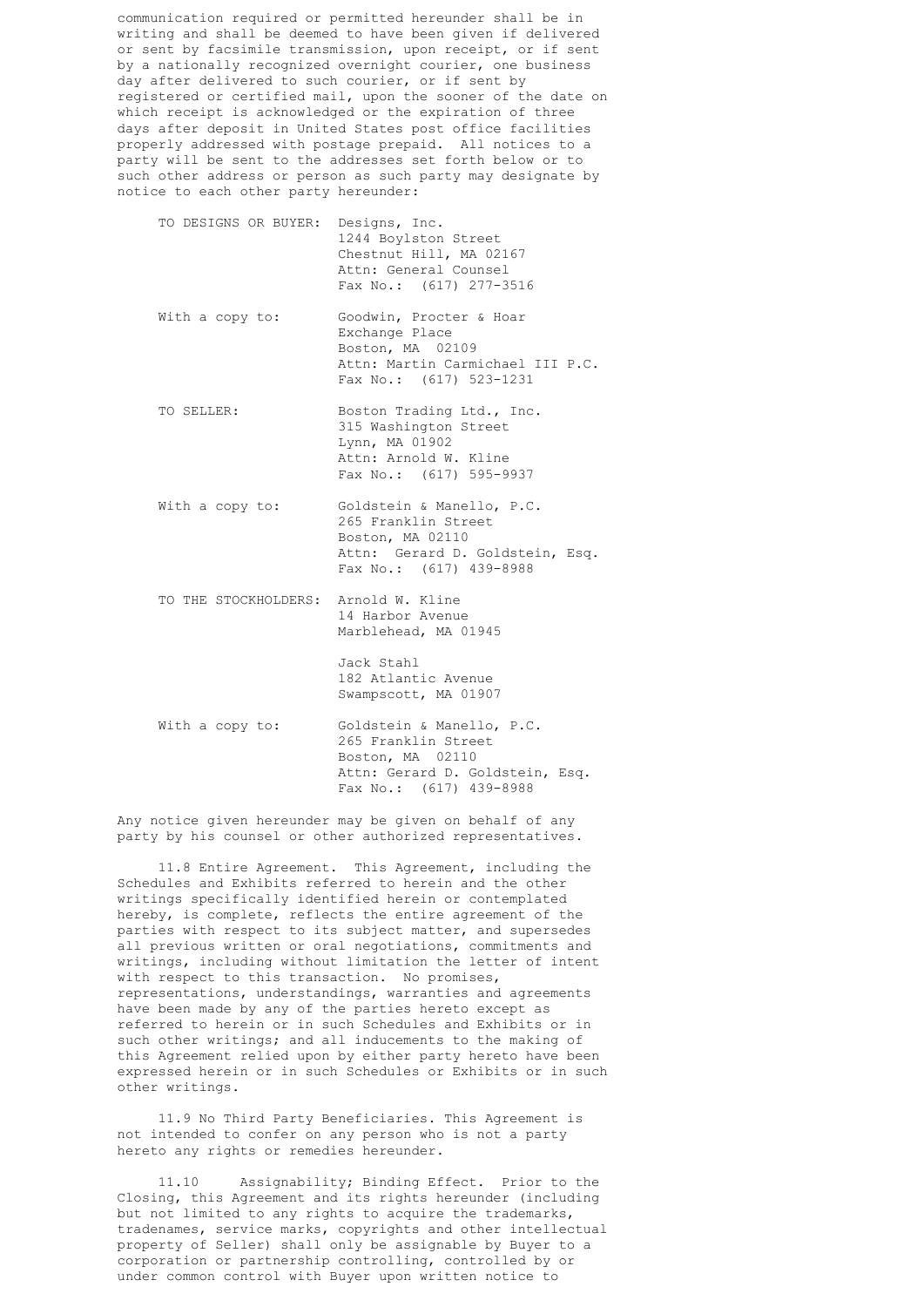Seller. After the Closing, Buyer's rights and obligations hereunder shall be freely assignable. This Agreement may not be assigned by Seller or the Stockholders without the prior written consent of Designs and Buyer. This Agreement shall be binding upon and enforceable by, and shall inure to the benefit of, the parties hereto and their respective successors and permitted assigns.

> 11.11 Captions and Gender. The captions in this Agreement are for convenience only and shall not affect the construction or interpretation of any term or provision hereof. The use in this Agreement of the masculine pronoun in reference to a party hereto shall be deemed to include the feminine or neuter, as the context may require.

 11.12 Execution in Counterparts. For the convenience of the parties and to facilitate execution, this Agreement may be executed in two or more counterparts, each of which shall be deemed an original, but all of which shall constitute one and the same document.

 11.13 Amendments. This Agreement may not be amended or modified, nor may compliance with any condition or covenant set forth herein be waived, except by a writing duly and validly executed by each party hereto, or in the case of a waiver, the party waiving compliance.

 11.14 Publicity and Disclosures. No press releases or public disclosure, either written or oral, of the transactions contemplated by this Agreement, shall be made by a party to this Agreement without the prior knowledge and written consent of Designs, Buyer and Seller.

 11.15 Consent to Jurisdiction. Solely for the purpose of allowing a party to enforce its indemnification and other rights hereunder, each of the parties hereby consents to personal jurisdiction, service of process and venue in the federal or state courts of Massachusetts, or in the court in which any claim for which indemnification may be sought hereunder is brought against an indemnified party.

[Remainder of Page Intentionally Left Blank]

 IN WITNESS WHEREOF the parties hereto have caused this Agreement to be executed under seal as of the date set forth above by their duly authorized representatives.

DESIGNS: DESIGNS, INC.

 By:/s/ Joel H. Reichman Title: President

BUYER: DESIGNS ACQUISITION CORP.

 By:/s/ Joel H. Reichman Title: President

SELLER: BOSTON TRADING LTD., INC.

 By:/s/ Arnold W. Kline Title: President

STOCKHOLDERS:

 /s/ Arnold W. Kline Arnold W. Kline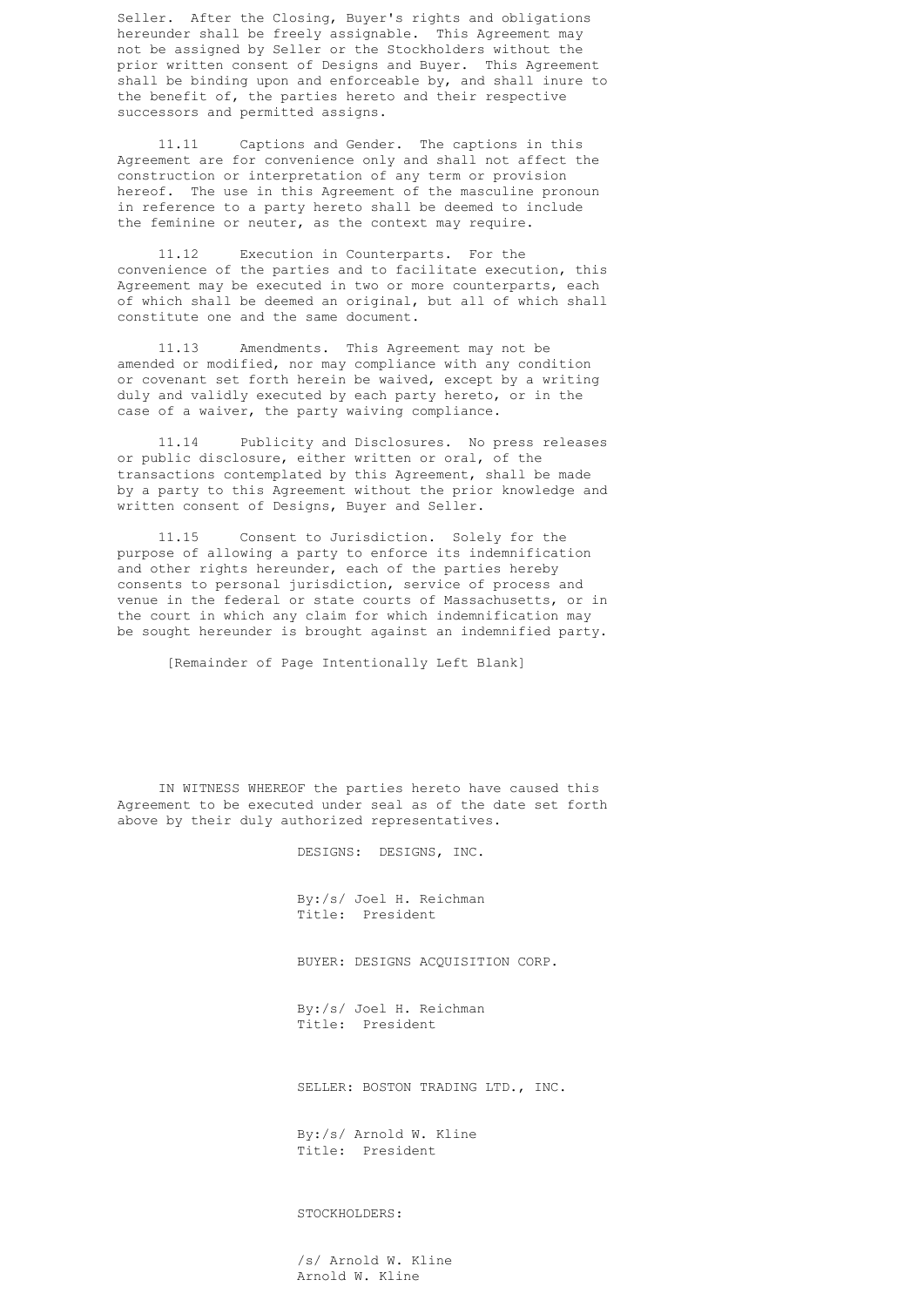/s/ Jack Stahl Jack Stahl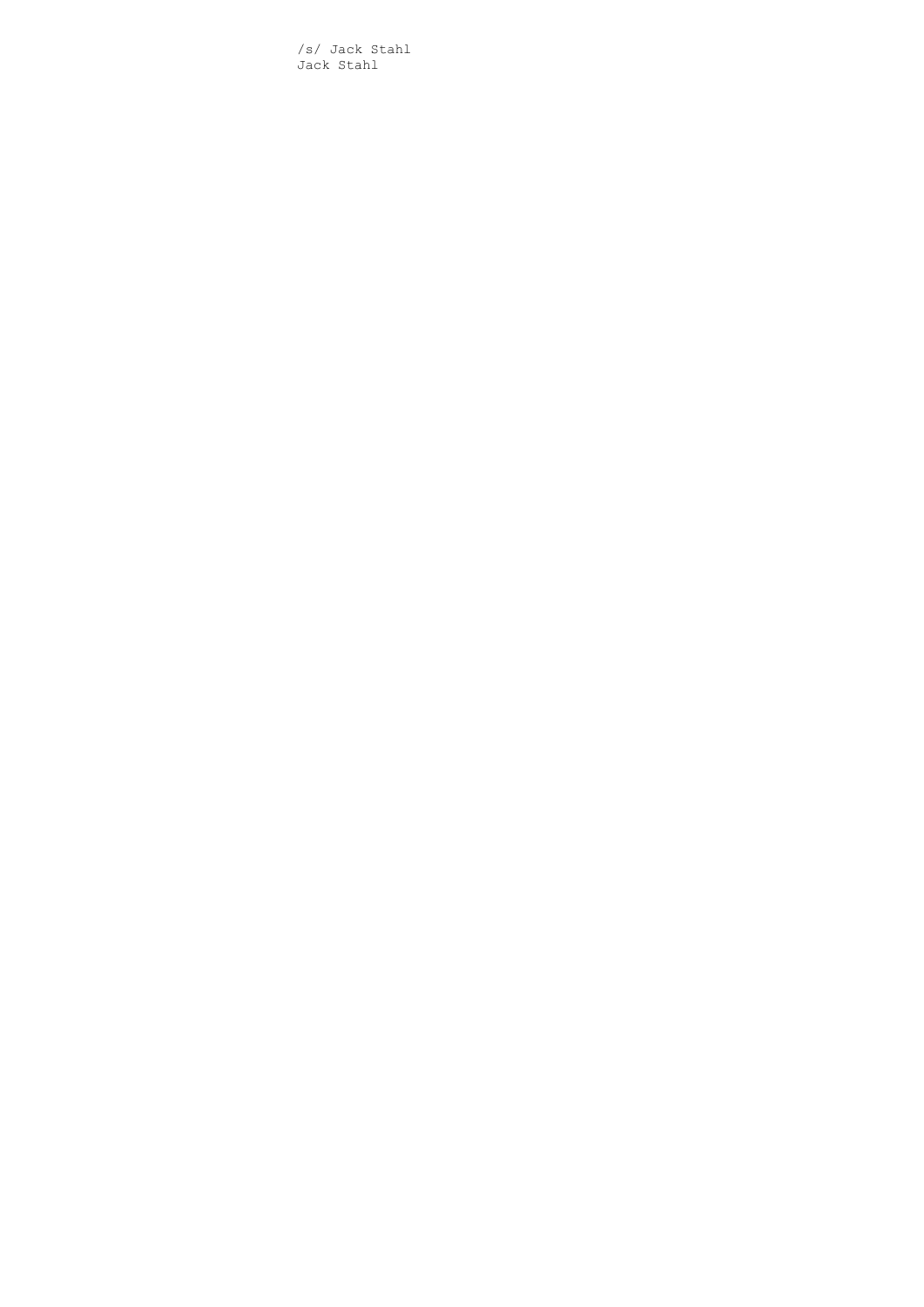FOR VALUE RECEIVED, DESIGNS, INC., a Delaware corporation ("Designs"), and DESIGNS ACQUISITION CORP., a Delaware corporation ("Buyer"; collectively with Designs, the "Obligors"), each with its principal place of business at 1244 Boylston Street, Chestnut Hill, Massachusetts 02167, jointly and severally hereby promise to pay to ATLANTIC HARBOR, INC. (formerly known as "BOSTON TRADING LTD., INC."), a Massachusetts corporation with its principal place of business at 315 Washington Street, Lynn, Massachusetts 01902 ("Seller"), the principal amount of ONE MILLION DOLLARS (\$1,000,000.00), payable in two (2) installments of \$500,000 on each of the first and second anniversaries of the date hereof, together with interest at the annual rate equal to the prime rate of interest as published from time to time by The Wall Street Journal, such interest to be payable semi-annually on the first business day of each such six month period following the date hereof until the entire principal balance is paid in full. The entire balance of unpaid principal and interest on this Note shall be paid not later than May 2, 1997.

The Obligors may prepay the whole or any part of the principal amount of this Note from time to time without premium or penalty and may in its discretion direct that such prepayments be applied to any subsequent installments of principal.

This Note is entered into pursuant to the terms of an Asset Purchase Agreement (the "Purchase Agreement") by and among the Obligors, Seller and the Stockholders (as defined in the Purchase Agreement) dated as of April 21, 1995, and shall be subject to the terms and conditions thereof, including without limitation the right of the Obligors to set off against any amounts of principal and interest due hereunder the amount of any claim which is determined to be payable by Seller and/or the Stockholders to either or both Obligors pursuant to the provisions of the Purchase Agreement. This Note is non-negotiable.

 At the option of Seller, the entire balance of the principal of and accrued interest on this Note shall become immediately due and payable, upon notice or demand of Seller, if the Obligors shall fail to make any payment of principal or interest on this Note when the same becomes due and payable, and if such failure continues for more than 30 days, provided, however, that no such acceleration right shall exist hereunder if either or both of the Obligors have exercised their rights under the Asset Purchase Agreement to offset any such payment of principal or interest against amounts due and payable to either or both of them by Seller or the Stockholders. The Obligors shall pay on demand all costs, including court costs and reasonable attorneys' fees, paid by Seller in enforcing this Note upon occurrence of the default condition described in the foregoing sentence; provided, however, that if a court of competent jurisdiction makes a final determination in favor of the Obligors in any such enforcement proceeding, Seller shall reimburse all of the costs paid and incurred by the Obligors in defending such action, including court costs and reasonable attorneys' fees.

This Note shall inure to the benefit of Seller and its successors and assigns and shall be binding upon the Obligors and their respective successors and assigns. Buyer may assign its rights, duties and obligations under this Note to a corporation or partnership controlling, controlled by or under common control with Buyer upon written notice to Seller. Subject to applicable law, this Note may be amended, modified and supplemented only by written agreement of the Obligors and Seller.

The failure of Seller to insist upon strict compliance with any of the terms, covenants or conditions hereof shall not be deemed a waiver of such term, covenant or condition, nor shall any waiver or relinquishment of any right or power hereunder at any one or more times be deemed a waiver of relinquishment of such right or power at any other time.

Any notice, request or other communication pursuant to this Note shall be deemed duly given if delivered pursuant to the notice provisions contained in the Purchase Agreement.

The Obligors waive presentment, demand, protest and notice of every kind in connection with the enforcement and collection of this Note.

The execution, delivery and performance of this Note shall be governed by and construed in accordance with the laws of the Commonwealth of Massachusetts.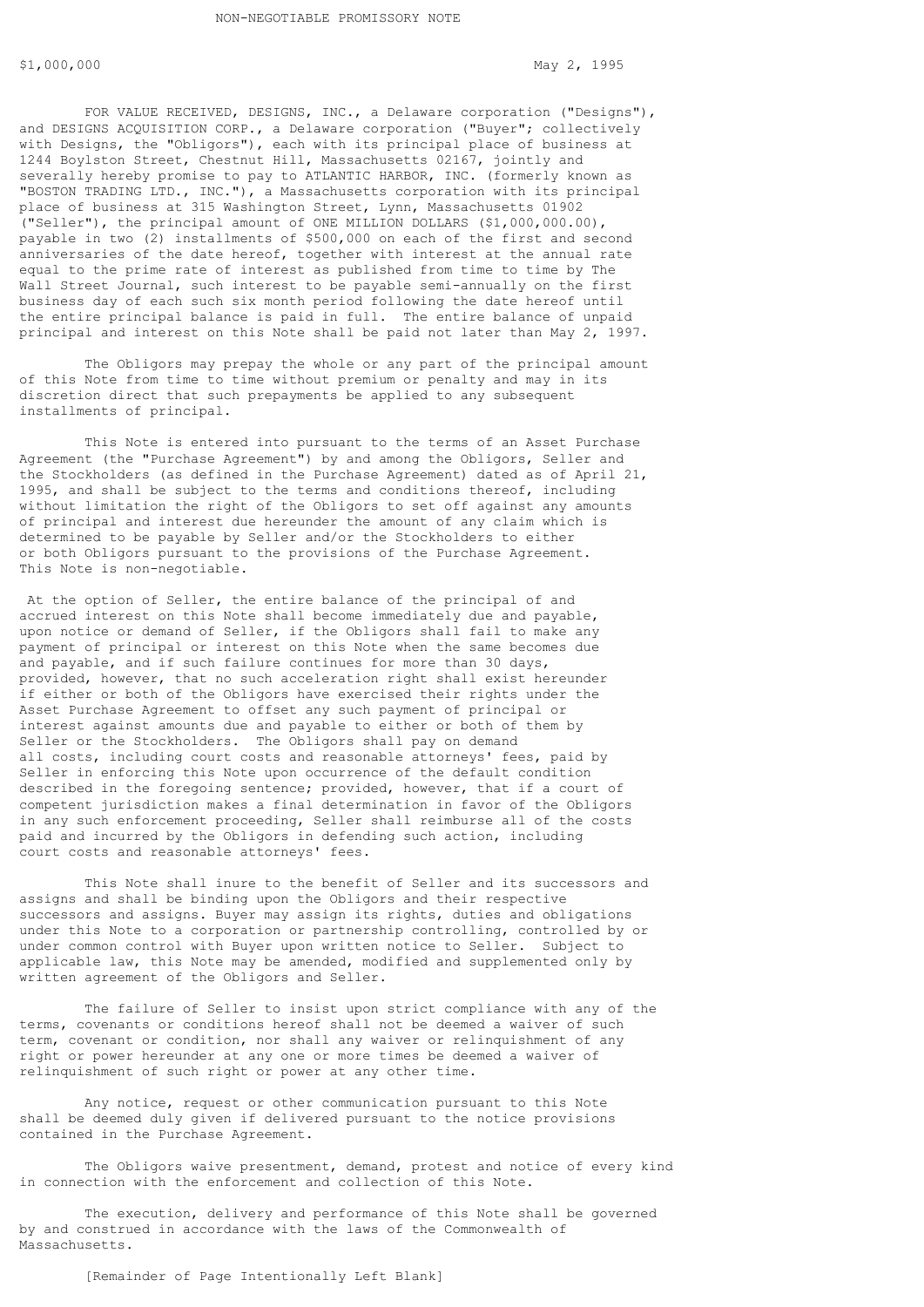IN WITNESS WHEREOF, the Obligors have caused this Note to be executed under seal by their duly authorized representatives as of the date set forth above.

DESIGNS, INC.

 BY: /s/ Joel H. Reichman TITLE: President

ATTEST: /s/ Scott N. Semel

[Corporate Seal]

DESIGNS ACQUISITION CORP.

 BY: /s/ Joel H. Reichman TITLE: President

ATTEST: /s/ Scott N. Semel

[Corporate Seal]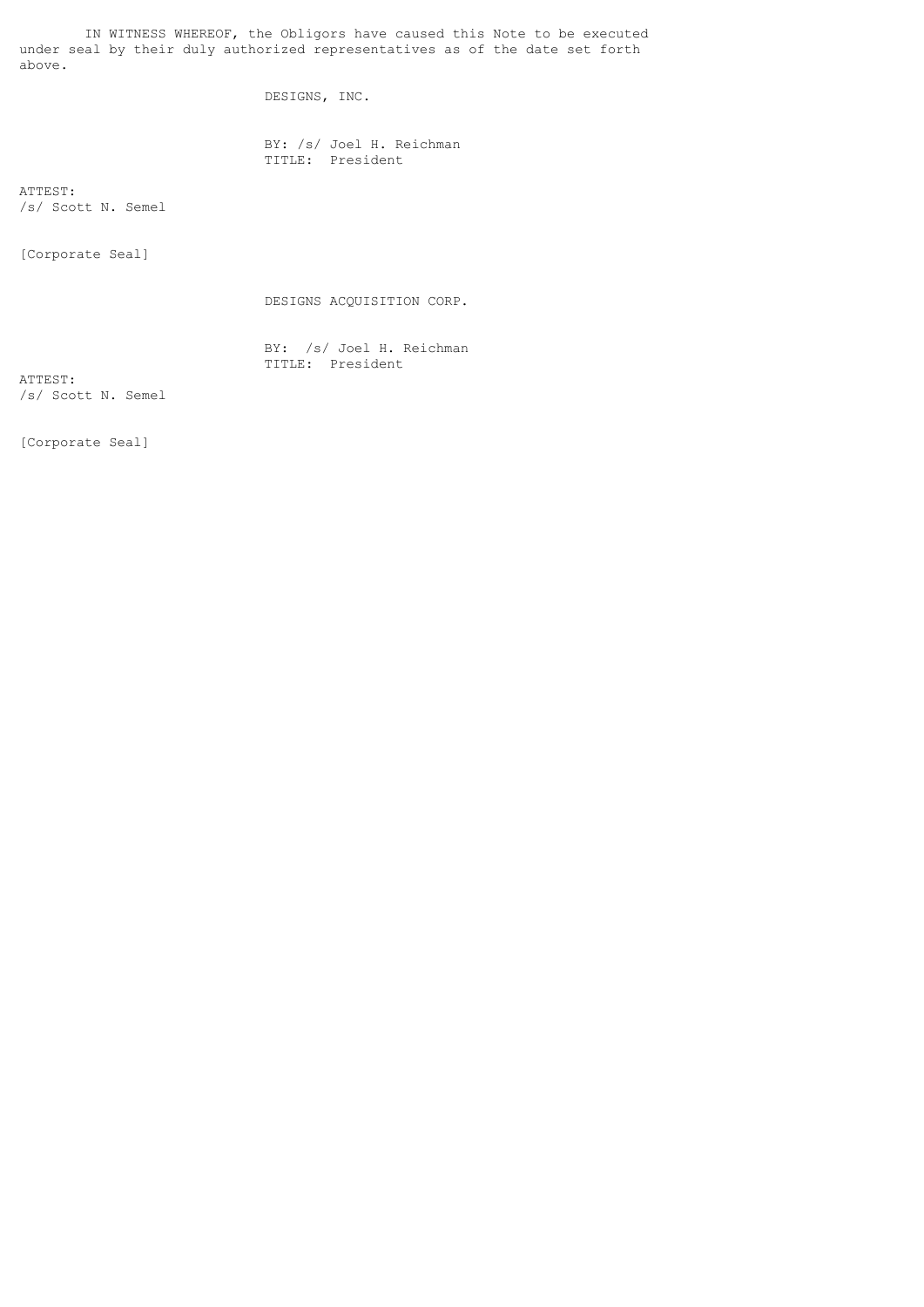BayBank Boston, N.A. 7 New England Executive Park Burlington, Massachusetts 01803

 State Street Bank and Trust Company 225 Franklin Street Boston, Massachusetts 02101

June 2, 1995

Designs, Inc. 1244 Boylston Street Chestnut Hill, Massachusetts 02167

Ladies and Gentlemen:

 Reference is made to the Credit Agreement dated as of November 17, 1994 (the "Credit Agreement") among Designs, Inc., a Delaware corporation (the "Company"), BayBank Boston, N.A. ("BayBank") and State Street Bank and Trust Company (the "Banks"). Capitalized terms used herein and not otherwise defined shall have the same meanings herein as in the Credit Agreement.

 You have asked us to amend the Credit Agreement to provide for a letter of credit facility and make certain other changes, and we have agreed to such amendment, subject to the terms and conditions of this letter agreement. For valuable consideration, the Company and the Banks hereby agree as follows:

 1. The Credit Agreement is hereby amended by adding the following new Section 2.19:

"2.19 Letter of Credit Facility.

 (a) Subject to the terms and conditions hereof, the Company may use the Credit Advances for commercial Letters of Credit to be issued by either Bank (the "Issuing Bank") for the account of the Company, provided that (i) the Company executes and delivers a letter of credit application and reimbursement agreement in the Issuing Bank's standard form (with such modifications as the Issuing Bank and the Company may agree to) and complies with any conditions to the issuance of such Letter of Credit (including the payment of the any usual and customary applicable fees) set forth therein; (ii) the Issuing Bank approves the form of such Letter of Credit and the purpose of its issuance; (iii) such Letter of Credit bears an expiration date not later than the Termination Date; and (iv) the conditions set forth in Section 3.2 below have been satisfied as of the date of the issuance of such Letter of Credit.

 (b) The Issuing Bank shall not be obligated or permitted under this Section 2.19 to issue any Letter of Credit for the account of the Company to the extent that the sum of (i) the amount that would be available to be drawn under the proposed Letter of Credit plus (ii) the sum of all amounts available to be drawn under outstanding Letters of Credit plus (iii) all unreimbursed drawings under such outstanding Letters of Credit shall exceed \$5,000,000.

 (c) The Company's obligations under this Section 2.19 shall be absolute and unconditional under any and all circumstances and irrespective of the occurrence of any Default or Event of Default or any condition precedent whatsoever or any setoff, counterclaim or defense to payment which the Company may have or have had against the Issuing Bank, the Agent, any Bank or any beneficiary of a Letter of Credit. The Company further agrees that the Issuing Bank, the Agent and the Banks shall not be responsible for, and the Company's reimbursement obligations shall not be affected by, among other things, the validity or genuineness of documents or of any endorsements thereon, even if such documents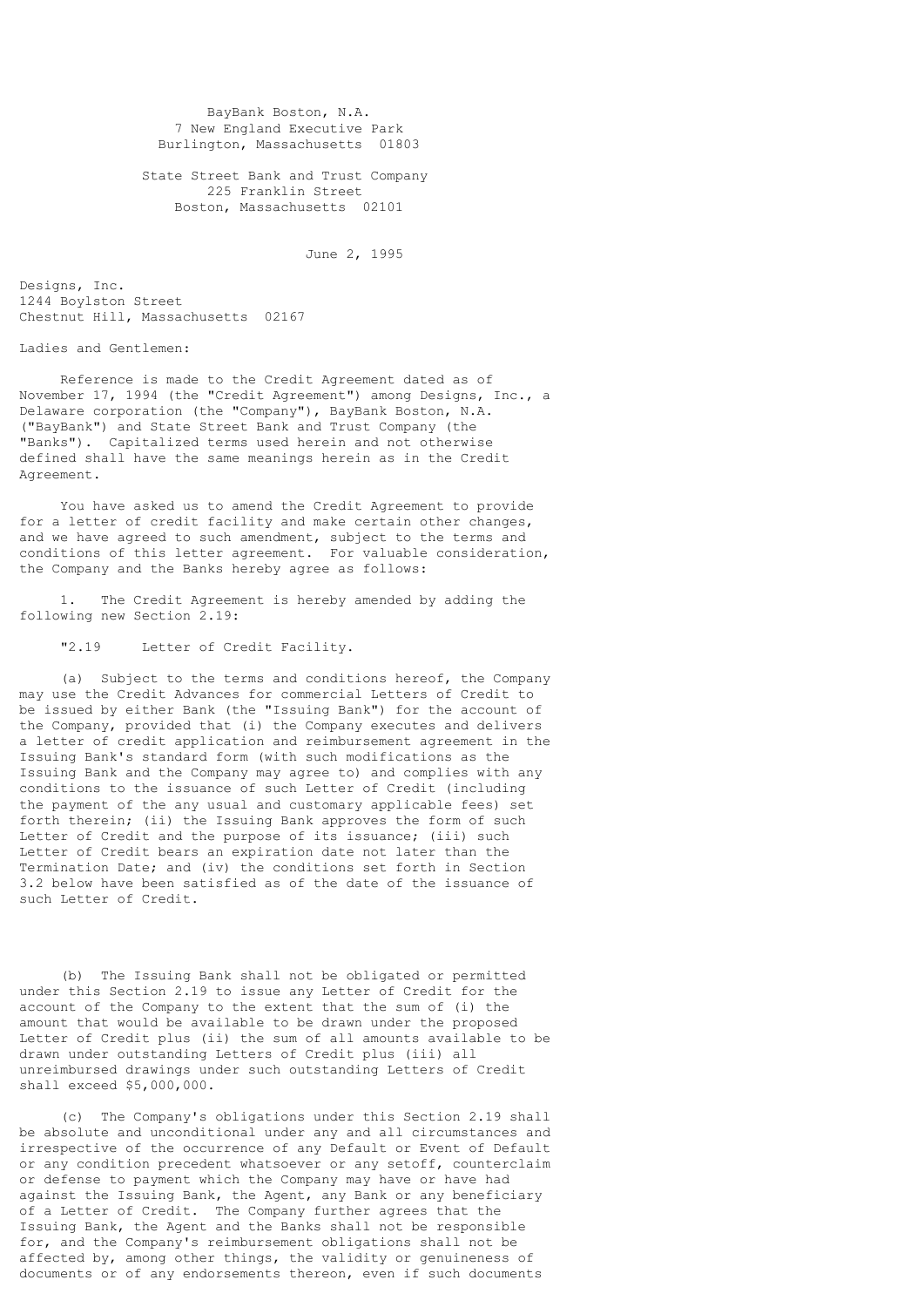should in fact prove to be in any or all respects invalid, fraudulent or forged, or any dispute between or among the Company, the beneficiary of any Letter of Credit or any financing institution or other party to which any Letter of Credit may be transferred or any claims or defenses whatsoever of the Company, against the beneficiary of any Letter of Credit or any such transferee. The Issuing Bank, the Agent and the Banks shall not be liable for any error, omission, interruption or delay in transmission, dispatch or delivery of any message or advice, however transmitted, in connection with any Letter of Credit. The Company agrees that any action taken or omitted by the Issuing Bank, the Agent or any Bank under or in connection with each Letter of Credit and the related drafts and documents, if done in good faith and without willful misconduct or gross negligence on the part of the Agent or the Banks, shall be binding upon the Company and shall not result in any liability on the part of the Issuing Bank, the Agent or any Bank to the Company; provided, however, in no event shall the Agent or the Banks be liable for any consequential damages.

 (d) To the extent not inconsistent with Section 2.19(c), the Issuing Bank and the Agent shall be entitled to rely, and shall be fully protected in relying upon, any Letter of Credit, draft, writing, resolution, notice, consent, certificate, affidavit, letter, cablegram, telegram, telecopy, telex or teletype message, statement order or other document believed by it to be genuine and correct and to have been signed, sent or made by the proper Person or persons and upon advice and statements of legal counsel and other experts selected by the Issuing Bank and the Agent.

 (e) If any draft shall be presented or other demand for payment shall be made under any Letter of Credit, the Issuing Bank shall notify the Company of the date and amount of the draft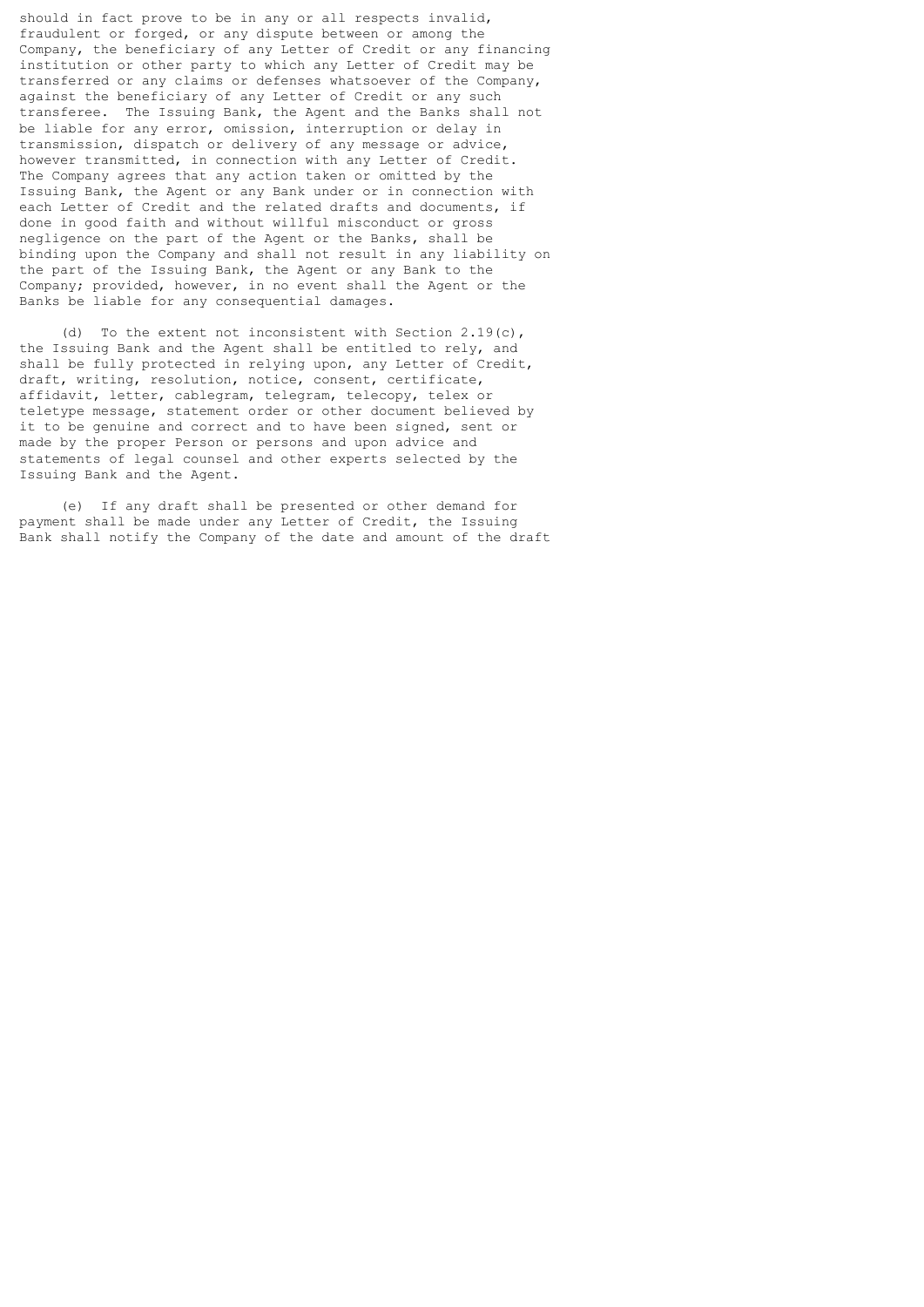presented or demand for payment and of the date and time when it expects to pay such draft or honor such demand for payment. On the date that such draft is paid or other payment is made by the Issuing Bank, the Issuing Bank shall promptly notify the Banks of the amount of any unpaid reimbursement obligations. All such unpaid reimbursement obligations with respect to Letters of Credit shall be deemed to be Credit Advances and subject to the limitations and requirements stated in Article 2.

 (f) Effective immediately upon the issuance of each Letter of Credit for the account of the Company and without further action on the part of the Issuing Bank, the Issuing Bank shall be deemed to have granted to each Bank, and each Bank shall be deemed to have irrevocably purchased and received from such Issuing Bank without recourse or warranty, an undivided interest and participation in such Letter of Credit to the extent of each Bank's Commitment. Each Bank agrees that it shall be absolutely liable, to the extent of its Commitment thereof, to reimburse the Issuing Bank on demand for the amount of each draft paid by the Issuing Bank under each Letter of Credit to the extent that such amount is not reimbursed by the Company or for which a Credit Advance is not made.

 (g) The Company shall pay the Issuing Bank, for the benefit of each of the Banks based upon their respective Commitment, a fee (the "Letter of Credit Fee") with respect to each Letter of Credit issued equal to one-quarter of one percent (1/4%) per annum (computed on the basis of the actual number of days elapsed over a 360-day year) of the average daily balance of the outstanding commercial Letters of Credit. The Letter of Credit Fee shall be payable quarterly in arrears on the last day of each February, May, August and November of each year, commencing on the first such date next succeeding the date hereof. The Company shall also pay the Issuing Bank a transactional fee, in an amount to be agreed upon by the Company and the Issuing Bank, which the Issuing Bank shall retain for its own account, and which fee shall be payable upon the issuance of the requested Letter of Credit.

 (h) The Issuing Bank shall be entitled to administer each Letter of Credit in the ordinary course of business and in accordance with its usual practices, modified from time to time as it deems appropriate under the circumstances, and shall be entitled to use its discretion in taking or refraining from taking any action in connection herewith as if it were the sole party involved. Any action taken or omitted to be taken by the Issuing Bank under or in connection with any Letter of Credit, if taken or omitted in the absence of gross negligence or willful misconduct, shall not create for the Issuing Bank any resulting liability to any other Bank and in no event shall the Issuing Bank be liable for any consequential damages.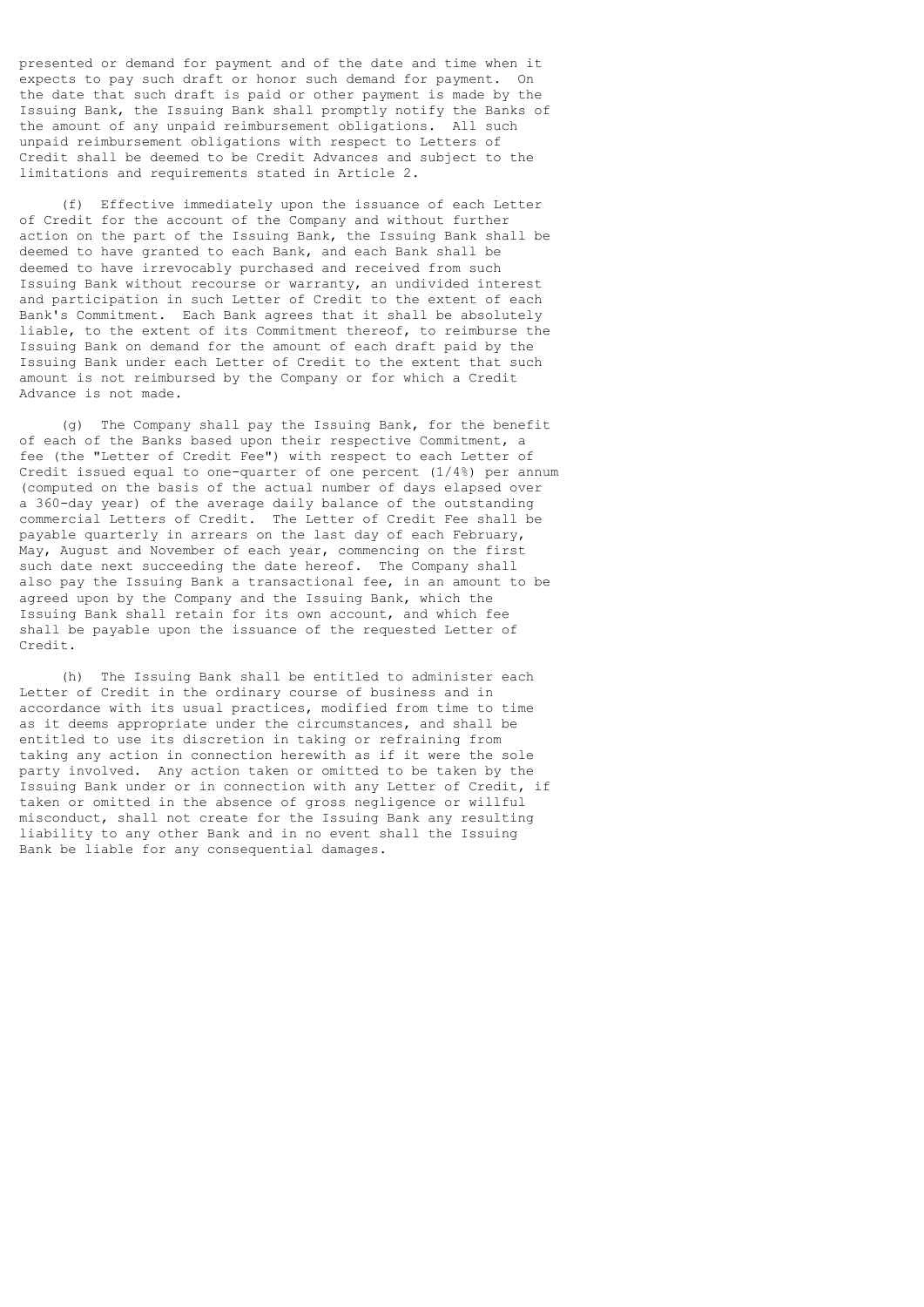(i) The Company's right to request, and the Banks' obligation to make, Credit Advances shall be deemed to be reduced by an amount equal to the aggregate stated amount of all outstanding Letters of Credit remaining undrawn from time to time. Once drawn, a Letter of Credit shall be funded as herein provided, and any amount so advanced shall be deemed a Credit Advance and shall accrue interest as such from the date so advanced. The principal amount of any deemed Credit Advance resulting from a drawn Letter of Credit shall be payable on the Termination Date."

 2. The Company hereby confirms that (i) the representations and warranties of the Company contained in Article 4 of the Credit Agreement are true on and as of the date hereof as if made on such date (except to the extent that such representations and warranties expressly relate to an earlier date); (ii) since January 28, 1995, there has occurred no material adverse change in the assets or liabilities or in the financial or other condition of the Company; (iii) the Company is in compliance in all material respects with all of the terms and provisions of the Credit Agreement; and (iv) after giving effect to this Letter Agreement, no Event of Default specified in the Credit Agreement nor any event which with the giving of notice or expiration of any applicable grace period or both would constitute such an Event of Default, has occurred and is continuing.

 3. The Company represents and covenants that the Indebtedness evidenced by the Letters of Credit constitute "Obligations" under the Credit Agreement. The Company agrees to take such actions as may be requested by the Banks for the purpose of carrying out the foregoing provisions hereof.

 4. The Banks hereby extend until June 27, 1995, the deadline set forth in Section 5.4(f) of the Credit Agreement, for delivery by the Company to the Banks, of the projected budget of the Company and its consolidated Subsidiaries.

 5. Except to the extent specifically amended hereby, the Credit Agreement and all related documents shall remain in full force and effect. This Letter Agreement may be executed in any number of counterparts and by the different parties hereto on separate counterparts, each of which when so executed and delivered shall be an original, but all the counterparts shall together constitute one and the same instrument. This Letter Agreement shall be governed by the laws of the Commonwealth of Massachusetts and shall be binding upon and inure to the benefit of the parties hereto and their respective successors and assigns.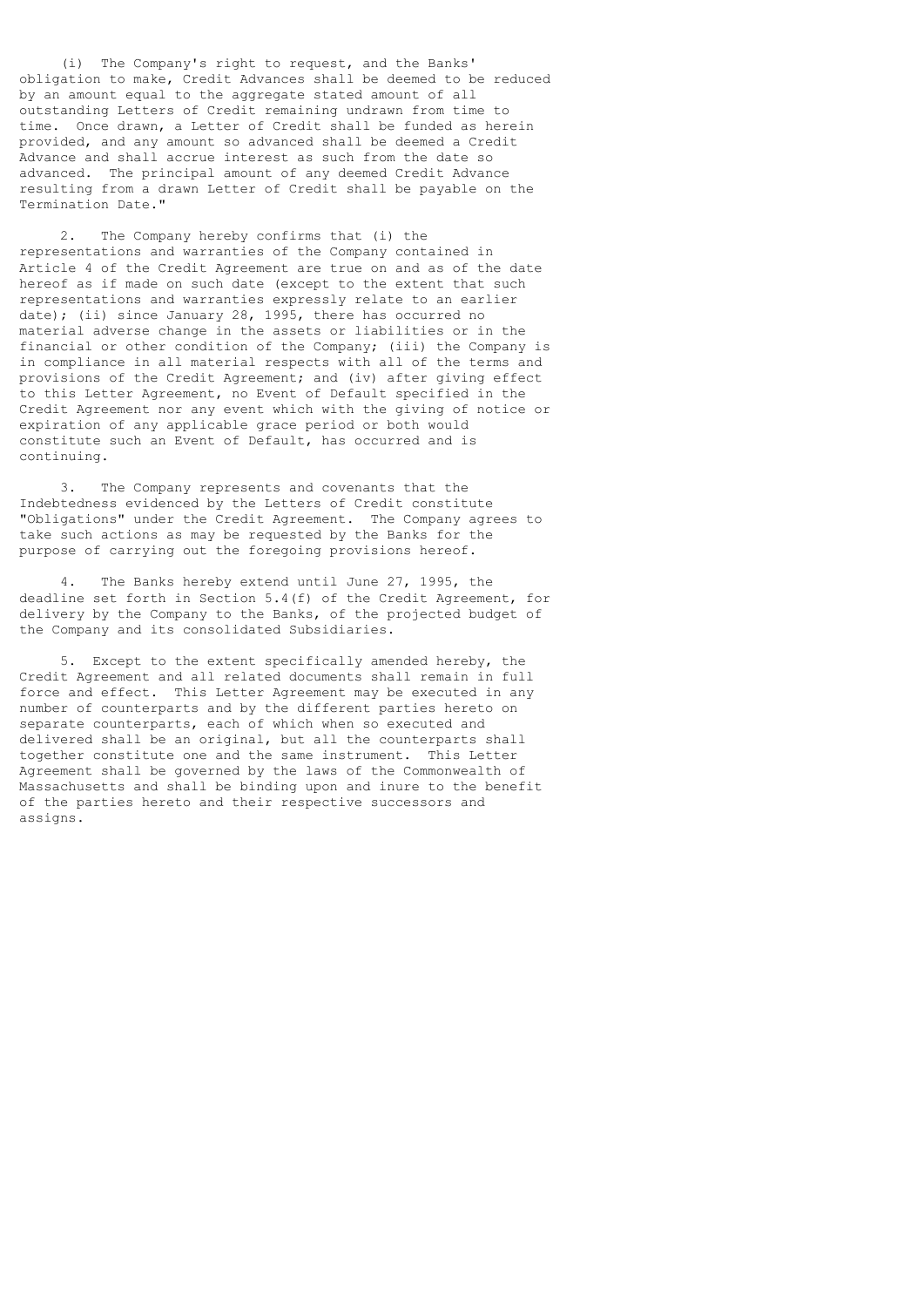IN WITNESS WHEREOF, the Company and the Banks have caused this Letter Agreement to be executed and delivered as a sealed instrument, at Boston, Massachusetts, by their duly authorized officers, all as of the date first written above.

Very truly yours,

BAYBANK BOSTON, N.A.

 By: /s/ Judi N. Martin Judi N. Martin Vice President

STATE STREET BANK AND TRUST COMPANY

 By: /s/ Andrew Bies Andrew Bies Vice President

DESIGNS, INC.

 By: /s/ Joel H. Reichman Joel H. Reichman President